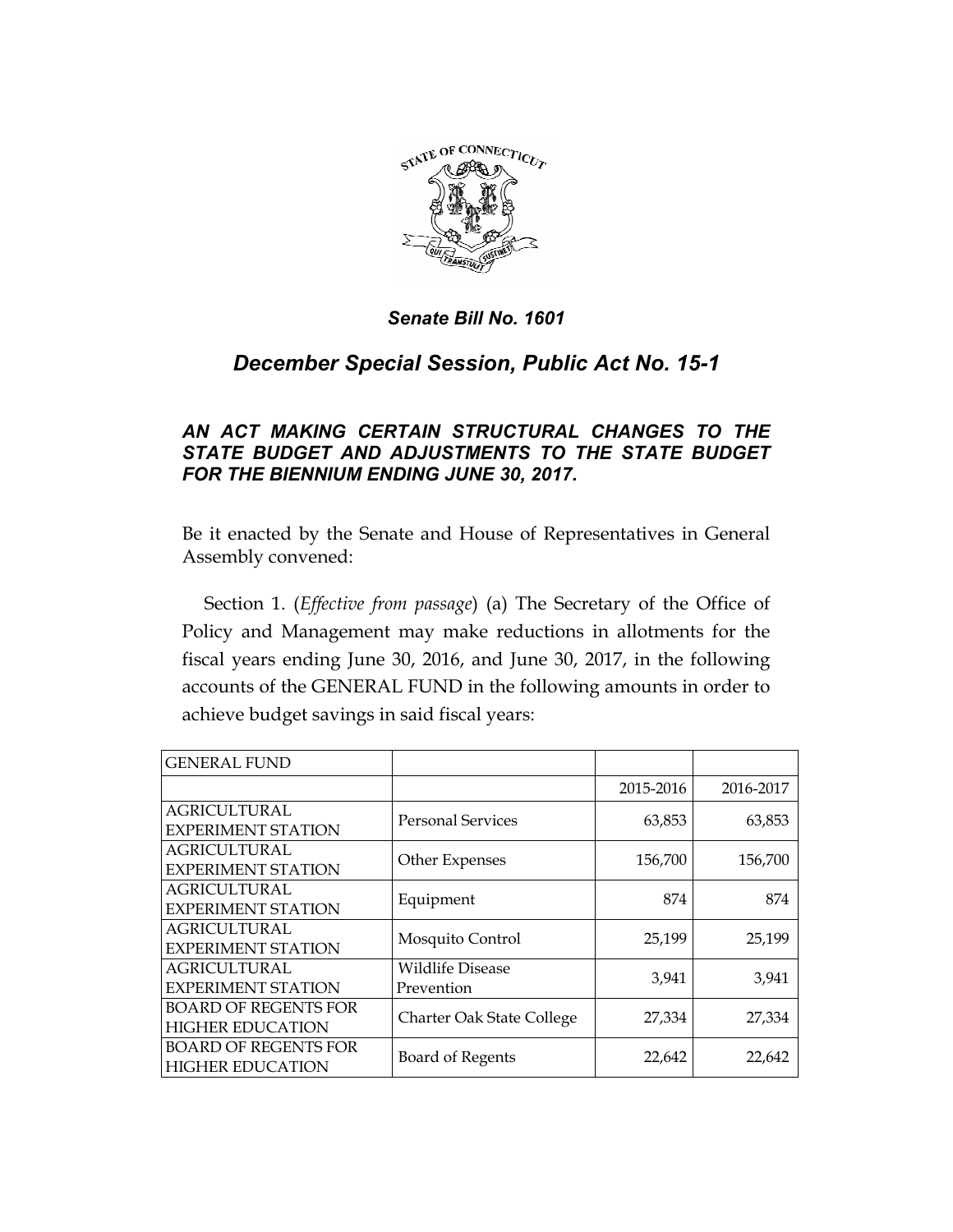| <b>BOARD OF REGENTS FOR</b><br><b>HIGHER EDUCATION</b>      | Transform CSCU                                             | 582,173 | 582,173 |
|-------------------------------------------------------------|------------------------------------------------------------|---------|---------|
| <b>COUNCIL ON</b><br><b>ENVIRONMENTAL</b><br><b>QUALITY</b> | Other Expenses                                             | 1,000   | 1,000   |
| OFFICE OF THE CHIEF<br>MEDICAL EXAMINER                     | Equipment                                                  | 961     | 961     |
| OFFICE OF THE CHIEF<br>MEDICAL EXAMINER                     | Medicolegal Investigations                                 | 1,285   | 1,285   |
| <b>STATE LIBRARY</b>                                        | Other Expenses                                             | 25,765  | 25,765  |
| <b>STATE LIBRARY</b>                                        | State-Wide Digital Library                                 | 164,163 | 164,163 |
| <b>STATE LIBRARY</b>                                        | Legal/Legislative Library<br>Materials                     | 64,893  | 64,893  |
| <b>STATE LIBRARY</b>                                        | <b>Computer Access</b>                                     | 14,890  | 14,890  |
| <b>STATE LIBRARY</b>                                        | <b>Support Cooperating</b><br><b>Library Service Units</b> | 7,434   | 7,434   |
| <b>STATE LIBRARY</b>                                        | <b>Grants To Public Libraries</b>                          | 9,542   | 9,542   |
| <b>STATE LIBRARY</b>                                        | <b>Connecticard Payments</b>                               | 45,000  | 45,000  |
| <b>STATE LIBRARY</b>                                        | <b>Connecticut Humanities</b><br>Council                   | 76,865  | 76,865  |
| <b>DEPARTMENT OF</b><br><b>AGRICULTURE</b>                  | <b>Personal Services</b>                                   | 10,000  | 10,000  |
| DEPARTMENT OF<br><b>AGRICULTURE</b>                         | Other Expenses                                             | 50,000  | 50,000  |
| DEPARTMENT OF<br><b>AGRICULTURE</b>                         | Tuberculosis and<br><b>Brucellosis Indemnity</b>           | 5       | 5       |
| DEPARTMENT OF<br><b>ADMINISTRATIVE SERVICES</b>             | <b>Personal Services</b>                                   | 500,000 | 500,000 |
| <b>DEPARTMENT OF</b><br><b>ADMINISTRATIVE SERVICES</b>      | Other Expenses                                             | 100,000 | 100,000 |
| <b>DEPARTMENT OF</b><br><b>ADMINISTRATIVE SERVICES</b>      | <b>Management Services</b>                                 | 100,000 | 100,000 |
| <b>DEPARTMENT OF</b><br><b>ADMINISTRATIVE SERVICES</b>      | Employees' Review Board                                    | 833     | 833     |
| <b>DEPARTMENT OF</b><br><b>ADMINISTRATIVE SERVICES</b>      | Refunds Of Collections                                     | 1,029   | 1,029   |
| DEPARTMENT OF<br><b>ADMINISTRATIVE SERVICES</b>             | Rents and Moving                                           | 250,000 | 250,000 |
| <b>DEPARTMENT OF</b><br><b>ADMINISTRATIVE SERVICES</b>      | <b>Connecticut Education</b><br>Network                    | 127,760 | 127,760 |
| DEPARTMENT OF<br>ADMINISTRATIVE SERVICES                    | State Insurance and Risk<br><b>Mgmt Operations</b>         | 200,000 | 200,000 |
| DEPARTMENT OF<br><b>CHILDREN AND FAMILIES</b>               | <b>Personal Services</b>                                   | 250,000 | 250,000 |

**December Sp. Sess., Public Act No. 15-1** 2 of 117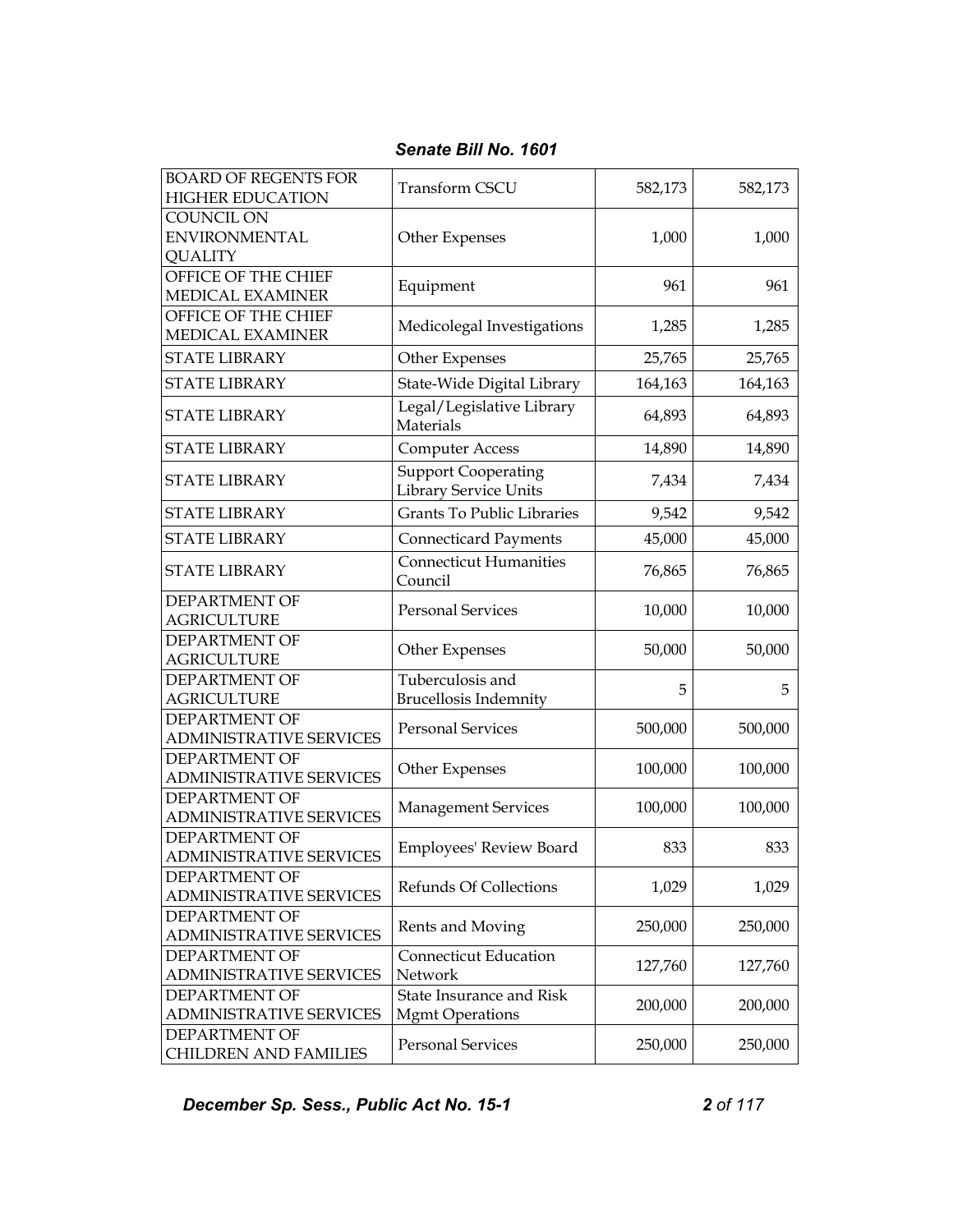| DEPARTMENT OF<br><b>CHILDREN AND FAMILIES</b>            | Other Expenses                                       | 372,500   | 372,500   |
|----------------------------------------------------------|------------------------------------------------------|-----------|-----------|
| <b>DEPARTMENT OF</b><br><b>CHILDREN AND FAMILIES</b>     | Juvenile Justice Outreach<br><b>Services</b>         | 144,974   | 144,974   |
| <b>DEPARTMENT OF</b><br><b>CHILDREN AND FAMILIES</b>     | No Nexus Special<br>Education                        | 77,334    | 77,334    |
| <b>DEPARTMENT OF</b><br><b>CHILDREN AND FAMILIES</b>     | Covenant to Care                                     | 7,990     | 7,990     |
| DEPARTMENT OF<br><b>CHILDREN AND FAMILIES</b>            | Neighborhood Center                                  | 10,017    | 10,017    |
| <b>DIVISION OF CRIMINAL</b><br><b>JUSTICE</b>            | <b>Personal Services</b>                             | 500,000   | 500,000   |
| <b>DIVISION OF CRIMINAL</b><br><b>JUSTICE</b>            | Other Expenses                                       | 102,454   | 102,454   |
| <b>DIVISION OF CRIMINAL</b><br><b>JUSTICE</b>            | <b>Witness Protection</b>                            | 9,000     | 9,000     |
| DIVISION OF CRIMINAL<br><b>JUSTICE</b>                   | Training And Education                               | 4,590     | 4,590     |
| DIVISION OF CRIMINAL<br><b>JUSTICE</b>                   | <b>Expert Witnesses</b>                              | 22,645    | 22,645    |
| <b>DIVISION OF CRIMINAL</b><br><b>JUSTICE</b>            | Criminal Justice<br>Commission                       | 24        | 24        |
| <b>DIVISION OF CRIMINAL</b><br><b>JUSTICE</b>            | Cold Case Unit                                       | 24,200    | 24,200    |
| <b>DEPARTMENT OF</b><br><b>CONSUMER PROTECTION</b>       | <b>Personal Services</b>                             | 47,511    | 47,511    |
| DEPARTMENT OF<br>DEVELOPMENTAL<br><b>SERVICES</b>        | <b>Personal Services</b>                             | 3,045,968 | 3,045,968 |
| DEPARTMENT OF<br>DEVELOPMENTAL<br><b>SERVICES</b>        | Other Expenses                                       | 412,389   | 412,389   |
| DEPARTMENT OF<br><b>DEVELOPMENTAL</b><br><b>SERVICES</b> | <b>Cooperative Placements</b><br>Program             | 300,000   | 300,000   |
| DEPARTMENT OF<br>DEVELOPMENTAL<br><b>SERVICES</b>        | <b>Clinical Services</b>                             | 7,132     | 7,132     |
| <b>DEPARTMENT OF</b><br>DEVELOPMENTAL<br><b>SERVICES</b> | <b>Behavioral Services</b><br>Program                | 297,312   | 297,312   |
| DEPARTMENT OF<br>DEVELOPMENTAL<br><b>SERVICES</b>        | <b>Supplemental Payments</b><br>for Medical Services | 250,000   | 250,000   |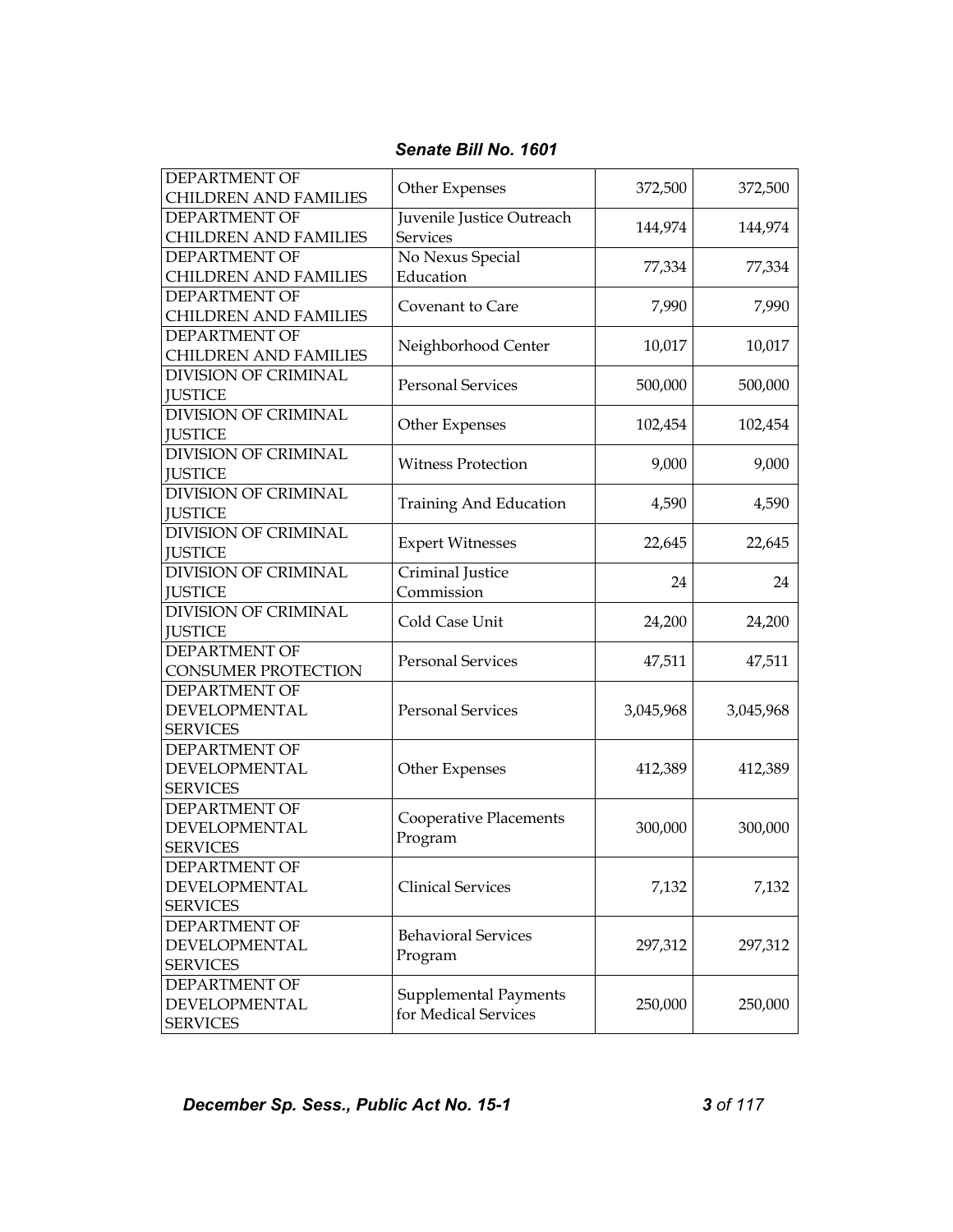| DEPARTMENT OF ENERGY<br>AND ENVIRONMENTAL<br><b>PROTECTION</b>        | <b>Personal Services</b>                            | 70,848    | 70,848    |
|-----------------------------------------------------------------------|-----------------------------------------------------|-----------|-----------|
| DEPARTMENT OF ENERGY<br>AND ENVIRONMENTAL<br><b>PROTECTION</b>        | Other Expenses                                      | 200,000   | 200,000   |
| DEPARTMENT OF ENERGY<br>AND ENVIRONMENTAL<br><b>PROTECTION</b>        | Mosquito Control                                    | 10,904    | 10,904    |
| DEPARTMENT OF ENERGY<br>AND ENVIRONMENTAL<br><b>PROTECTION</b>        | <b>State Superfund Site</b><br>Maintenance          | 39,552    | 39,552    |
| DEPARTMENT OF ENERGY<br>AND ENVIRONMENTAL<br><b>PROTECTION</b>        | Laboratory Fees                                     | 7,584     | 7,584     |
| DEPARTMENT OF ENERGY<br><b>AND ENVIRONMENTAL</b><br><b>PROTECTION</b> | Dam Maintenance                                     | 5,719     | 5,719     |
| DEPARTMENT OF ENERGY<br>AND ENVIRONMENTAL<br><b>PROTECTION</b>        | <b>Emergency Spill Response</b>                     | 150,000   | 150,000   |
| DEPARTMENT OF ENERGY<br>AND ENVIRONMENTAL<br><b>PROTECTION</b>        | <b>Underground Storage</b><br>Tank                  | 41,612    | 41,612    |
| DEPARTMENT OF ENERGY<br>AND ENVIRONMENTAL<br><b>PROTECTION</b>        | Clean Air                                           | 50,000    | 50,000    |
| DEPARTMENT OF ENERGY<br>AND ENVIRONMENTAL<br>PROTECTION               | Environmental<br>Conservation                       | 145,419   | 145,419   |
| DEPARTMENT OF ENERGY<br>AND ENVIRONMENTAL<br><b>PROTECTION</b>        | <b>Environmental Quality</b>                        | 100,000   | 100,000   |
| DEPARTMENT OF ENERGY<br>AND ENVIRONMENTAL<br>PROTECTION               | Conservation Districts &<br>Soil and Water Councils | 10,650    | 10,650    |
| OFFICE OF HIGHER<br><b>EDUCATION</b>                                  | Other Expenses                                      | 8,699     | 8,699     |
| OFFICE OF HIGHER<br><b>EDUCATION</b>                                  | Minority Advancement<br>Program                     | 87,541    | 87,541    |
| OFFICE OF HIGHER<br><b>EDUCATION</b>                                  | Alternate Route to<br>Certification                 | 48,860    | 48,860    |
| <b>DEPARTMENT OF</b><br>CORRECTION                                    | <b>Personal Services</b>                            | 4,450,796 | 4,450,796 |
| <b>DEPARTMENT OF</b><br>CORRECTION                                    | Other Expenses                                      | 1,000,000 | 1,000,000 |

**December Sp. Sess., Public Act No. 15-1 4 of 117**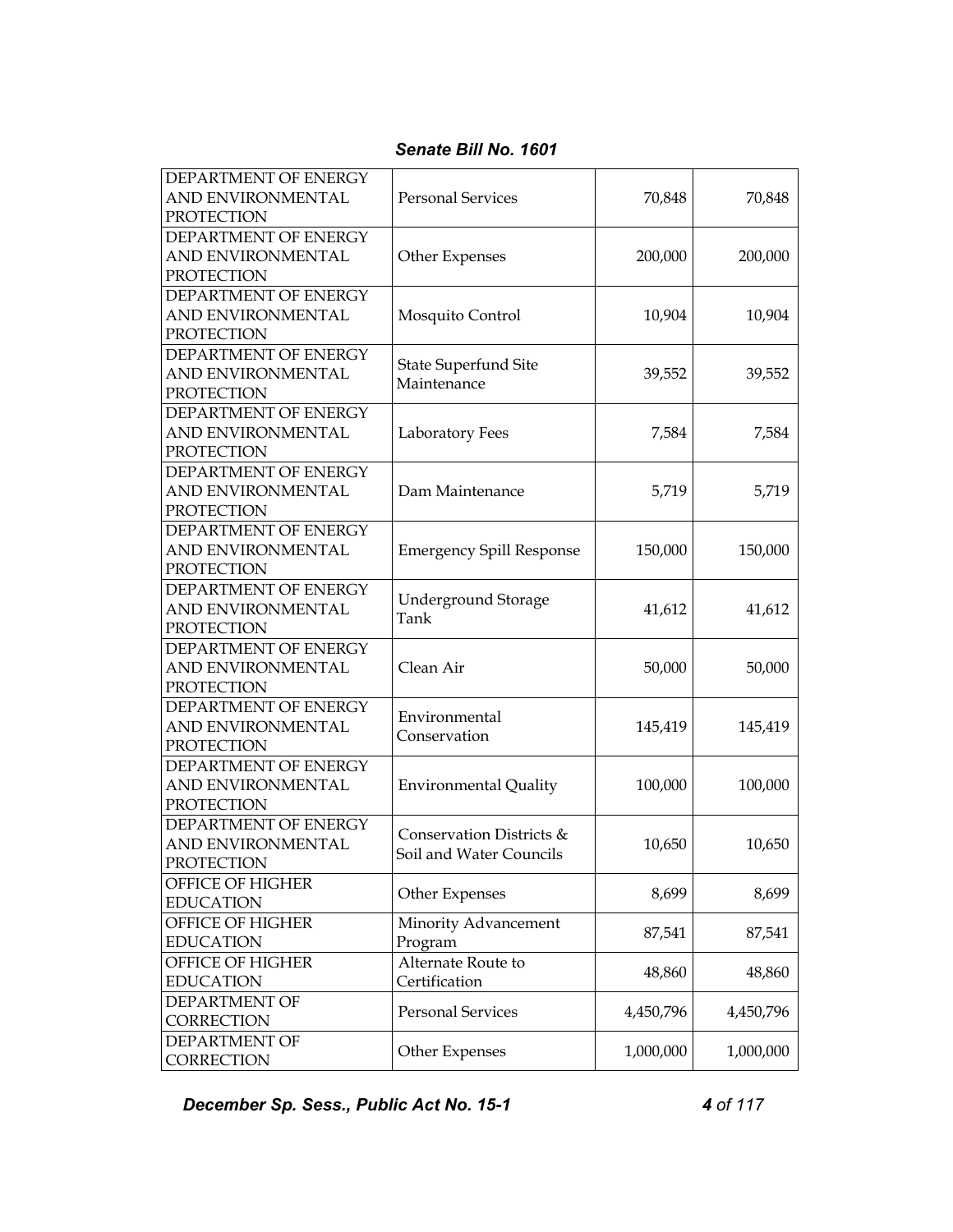| DEPARTMENT OF<br>CORRECTION           | <b>Inmate Medical Services</b>                   | 3,000,000 | 3,000,000 |
|---------------------------------------|--------------------------------------------------|-----------|-----------|
| DEPARTMENT OF<br>CORRECTION           | Program Evaluation                               | 25,501    | 25,501    |
| <b>DEPARTMENT OF</b><br>CORRECTION    | Aid to Paroled and<br>Discharged Inmates         | 423       | 423       |
| DEPARTMENT OF<br>CORRECTION           | <b>Volunteer Services</b>                        | 13,588    | 13,588    |
| DEPARTMENT OF<br>CORRECTION           | Community Support<br><b>Services</b>             | 100,000   | 100,000   |
| DEPARTMENT OF HOUSING                 | <b>Personal Services</b>                         | 44,693    | 44,693    |
| DEPARTMENT OF HOUSING                 | <b>Elderly Rental Registry</b><br>and Counselors | 47,846    | 47,846    |
| DEPARTMENT OF HOUSING                 | Housing Assistance and<br>Counseling Program     | 20,554    | 20,554    |
| <b>LABOR DEPARTMENT</b>               | <b>Personal Services</b>                         | 50,000    | 50,000    |
| <b>LABOR DEPARTMENT</b>               | Other Expenses                                   | 25,372    | 25,372    |
| <b>LABOR DEPARTMENT</b>               | <b>CETC Workforce</b>                            | 27,478    | 27,478    |
| <b>LABOR DEPARTMENT</b>               | Jobs First Employment<br><b>Services</b>         | 901,831   | 901,831   |
| <b>LABOR DEPARTMENT</b>               | <b>STRIDE</b>                                    | 20,724    | 20,724    |
| <b>LABOR DEPARTMENT</b>               | Apprenticeship Program                           | 23,356    | 23,356    |
| <b>LABOR DEPARTMENT</b>               | Spanish-American<br>Merchants Association        | 20,021    | 20,021    |
| <b>LABOR DEPARTMENT</b>               | Connecticut Career<br>Resource Network           | 6,642     | 6,642     |
| <b>LABOR DEPARTMENT</b>               | Incumbent Worker<br>Training                     | 36,284    | 36,284    |
| <b>LABOR DEPARTMENT</b>               | <b>STRIVE</b>                                    | 9,484     | 9,484     |
| <b>LABOR DEPARTMENT</b>               | <b>Customized Services</b>                       | 17,562    | 17,562    |
| <b>LABOR DEPARTMENT</b>               | Opportunities for Long<br>Term Unemployed        | 31,613    | 31,613    |
| LABOR DEPARTMENT                      | Veterans' Opportunity<br>Pilot                   | 21,075    | 21,075    |
| <b>LABOR DEPARTMENT</b>               | 2Gen - TANF                                      | 60,000    | 60,000    |
| LABOR DEPARTMENT                      | New Haven Jobs Funnel                            | 21,000    | 21,000    |
| <b>LABOR DEPARTMENT</b>               | ConnectiCorps                                    | 25,000    | 25,000    |
| DEPARTMENT OF PUBLIC<br><b>HEALTH</b> | <b>Personal Services</b>                         | 192,322   | 192,322   |
| DEPARTMENT OF PUBLIC<br><b>HEALTH</b> | Other Expenses                                   | 286,513   | 286,513   |
| DEPARTMENT OF PUBLIC<br><b>HEALTH</b> | Children's Health<br>Initiatives                 | 77,719    | 77,719    |

*Senate Bill No. 1601* 

**December Sp. Sess., Public Act No. 15-1** 6 **5 of 117**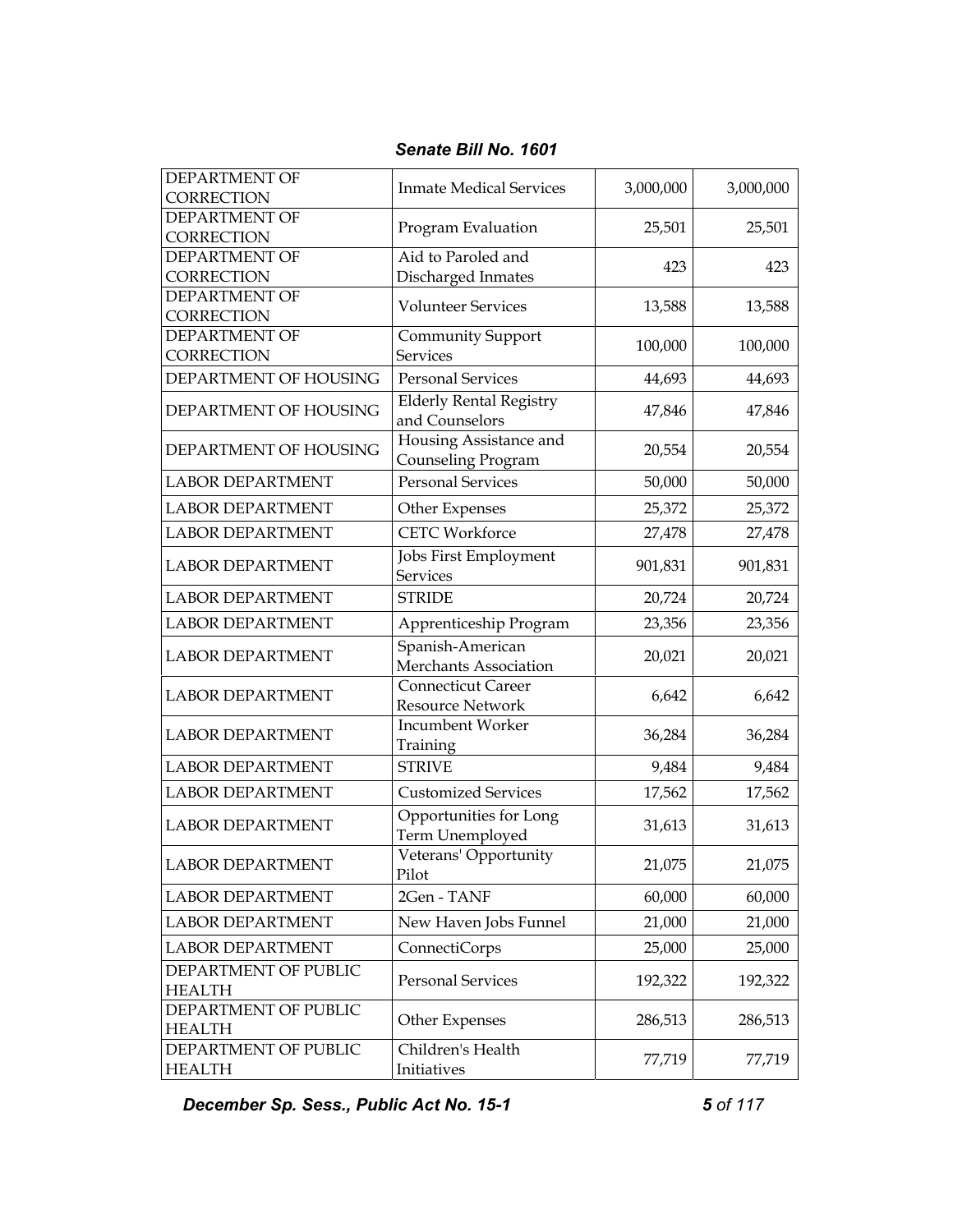| DEPARTMENT OF PUBLIC<br><b>HEALTH</b>              | Childhood Lead Poisoning       | 3,391     | 3,391     |
|----------------------------------------------------|--------------------------------|-----------|-----------|
| DEPARTMENT OF PUBLIC<br><b>HEALTH</b>              | <b>AIDS</b> Services           | 3,400     | 3,400     |
| DEPARTMENT OF PUBLIC                               | Children with Special          |           |           |
| <b>HEALTH</b>                                      | <b>Health Care Needs</b>       | 40,887    | 40,887    |
| DEPARTMENT OF PUBLIC                               | Community Health               |           |           |
| <b>HEALTH</b>                                      | <b>Services</b>                | 100,974   | 100,974   |
| DEPARTMENT OF                                      |                                |           |           |
| <b>EMERGENCY SERVICES</b>                          | <b>Personal Services</b>       | 1,338,856 | 1,338,856 |
| AND PUBLIC PROTECTION                              |                                |           |           |
| DEPARTMENT OF                                      |                                |           |           |
| <b>EMERGENCY SERVICES</b>                          | Other Expenses                 | 50,000    | 50,000    |
| AND PUBLIC PROTECTION                              |                                |           |           |
| <b>DEPARTMENT OF</b>                               |                                |           |           |
| <b>EMERGENCY SERVICES</b>                          | Equipment                      | 3,760     | 3,760     |
| AND PUBLIC PROTECTION                              |                                |           |           |
| <b>DEPARTMENT OF</b>                               |                                |           |           |
| <b>EMERGENCY SERVICES</b>                          | <b>Fleet Purchase</b>          | 247,335   | 247,335   |
| AND PUBLIC PROTECTION                              |                                |           |           |
| <b>DEPARTMENT OF</b>                               | Fire Training School -         |           |           |
| <b>EMERGENCY SERVICES</b>                          | Willimantic                    | 3,923     | 3,923     |
| AND PUBLIC PROTECTION                              |                                |           |           |
| DEPARTMENT OF                                      | Maintenance of County          |           |           |
| <b>EMERGENCY SERVICES</b>                          | <b>Base Fire Radio Network</b> | 957       | 957       |
| AND PUBLIC PROTECTION                              |                                |           |           |
| <b>DEPARTMENT OF</b>                               | Maintenance of State-Wide      |           |           |
| <b>EMERGENCY SERVICES</b>                          | <b>Fire Radio Network</b>      | 637       | 637       |
| AND PUBLIC PROTECTION                              |                                |           |           |
| DEPARTMENT OF                                      | Fire Training School -         |           |           |
| <b>EMERGENCY SERVICES</b>                          | Torrington                     | 2,361     | 2,361     |
| AND PUBLIC PROTECTION                              |                                |           |           |
| <b>DEPARTMENT OF</b>                               | Fire Training School - New     |           |           |
| <b>EMERGENCY SERVICES</b>                          | Haven                          | 1,577     | 1,577     |
| AND PUBLIC PROTECTION                              |                                |           |           |
| DEPARTMENT OF                                      | Fire Training School -         |           |           |
| <b>EMERGENCY SERVICES</b>                          | Derby                          | 1,182     | 1,182     |
| AND PUBLIC PROTECTION                              |                                |           |           |
| <b>DEPARTMENT OF</b>                               | Fire Training School -         |           |           |
| <b>EMERGENCY SERVICES</b>                          | Wolcott                        | 2,752     | 2,752     |
| AND PUBLIC PROTECTION                              |                                |           |           |
| DEPARTMENT OF                                      | Fire Training School -         |           |           |
| <b>EMERGENCY SERVICES</b><br>AND PUBLIC PROTECTION | Fairfield                      | 1,967     | 1,967     |
|                                                    |                                |           |           |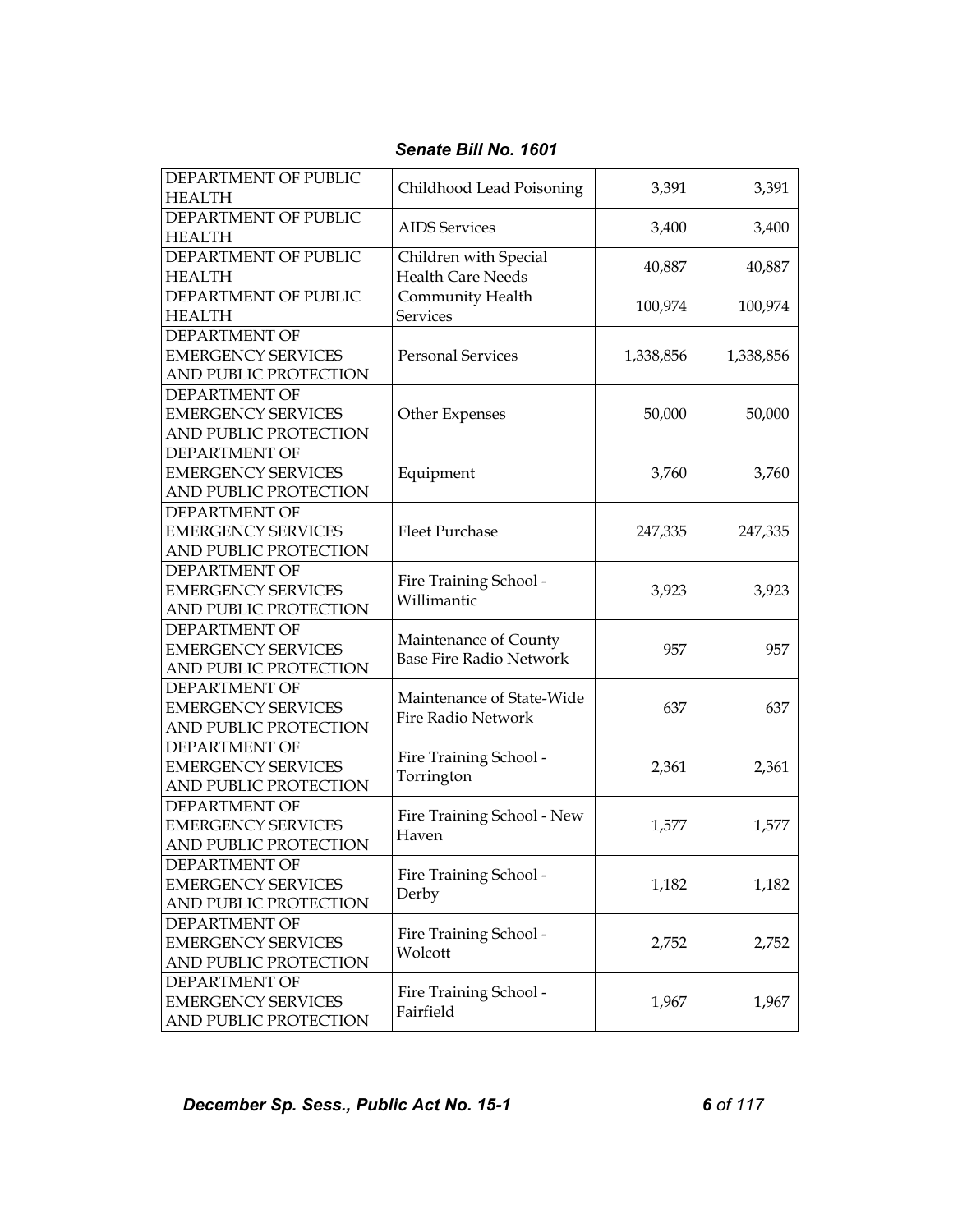| DEPARTMENT OF<br><b>EMERGENCY SERVICES</b><br>AND PUBLIC PROTECTION        | Fire Training School -<br>Hartford                                        | 3,920        | 3,920        |
|----------------------------------------------------------------------------|---------------------------------------------------------------------------|--------------|--------------|
| <b>DEPARTMENT OF</b><br><b>EMERGENCY SERVICES</b><br>AND PUBLIC PROTECTION | Fire Training School -<br>Middletown                                      | 1,172        | 1,172        |
| DEPARTMENT OF<br><b>EMERGENCY SERVICES</b><br>AND PUBLIC PROTECTION        | Fire Training School -<br>Stamford                                        | 1,174        | 1,174        |
| DEPARTMENT OF REVENUE<br><b>SERVICES</b>                                   | <b>Personal Services</b>                                                  | 150,000      | 150,000      |
| DEPARTMENT OF REVENUE<br><b>SERVICES</b>                                   | Other Expenses                                                            | 133,953      | 133,953      |
| DEPARTMENT OF SOCIAL<br><b>SERVICES</b>                                    | <b>Personal Services</b>                                                  | 672,637      | 672,637      |
| DEPARTMENT OF SOCIAL<br><b>SERVICES</b>                                    | Other Expenses                                                            | 2,000,000    | 2,000,000    |
| DEPARTMENT OF SOCIAL<br><b>SERVICES</b>                                    | <b>HUSKY Performance</b><br>Monitoring                                    | 7,282        | 7,282        |
| DEPARTMENT OF SOCIAL<br><b>SERVICES</b>                                    | Genetic Tests in Paternity<br>Actions                                     | 31,011       | 31,011       |
| DEPARTMENT OF SOCIAL<br><b>SERVICES</b>                                    | Medicaid                                                                  | 34, 161, 186 | 34, 161, 186 |
| DEPARTMENT OF SOCIAL<br><b>SERVICES</b>                                    | Food Stamp Training<br>Expenses                                           | 450          | 450          |
| DEPARTMENT OF SOCIAL<br><b>SERVICES</b>                                    | <b>Healthy Start</b>                                                      | 50,061       | 50,061       |
| DEPARTMENT OF SOCIAL<br><b>SERVICES</b>                                    | Human Resource<br>Development-Hispanic<br>Programs                        | 35,465       | 35,465       |
| DEPARTMENT OF SOCIAL<br><b>SERVICES</b>                                    | <b>Refunds Of Collections</b>                                             | 5,531        | 5,531        |
| DEPARTMENT OF SOCIAL<br><b>SERVICES</b>                                    | Services for Persons With<br><b>Disabilities</b>                          | 26,338       | 26,338       |
| DEPARTMENT OF SOCIAL<br><b>SERVICES</b>                                    | <b>Nutrition Assistance</b>                                               | 22,484       | 22,484       |
| DEPARTMENT OF SOCIAL<br><b>SERVICES</b>                                    | Connecticut Children's<br>Medical Center                                  | 146,055      | 146,055      |
| DEPARTMENT OF SOCIAL<br><b>SERVICES</b>                                    | <b>Community Services</b>                                                 | 44,029       | 44,029       |
| DEPARTMENT OF SOCIAL<br><b>SERVICES</b>                                    | Human Service<br><b>Infrastructure Community</b><br><b>Action Program</b> | 151,083      | 151,083      |
| DEPARTMENT OF SOCIAL<br><b>SERVICES</b>                                    | <b>Teen Pregnancy</b><br>Prevention                                       | 80,385       | 80,385       |

**December Sp. Sess., Public Act No. 15-1 7 of 117**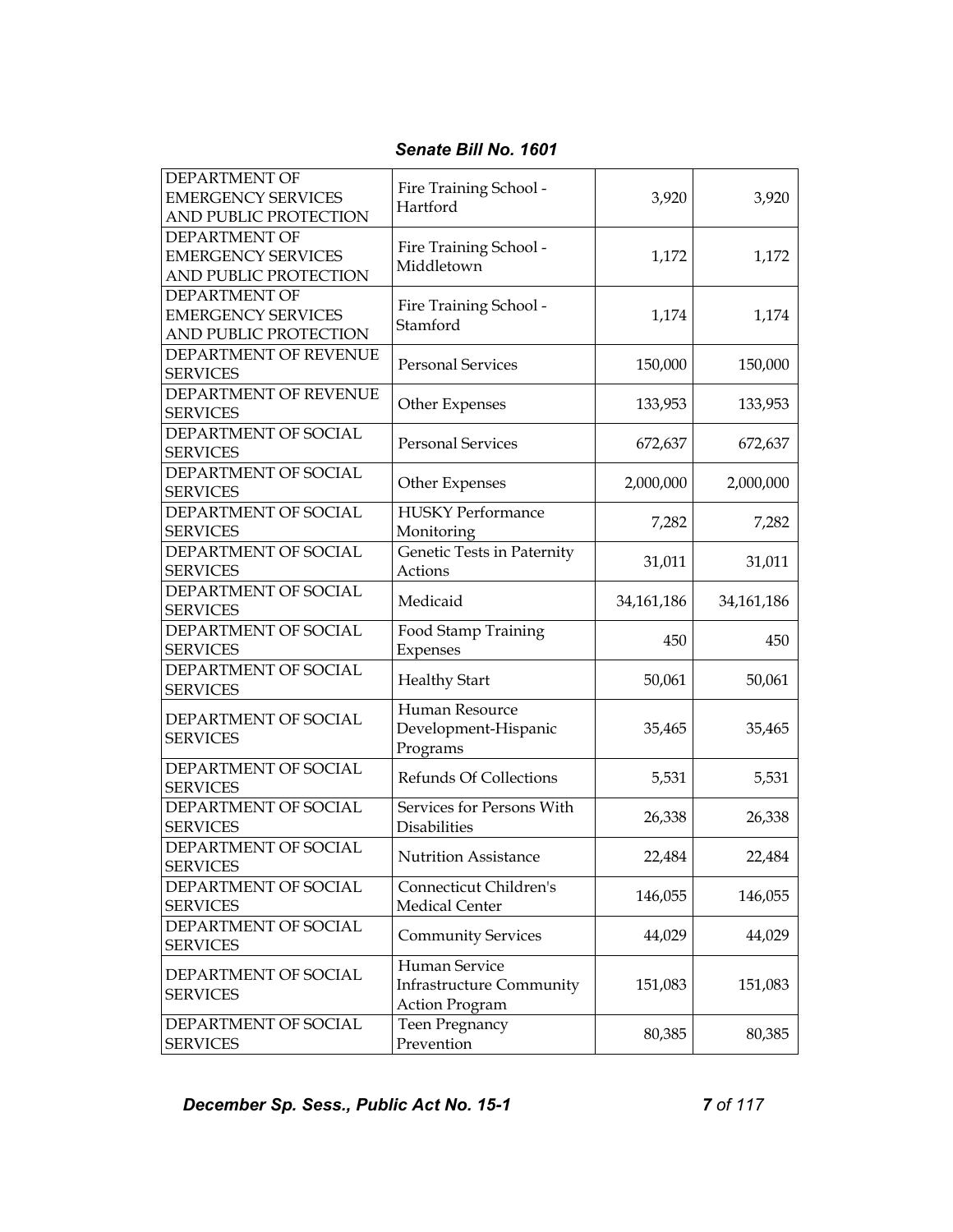| DEPARTMENT OF SOCIAL<br><b>SERVICES</b>          | Family Programs - TANF       | 21,664    | 21,664    |
|--------------------------------------------------|------------------------------|-----------|-----------|
| DEPARTMENT OF SOCIAL                             | Community Services -         | 3,141     | 3,141     |
| <b>SERVICES</b>                                  | Municipality                 |           |           |
| <b>DEPARTMENT OF</b><br><b>VETERANS' AFFAIRS</b> | <b>Personal Services</b>     | 143,496   | 143,496   |
| <b>DEPARTMENT OF</b>                             | Other Expenses               | 151,782   | 151,782   |
| <b>VETERANS' AFFAIRS</b>                         |                              |           |           |
| DEPARTMENT OF                                    | <b>SSMF</b> Administration   | 23,732    | 23,732    |
| <b>VETERANS' AFFAIRS</b>                         |                              |           |           |
| DEPARTMENT OF                                    |                              |           |           |
| <b>ECONOMIC AND</b>                              | Other Expenses               | 250,000   | 250,000   |
| <b>COMMUNITY</b>                                 |                              |           |           |
| <b>DEVELOPMENT</b>                               |                              |           |           |
| DEPARTMENT OF                                    |                              |           |           |
| <b>ECONOMIC AND</b>                              | <b>Statewide Marketing</b>   | 1,000,000 | 1,000,000 |
| <b>COMMUNITY</b>                                 |                              |           |           |
| <b>DEVELOPMENT</b>                               |                              |           |           |
| DEPARTMENT OF                                    |                              |           |           |
| <b>ECONOMIC AND</b>                              | Small Business Incubator     | 13,597    | 13,597    |
| <b>COMMUNITY</b>                                 | Program                      |           |           |
| <b>DEVELOPMENT</b>                               |                              |           |           |
| DEPARTMENT OF                                    |                              |           |           |
| <b>ECONOMIC AND</b>                              | Hartford Urban Arts Grant    |           |           |
| <b>COMMUNITY</b>                                 |                              | 15,800    | 15,800    |
| <b>DEVELOPMENT</b>                               |                              |           |           |
| DEPARTMENT OF                                    |                              |           |           |
| <b>ECONOMIC AND</b>                              |                              |           |           |
| <b>COMMUNITY</b>                                 | New Britain Arts Council     | 2,527     | 2,527     |
| <b>DEVELOPMENT</b>                               |                              |           |           |
| DEPARTMENT OF                                    |                              |           |           |
| <b>ECONOMIC AND</b>                              | Main Street Initiatives      |           |           |
| <b>COMMUNITY</b>                                 |                              | 6,092     | 6,092     |
| <b>DEVELOPMENT</b>                               |                              |           |           |
| DEPARTMENT OF                                    |                              |           |           |
| <b>ECONOMIC AND</b>                              |                              |           |           |
| <b>COMMUNITY</b>                                 | Office of Military Affairs   | 8,664     | 8,664     |
| <b>DEVELOPMENT</b>                               |                              |           |           |
| DEPARTMENT OF                                    |                              |           |           |
| <b>ECONOMIC AND</b>                              | Hydrogen/Fuel Cell           |           |           |
| <b>COMMUNITY</b>                                 | Economy                      | 6,147     | 6,147     |
| <b>DEVELOPMENT</b>                               |                              |           |           |
| DEPARTMENT OF                                    |                              |           |           |
| <b>ECONOMIC AND</b>                              | <b>CCAT-CT Manufacturing</b> |           |           |
| <b>COMMUNITY</b>                                 | Supply Chain                 | 33,721    | 33,721    |
| <b>DEVELOPMENT</b>                               |                              |           |           |

**December Sp. Sess., Public Act No. 15-1** 8 of 117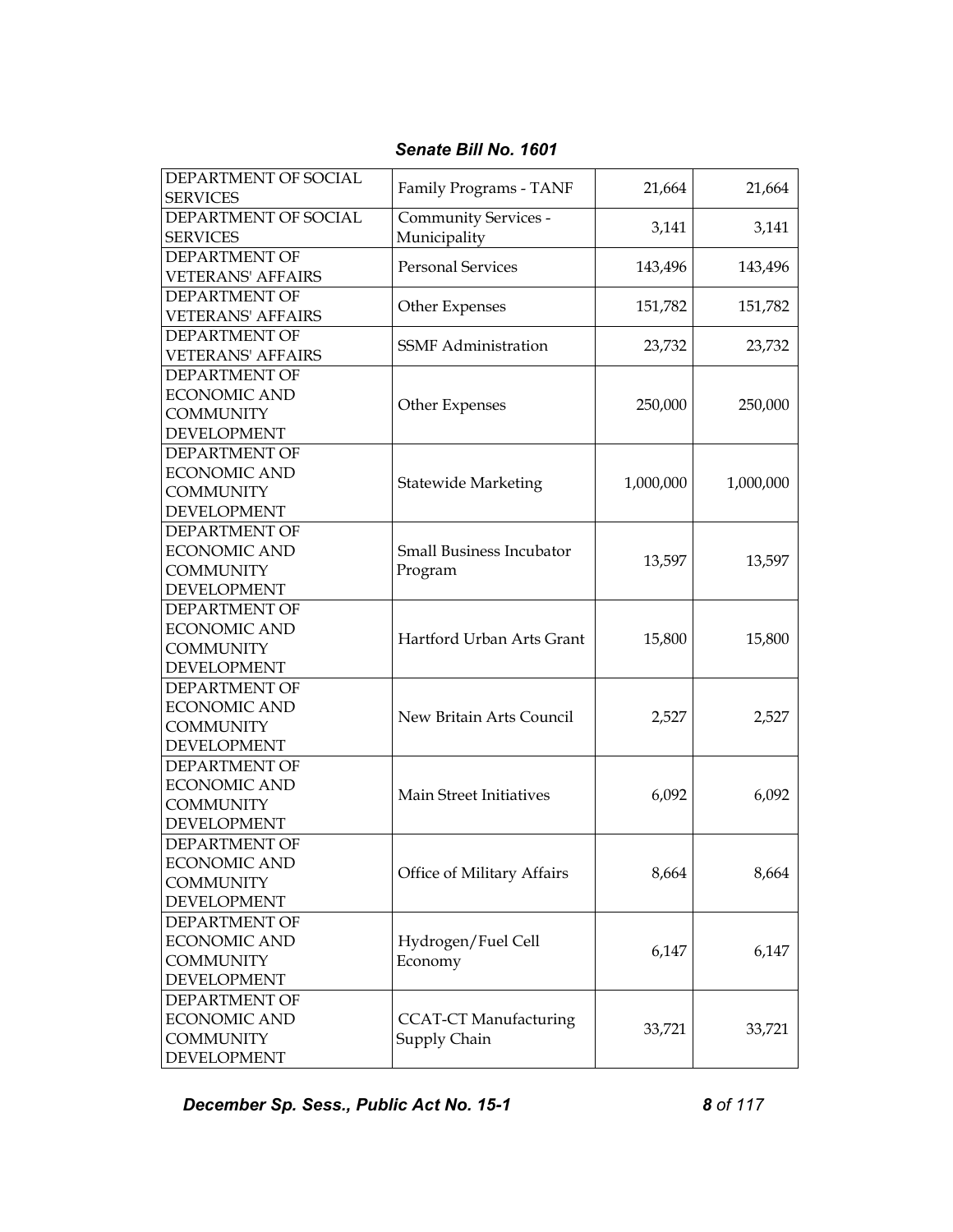| DEPARTMENT OF<br><b>ECONOMIC AND</b><br><b>COMMUNITY</b><br><b>DEVELOPMENT</b>        | Capital Region<br>Development Authority         | 393,218 | 393,218 |
|---------------------------------------------------------------------------------------|-------------------------------------------------|---------|---------|
| DEPARTMENT OF<br><b>ECONOMIC AND</b><br><b>COMMUNITY</b><br>DEVELOPMENT               | Neighborhood Music<br>School                    | 5,055   | 5,055   |
| DEPARTMENT OF<br><b>ECONOMIC AND</b><br><b>COMMUNITY</b><br><b>DEVELOPMENT</b>        | <b>Nutmeg Games</b>                             | 2,563   | 2,563   |
| DEPARTMENT OF<br><b>ECONOMIC AND</b><br><b>COMMUNITY</b><br><b>DEVELOPMENT</b>        | Discovery Museum                                | 12,637  | 12,637  |
| <b>DEPARTMENT OF</b><br><b>ECONOMIC AND</b><br><b>COMMUNITY</b><br><b>DEVELOPMENT</b> | National Theatre of the<br>Deaf                 | 5,055   | 5,055   |
| DEPARTMENT OF<br><b>ECONOMIC AND</b><br><b>COMMUNITY</b><br><b>DEVELOPMENT</b>        | <b>CONNSTEP</b>                                 | 19,828  | 19,828  |
| DEPARTMENT OF<br><b>ECONOMIC AND</b><br><b>COMMUNITY</b><br><b>DEVELOPMENT</b>        | Development Research<br>and Economic Assistance | 10,656  | 10,656  |
| DEPARTMENT OF<br><b>ECONOMIC AND</b><br><b>COMMUNITY</b><br><b>DEVELOPMENT</b>        | <b>Connecticut Science Center</b>               | 21,700  | 21,700  |
| DEPARTMENT OF<br><b>ECONOMIC AND</b><br><b>COMMUNITY</b><br>DEVELOPMENT               | CT Flagship Producing<br><b>Theaters Grant</b>  | 16,684  | 16,684  |
| DEPARTMENT OF<br><b>ECONOMIC AND</b><br><b>COMMUNITY</b><br><b>DEVELOPMENT</b>        | <b>Women's Business Center</b>                  | 15,750  | 15,750  |
| DEPARTMENT OF<br><b>ECONOMIC AND</b><br><b>COMMUNITY</b><br><b>DEVELOPMENT</b>        | Performing Arts Centers                         | 50,549  | 50,549  |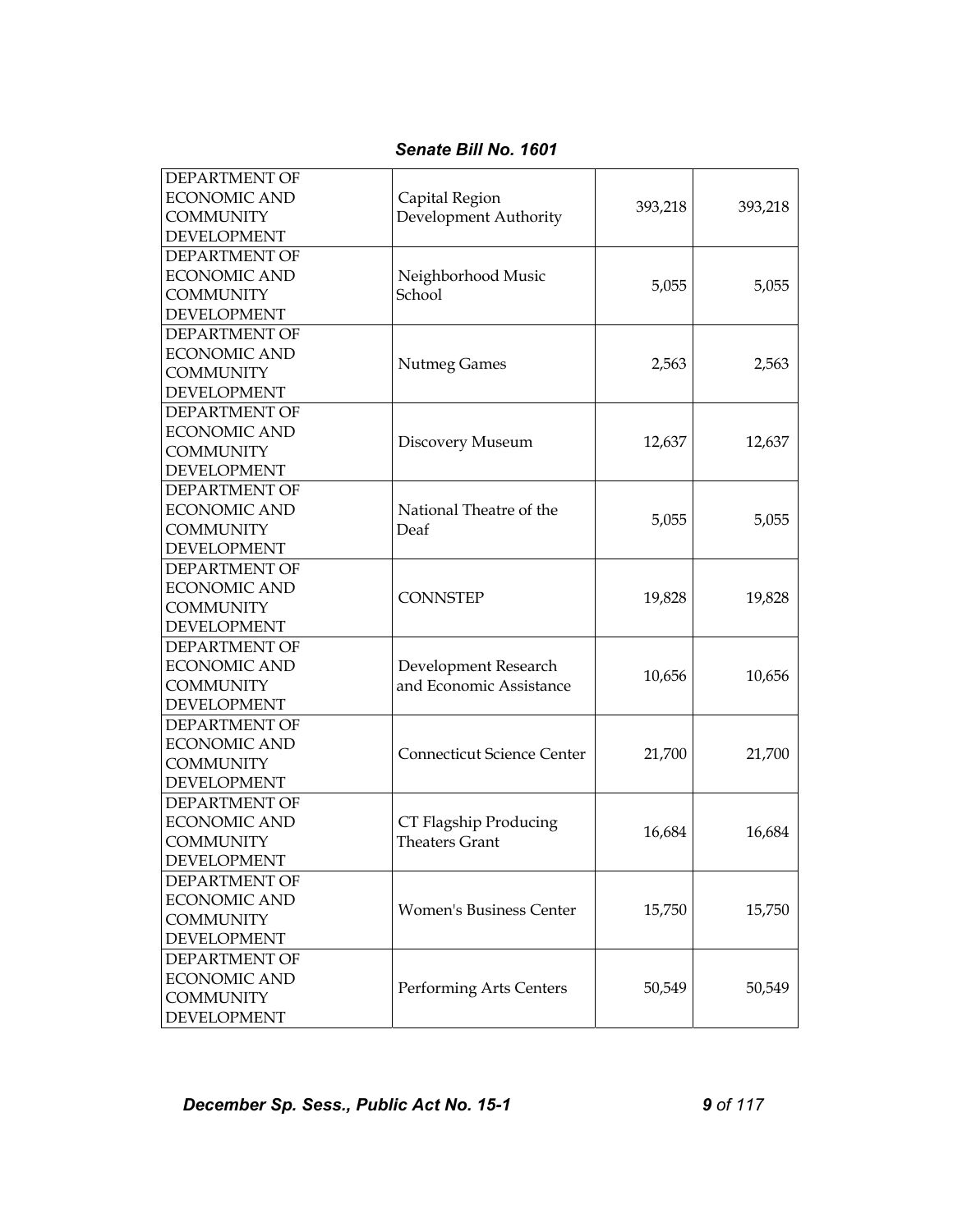| DEPARTMENT OF<br><b>ECONOMIC AND</b><br><b>COMMUNITY</b><br><b>DEVELOPMENT</b>        | Performing Theaters Grant                     | 19,717 | 19,717 |
|---------------------------------------------------------------------------------------|-----------------------------------------------|--------|--------|
| <b>DEPARTMENT OF</b><br><b>ECONOMIC AND</b><br><b>COMMUNITY</b><br><b>DEVELOPMENT</b> | Arts Commission                               | 63,149 | 63,149 |
| DEPARTMENT OF<br><b>ECONOMIC AND</b><br><b>COMMUNITY</b><br>DEVELOPMENT               | Art Museum Consortium                         | 18,441 | 18,441 |
| DEPARTMENT OF<br><b>ECONOMIC AND</b><br><b>COMMUNITY</b><br><b>DEVELOPMENT</b>        | <b>CT</b> Invention Convention                | 787    | 787    |
| DEPARTMENT OF<br><b>ECONOMIC AND</b><br><b>COMMUNITY</b><br><b>DEVELOPMENT</b>        | Litchfield Jazz Festival                      | 1,875  | 1,875  |
| DEPARTMENT OF<br><b>ECONOMIC AND</b><br><b>COMMUNITY</b><br><b>DEVELOPMENT</b>        | <b>Connecticut River</b><br>Museum            | 1,000  | 1,000  |
| DEPARTMENT OF<br><b>ECONOMIC AND</b><br><b>COMMUNITY</b><br><b>DEVELOPMENT</b>        | Arte Inc.                                     | 1,000  | 1,000  |
| DEPARTMENT OF<br><b>ECONOMIC AND</b><br><b>COMMUNITY</b><br><b>DEVELOPMENT</b>        | CT Virtuosi Orchestra                         | 1,000  | 1,000  |
| DEPARTMENT OF<br><b>ECONOMIC AND</b><br><b>COMMUNITY</b><br><b>DEVELOPMENT</b>        | Barnum Museum                                 | 1,000  | 1,000  |
| DEPARTMENT OF<br><b>ECONOMIC AND</b><br><b>COMMUNITY</b><br><b>DEVELOPMENT</b>        | <b>Greater Hartford Arts</b><br>Council       | 3,559  | 3,559  |
| DEPARTMENT OF<br><b>ECONOMIC AND</b><br><b>COMMUNITY</b><br><b>DEVELOPMENT</b>        | <b>Stepping Stones Museum</b><br>for Children | 1,478  | 1,478  |

*Senate Bill No. 1601*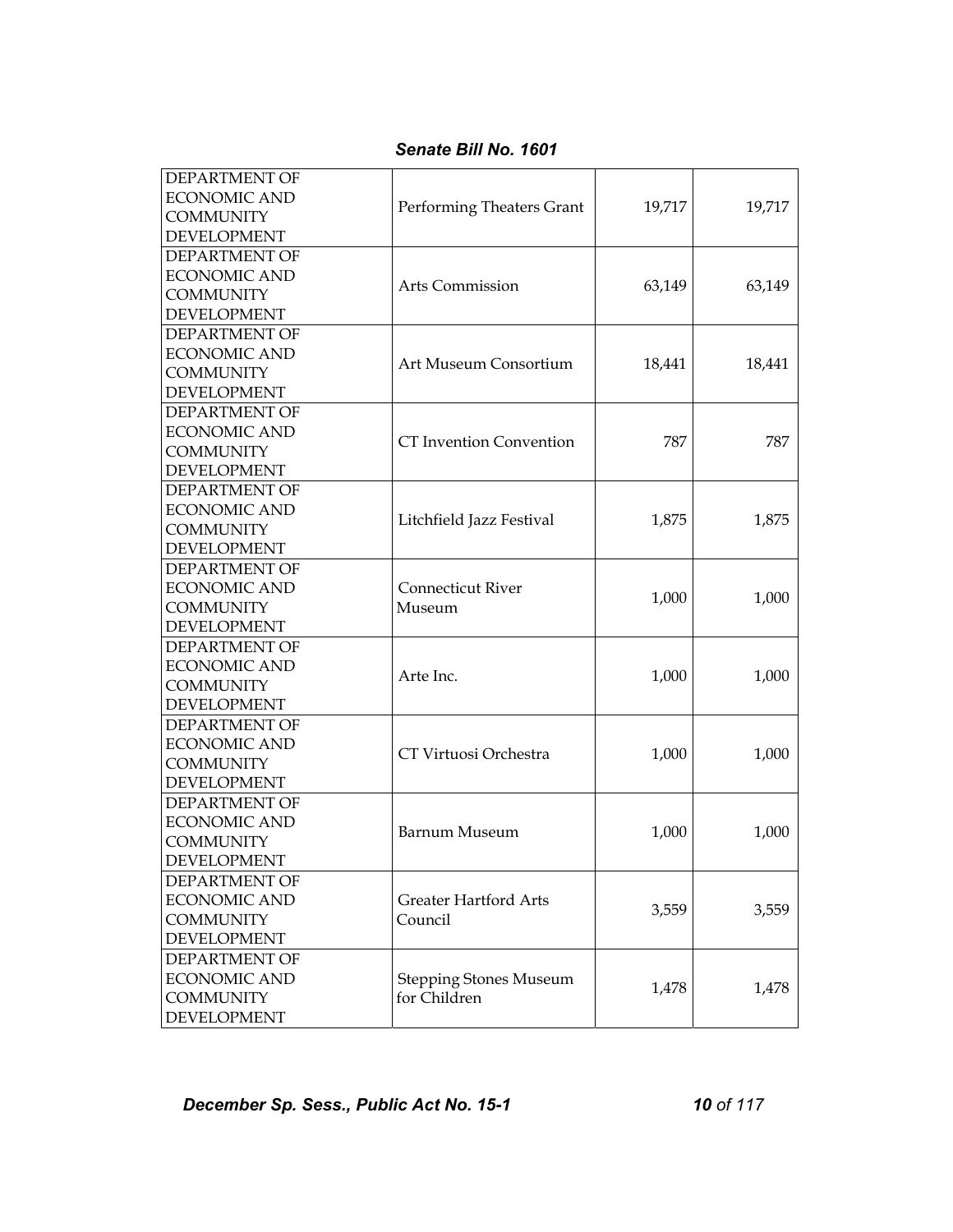| <b>DEPARTMENT OF</b><br><b>ECONOMIC AND</b> |                           |        |        |
|---------------------------------------------|---------------------------|--------|--------|
| <b>COMMUNITY</b>                            | Maritime Center Authority | 19,493 | 19,493 |
| <b>DEVELOPMENT</b>                          |                           |        |        |
| <b>DEPARTMENT OF</b>                        |                           |        |        |
| <b>ECONOMIC AND</b>                         |                           |        |        |
| <b>COMMUNITY</b>                            | <b>Tourism Districts</b>  | 80,690 | 80,690 |
| <b>DEVELOPMENT</b>                          |                           |        |        |
| DEPARTMENT OF                               |                           |        |        |
| <b>ECONOMIC AND</b>                         | Amistad Committee for     |        |        |
| <b>COMMUNITY</b>                            | the Freedom Trail         | 1,581  | 1,581  |
| <b>DEVELOPMENT</b>                          |                           |        |        |
| DEPARTMENT OF                               |                           |        |        |
| <b>ECONOMIC AND</b>                         |                           |        |        |
| <b>COMMUNITY</b>                            | <b>Amistad Vessel</b>     | 12,637 | 12,637 |
| <b>DEVELOPMENT</b>                          |                           |        |        |
| DEPARTMENT OF                               |                           |        |        |
| <b>ECONOMIC AND</b>                         | New Haven Festival of     |        |        |
| <b>COMMUNITY</b>                            | Arts and Ideas            | 26,604 | 26,604 |
| <b>DEVELOPMENT</b>                          |                           |        |        |
| DEPARTMENT OF                               |                           |        |        |
| <b>ECONOMIC AND</b>                         |                           |        |        |
| <b>COMMUNITY</b>                            | New Haven Arts Council    | 3,159  | 3,159  |
| <b>DEVELOPMENT</b>                          |                           |        |        |
| DEPARTMENT OF                               |                           |        |        |
| <b>ECONOMIC AND</b>                         |                           |        |        |
| <b>COMMUNITY</b>                            | Beardsley Zoo             | 13,085 | 13,085 |
| <b>DEVELOPMENT</b>                          |                           |        |        |
| DEPARTMENT OF                               |                           |        |        |
| <b>ECONOMIC AND</b>                         |                           |        |        |
| <b>COMMUNITY</b>                            | Mystic Aquarium           | 20,692 | 20,692 |
| <b>DEVELOPMENT</b>                          |                           |        |        |
| DEPARTMENT OF                               |                           |        |        |
| <b>ECONOMIC AND</b>                         |                           |        |        |
| <b>COMMUNITY</b>                            | Quinebaug Tourism         | 1,386  | 1,386  |
| <b>DEVELOPMENT</b>                          |                           |        |        |
| DEPARTMENT OF                               |                           |        |        |
| <b>ECONOMIC AND</b>                         |                           |        |        |
| <b>COMMUNITY</b>                            | Northwestern Tourism      | 1,386  | 1,386  |
| <b>DEVELOPMENT</b>                          |                           |        |        |
| DEPARTMENT OF                               |                           |        |        |
| <b>ECONOMIC AND</b>                         |                           |        |        |
| <b>COMMUNITY</b>                            | Eastern Tourism           | 1,386  | 1,386  |
| <b>DEVELOPMENT</b>                          |                           |        |        |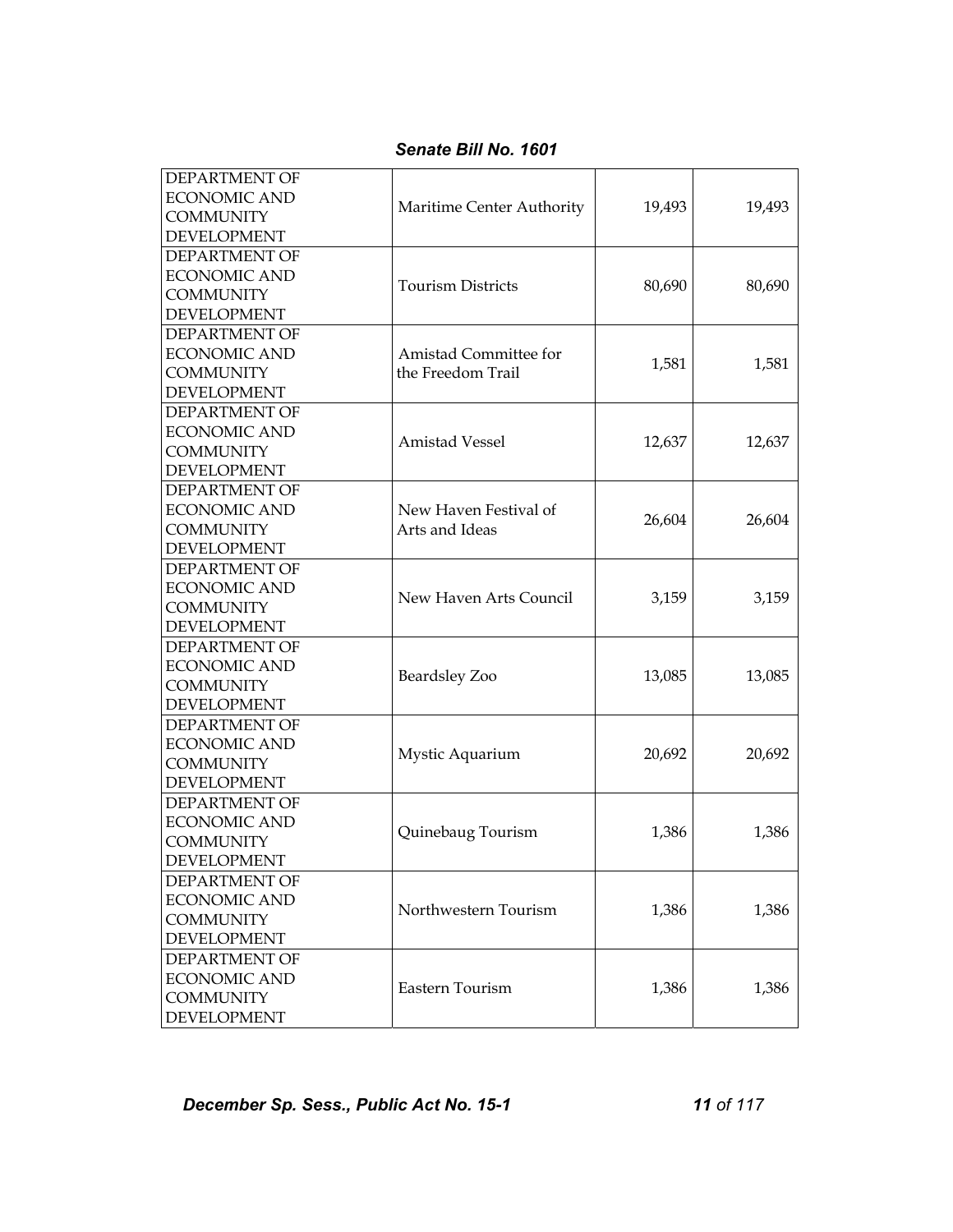*Senate Bill No. 1601* 

| <b>DEPARTMENT OF</b><br><b>ECONOMIC AND</b><br><b>COMMUNITY</b><br><b>DEVELOPMENT</b> | Central Tourism                                      | 1,386   | 1,386   |
|---------------------------------------------------------------------------------------|------------------------------------------------------|---------|---------|
| DEPARTMENT OF<br><b>ECONOMIC AND</b><br><b>COMMUNITY</b><br><b>DEVELOPMENT</b>        | Twain/Stowe Homes                                    | 3,955   | 3,955   |
| DEPARTMENT OF<br><b>ECONOMIC AND</b><br><b>COMMUNITY</b><br><b>DEVELOPMENT</b>        | Cultural Alliance of<br>Fairfield                    | 3,159   | 3,159   |
| <b>GOVERNOR'S OFFICE</b>                                                              | Other Expenses                                       | 10,029  | 10,029  |
| <b>GOVERNOR'S OFFICE</b>                                                              | New England Governors'<br>Conference                 | 5,310   | 5,310   |
| <b>GOVERNOR'S OFFICE</b>                                                              | National Governors'<br>Association                   | 6,323   | 6,323   |
| <b>COMMISSION ON HUMAN</b><br><b>RIGHTS AND</b><br><b>OPPORTUNITIES</b>               | Other Expenses                                       | 7,385   | 7,385   |
| LIEUTENANT GOVERNOR'S<br><b>OFFICE</b>                                                | <b>Personal Services</b>                             | 31,999  | 31,999  |
| LIEUTENANT GOVERNOR'S<br><b>OFFICE</b>                                                | Other Expenses                                       | 3,432   | 3,432   |
| DEPARTMENT OF MENTAL<br><b>HEALTH AND ADDICTION</b><br><b>SERVICES</b>                | <b>Personal Services</b>                             | 662,466 | 662,466 |
| DEPARTMENT OF MENTAL<br><b>HEALTH AND ADDICTION</b><br><b>SERVICES</b>                | Managed Service System                               | 50,000  | 50,000  |
| DEPARTMENT OF MENTAL<br><b>HEALTH AND ADDICTION</b><br><b>SERVICES</b>                | Medicaid Adult<br>Rehabilitation Option              | 48,163  | 48,163  |
| DEPARTMENT OF MENTAL<br><b>HEALTH AND ADDICTION</b><br>SERVICES                       | Nursing Home Contract                                | 19,400  | 19,400  |
| DEPARTMENT OF MENTAL<br><b>HEALTH AND ADDICTION</b><br><b>SERVICES</b>                | <b>Grants for Substance</b><br><b>Abuse Services</b> | 222,679 | 222,679 |
| DEPARTMENT OF MENTAL<br><b>HEALTH AND ADDICTION</b><br><b>SERVICES</b>                | Employment<br>Opportunities                          | 520,860 | 520,860 |
| MILITARY DEPARTMENT                                                                   | Other Expenses                                       | 51,904  | 51,904  |
| <b>ATTORNEY GENERAL</b>                                                               | Other Expenses                                       | 53,118  | 53,118  |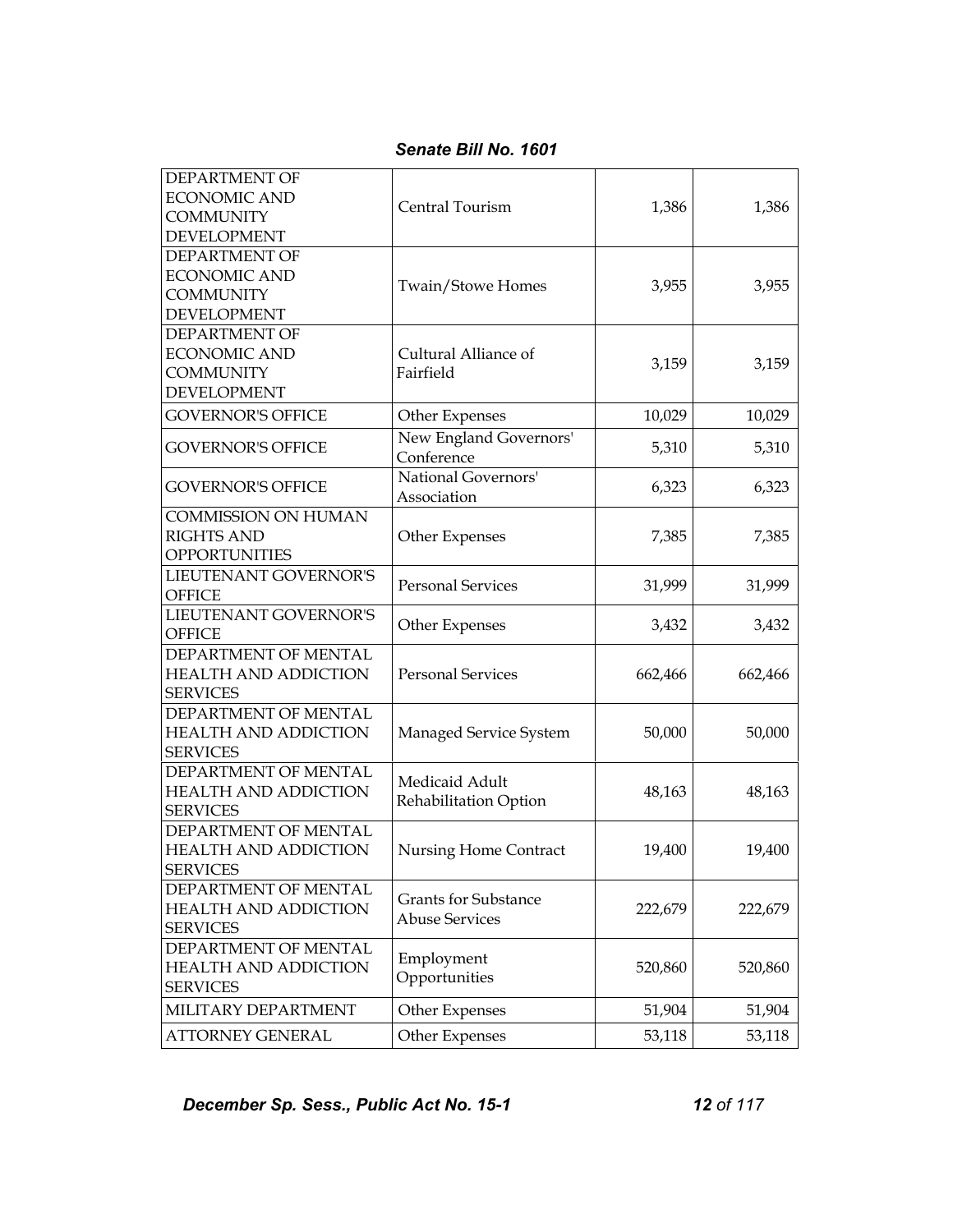| OFFICE OF EARLY<br><b>CHILDHOOD</b>                       | <b>Personal Services</b>                       | 100,000 | 100,000 |
|-----------------------------------------------------------|------------------------------------------------|---------|---------|
| <b>OFFICE OF EARLY</b><br><b>CHILDHOOD</b>                | Other Expenses                                 | 6,999   | 6,999   |
| <b>OFFICE OF EARLY</b><br><b>CHILDHOOD</b>                | Children's Trust Fund                          | 60,000  | 60,000  |
| OFFICE OF EARLY<br><b>CHILDHOOD</b>                       | Early Childhood Program                        | 108,401 | 108,401 |
| OFFICE OF EARLY<br><b>CHILDHOOD</b>                       | Community Plans for<br>Early Childhood         | 35,156  | 35,156  |
| <b>OFFICE OF EARLY</b><br><b>CHILDHOOD</b>                | <b>Improving Early Literacy</b>                | 5,625   | 5,625   |
| <b>OFFICE OF EARLY</b><br><b>CHILDHOOD</b>                | Child Care Quality<br>Enhancements             | 124,299 | 124,299 |
| <b>OFFICE OF EARLY</b><br><b>CHILDHOOD</b>                | Head Start - Early<br>Childhood Link           | 34,693  | 34,693  |
| OFFICE OF EARLY<br><b>CHILDHOOD</b>                       | <b>School Readiness Quality</b><br>Enhancement | 205,556 | 205,556 |
| OFFICE OF<br><b>GOVERNMENTAL</b><br><b>ACCOUNTABILITY</b> | Other Expenses                                 | 2,861   | 2,861   |
| OFFICE OF<br><b>GOVERNMENTAL</b><br><b>ACCOUNTABILITY</b> | Child Fatality Review<br>Panel                 | 4,307   | 4,307   |
| OFFICE OF<br><b>GOVERNMENTAL</b><br><b>ACCOUNTABILITY</b> | <b>Information Technology</b><br>Initiatives   | 4,339   | 4,339   |
| OFFICE OF<br><b>GOVERNMENTAL</b><br><b>ACCOUNTABILITY</b> | <b>Elections Enforcement</b><br>Commission     | 144,969 | 144,969 |
| OFFICE OF<br><b>GOVERNMENTAL</b><br><b>ACCOUNTABILITY</b> | Office of State Ethics                         | 63,226  | 63,226  |
| OFFICE OF<br><b>GOVERNMENTAL</b><br><b>ACCOUNTABILITY</b> | Freedom of Information<br>Commission           | 69,053  | 69,053  |
| OFFICE OF<br><b>GOVERNMENTAL</b><br><b>ACCOUNTABILITY</b> | <b>Contracting Standards</b><br>Board          | 12,575  | 12,575  |
| OFFICE OF<br><b>GOVERNMENTAL</b><br><b>ACCOUNTABILITY</b> | Judicial Review Council                        | 5,851   | 5,851   |
| OFFICE OF<br><b>GOVERNMENTAL</b><br><b>ACCOUNTABILITY</b> | Judicial Selection<br>Commission               | 3,724   | 3,724   |

*Senate Bill No. 1601* 

**December Sp. Sess., Public Act No. 15-1 13 of 117**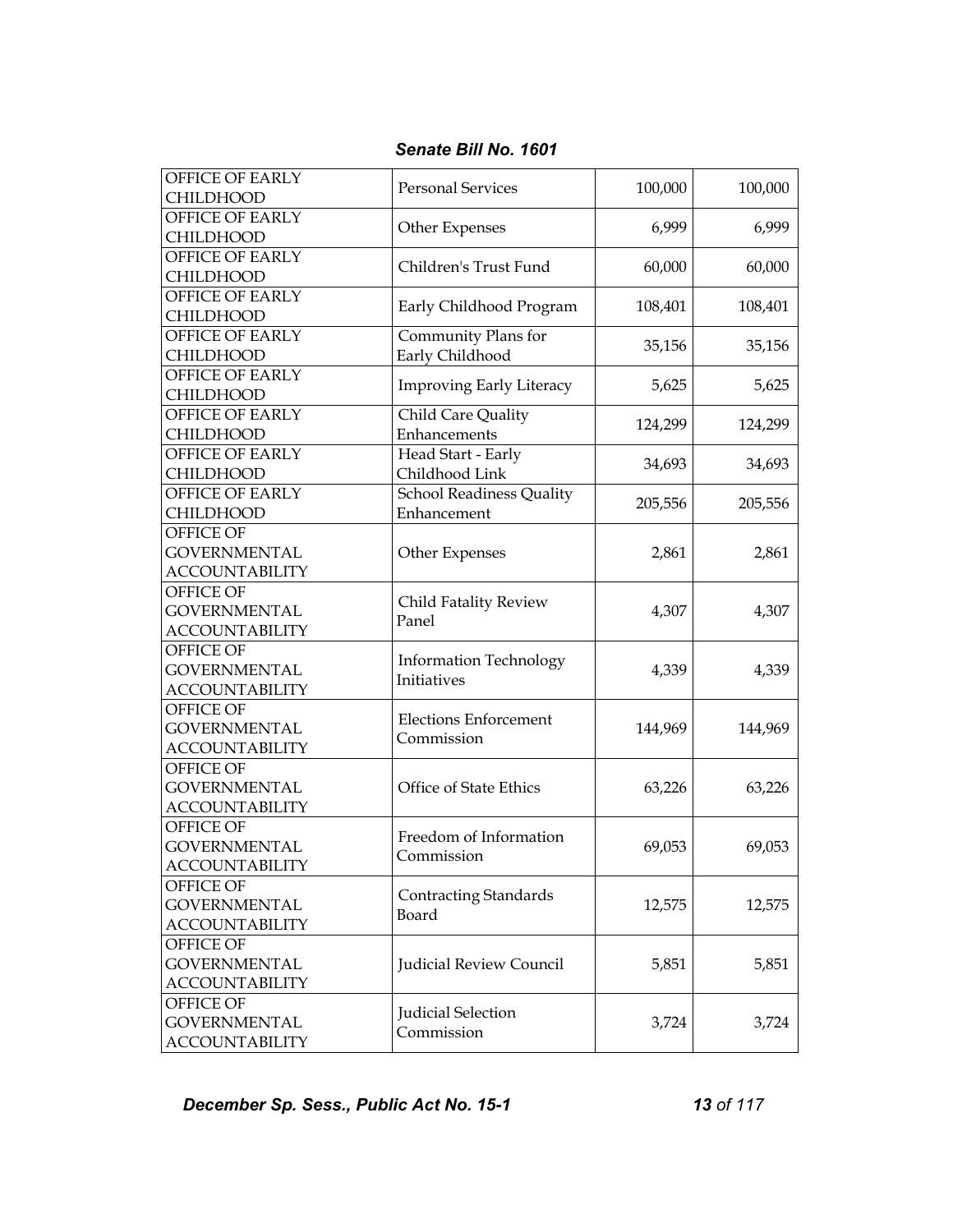| Senate Bill No. 1601 |  |
|----------------------|--|
|                      |  |

| OFFICE OF<br><b>GOVERNMENTAL</b><br><b>ACCOUNTABILITY</b>   | Board of Firearms Permit<br>Examiners                        | 5,118     | 5,118     |
|-------------------------------------------------------------|--------------------------------------------------------------|-----------|-----------|
| PROTECTION AND<br>ADVOCACY FOR PERSONS<br>WITH DISABILITIES | Other Expenses                                               | 9,732     | 9,732     |
| OFFICE OF POLICY AND<br><b>MANAGEMENT</b>                   | <b>Personal Services</b>                                     | 75,000    | 75,000    |
| OFFICE OF POLICY AND<br><b>MANAGEMENT</b>                   | Other Expenses                                               | 100,000   | 100,000   |
| OFFICE OF POLICY AND<br><b>MANAGEMENT</b>                   | <b>Automated Budget System</b><br>and Data Base Link         | 2,330     | 2,330     |
| OFFICE OF POLICY AND<br><b>MANAGEMENT</b>                   | <b>Justice Assistance Grants</b>                             | 40,350    | 40,350    |
| RESERVE FOR SALARY<br><b>ADJUSTMENTS</b>                    | Reserve For Salary<br>Adjustments                            | 2,000,000 | 2,000,000 |
| <b>STATE COMPTROLLER</b>                                    | <b>Personal Services</b>                                     | 100,000   | 100,000   |
| <b>STATE COMPTROLLER</b>                                    | Other Expenses                                               | 100,000   | 100,000   |
| STATE COMPTROLLER -<br><b>MISCELLANEOUS</b>                 | Nonfunctional - Change to<br>Accruals                        | 3,000,000 | 3,000,000 |
| STATE COMPTROLLER -<br><b>FRINGE BENEFITS</b>               | <b>Employers Social Security</b><br>Tax                      | 264,800   | 264,800   |
| STATE COMPTROLLER -<br><b>FRINGE BENEFITS</b>               | State Employees Health<br><b>Service Cost</b>                | 183,900   | 183,900   |
| <b>STATE TREASURER</b>                                      | <b>Personal Services</b>                                     | 16,277    | 16,277    |
| <b>STATE TREASURER</b>                                      | Other Expenses                                               | 7,697     | 7,697     |
| STATE DEPARTMENT ON<br><b>AGING</b>                         | <b>Personal Services</b>                                     | 12,136    | 12,136    |
| STATE DEPARTMENT ON<br><b>AGING</b>                         | Other Expenses                                               | 10,964    | 10,964    |
| STATE DEPARTMENT ON<br><b>AGING</b>                         | Programs for Senior<br>Citizens                              | 22,227    | 22,227    |
| DEPARTMENT OF<br><b>EDUCATION</b>                           | <b>Personal Services</b>                                     | 203,979   | 203,979   |
| <b>DEPARTMENT OF</b><br><b>EDUCATION</b>                    | Development of Mastery<br>Exams Grades 4, 6, and 8           | 200,000   | 200,000   |
| DEPARTMENT OF<br><b>EDUCATION</b>                           | Primary Mental Health                                        | 21,360    | 21,360    |
| DEPARTMENT OF<br><b>EDUCATION</b>                           | Leadership, Education,<br>Athletics in Partnership<br>(LEAP) | 27,253    | 27,253    |
| DEPARTMENT OF<br><b>EDUCATION</b>                           | <b>Adult Education Action</b>                                | 9,627     | 9,627     |
| DEPARTMENT OF<br><b>EDUCATION</b>                           | Connecticut Pre-<br><b>Engineering Program</b>               | 9,844     | 9,844     |

*December Sp. Sess., Public Act No. 15-1 14 of 117*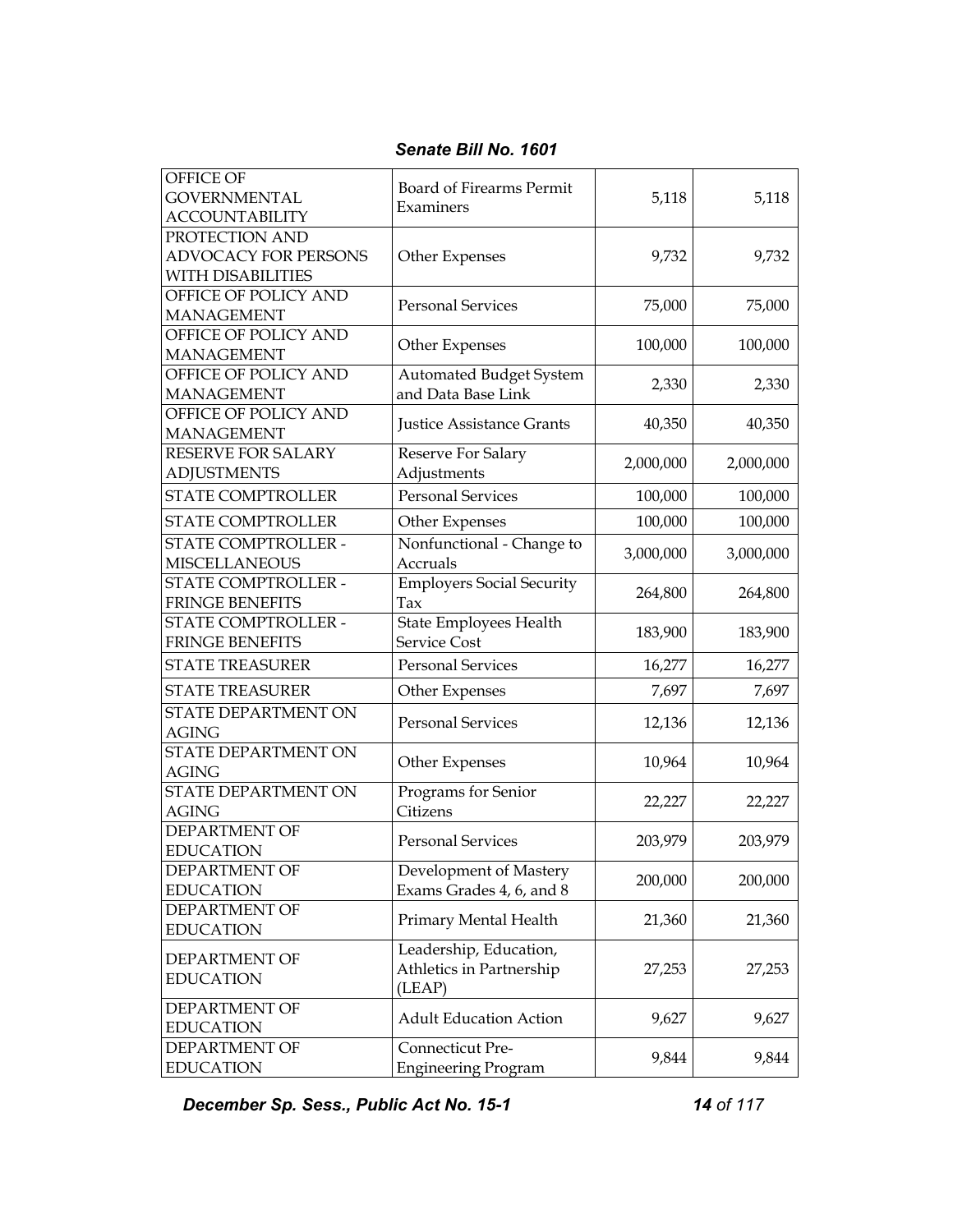| <b>DEPARTMENT OF</b><br><b>EDUCATION</b> | <b>Connecticut Writing</b><br>Project | 2,775     | 2,775     |
|------------------------------------------|---------------------------------------|-----------|-----------|
|                                          |                                       |           |           |
| <b>DEPARTMENT OF</b>                     | Resource Equity                       | 6,302     | 6,302     |
| <b>EDUCATION</b>                         | Assessments                           |           |           |
| <b>DEPARTMENT OF</b>                     | Neighborhood Youth                    | 45,177    | 45,177    |
| <b>EDUCATION</b>                         | Centers                               |           |           |
| <b>DEPARTMENT OF</b>                     |                                       |           |           |
| <b>EDUCATION</b>                         | Longitudinal Data Systems             | 47,628    | 47,628    |
| <b>DEPARTMENT OF</b>                     |                                       |           |           |
| <b>EDUCATION</b>                         | School Accountability                 | 75,000    | 75,000    |
| <b>DEPARTMENT OF</b>                     |                                       |           |           |
| <b>EDUCATION</b>                         | <b>Sheff Settlement</b>               | 200,000   | 200,000   |
|                                          |                                       |           |           |
| <b>DEPARTMENT OF</b>                     | CommPACT Schools                      | 14,000    | 14,000    |
| <b>EDUCATION</b>                         |                                       |           |           |
| <b>DEPARTMENT OF</b>                     | Parent Trust Fund                     | 41,250    | 41,250    |
| <b>EDUCATION</b>                         | Program                               |           |           |
| <b>DEPARTMENT OF</b>                     | Regional Vocational-                  |           |           |
| <b>EDUCATION</b>                         | <b>Technical School System</b>        | 1,350,000 | 1,350,000 |
| <b>DEPARTMENT OF</b>                     |                                       |           |           |
| <b>EDUCATION</b>                         | <b>Wrap Around Services</b>           | 19,375    | 19,375    |
|                                          |                                       |           |           |
| <b>DEPARTMENT OF</b>                     | New or Replicated Schools             | 13,560    | 13,560    |
| <b>EDUCATION</b>                         |                                       |           |           |
| <b>DEPARTMENT OF</b>                     | <b>Bridges to Success</b>             | 50,000    | 50,000    |
| <b>EDUCATION</b>                         |                                       |           |           |
| <b>DEPARTMENT OF</b>                     | K-3 Reading Assessment                |           |           |
| <b>EDUCATION</b>                         | Pilot                                 | 114,798   | 114,798   |
| <b>DEPARTMENT OF</b>                     |                                       |           |           |
| <b>EDUCATION</b>                         | <b>Talent Development</b>             | 465,109   | 465,109   |
| <b>DEPARTMENT OF</b>                     |                                       |           |           |
| <b>EDUCATION</b>                         | Common Core                           | 295,312   | 295,312   |
|                                          |                                       |           |           |
| <b>DEPARTMENT OF</b>                     | Alternative High School               |           |           |
| <b>EDUCATION</b>                         | and Adult Reading                     | 7,400     | 7,400     |
|                                          | <b>Incentive Program</b>              |           |           |
| <b>DEPARTMENT OF</b>                     | <b>Special Master</b>                 | 74,195    | 74,195    |
| <b>EDUCATION</b>                         |                                       |           |           |
| DEPARTMENT OF                            | Regional Education                    |           |           |
| <b>EDUCATION</b>                         | <b>Services</b>                       | 54,657    | 54,657    |
| <b>DEPARTMENT OF</b>                     | Youth Service Bureau                  |           |           |
| <b>EDUCATION</b>                         | Enhancement                           | 28,612    | 28,612    |
|                                          |                                       |           |           |
| DEPARTMENT OF                            | Health Foods Initiative               | 24,000    | 24,000    |
| <b>EDUCATION</b>                         |                                       |           |           |
| DEPARTMENT OF                            | Transportation of School              | 1,000,000 | 1,000,000 |
| <b>EDUCATION</b>                         | Children                              |           |           |
| <b>DEPARTMENT OF</b>                     | Health and Welfare                    |           |           |
|                                          | Services Pupils Private               | 152,389   | 152,389   |
| <b>EDUCATION</b>                         | Schools                               |           |           |
|                                          |                                       |           |           |

*Senate Bill No. 1601* 

*December Sp. Sess., Public Act No. 15-1 15 of 117*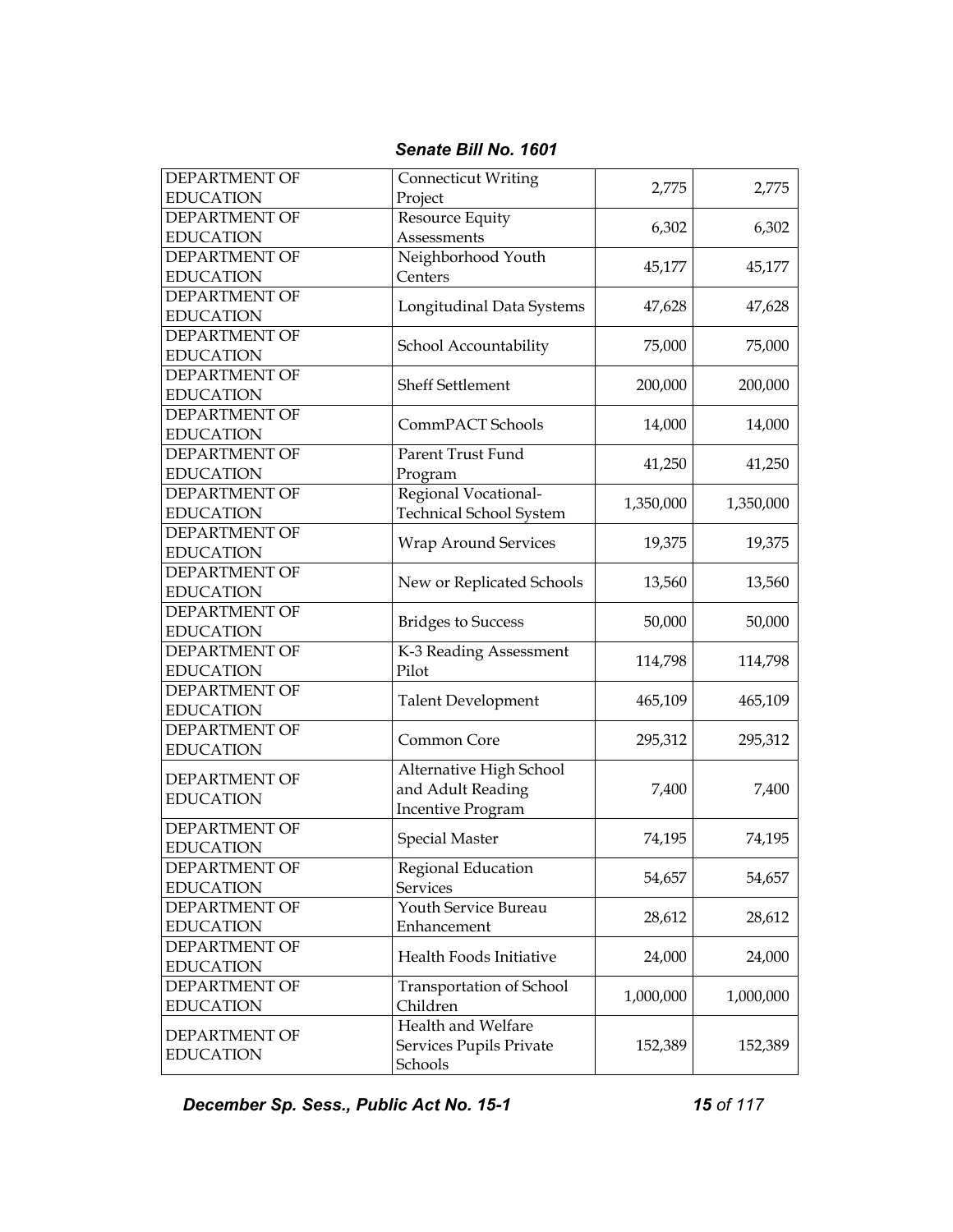| <b>DEPARTMENT OF</b>          | <b>Education Equalization</b>    | 2,321,000 | 2,321,000 |
|-------------------------------|----------------------------------|-----------|-----------|
| <b>EDUCATION</b>              | Grants                           |           |           |
| <b>DEPARTMENT OF</b>          | Young Parents Program            | 9,173     | 9,173     |
| <b>EDUCATION</b>              |                                  |           |           |
| <b>DEPARTMENT OF</b>          | <b>Interdistrict Cooperation</b> | 250,000   | 250,000   |
| <b>EDUCATION</b>              |                                  |           |           |
| <b>DEPARTMENT OF</b>          | Open Choice Program              | 1,450,000 | 1,450,000 |
| <b>EDUCATION</b>              |                                  |           |           |
| <b>DEPARTMENT OF</b>          | Magnet Schools                   | 6,000,000 | 6,000,000 |
| <b>EDUCATION</b>              |                                  |           |           |
| DEPARTMENT OF                 |                                  | 31,524    | 31,524    |
| REHABILITATION SERVICES       | Other Expenses                   |           |           |
| <b>DEPARTMENT OF</b>          |                                  | 61        | 61        |
| REHABILITATION SERVICES       | Part-Time Interpreters           |           |           |
| <b>DEPARTMENT OF</b>          | Employment                       |           |           |
| REHABILITATION SERVICES       | Opportunities - Blind &          | 53,629    | 53,629    |
|                               | <b>Disabled</b>                  |           |           |
| <b>DEPARTMENT OF</b>          | Supplementary Relief and         | 8,229     | 8,229     |
| REHABILITATION SERVICES       | <b>Services</b>                  |           |           |
| <b>DEPARTMENT OF</b>          | Connecticut Radio                |           | 6,868     |
| REHABILITATION SERVICES       | <b>Information Service</b>       | 6,868     |           |
| <b>SECRETARY OF THE STATE</b> | <b>Personal Services</b>         | 14,619    | 14,619    |
| <b>SECRETARY OF THE STATE</b> | Other Expenses                   | 36,409    | 36,409    |
| <b>SECRETARY OF THE STATE</b> | <b>Commercial Recording</b>      | 175,000   | 175,000   |
|                               | Division                         |           |           |
| <b>SECRETARY OF THE STATE</b> | Board of Accountancy             | 65,000    | 65,000    |
| <b>UNIVERSITY OF</b>          |                                  |           |           |
| <b>CONNECTICUT HEALTH</b>     | <b>AHEC</b>                      | 21,378    | 21,378    |
| <b>CENTER</b>                 |                                  |           |           |

*Senate Bill No. 1601* 

(b) In implementing reductions in allotments pursuant to subsection (a) of this section, the Secretary of the Office of Policy and Management shall achieve such reductions proportionally across programs, except as necessary to achieve the budgeted level of savings.

Sec. 2. (*Effective from passage*) The Secretary of the Office of Policy and Management may make reductions in allotments for the fiscal year ending June 30, 2016, in order to achieve \$35,200,000 in budget savings in the Special Transportation Fund during said fiscal year.

Sec. 3. (*Effective from passage*) (a) (1) The Secretary of the Office of

*December Sp. Sess., Public Act No. 15-1 16 of 117*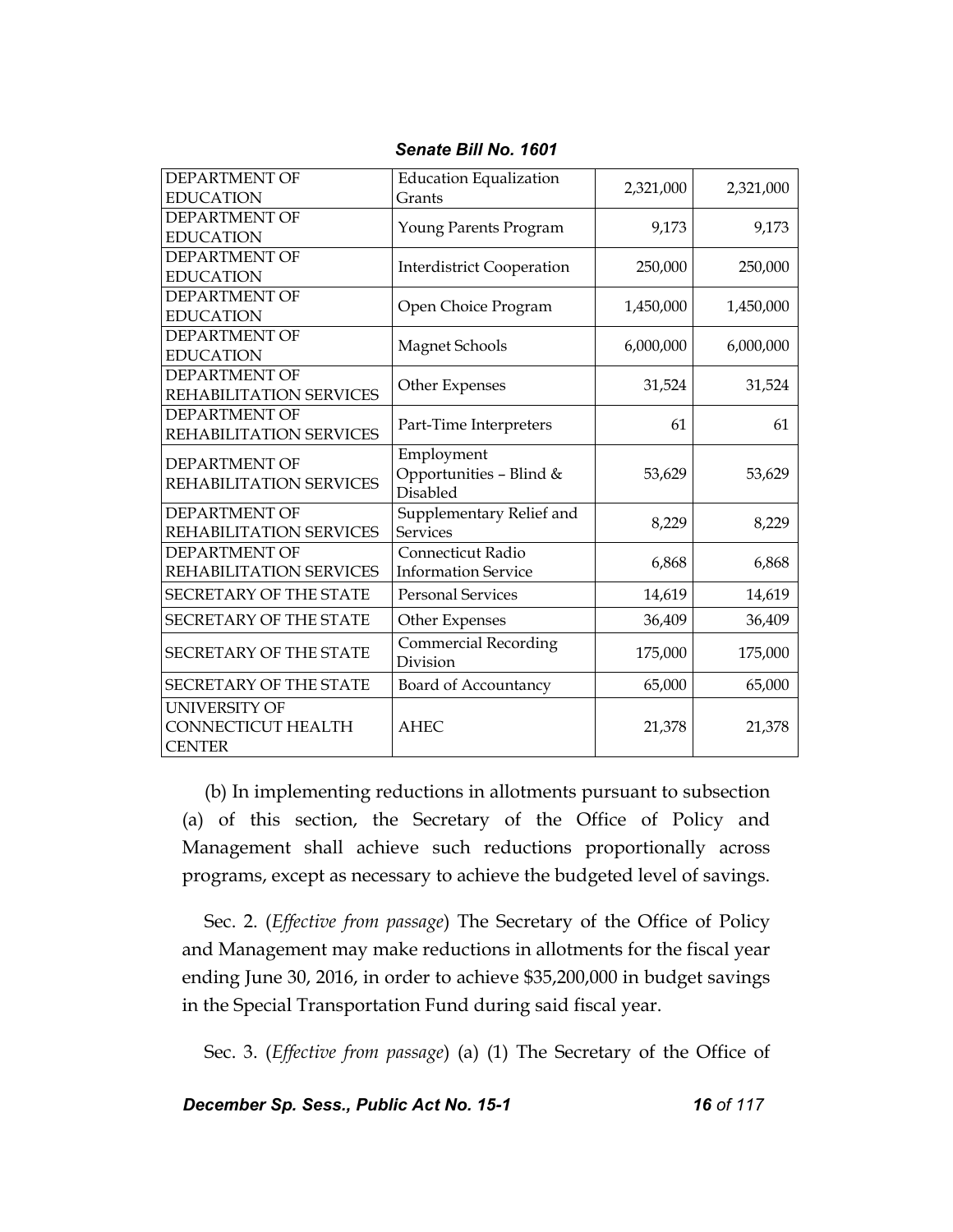Policy and Management may make reductions in allotments for the executive branch for the fiscal years ending June 30, 2016, and June 30, 2017, in order to achieve budget savings of \$93,076,192 in the General Fund during each such fiscal year.

(2) The provisions of subdivision (1) of this subsection shall not be construed to authorize the reduction of any allotment concerning aid to municipalities. No reduction made in accordance with subdivision (1) of this subsection shall result in a reduction of more than one per cent of any appropriation.

(b) The Secretary of the Office of Policy and Management may make reductions in allotments for the legislative branch for the fiscal years ending June 30, 2016, and June 30, 2017, in order to achieve budget savings of \$2,000,000 in the General Fund during each such fiscal year. Such reductions shall be achieved as determined by the president pro tempore and majority leader of the Senate, the speaker and majority leader of the House of Representatives, the minority leader of the Senate and the minority leader of the House of Representatives.

(c) The Secretary of the Office of Policy and Management may make reductions in allotments for the judicial branch for the fiscal years ending June 30, 2016, and June 30, 2017, in order to achieve budget savings of \$15,000,000 in the General Fund during each such fiscal year. Such reductions shall be achieved as determined by the Chief Justice and Chief Public Defender.

Sec. 4. (*Effective from passage*) Notwithstanding the provisions of subsection (e) of section 4-89 of the general statutes, \$1,000,000 of the amount appropriated in section 1 of public act 15-244, as amended by section 155 of public act 15-5 of the June special session, to the Department of Economic and Community Development, for Statewide Marketing, for the fiscal year ending June 30, 2016, shall lapse on June 30, 2016.

## **December Sp. Sess., Public Act No. 15-1 17 0f 117** *17 of 117*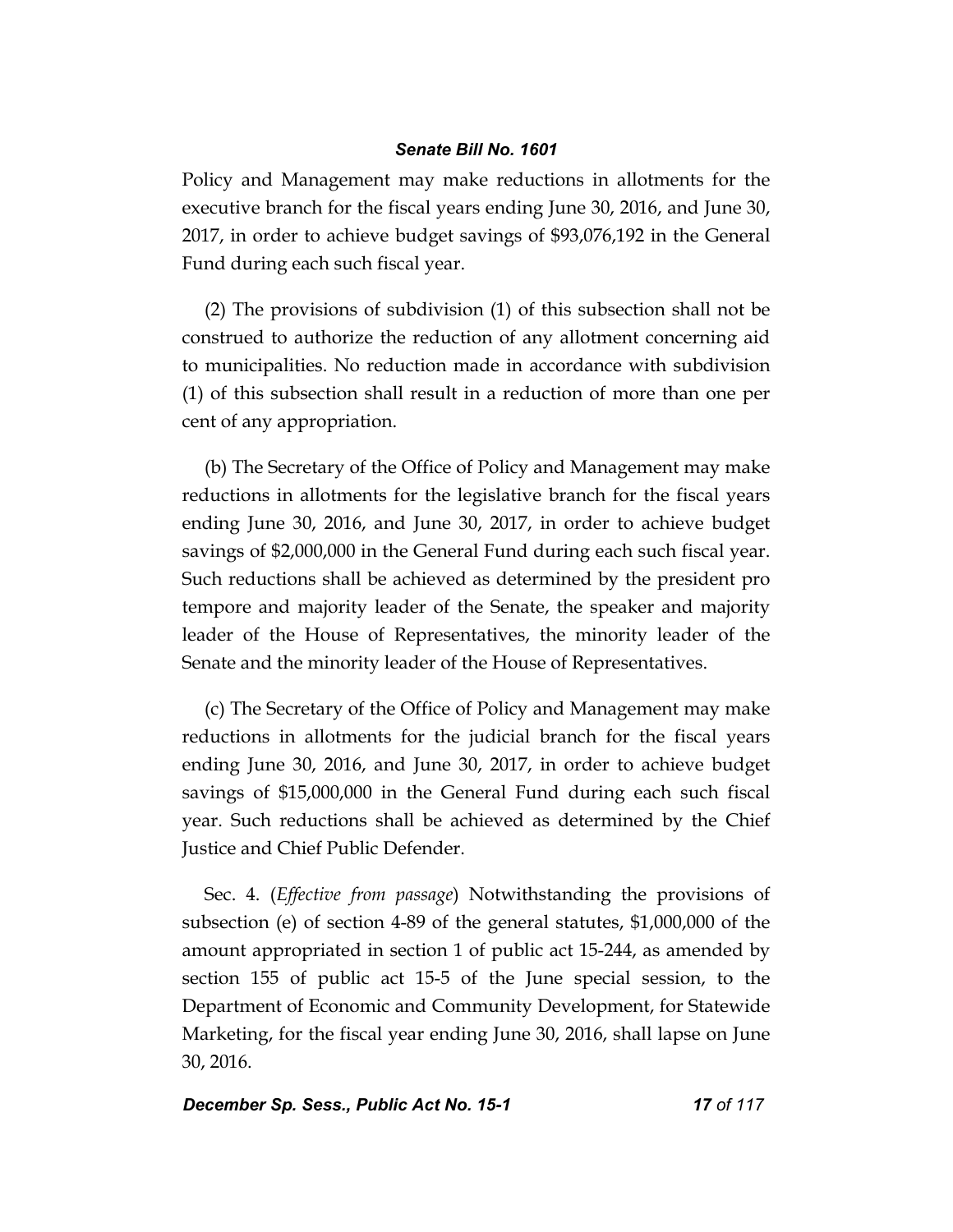Sec. 5. (*Effective from passage*) Notwithstanding the provisions of subsection (f) of section 4-89 of the general statutes, \$87,541 of the amount appropriated in section 1 of public act 15-244, as amended by section 155 of public act 15-5 of the June special session, to the Office of Higher Education, for Minority Advancement Program, for the fiscal year ending June 30, 2016, shall lapse on June 30, 2016.

Sec. 6. (*Effective from passage*) Notwithstanding the provisions of section 32-356 of the general statutes, \$13,597 of the amount appropriated in section 1 of public act 15-244, as amended by section 155 of public act 15-5 of the June special session, to the Department of Economic and Community Development, for Small Business Incubator Program, for the fiscal year ending June 30, 2016, shall lapse on June 30, 2016.

Sec. 7. (*Effective from passage*) Notwithstanding the provisions of subsection (g) of section 4-89 of the general statutes, \$61 of the amount appropriated in section 1 of public act 15-244, as amended by section 155 of public act 15-5 of the June special session, to the Department of Rehabilitation Services, for Part-Time Interpreters, for the fiscal year ending June 30, 2016, shall lapse on June 30, 2016.

Sec. 8. Subsection (b) of section 2-35 of the general statutes is repealed and the following is substituted in lieu thereof (*Effective from passage*):

(b) The state budget act passed by the legislature for funding the expenses of operations of the state government in the ensuing biennium shall contain a statement of estimated revenue, based upon the most recent consensus revenue estimate or the revised consensus revenue estimate issued pursuant to section 2-36c, itemized by major source, for each appropriated fund. The statement of estimated revenue applicable to each such fund shall include, for any fiscal year, an estimate of total revenue with respect to such fund, which amount

*December Sp. Sess., Public Act No. 15-1 18 of 117*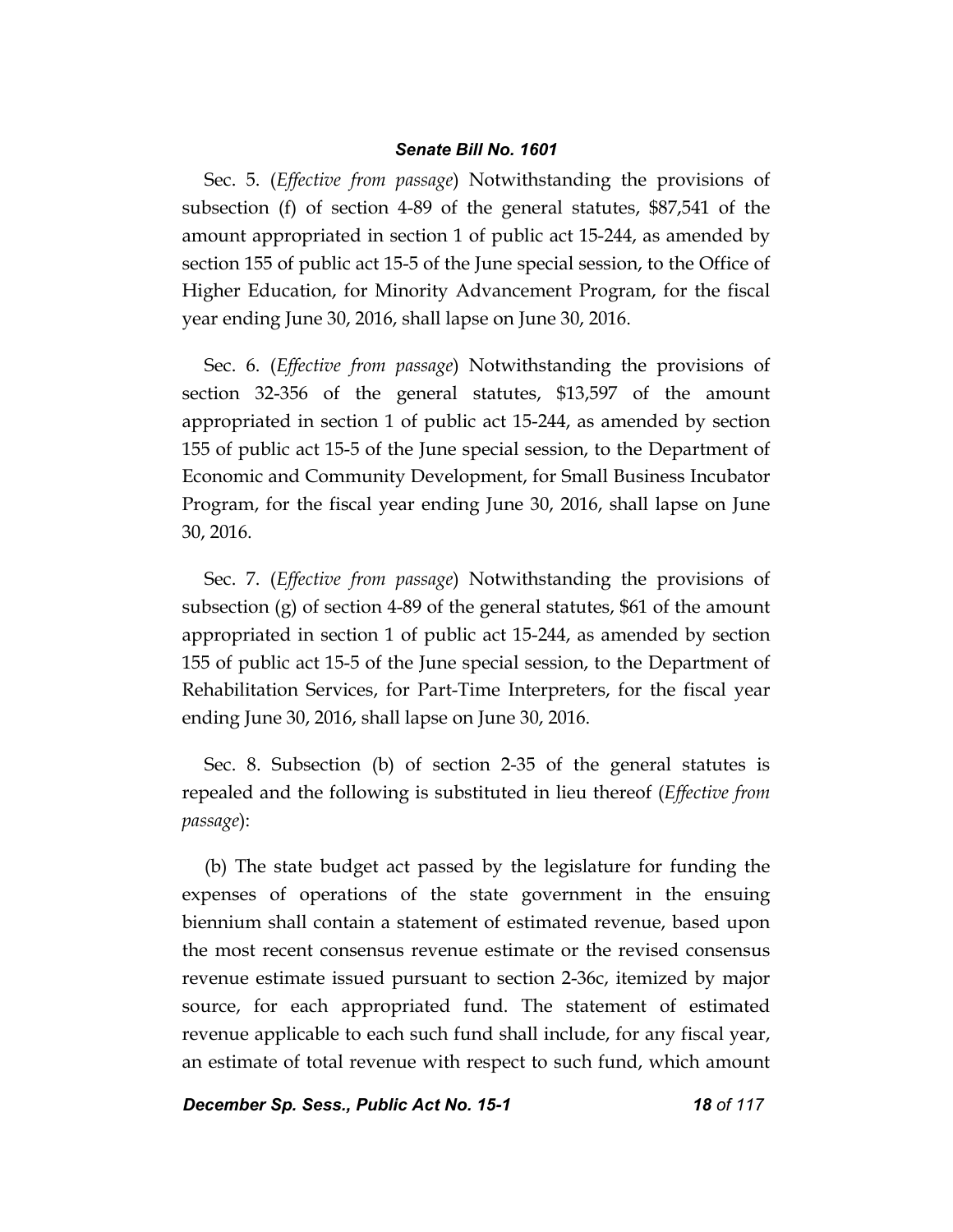shall be reduced by (1) an estimate of total refunds of taxes to be paid from such revenue in accordance with the authorization in section 12- 39f, and (2) an estimate of total refunds of payments to be paid from such revenue in accordance with the provisions of sections 3-70a and 4-37. Such statement of estimated revenue, including the estimated refunds of taxes to be offset against such revenue, shall be supplied by the joint standing committee of the General Assembly having cognizance of matters relating to state finance, revenue and bonding. The total estimated revenue for each fund, as adjusted in accordance with this section, shall not be less than the total net appropriations made from each fund plus, for the fiscal year ending June 30, 2014, and each fiscal year thereafter, the amount necessary to extinguish any unassigned negative balance in each budgeted fund as **[**reported**]** addressed in the most recently **[**audited comprehensive annual financial report issued by the Comptroller prior to the start of the fiscal year, reduced, in the case of the General Fund, by (A) the negative unassigned fund balance, as reported by the Comptroller for the fiscal year ending June 30, 2013, then unamortized pursuant to section 3- 115b, and (B) any funds from other resources deposited in the General Fund for the purpose of reducing the negative unassigned balance of the fund**]** issued annual report of the Comptroller published in accordance with section 3-115. On or before July first of each fiscal year said committee shall, if any revisions in such estimates are required by virtue of legislative amendments to the revenue measures proposed by said committee, changes in conditions or receipt of new information since the original estimate was supplied, meet and revise such estimates and, through its cochairpersons, report to the Comptroller any such revisions.

Sec. 9. Subsection (b) of section 2-35 of the general statutes, as amended by section 167 of public act 15-244, is repealed and the following is substituted in lieu thereof (*Effective July 1, 2019*):

# **December Sp. Sess., Public Act No. 15-1 19 0f 117**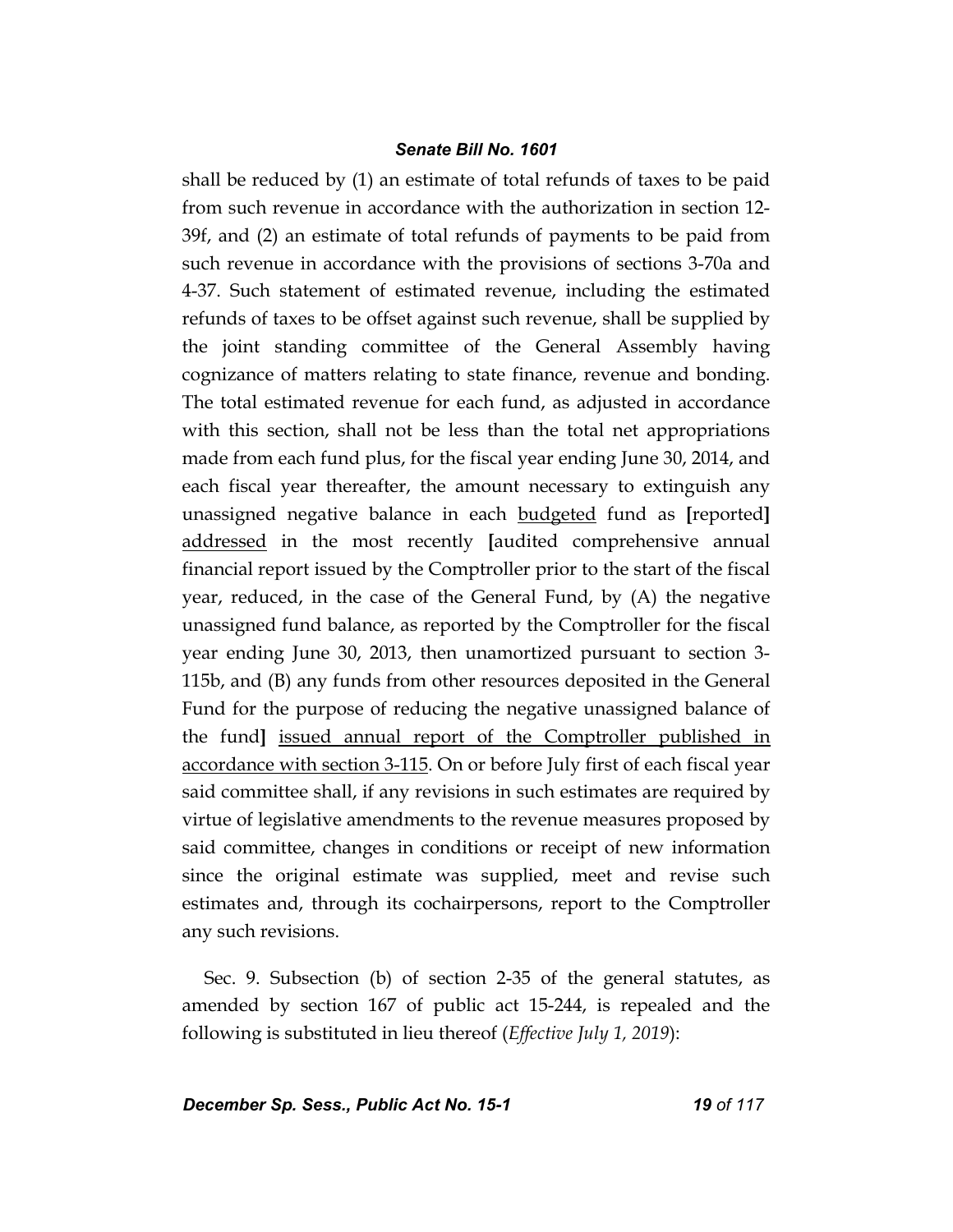(b) The state budget act passed by the legislature for funding the expenses of operations of the state government in the ensuing biennium shall contain a statement of estimated revenue, based upon the most recent consensus revenue estimate or the revised consensus revenue estimate issued pursuant to section 2-36c, as amended by **[**this act**]** public act 15-244, itemized by major source, for each appropriated fund. Commencing in the fiscal year ending June 30, 2020, such itemization shall include the estimate for each major component of the personal income tax imposed pursuant to chapter 229 as follows: Withholding payments, estimated payments and final payments. The statement of estimated revenue applicable to each such fund shall include, for any fiscal year, an estimate of total revenue with respect to such fund, which amount shall be reduced by (1) an estimate of total refunds of taxes to be paid from such revenue in accordance with the authorization in section 12-39f, and (2) an estimate of total refunds of payments to be paid from such revenue in accordance with the provisions of sections 3-70a and 4-37. Such statement of estimated revenue, including the estimated refunds of taxes to be offset against such revenue, shall be supplied by the joint standing committee of the General Assembly having cognizance of matters relating to state finance, revenue and bonding. The total estimated revenue for each fund, as adjusted in accordance with this section, shall not be less than the total net appropriations made from each fund plus, for the fiscal year ending June 30, 2014, and each fiscal year thereafter, the amount necessary to extinguish any unassigned negative balance in each budgeted fund as **[**reported**]** addressed in the most recently **[**audited comprehensive annual financial report issued by the Comptroller prior to the start of the fiscal year, reduced, in the case of the General Fund, by (A) the negative unassigned fund balance, as reported by the Comptroller for the fiscal year ending June 30, 2013, then unamortized pursuant to section 3-115b, and (B) any funds from other resources deposited in the General Fund for the purpose of reducing the negative unassigned balance of the fund**]** issued annual report of the

*December Sp. Sess., Public Act No. 15-1 20 of 117*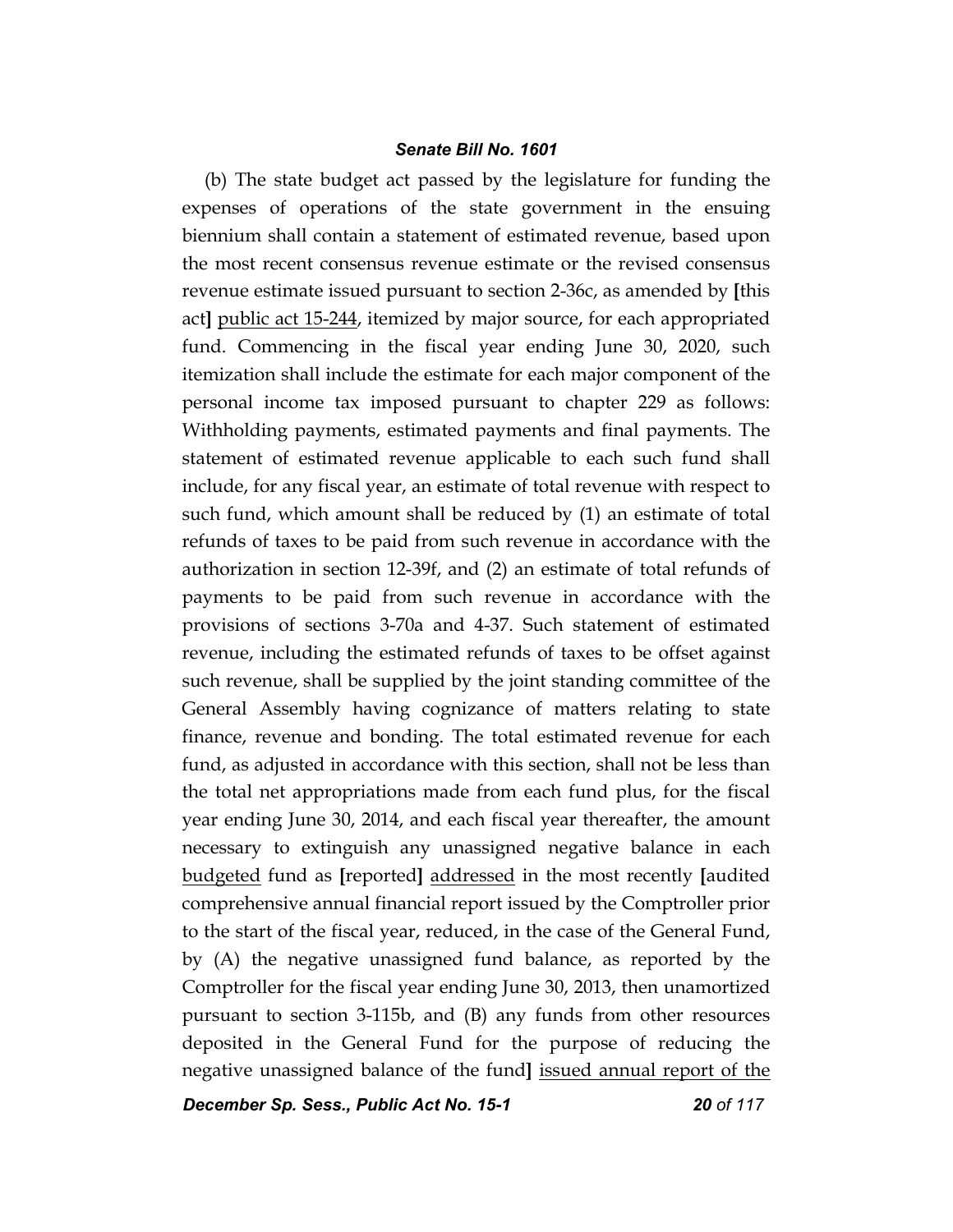Comptroller published in accordance with section 3-115. On or before July first of each fiscal year said committee shall, if any revisions in such estimates are required by virtue of legislative amendments to the revenue measures proposed by said committee, changes in conditions or receipt of new information since the original estimate was supplied, meet and revise such estimates and, through its cochairpersons, report to the Comptroller any such revisions.

Sec. 10. Section 3-115b of the general statutes is repealed and the following is substituted in lieu thereof (*Effective from passage*):

(a) Commencing with the fiscal year ending June 30, 2014, the Comptroller, in the Comptroller's sole discretion, may initiate a process intended to result in the implementation of the use of generally accepted accounting principles, as prescribed by the Governmental Accounting Standards Board, with respect to the preparation and maintenance of the annual financial statements of the state pursuant to section 3-115.

(b) Commencing with the fiscal year ending June 30, 2014, the Secretary of the Office of Policy and Management shall initiate a process intended to result in the implementation of generally accepted accounting principles, as prescribed by the Governmental Accounting Standards Board, with respect to the preparation of the biennial budget of the state.

(c) The Comptroller shall establish an opening combined balance sheet for each appropriated fund as of July 1, 2013, on the basis of generally accepted accounting principles. The accumulated deficit in the General Fund on June 30, 2013, as determined on the basis of generally accepted accounting principles and identified in the comprehensive annual financial report of the state as the unassigned negative balance of the General Fund on said date, reduced by any funds deposited in the General Fund from other resources for the

*December Sp. Sess., Public Act No. 15-1 21 of 117*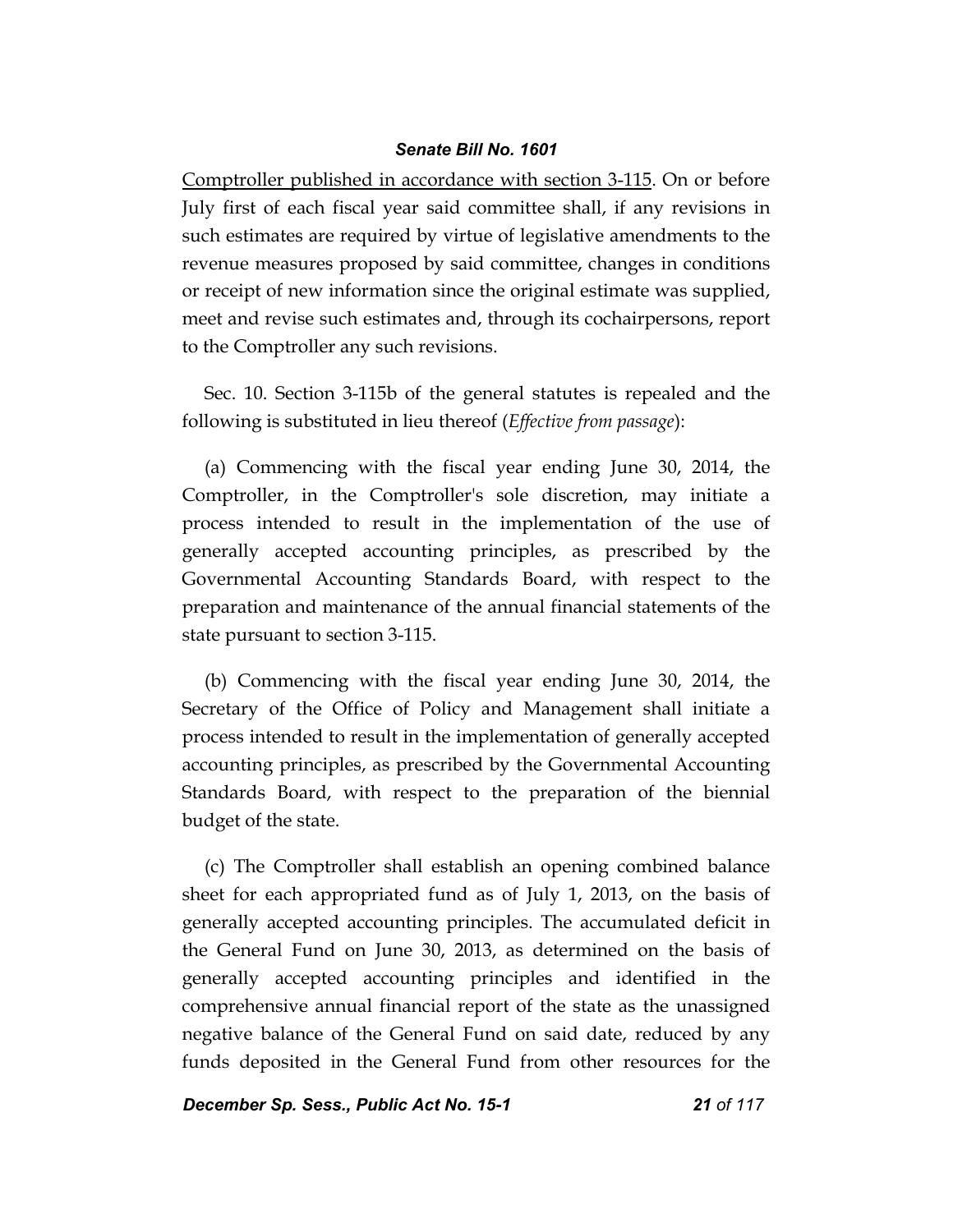purpose of reducing the negative unassigned balance of the fund, shall be amortized in equal increments in each fiscal year of each biennial budget, commencing with the fiscal year ending June 30, 2016, and for the succeeding twelve fiscal years. The Comptroller shall, to the extent necessary to report the fiscal position of the state in accordance with generally accepted accounting principles, reconcile the unassigned balance in the General Fund at the end of each fiscal year to the unassigned balance in the General Fund on June 30, 2013, the portion already amortized and any unassigned balance created after June 30, 2013.

(d) The unreserved negative balance in the General Fund reported in the comprehensive annual financial report issued by the Comptroller for the fiscal year ending June 30, 2014, reduced by (1) the negative unassigned balance in the General Fund for the fiscal year ending June 30, 2013, and (2) any funds from other resources deposited in the General Fund for the purpose of reducing the negative unassigned balance of the fund shall be amortized in equal increments in each fiscal year of each biennial budget, commencing with the fiscal year ending June 30, 2017, and for the succeeding eleven fiscal years.

Sec. 11. Section 4-72 of the general statutes is repealed and the following is substituted in lieu thereof (*Effective from passage*):

The budget document shall consist of the Governor's budget message in which he or she shall set forth as follows: (1) The Governor's program for meeting all the expenditure needs of the government for each fiscal year of the biennium to which the budget relates, indicating the classes of funds, general or special, from which such appropriations are to be made and the means through which such expenditure shall be financed; and (2) financial statements giving in summary form: (A) The financial position of all major state operating funds including revolving funds at the end of the last-completed fiscal year in a form consistent with accepted accounting practice. The

*December Sp. Sess., Public Act No. 15-1 22 of 117*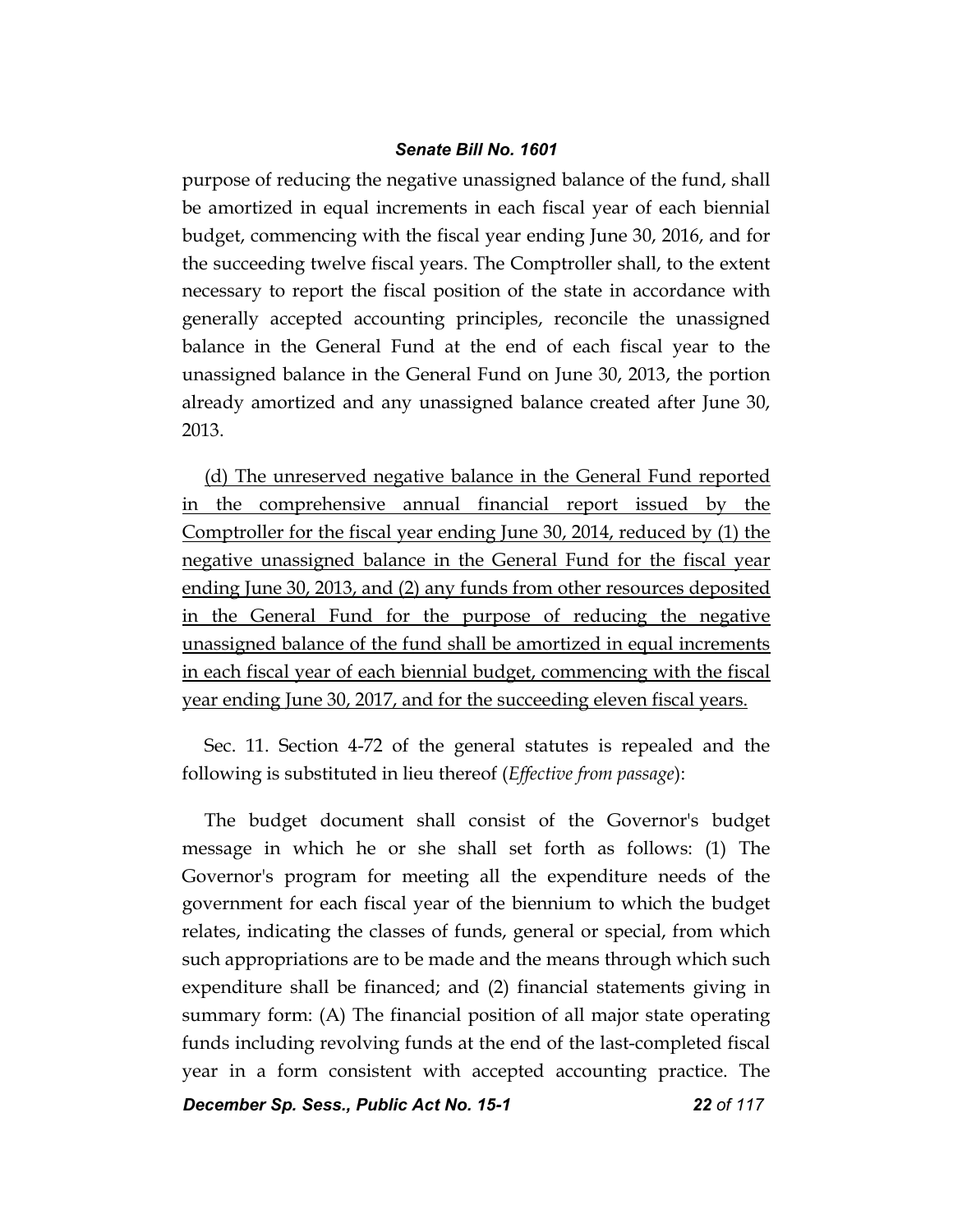Governor shall also set forth in similar form the estimated position of each such fund at the end of the year in progress and the estimated position of each such fund at the end of each fiscal year of the biennium to which the budget relates if the Governor's proposals are put into effect; (B) a statement showing as of the close of the lastcompleted fiscal year, a year by year summary of all outstanding general obligation and special tax obligation debt of the state and a statement showing the yearly interest requirements on such outstanding debt; (C) a summary of appropriations recommended for each fiscal year of the biennium to which the budget relates for each budgeted agency and for the state as a whole in comparison with actual expenditures of the last-completed fiscal year and appropriations and estimated expenditures for the year in progress; (D) for the biennium commencing July 1, 1999, and each biennium thereafter, a summary of estimated expenditures for certain fringe benefits for each fiscal year of the biennium to which the budget relates for each budgeted agency; (E) a summary of permanent fulltime positions setting forth the number filled and the number vacant as of the end of the last-completed fiscal year, the total number intended to be funded by appropriations without reduction for turnover for the fiscal year in progress, the total number requested and the total number recommended for each fiscal year of the biennium to which the budget relates; (F) a statement of expenditures for the lastcompleted and current fiscal years, the agency request and the Governor's recommendation for each fiscal year of the ensuing biennium and, for any new or expanded program, estimated expenditure requirements for the fiscal year next succeeding the biennium to which the budget relates; (G) an explanation of any significant program changes requested by the agency or recommended by the Governor; (H) a summary of the revenue estimated to be received by the state during each fiscal year of the biennium to which the budget relates classified according to sources in comparison with the actual revenue received by the state during the last-completed

*December Sp. Sess., Public Act No. 15-1 23 of 117*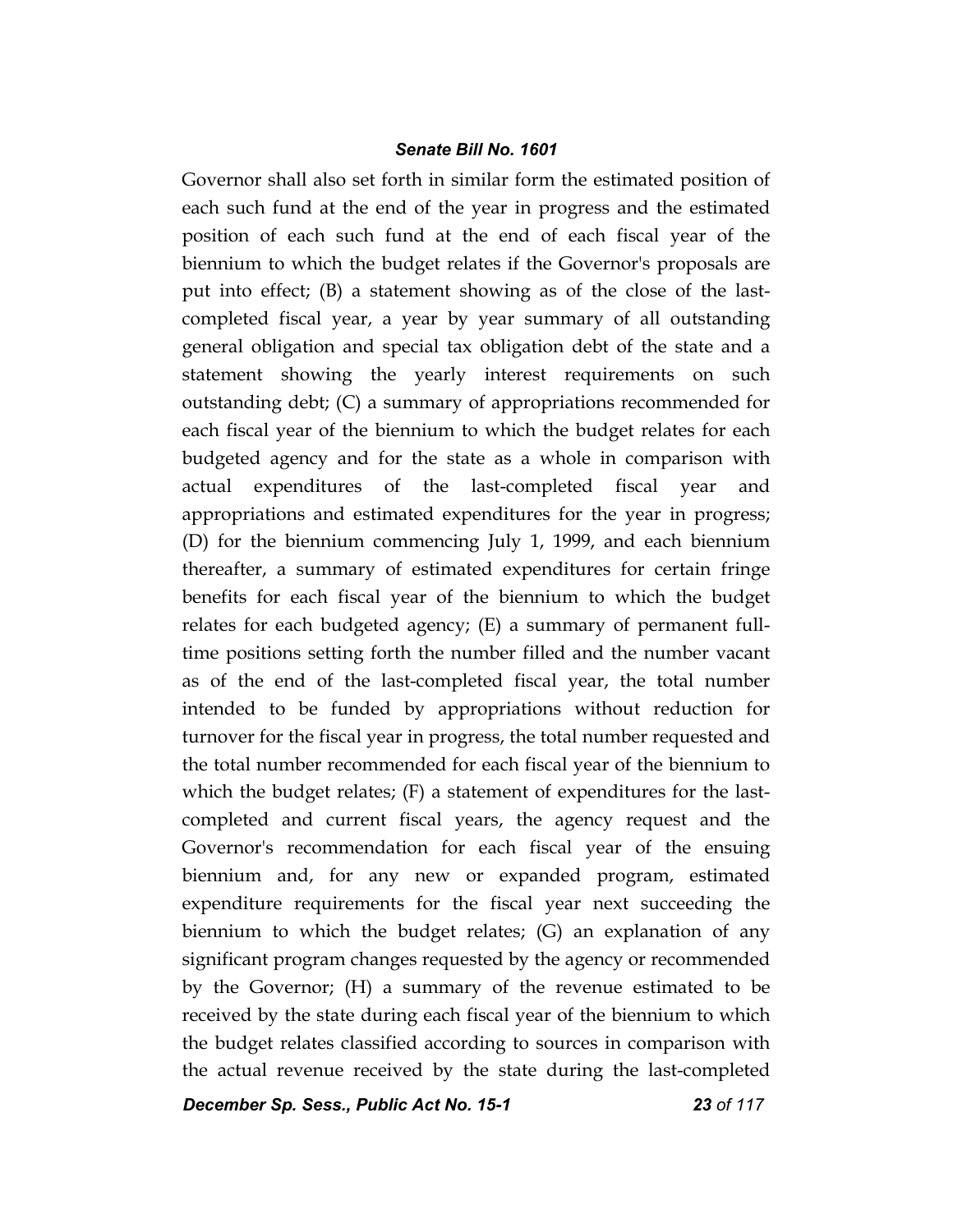fiscal year and estimated revenue during the year in progress; and (I) such other financial statements, data and comments as in the Governor's opinion are necessary or desirable in order to make known in all practicable detail the financial condition and operations of the government and the effect that the budget as proposed by the Governor will have on such condition and operations. If the estimated revenue of the state for the ensuing biennium as set forth in the budget on the basis of existing statutes is less than the sum of net appropriations recommended for the ensuing biennium as contained in the budget, plus, for the fiscal year ending June 30, 2014, and each fiscal year thereafter, the projected amount necessary to extinguish any unreserved negative balance in such fund as reported in the most recently audited comprehensive annual financial report issued by the Comptroller prior to the start of the biennium, the Governor shall make recommendations to the General Assembly in respect to the manner in which such deficit shall be met, whether by an increase in the indebtedness of the state, by the imposition of new taxes, by increased rates on existing taxes or otherwise. If the aggregate of such estimated revenue is greater than the sum of such recommended appropriations for the ensuing biennium plus, for the fiscal year ending June 30, 2014, and each fiscal year thereafter, the projected amount necessary to extinguish any unreserved negative balance in such fund as reported in the most recently **[**audited comprehensive annual financial report issued by the Comptroller prior to the start of the biennium**]** issued annual report of the Comptroller published in accordance with section 3-115, the Governor shall make such recommendations for the use of such surplus for the reduction of indebtedness, for the reduction in taxation or for other purposes as in the Governor's opinion are in the best interest of the public welfare.

Sec. 12. Subsection (c) of section 4-28e of the general statutes, as amended by section 10 of public act 15-227 and section 90 of public act 15-244, is repealed and the following is substituted in lieu thereof

*December Sp. Sess., Public Act No. 15-1 24 of 117*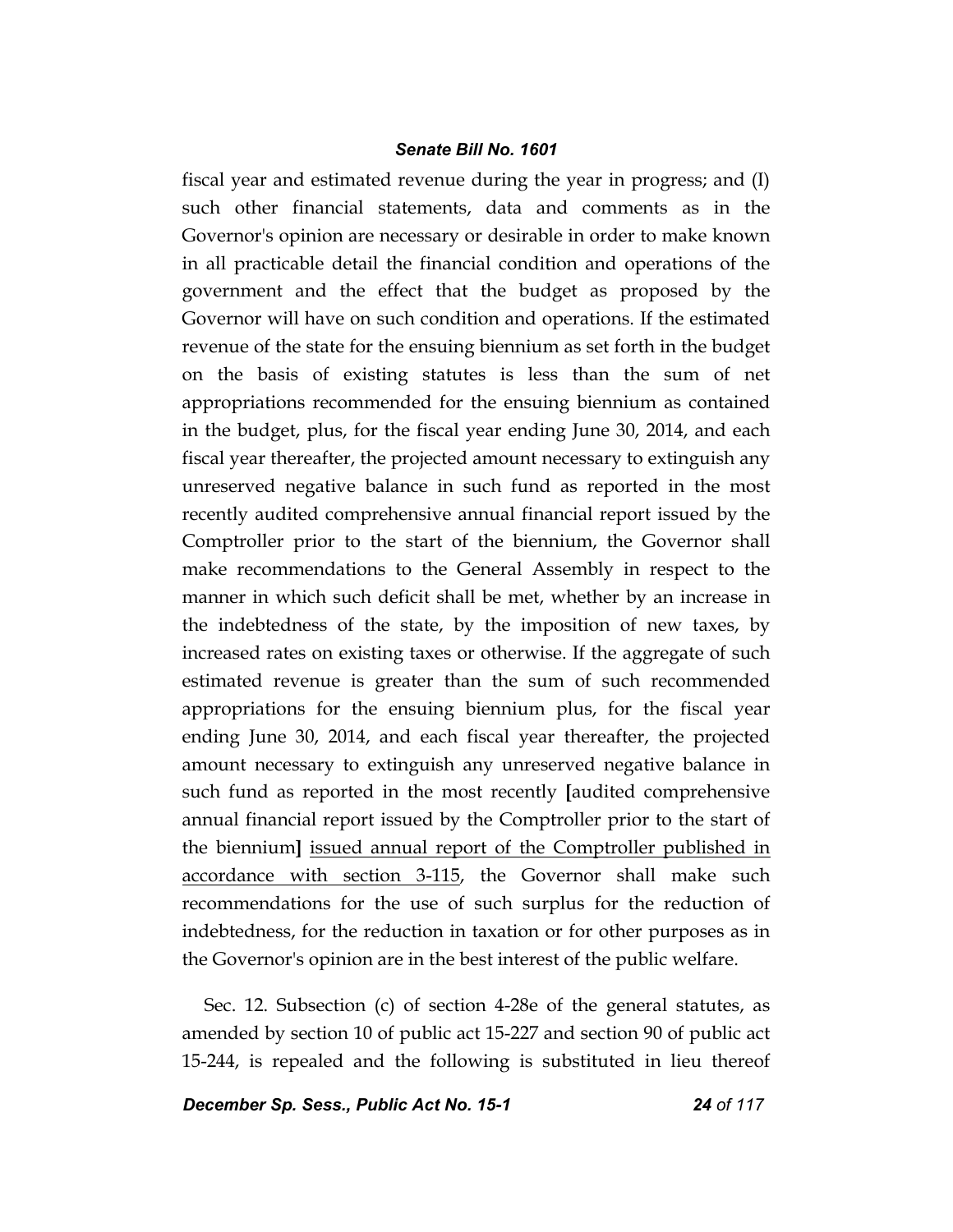(*Effective from passage*):

(c) (1) For the fiscal year ending June 30, 2001, disbursements from the Tobacco Settlement Fund shall be made as follows: (A) To the General Fund in the amount identified as "Transfer from Tobacco Settlement Fund" in the General Fund revenue schedule adopted by the General Assembly; (B) to the Department of Mental Health and Addiction Services for a grant to the regional action councils in the amount of five hundred thousand dollars; and (C) to the Tobacco and Health Trust Fund in an amount equal to nineteen million five hundred thousand dollars.

(2) For each of the fiscal years ending June 30, 2002, to June 30, 2015, inclusive, disbursements from the Tobacco Settlement Fund shall be made as follows: (A) To the Tobacco and Health Trust Fund in an amount equal to twelve million dollars, except in the fiscal years ending June 30, 2014, and June 30, 2015, said disbursement shall be in an amount equal to six million dollars; (B) to the Biomedical Research Trust Fund in an amount equal to four million dollars; (C) to the General Fund in the amount identified as "Transfer from Tobacco Settlement Fund" in the General Fund revenue schedule adopted by the General Assembly; and (D) any remainder to the Tobacco and Health Trust Fund.

(3) For the fiscal **[**years**]** year ending June 30, 2016, **[**and June 30, 2017,**]** disbursements from the Tobacco Settlement Fund shall be made as follows: (A) To the General Fund (i) in the amount identified as "Transfer from Tobacco Settlement Fund" in the General Fund revenue schedule adopted by the General Assembly, and (ii) in an amount equal to two million dollars; (B) to the Biomedical Research Trust Fund in an amount equal to **[**four**]** two million dollars; and (C) any remainder to the Tobacco and Health Trust Fund.

(4) For the fiscal year ending June 30, 2017, disbursements from the

*December Sp. Sess., Public Act No. 15-1 25 of 117*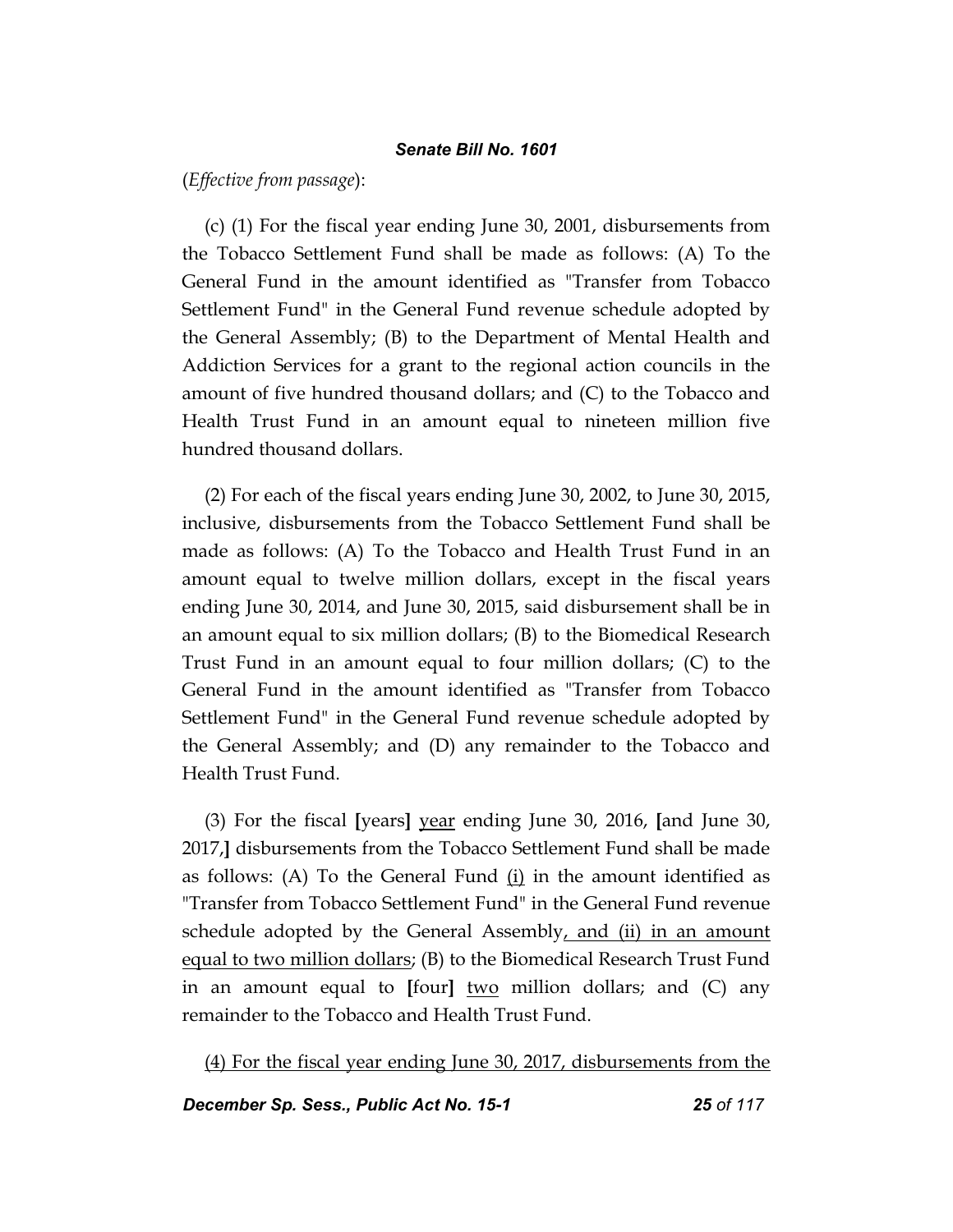Tobacco Settlement Fund shall be made as follows: (A) To the General Fund in the amount identified as "Transfer from Tobacco Settlement Fund" in the General Fund revenue schedule adopted by the General Assembly; (B) to the Biomedical Research Trust Fund in an amount equal to four million dollars; and (C) any remainder to the Tobacco and Health Trust Fund.

**[**(4)**]** (5) For the fiscal year ending June 30, 2018, and each fiscal year thereafter, disbursements from the Tobacco Settlement Fund shall be made as follows: (A) To the Tobacco and Health Trust Fund in an amount equal to six million dollars; (B) to the Biomedical Research Trust Fund in an amount equal to four million dollars; (C) to the General Fund in the amount identified as "Transfer from Tobacco Settlement Fund" in the General Fund revenue schedule adopted by the General Assembly; and (D) any remainder to the Tobacco and Health Trust Fund.

**[**(5)**]** (6) For each of the fiscal years ending June 30, 2008, to June 30, 2012, inclusive, the sum of ten million dollars shall be disbursed from the Tobacco Settlement Fund to the Regenerative Medicine Research Fund established by section 32-41kk for grants-in-aid to eligible institutions for the purpose of conducting embryonic or human adult stem cell research.

**[**(6)**]** (7) For each of the fiscal years ending June 30, 2016, to June 30, 2025, inclusive, the sum of ten million dollars shall be disbursed from the Tobacco Settlement Fund to the smart start competitive operating grant account established by section 10-507 for grants-in-aid to towns for the purpose of establishing or expanding a preschool program under the jurisdiction of the board of education for the town, except that in the fiscal years ending June 30, 2016, and June 30, 2017, said disbursement shall be in an amount equal to five million dollars.

Sec. 13. (*Effective from passage*) Notwithstanding any provision of the

*December Sp. Sess., Public Act No. 15-1 26 of 117*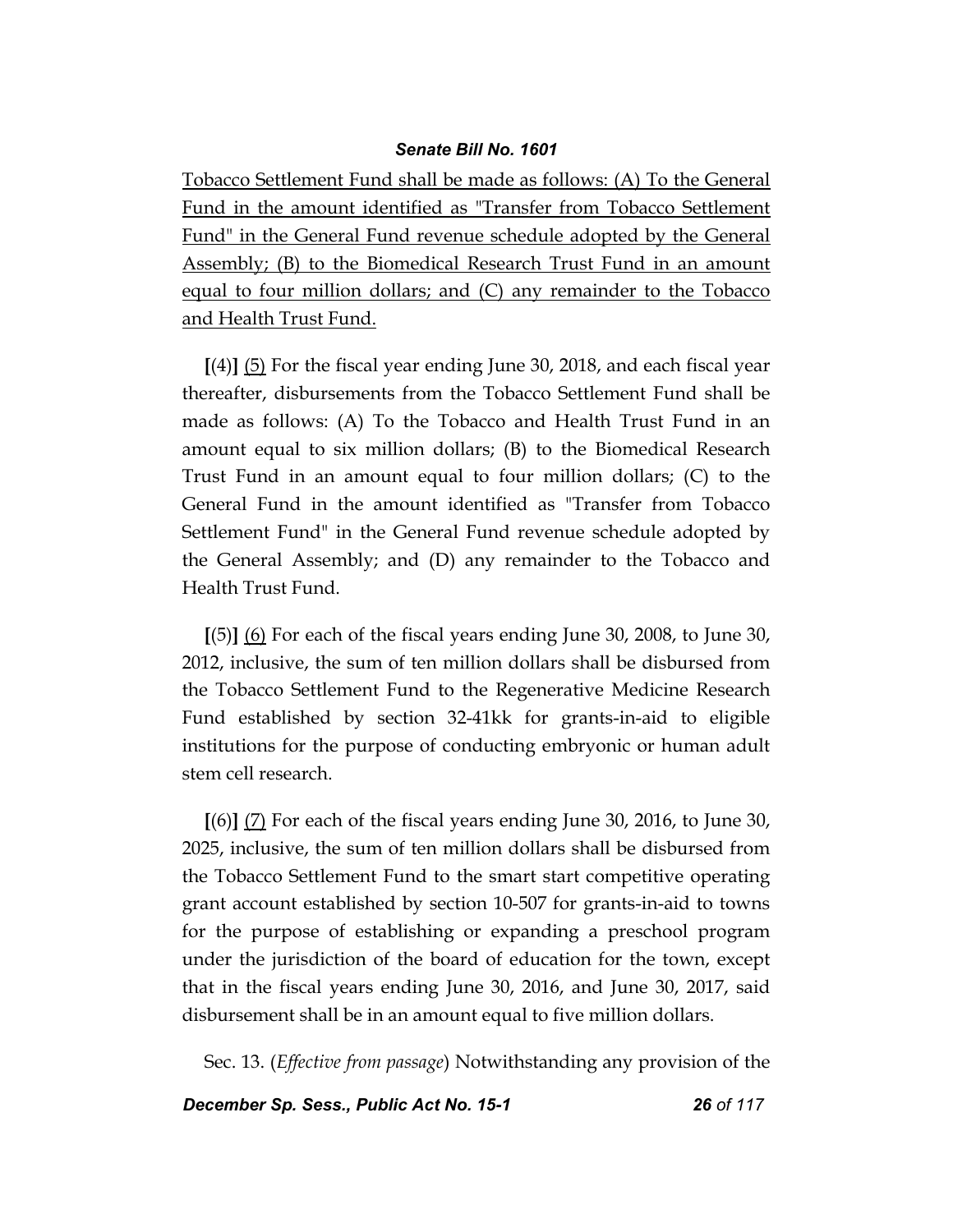general statutes, on or before June 30, 2016, the sum of \$2,000,000 shall be transferred from the school bus seat belt account, established in section 14-50b of the general statutes, and credited to the resources of the General Fund for the fiscal year ending June 30, 2016.

Sec. 14. (*Effective from passage*) Notwithstanding any provision of the general statutes, on or before June 30, 2016, the sum of \$1,000,000 shall be transferred from the lottery assessment account, established in section 12-806b of the general statutes, and credited to the resources of the General Fund for the fiscal year ending June 30, 2016.

Sec. 15. (*Effective from passage*) Notwithstanding any provision of the general statutes, on or before June 30, 2016, the sum of \$400,000 shall be transferred from the drug asset forfeiture account, established in section 54-36i of the general statutes, and credited to the resources of the General Fund for the fiscal year ending June 30, 2016.

Sec. 16. (*Effective from passage*) Notwithstanding any provision of the general statutes, on or before June 30, 2016, the sum of \$300,000 shall be transferred from the nonlapsing fund, established in section 17a-451d of the general statutes, and credited to the resources of the General Fund for the fiscal year ending June 30, 2016.

Sec. 17. (*Effective from passage*) Notwithstanding any provision of the general statutes, on or before June 30, 2016, the sum of \$2,000,000 shall be transferred from the private occupational school student protection account, established in section 10a-22u of the general statutes, and credited to the resources of the General Fund for the fiscal year ending June 30, 2016.

Sec. 18. Section 173 of public act 15-244 is repealed and the following is substituted in lieu thereof (*Effective from passage*):

Not later than June 30, 2016, the Comptroller may designate an amount, to be specified by the Secretary of the Office of Policy and

*December Sp. Sess., Public Act No. 15-1 27 of 117*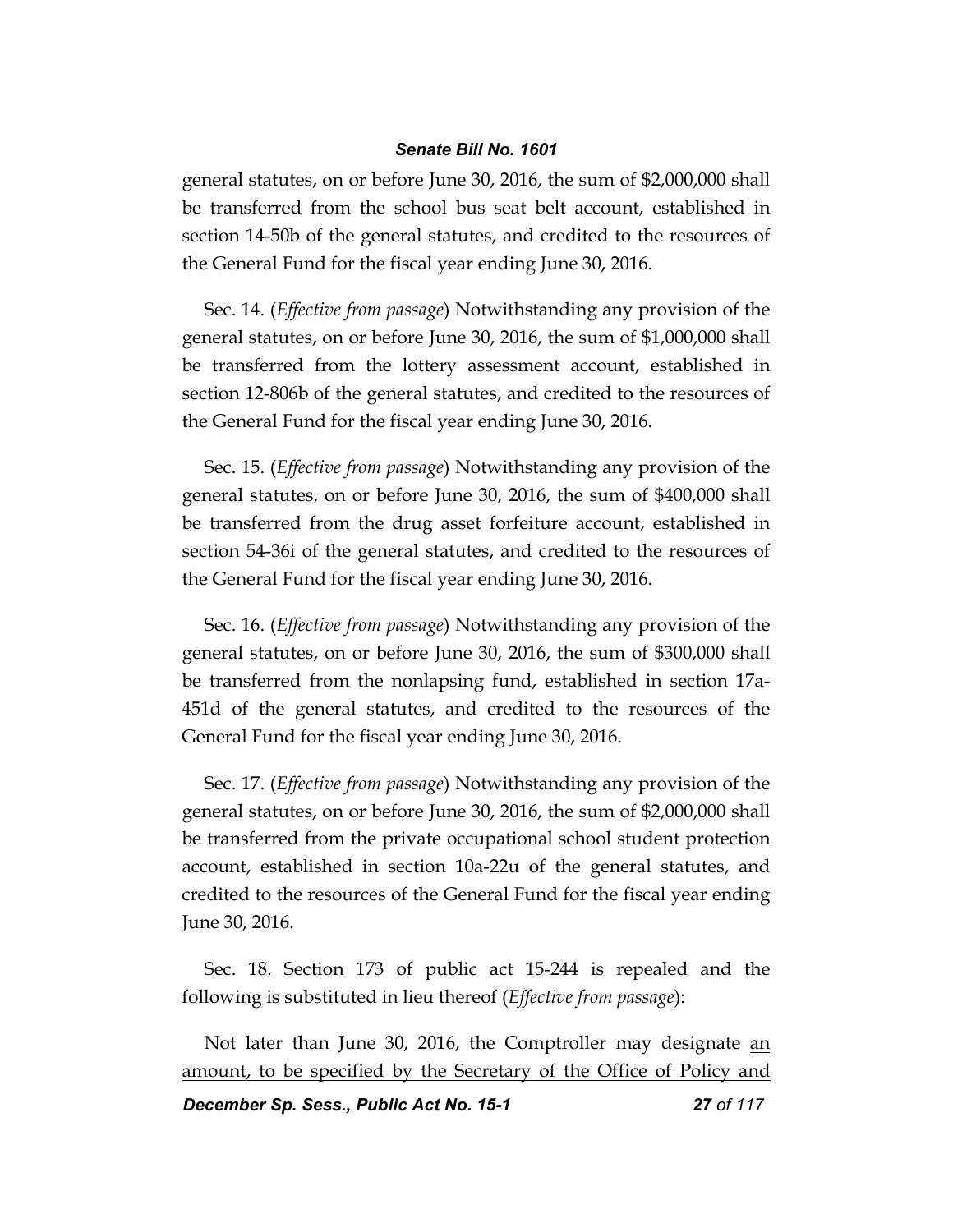Management, up to \$25,000,000 of the resources of the General Fund for the fiscal year ending June 30, 2016, to be accounted for as revenue of the General Fund for the fiscal year ending June 30, 2017.

Sec. 19. (*Effective from passage*) (a) The sum of \$8,500,000 shall be transferred from The University of Connecticut Operating Fund and credited to the resources of the General Fund for the fiscal year ending June 30, 2016.

(b) The transfer in subsection (a) of this section includes \$4,400,000 of net excess in-kind fringe benefits constituting full repayment of all funds owed by the university and satisfies any obligation of the university to the General Fund for fringe benefit assessment overcharges for the fiscal years ending June 30, 2003, to June 30, 2015, inclusive, pursuant to the contingencies in the notes to financial statements contained in The University of Connecticut's Financial Statement for the fiscal year ending June 30, 2014.

(c) The sum of \$1,800,000 shall be transferred from the Connecticut State University Operating Fund and credited to the resources of the General Fund for the fiscal year ending June 30, 2016.

(d) The sum of \$1,800,000 shall be transferred from the Regional Community College Operating Fund and credited to the resources of the General Fund for the fiscal year ending June 30, 2016.

(e) The sum of \$3,000,000 shall be transferred from the University of Connecticut Health Center Operating Fund and credited to the resources of the General Fund for the fiscal year ending June 30, 2016.

Sec. 20. (*Effective from passage*) The Commissioner of Correction and the Secretary of the Office of Policy and Management shall issue a request for information regarding options available to the state for the provision of inmate medical services and the costs associated with such options.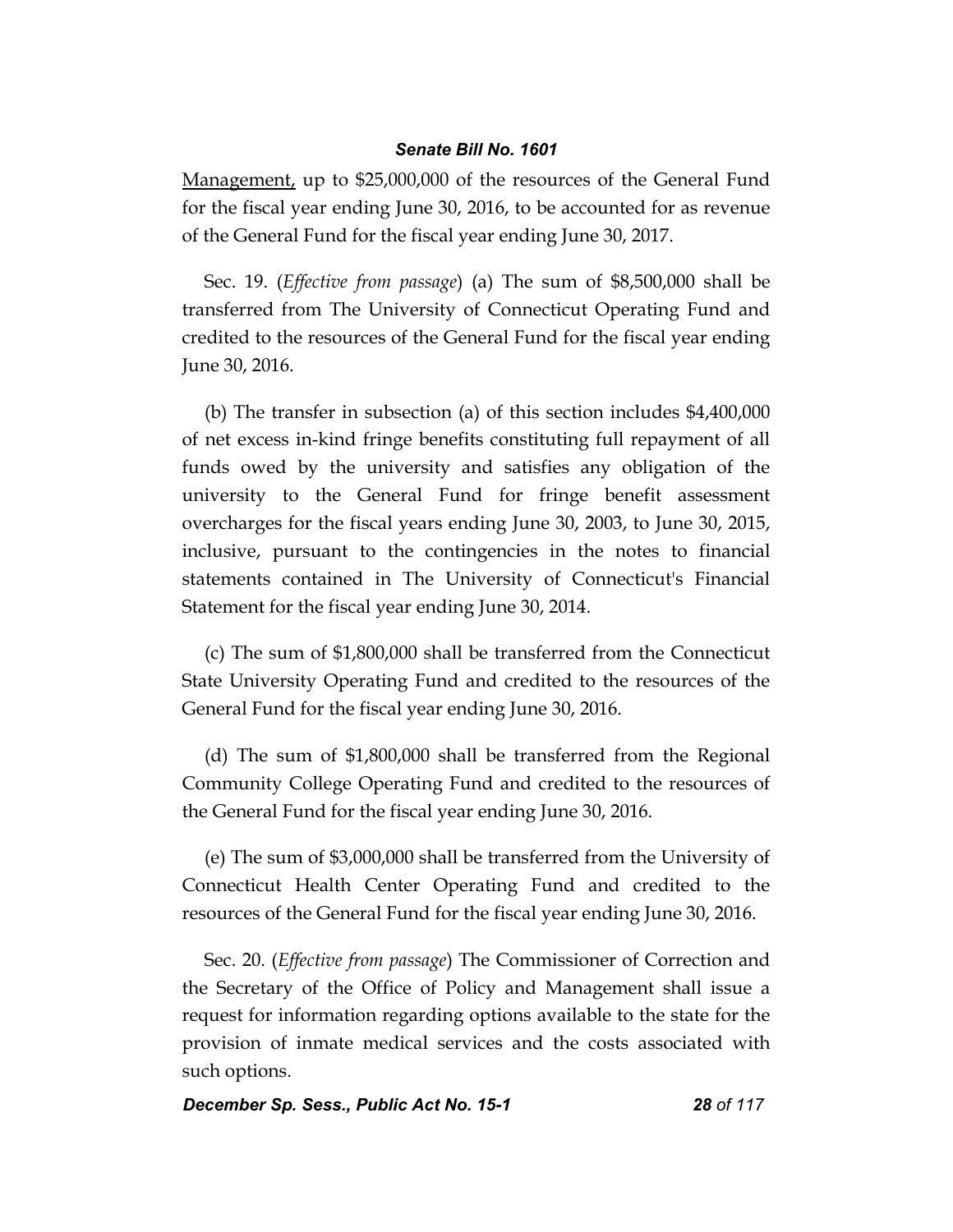Sec. 21. (NEW) (*Effective from passage*) For purposes of this section, "state agency" has the same meaning as provided in section 4-212 of the general statutes. On or before January 1, 2016, and quarterly thereafter, the Office of Fiscal Analysis shall issue a report on the overtime granted by each state agency to its employees. Such report shall include an analysis of (1) how much overtime is granted by each state agency, and (2) how many employees received overtime pay. The Office of Fiscal Analysis shall submit such report, in accordance with the provisions of section 11-4a of the general statutes, to the joint standing committee of the General Assembly having cognizance of matters relating to appropriations and the budgets of state agencies.

Sec. 22. (*Effective from passage*) Not later than March 15, 2016, and not later than March 15, 2017, the Secretary of the Office of Policy and Management shall report, in accordance with the provisions of section 11-4a of the general statutes, to the joint standing committee of the General Assembly having cognizance of matters relating to appropriations and the budgets of state agencies on efforts to reduce overtime in the executive branch during the fiscal years ending June 30, 2016, and June 30, 2017, respectively.

Sec. 23. (*Effective from passage*) Not later than December 31, 2016, the Secretary of the Office of Policy and Management, in consultation with the Commissioner of Developmental Services, shall submit a report, in accordance with the provisions of section 11-4a of the general statutes, to the joint standing committees of the General Assembly having cognizance of matters relating to appropriations and the budgets of state agencies and public health on a plan to implement the closure of facilities operated by the Department of Developmental Services, including, but not limited to, Southbury Training School and regional centers, in order to achieve targeted savings.

Sec. 24. (*Effective from passage*) (a) There is established a spending cap commission to create proposed definitions of "increase in personal

*December Sp. Sess., Public Act No. 15-1 29 of 117*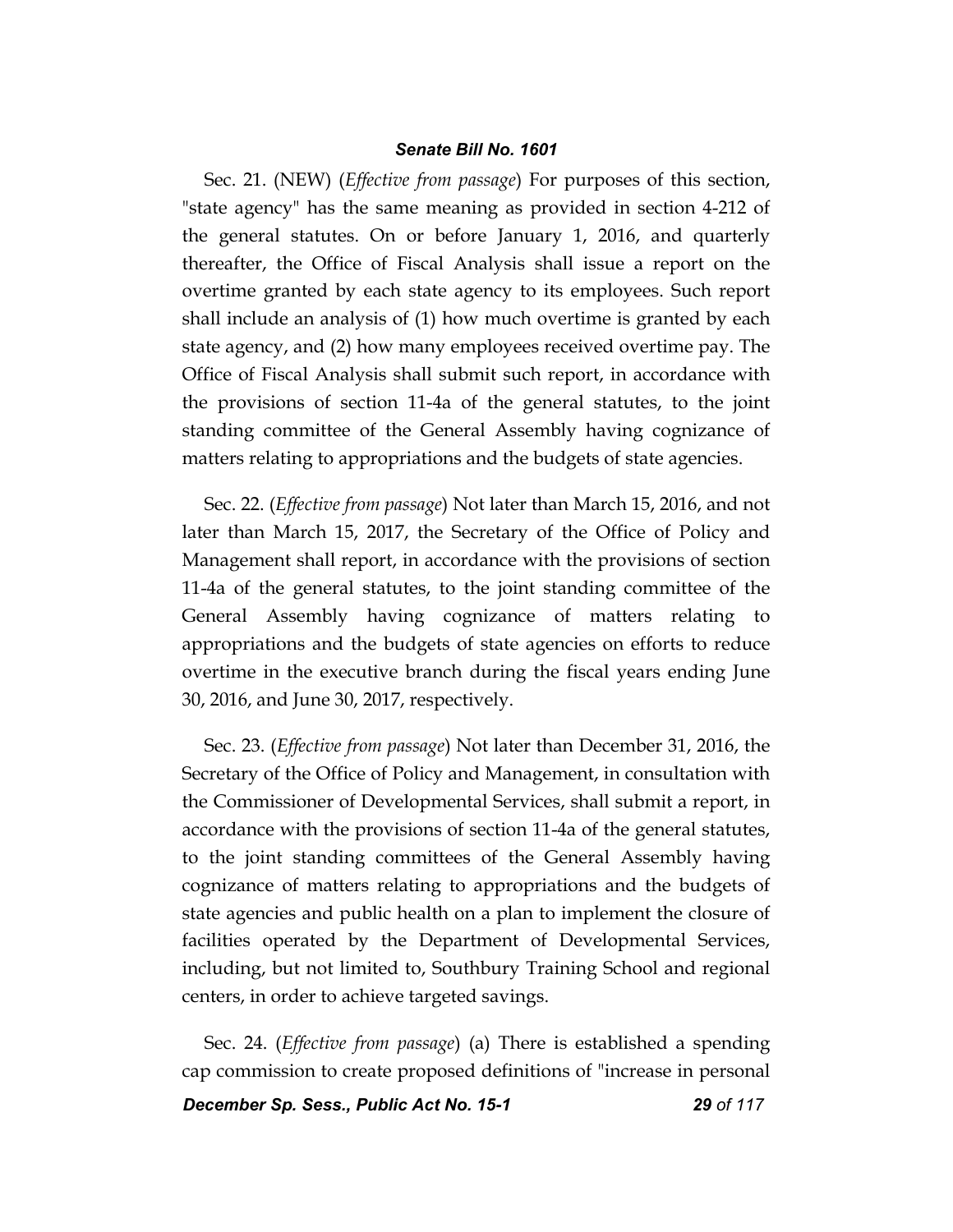income", "increase in inflation" and "general budget expenditures" for purposes of the general budget expenditures requirement pursuant to section 18 of article third of the Constitution of the state.

(b) The commission shall consist of the following members:

(1) Two appointed by the speaker of the House of Representatives;

(2) Two appointed by the president pro tempore of the Senate;

(3) One appointed by the majority leader of the House of Representatives;

(4) One appointed by the majority leader of the Senate;

(5) One appointed by the minority leader of the House of Representatives;

(6) One appointed by the minority leader of the Senate;

(7) Three persons appointed by the Governor;

(8) The chairpersons and ranking members of the joint standing committees of the General Assembly having cognizance of matters relating to appropriations and the budgets of state agencies, finance, revenue and bonding, and government administration and elections, or each chairperson's or ranking member's designee; and

(9) The Secretary of the Office of Policy and Management, or the secretary's designee.

(c) Any member of the commission appointed under subdivision (1), (2), (3), (4), (5), (6) or (8) of subsection (b) of this section may be a member of the General Assembly.

(d) All appointments to the commission shall be made not later than thirty days after the effective date of this section. Any vacancy shall be

*December Sp. Sess., Public Act No. 15-1 30 of 117*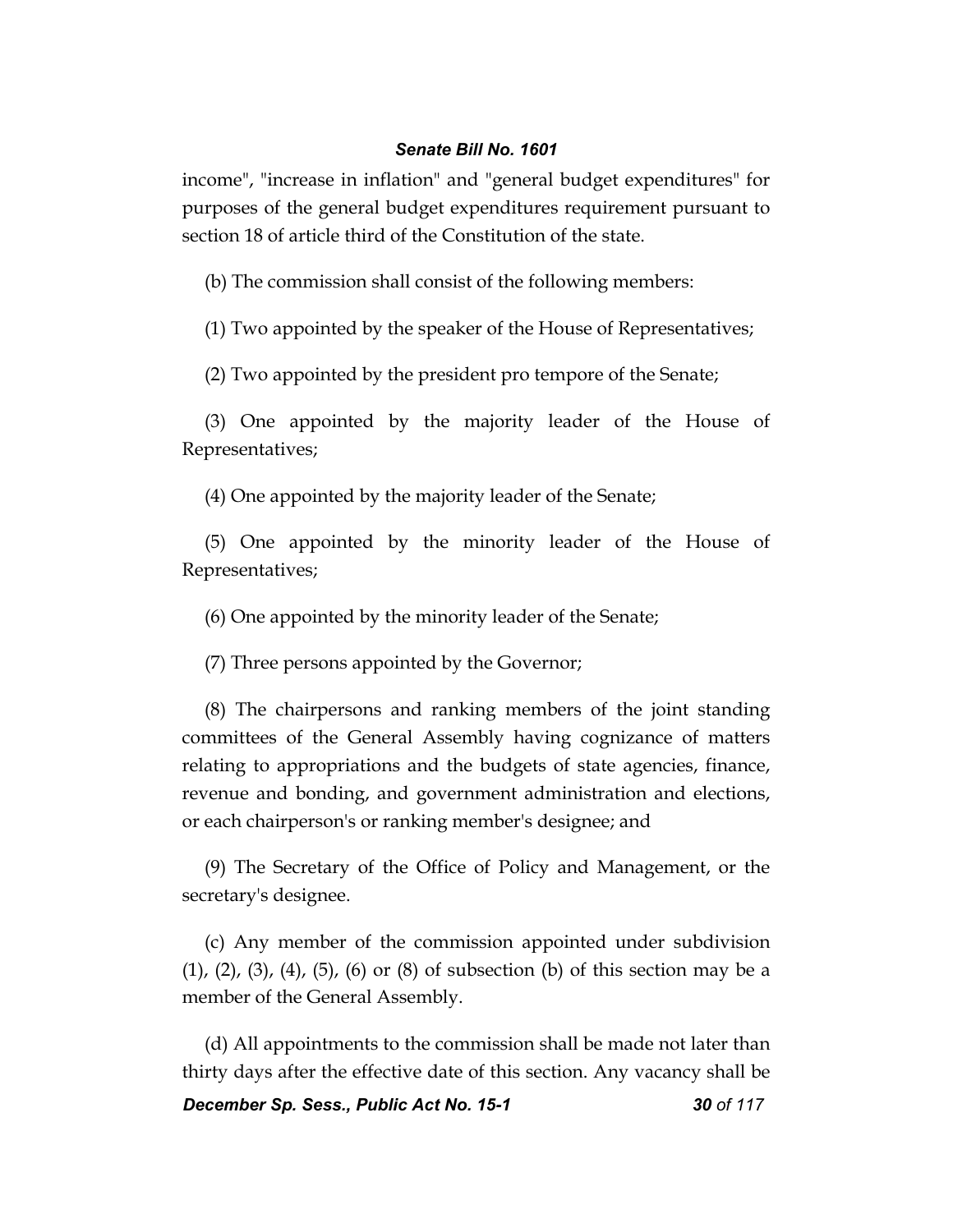filled by the appointing authority.

(e) The speaker of the House of Representatives and the president pro tempore of the Senate shall select the chairpersons of the commission from among the members of the commission. Such chairpersons shall schedule the first meeting of the commission, which shall be held not later than sixty days after the effective date of this section.

(f) The administrative staff of the joint standing committee of the General Assembly having cognizance of matters relating to appropriations and the budgets of state agencies shall serve as administrative staff of the commission.

(g) The commission shall hold a public hearing relating to the proposed definitions in each congressional district in the state.

(h) Not later than December 1, 2016, the commission shall submit its proposed definitions to the joint standing committees of the General Assembly having cognizance of matters relating to appropriations and the budgets of state agencies, finance, revenue and bonding, and government administration and elections, in accordance with the provisions of section 11-4a of the general statutes. The commission shall terminate on the date that the commission submits its proposed definitions or December 1, 2016, whichever is later.

Sec. 25. (*Effective from passage*) (a) There is established an efficiency planning task force to (1) identify and evaluate the efficiency of state services that on average cost the state more than two hundred fifty thousand dollars per recipient annually to provide, and (2) make recommendations for any legislation necessary for more efficient provision of such services.

(b) The task force shall consist of the following members:

*December Sp. Sess., Public Act No. 15-1 31 of 117*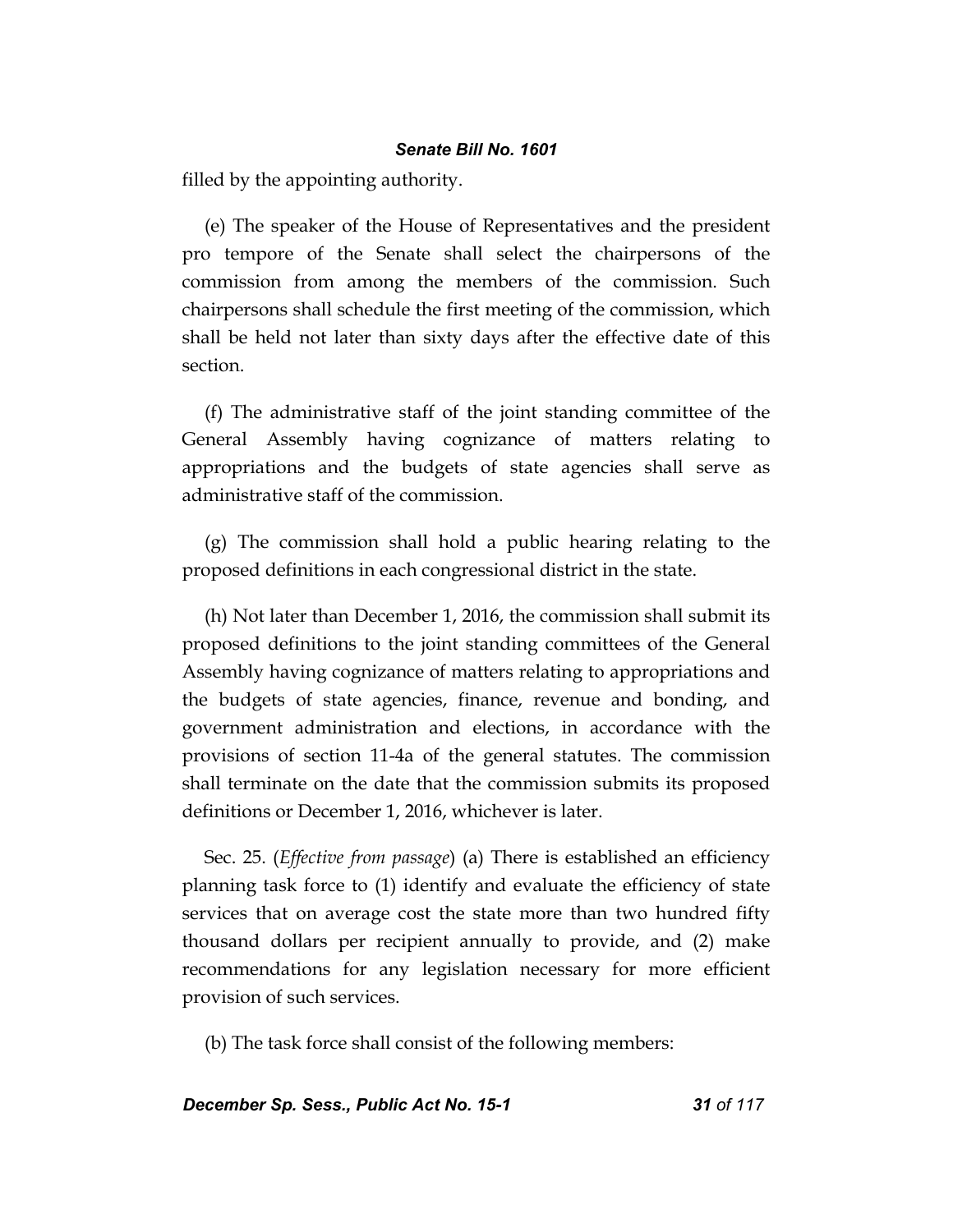(1) One legislator appointed by the speaker of the House of Representatives;

(2) One legislator appointed by the president pro tempore of the Senate;

(3) One legislator appointed by the majority leader of the House of Representatives;

(4) One legislator appointed by the majority leader of the Senate;

(5) Two legislators appointed by the minority leader of the House of Representatives; and

(6) Two legislators appointed by the minority leader of the Senate.

(c) All members of the task force shall be members of the General Assembly. The task force shall be composed of an equal number of Democrat and Republican members.

(d) All appointments to the task force shall be made not later than thirty days after the effective date of this section. Any vacancy shall be filled by the appointing authority.

(e) The speaker of the House of Representatives and the president pro tempore of the Senate shall jointly select one chairperson of the task force from among the members of the task force. The minority leader of the House of Representatives and the minority leader of the Senate shall select a second chairperson of the task force from among the members of the task force. Such chairpersons shall schedule the first meeting of the task force, which shall be held not later than sixty days after the effective date of this section.

(f) The administrative staff of the joint standing committee of the General Assembly having cognizance of matters relating to government administration shall serve as administrative staff of the

*December Sp. Sess., Public Act No. 15-1 32 of 117*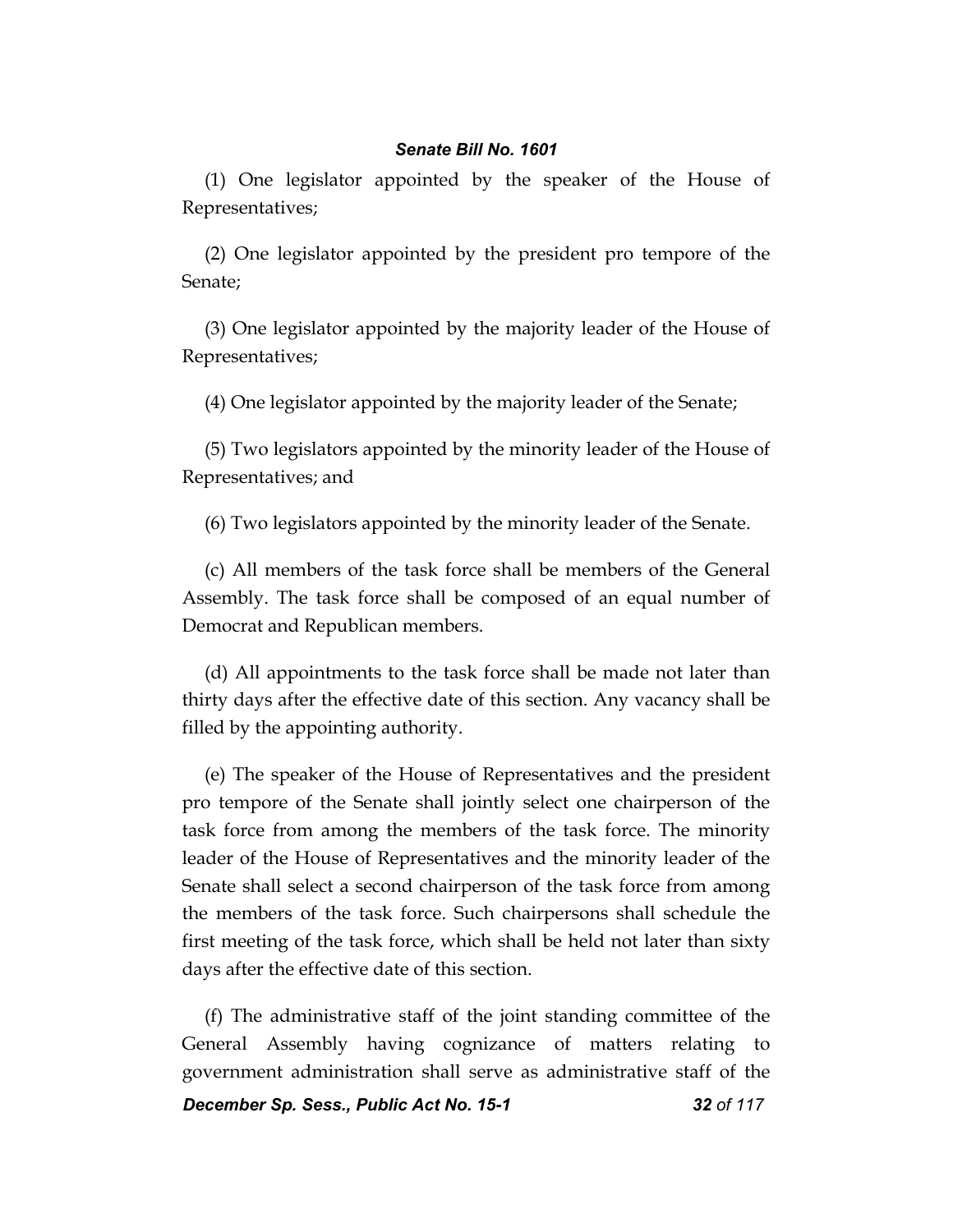task force.

(g) Not later than December 8, 2016, the task force shall submit a report on its findings and recommendations to the joint standing committees of the General Assembly having cognizance of matters relating to appropriations and government administration, in accordance with the provisions of section 11-4a of the general statutes. The task force shall terminate on the date that it submits such report or December 8, 2016, whichever is later.

Sec. 26. Section 12-711 of the general statutes is repealed and the following is substituted in lieu thereof (*Effective from passage and applicable to taxable years commencing on or after January 1, 2016*):

(a) The income of a nonresident natural person derived from or connected with sources within this state shall be the sum of the net amount of items of income, gain, loss and deduction entering into his or her Connecticut adjusted gross income for the taxable year, derived from or connected with sources within this state, including: (1) His or her distributive share of partnership income, gain, loss and deduction, determined under section 12-712; (2) his or her pro rata share of S corporation income, gain, loss and deduction, determined under section 12-712; (3) his or her share of estate or trust income, gain, loss and deduction, determined under section 12-714; and (4) his or her compensation from nonqualified deferred compensation plans attributable to services performed within **[**the**]** this state, including, but not limited to, compensation required to be included in federal gross income under Section 457A of the Internal Revenue Code.

(b) (1) Items of income, gain, loss and deduction derived from or connected with sources within this state shall be those items attributable to: (A) The ownership or disposition of any interest in real property in this state or tangible personal property in this state, as determined pursuant to subdivision **[**(5)**]** (6) of this subsection; (B) a

*December Sp. Sess., Public Act No. 15-1 33 of 117*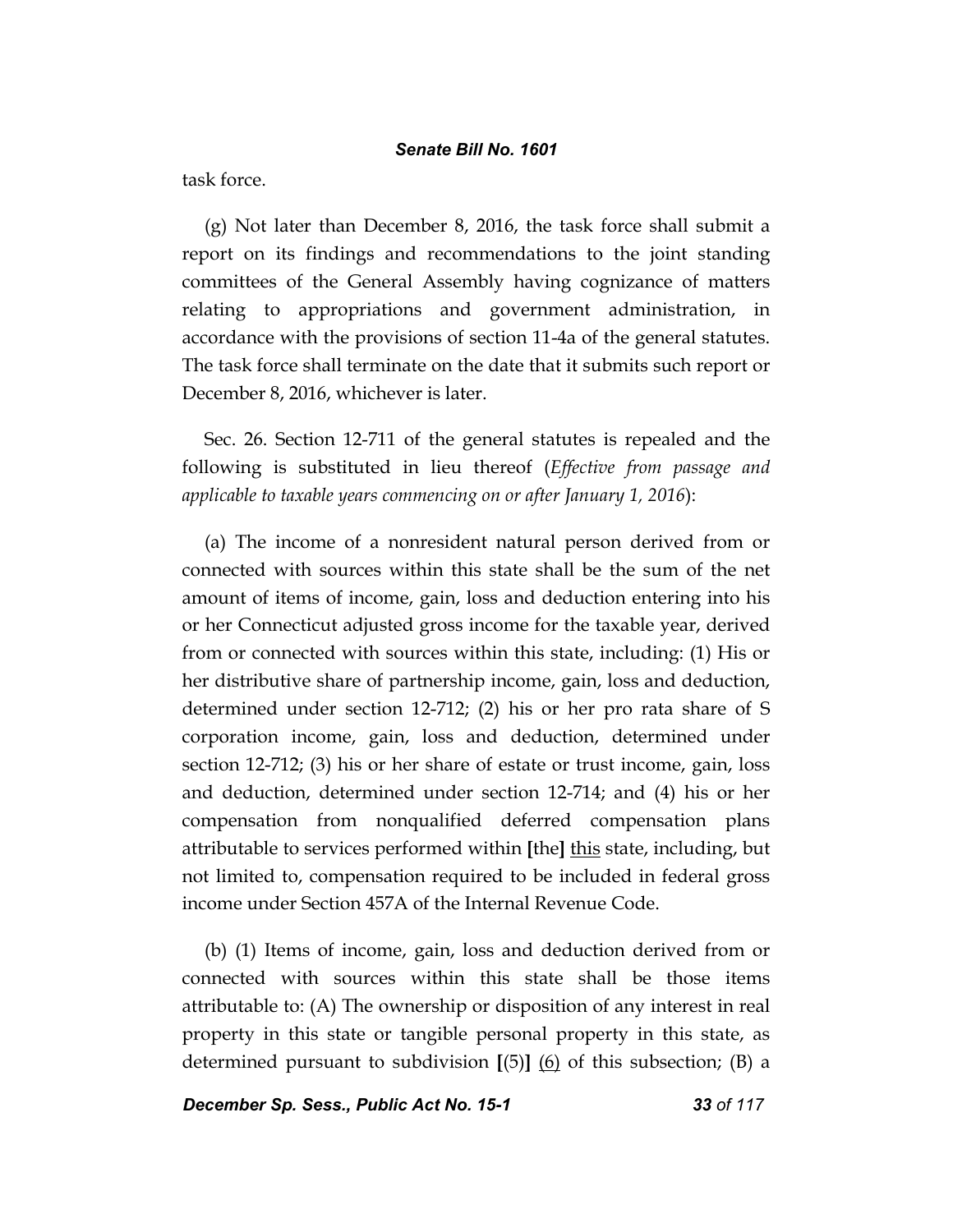business, trade, profession or occupation carried on in this state; (C) in the case of a shareholder of an S corporation, the ownership of shares issued by such corporation, to the extent determined under section 12- 712; or (D) winnings from a wager placed in a lottery conducted by the Connecticut Lottery Corporation, if the proceeds from such wager are required, under the Internal Revenue Code or regulations adopted thereunder, to be reported by the Connecticut Lottery Corporation to the Internal Revenue Service.

(2) (A) Before, on and after the effective date of this section, income from a business, trade, profession or occupation carried on in this state includes, but is not limited to, compensation paid to a nonresident natural person for rendering personal services as an employee in this state. For taxable years commencing on or after January 1, 2016, compensation for personal services rendered in this state by such nonresident employee who is present in this state for not more than fifteen days during a taxable year shall not constitute income derived from sources within this state. If a nonresident employee is present in this state for more than fifteen days during a taxable year, all compensation the employee receives for the rendering of all personal services in this state during the taxable year shall constitute income derived from sources within this state during the taxable year.

(B) For purposes of determining whether a nonresident employee is "present in this state" under subparagraph (A) of this subdivision, presence in this state for any part of a day constitutes being present in this state for that entire day unless such presence is solely for the purpose of transit through this state. The provisions of this subparagraph shall not apply to subsection (c) of this section or to any other provision of law unless expressly provided.

(C) The provisions of this subdivision shall not apply to sources of income from a business, trade, profession, or occupation carried on in this state other than compensation for personal services rendered by a

*December Sp. Sess., Public Act No. 15-1 34 of 117*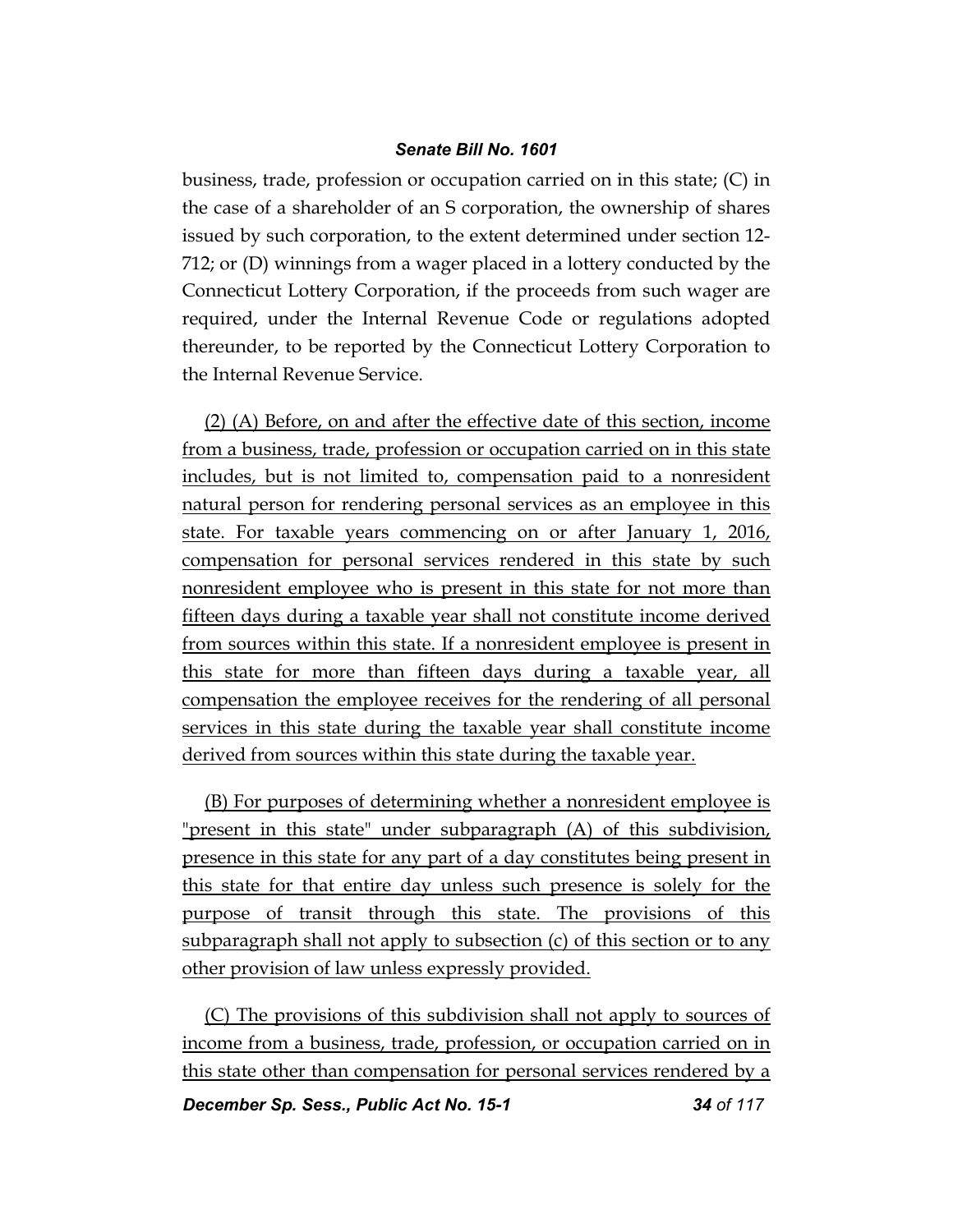nonresident employee, and shall not apply to sources of income derived by an athlete, entertainer or performing artist, including, but not limited to, a member of an athletic team.

**[**(2)**]** (3) Income from intangible personal property, including annuities, dividends, interest and gains from the disposition of intangible personal property, shall constitute income derived from sources within this state only to the extent that such income is from (A) property employed in a business, trade, profession or occupation carried on in this state, or (B) winnings from a wager placed in a lottery conducted by the Connecticut Lottery Corporation, if the proceeds from such wager are required, under the Internal Revenue Code or regulations adopted thereunder, to be reported by the Connecticut Lottery Corporation to the Internal Revenue Service.

**[**(3)**]** (4) Deductions with respect to capital losses and net operating losses shall be based solely on income, gain, loss and deduction derived from or connected with sources within this state, under regulations adopted by the commissioner, but otherwise shall be determined in the same manner as the corresponding federal deductions.

**[**(4)**]** (5) Income directly or indirectly derived by an athlete, entertainer or performing artist, including, but not limited to, a member of an athletic team, from closed-circuit and cable television transmissions of an event, other than events occurring on a regularly scheduled basis, taking place within this state as a result of the rendition of services by such athlete, entertainer or performing artist shall constitute income derived from or connected with sources within this state only to the extent that such transmissions were received or exhibited within this state.

**[**(5)**]** (6) For purposes of subparagraph (A) of subdivision (1) of this subsection, "real property in this state" includes an interest in an entity,

*December Sp. Sess., Public Act No. 15-1 35 of 117*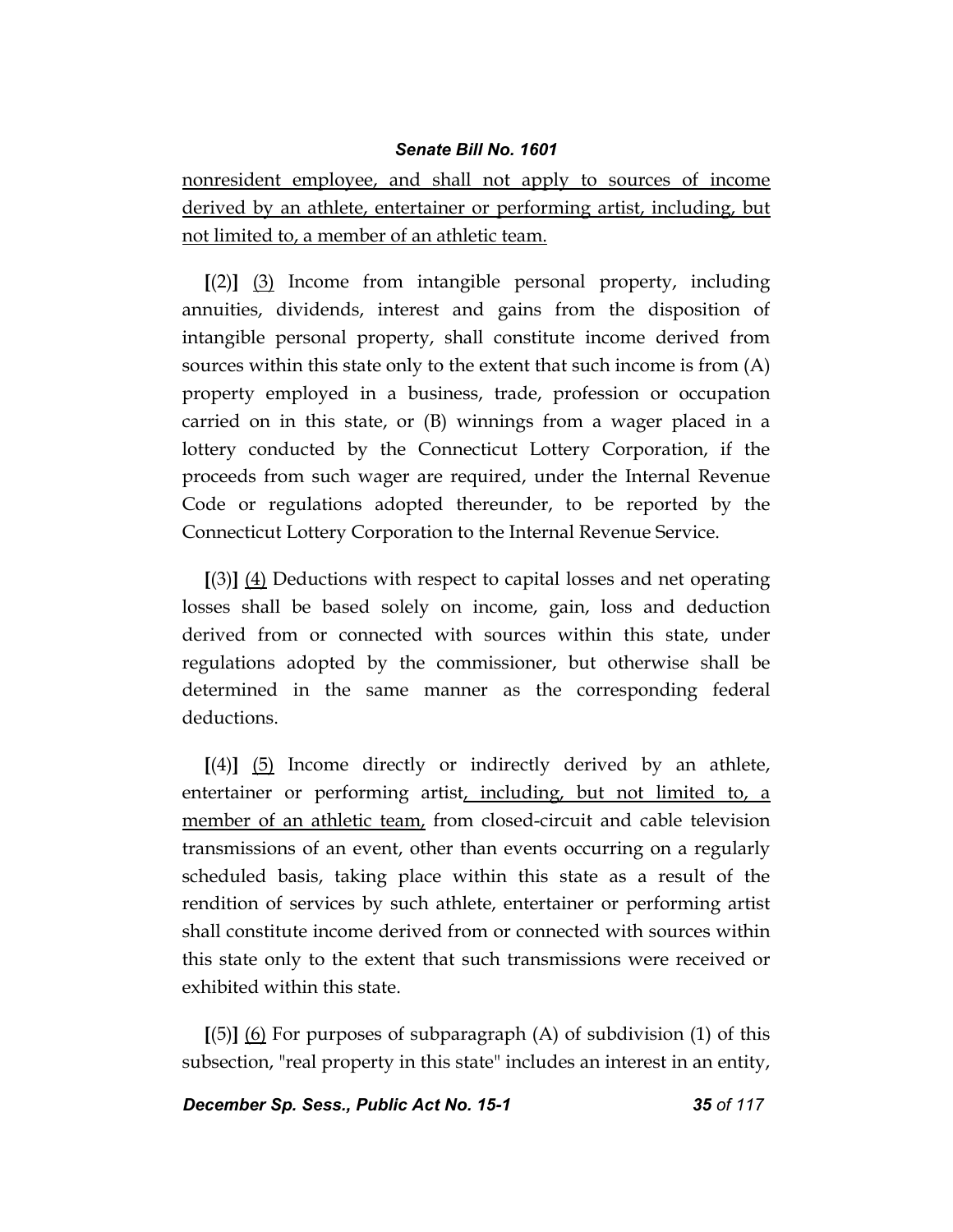and "entity" means a partnership, limited liability company or S corporation that owns real property that is located within this state and has a fair market value that equals or exceeds fifty per cent of all the assets of the entity on the date of sale or disposition by a nonresident natural person of such person's interest in the entity. Only those assets that the entity owned for at least two years prior to the date of the sale or disposition of the person's interest in the entity shall be used in determining the fair market value of all the assets of the entity on the date of such sale or disposition. The gain or loss derived from Connecticut sources from such person's sale or disposition of an interest in such entity is the total gain or loss for federal income tax purposes from such sale or disposition multiplied by a fraction, the numerator of which is the fair market value of all real property located in this state owned by the entity on the date of such sale or disposition, and the denominator of which is the fair market value of all the assets of the entity on the date of such sale or disposition.

(c) (1) If a business, trade, profession or occupation is carried on partly within and partly without this state, as determined under rules or regulations of the commissioner, the items of income, gain, loss and deduction derived from or connected with sources within this state shall be determined by apportionment under such rules or regulations and the provisions of this subsection.

(2) The proportion of the net amount of the items of income, gain, loss and deduction attributable to the activities of the business, trade, profession or occupation carried on in this state shall be determined by multiplying the net amount of the items of income, gain, loss and deduction of the business, trade, profession or occupation by the average of the percentages of property, payroll and gross income in this state. The gross income percentage shall be computed by dividing the gross receipts from sales of property or services earned within this state by the total gross receipts from sales of property or services,

*December Sp. Sess., Public Act No. 15-1 36 of 117*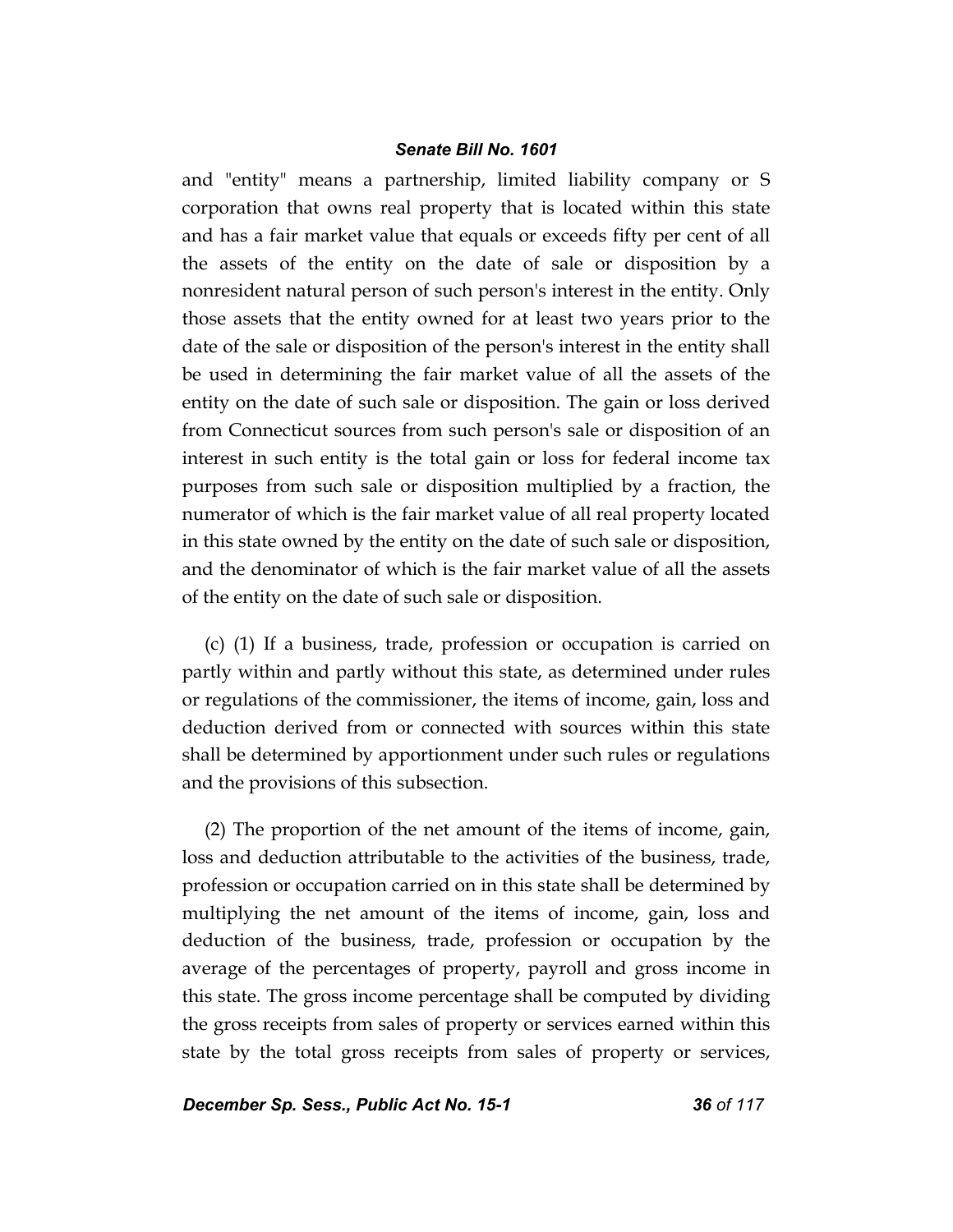whether earned within or without this state. Gross receipts from sales of property are considered to be earned within this state when the property is delivered or shipped to a purchaser within this state, regardless of the F.O.B. point or other conditions of the sale. Gross receipts from sales of services are considered to be earned within **[**the**]** this state when the services are performed by an employee, agent, agency or independent contractor chiefly situated at, connected by contract or otherwise, with or sent out from, offices or branches of the business, trade, profession or occupation or other agencies or locations situated within this state.

(d) Compensation paid by the United States for active service in the armed forces of the United States, performed by an individual not domiciled in this state, shall not constitute income derived from sources within this state.

(e) If a husband and wife determine their federal income tax on a joint return but are required to determine their Connecticut income taxes separately, they shall determine their incomes derived from or connected with sources within this state separately as if their federal adjusted gross incomes had been determined separately.

(f) Any nonresident, other than a dealer holding property primarily for sale to customers in the ordinary course of his trade or business, shall not be deemed to carry on a trade, business, profession or occupation in this state solely by reason of the purchase or sale of intangible property or the purchase, sale or writing of stock option contracts, or both, for his own account.

Sec. 27. Subdivision (2) of subsection (b) of section 12-587 of the general statutes is repealed and the following is substituted in lieu thereof (*Effective from passage and applicable to first sales made on or after December 1, 2015*):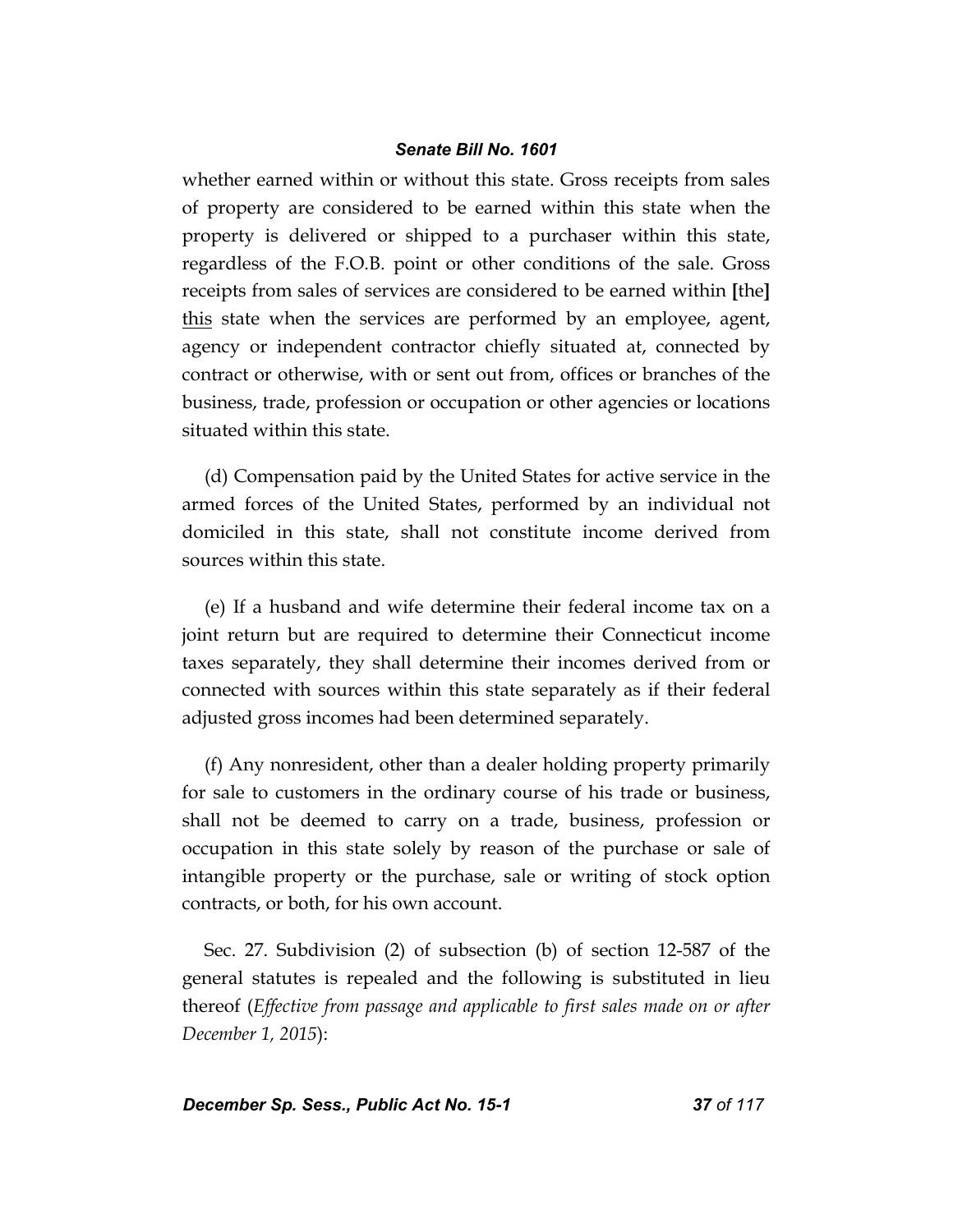(2) Gross earnings derived from the first sale of the following petroleum products within this state shall be exempt from tax: (A) Any petroleum products sold for exportation from this state for sale or use outside this state; (B) the product designated by the American Society for Testing and Materials as "Specification for Heating Oil D396-69", commonly known as number 2 heating oil, to be used exclusively for heating purposes or to be used in a commercial fishing vessel, which vessel qualifies for an exemption pursuant to section 12-412; (C) kerosene, commonly known as number 1 oil, to be used exclusively for heating purposes, provided delivery is of both number 1 and number 2 oil, and via a truck with a metered delivery ticket to a residential dwelling or to a centrally metered system serving a group of residential dwellings; (D) the product identified as propane gas, to be used **[**exclusively**]** primarily for heating purposes; (E) bunker fuel oil, intermediate fuel, marine diesel oil and marine gas oil to be used in any vessel (i) having a displacement exceeding four thousand dead weight tons, or (ii) primarily engaged in interstate commerce; (F) for any first sale occurring prior to July 1, 2008, propane gas to be used as a fuel for a motor vehicle; (G) for any first sale occurring on or after July 1, 2002, grade number 6 fuel oil, as defined in regulations adopted pursuant to section 16a-22c, to be used exclusively by a company which, in accordance with census data contained in the Standard Industrial Classification Manual, United States Office of Management and Budget, 1987 edition, is included in code classifications 2000 to 3999, inclusive, or in Sector 31, 32 or 33 in the North American Industrial Classification System United States Manual, United States Office of Management and Budget, 1997 edition; (H) for any first sale occurring on or after July 1, 2002, number 2 heating oil to be used exclusively in a vessel primarily engaged in interstate commerce, which vessel qualifies for an exemption under section 12-412; (I) for any first sale occurring on or after July 1, 2000, paraffin or microcrystalline waxes; (J) for any first sale occurring prior to July 1, 2008, petroleum products to be used as a fuel for a fuel cell, as defined

*December Sp. Sess., Public Act No. 15-1 38 of 117*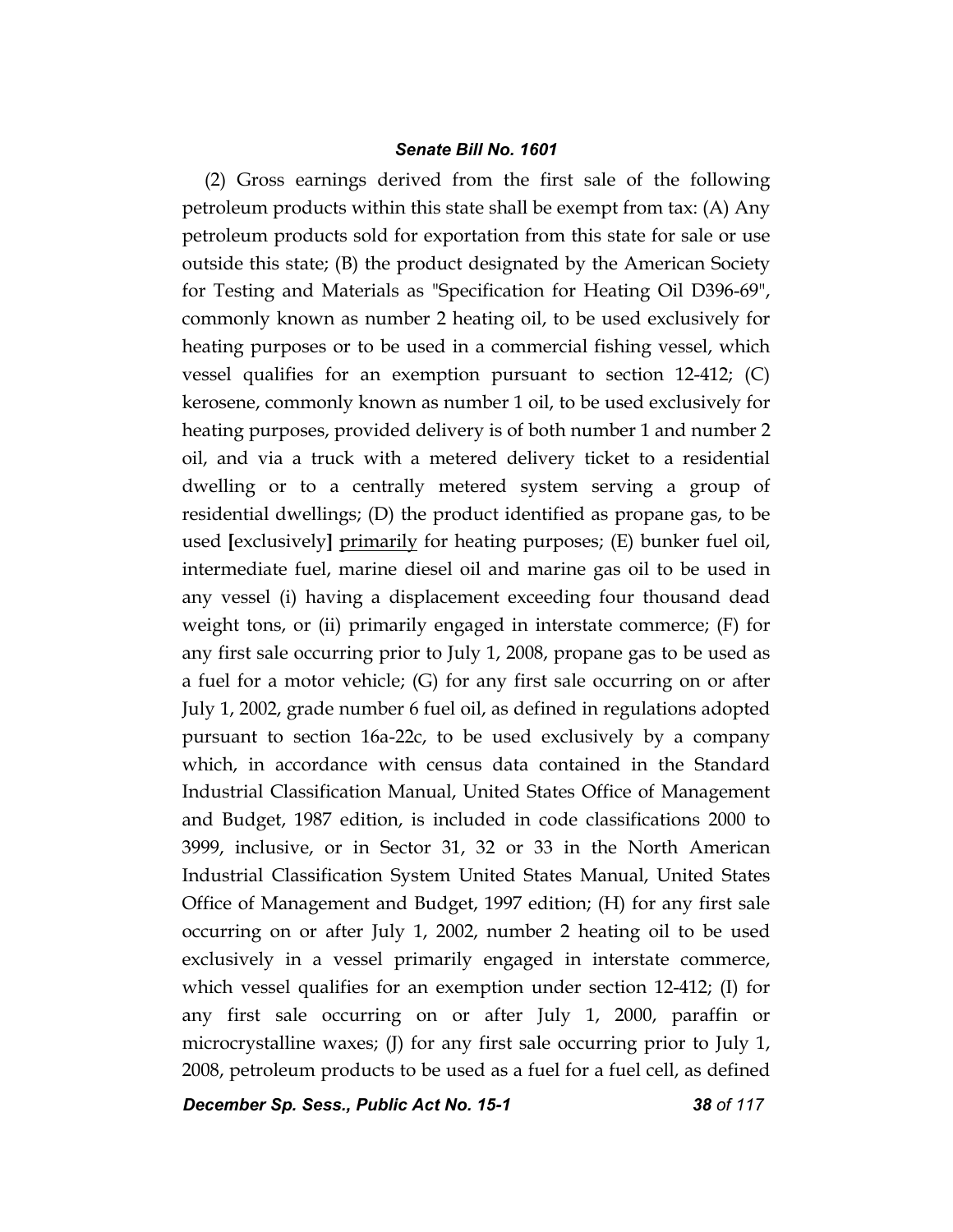in subdivision (113) of section 12-412; (K) a commercial heating oil blend containing not less than ten per cent of alternative fuels derived from agricultural produce, food waste, waste vegetable oil or municipal solid waste, including, but not limited to, biodiesel or low sulfur dyed diesel fuel; (L) for any first sale occurring on or after July 1, 2007, diesel fuel other than diesel fuel to be used in an electric generating facility to generate electricity; (M) for any first sale occurring on or after July 1, 2013, cosmetic grade mineral oil; or (N) propane gas to be used as a fuel for a school bus.

Sec. 28. Subsection (a) of section 12-217g of the general statutes is repealed and the following is substituted in lieu thereof (*Effective January 1, 2016, and applicable to taxable and income years commencing on or after January 1, 2016*):

(a) (1) There shall be allowed a credit for any taxpayer against the tax imposed under this chapter for any income year with respect to each apprenticeship in the manufacturing trades commenced by such taxpayer in such year under a qualified apprenticeship training program as described in this section, certified in accordance with regulations adopted by the Labor Commissioner and registered with the Connecticut State Apprenticeship Council established under section 31-22n, in an amount equal to six dollars per hour multiplied by the total number of hours worked during the income year by apprentices in the first half of a two-year term of apprenticeship and the first three-quarters of a four-year term of apprenticeship, provided the amount of credit allowed for any income year with respect to each such apprenticeship may not exceed seven thousand five hundred dollars or fifty per cent of actual wages paid in such income year to an apprentice in the first half of a two-year term of apprenticeship or in the first three-quarters of a four-year term of apprenticeship, whichever is less.

*December Sp. Sess., Public Act No. 15-1 39 of 117* (2) Effective for income years commencing on and after January 1,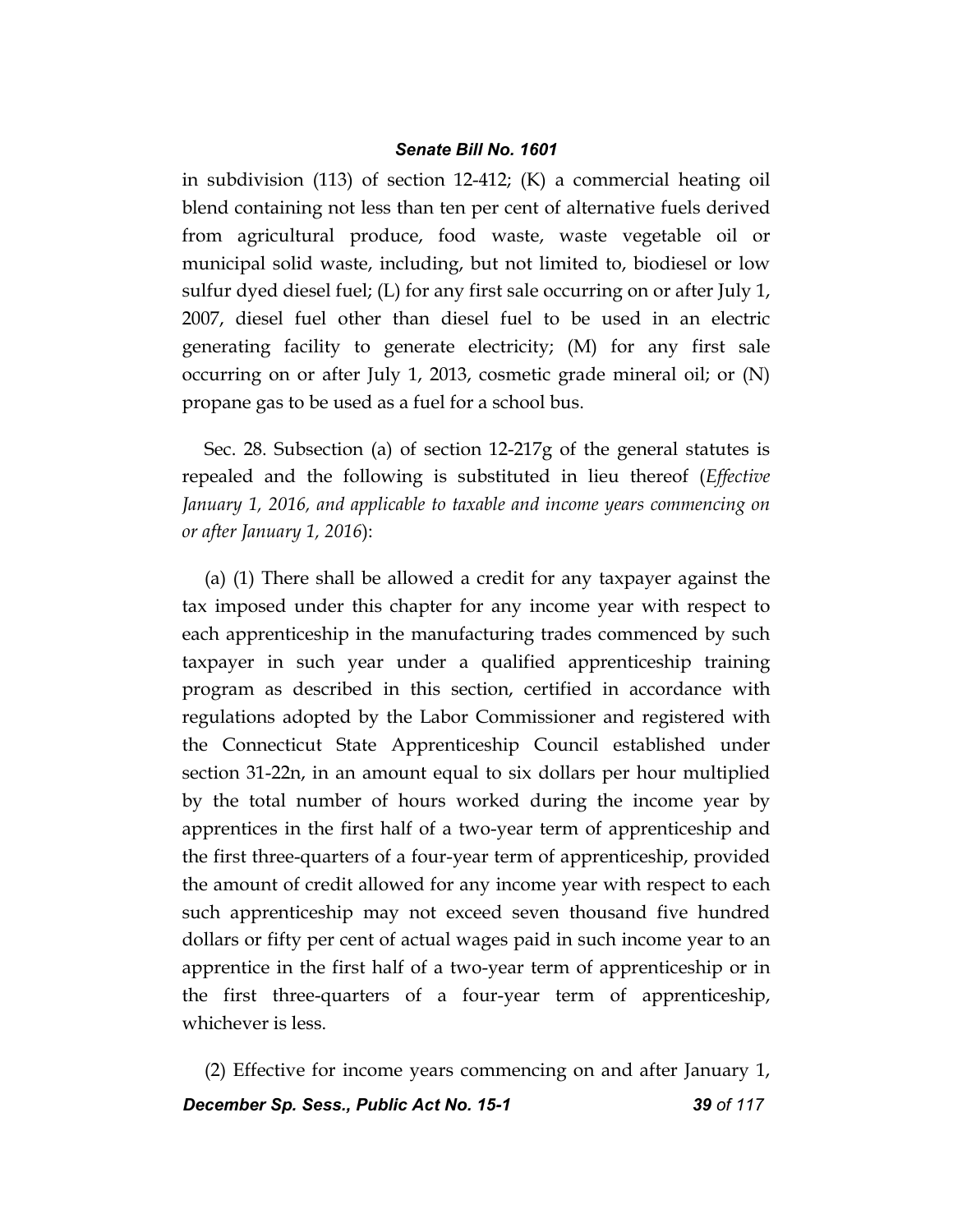2015, for purposes of this subsection, "taxpayer" includes an affected business entity, as defined in section 12-284b. Any affected business entity allowed a credit under this subsection may sell, assign or otherwise transfer such credit, in whole or in part, to one or more taxpayers to offset any state tax due or otherwise payable by such taxpayers under chapter 208, or, with respect to income years commencing on or after January 1, 2016, chapter 212 or 227, provided such credit may be sold, assigned or otherwise transferred, in whole or in part, not more than three times.

Sec. 29. Section 12-217zz of the general statutes, as amended by section 88 of public act 15-244, is repealed and the following is substituted in lieu thereof (*Effective from passage*):

(a) Notwithstanding any other provision of law, and except as otherwise provided in subsection (b) of this section, the amount of tax credit or credits otherwise allowable against the tax imposed under this chapter shall be as follows:

(1) For any income year commencing on or after January 1, 2002, and prior to January 1, 2015, the amount of tax credit or credits otherwise allowable shall not exceed seventy per cent of the amount of tax due from such taxpayer under this chapter with respect to any such income year of the taxpayer prior to the application of such credit or credits;

(2) For any income year commencing on or after January 1, 2015, the amount of tax credit or credits otherwise allowable shall not exceed fifty and one one-hundredths per cent of the amount of tax due from such taxpayer under this chapter with respect to any such income year of the taxpayer prior to the application of such credit or credits; **[**.**]**

(3) Notwithstanding the provisions of subdivision (2) of this subsection, any taxpayer that possesses excess credits may utilize the

*December Sp. Sess., Public Act No. 15-1 40 of 117*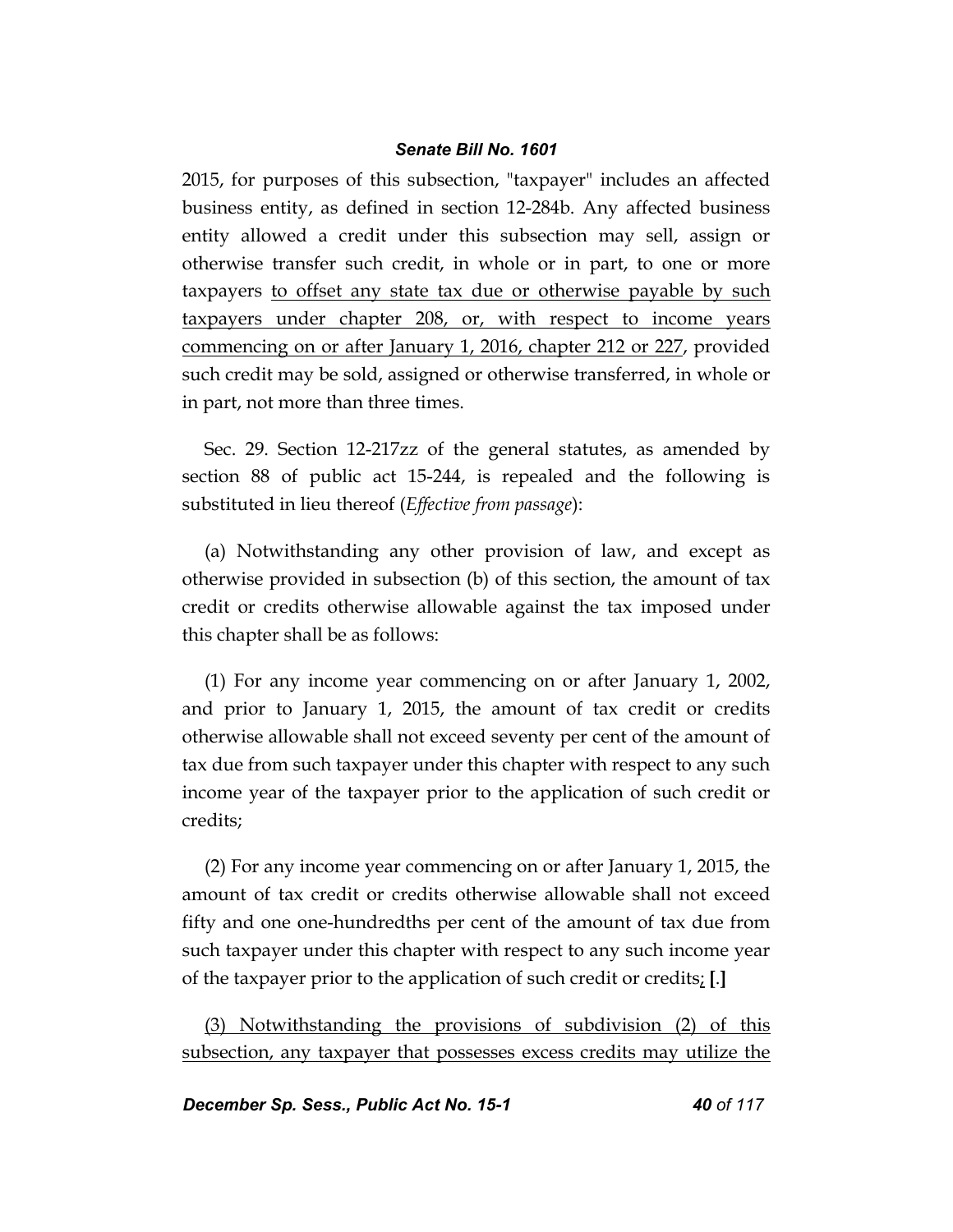excess credits as follows:

(A) For income years commencing on or after January 1, 2016, and prior to January 1, 2017, the aggregate amount of tax credits and excess credits allowable shall not exceed fifty-five per cent of the amount of tax due from such taxpayer under this chapter with respect to any such income year of the taxpayer prior to the application of such credit or credits;

(B) For income years commencing on or after January 1, 2017, and prior to January 1, 2018, the aggregate amount of tax credits and excess credits allowable shall not exceed sixty per cent of the amount of tax due from such taxpayer under this chapter with respect to any such income year of the taxpayer prior to the application of such credit or credits;

(C) For income years commencing on or after January 1, 2018, and prior to January 1, 2019, the aggregate amount of tax credits and excess credits allowable shall not exceed sixty-five per cent of the amount of tax due from such taxpayer under this chapter with respect to any such income year of the taxpayer prior to the application of such credit or credits;

(D) For income years commencing on or after January 1, 2019, the aggregate amount of tax credits and excess credits allowable shall not exceed seventy per cent of the amount of tax due from such taxpayer under this chapter with respect to any such income year of the taxpayer prior to the application of such credit or credits;

(4) For purposes of this subsection, "excess credits" means any remaining credits available under section 12-217j, 12-217n or 32-9t after tax credits are utilized in accordance with subdivision (2) of this subsection.

*December Sp. Sess., Public Act No. 15-1 41 of 117* (b) (1) For an income year commencing on or after January 1, 2011,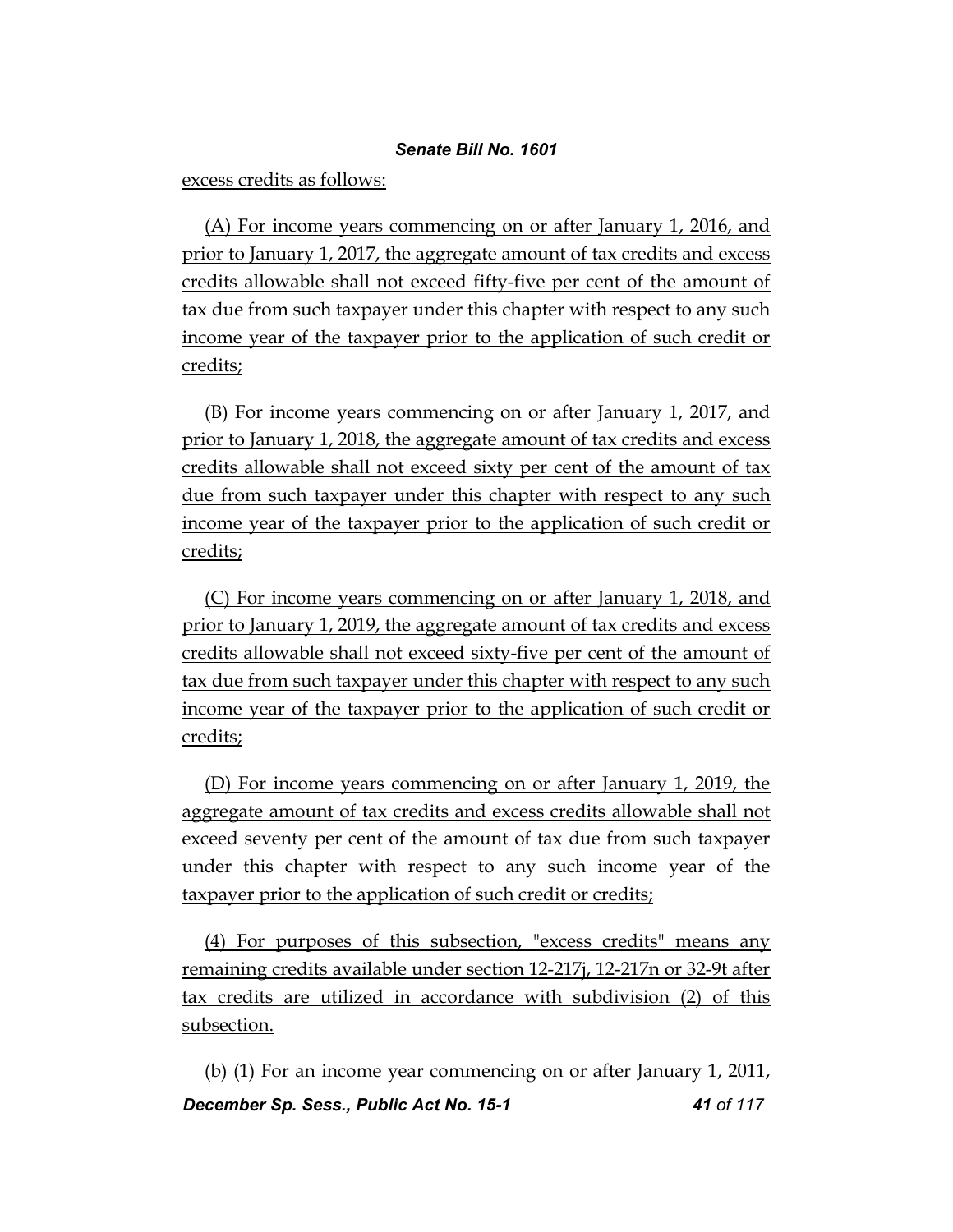and prior to January 1, 2013, the amount of tax credit or credits otherwise allowable against the tax imposed under this chapter for such income year may exceed the amount specified in subsection (a) of this section only by the amount computed under subparagraph (A) of subdivision (2) of this subsection, provided in no event may the amount of tax credit or credits otherwise allowable against the tax imposed under this chapter for such income year exceed one hundred per cent of the amount of tax due from such taxpayer under this chapter with respect to such income year of the taxpayer prior to the application of such credit or credits.

(2) (A) The taxpayer's average monthly net employee gain for an income year shall be multiplied by six thousand dollars.

(B) The taxpayer's average monthly net employee gain for an income year shall be computed as follows: For each month in the taxpayer's income year, the taxpayer shall subtract from the number of its employees in this state on the last day of such month the number of its employees in this state on the first day of its income year. The taxpayer shall total the differences for the twelve months in such income year, and such total, when divided by twelve, shall be the taxpayer's average monthly net employee gain for the income year. For purposes of this computation, only employees who are required to work at least thirty-five hours per week and only employees who were not employed in this state by a related person, as defined in section 12- 217ii, within the twelve months prior to the first day of the income year may be taken into account in computing the number of employees.

(C) If the taxpayer's average monthly net employee gain is zero or less than zero, the taxpayer may not exceed the seventy per cent limit imposed under subsection (a) of this section.

Sec. 30. Subsection (c) of section 12-263b of the general statutes, as

## *December Sp. Sess., Public Act No. 15-1 42 of 117*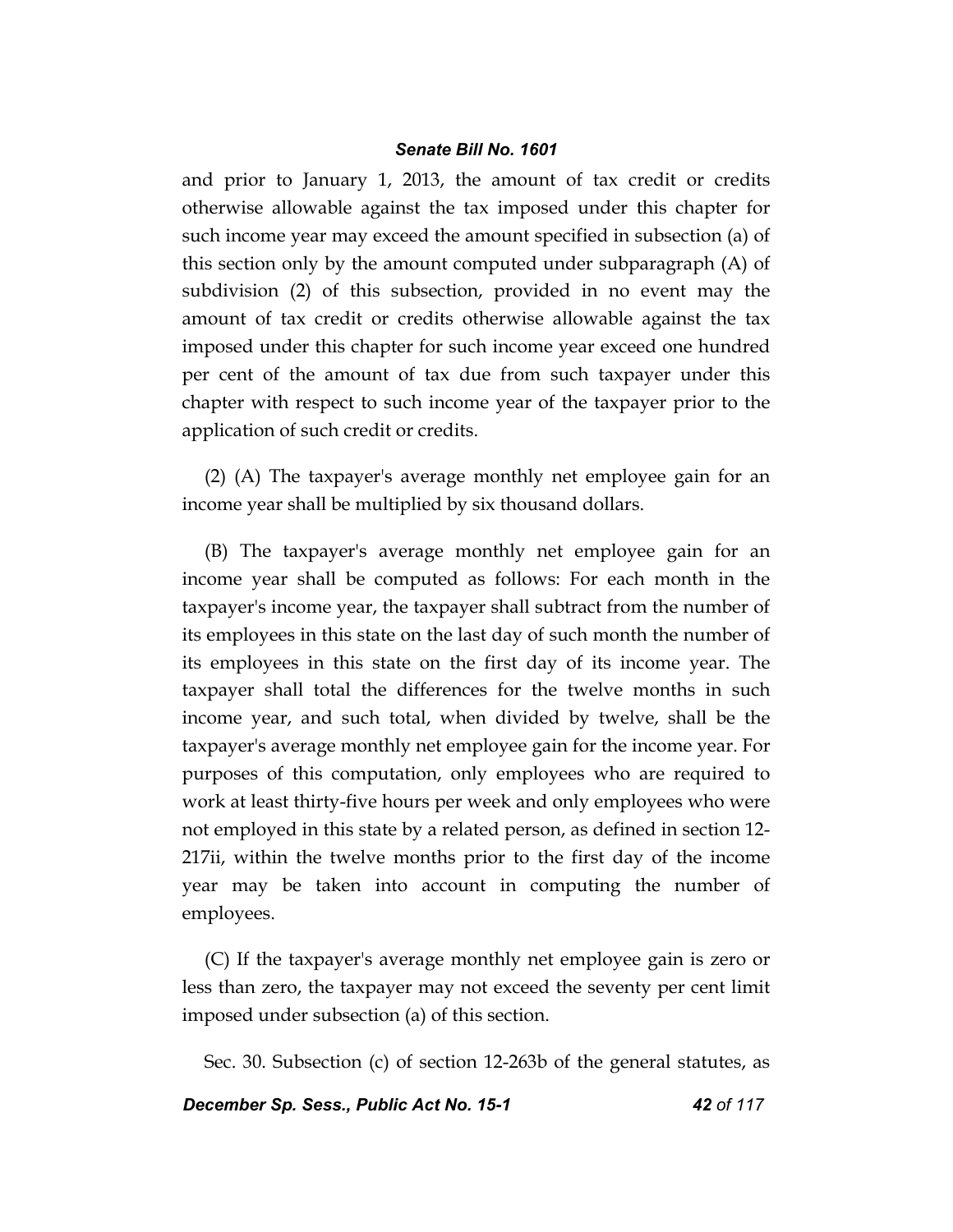amended by section 89 of public act 15-244, is repealed and the following is substituted in lieu thereof (*Effective from passage and applicable to calendar quarters commencing on or after January 1, 2016*):

(c) Notwithstanding any other provision of law, for each calendar quarter commencing on or after July 1, 2015, and prior to January 1, 2016, the amount of tax credit or credits otherwise allowable against the **[**tax imposed under this chapter**]** taxes imposed under sections 12- 263a to 12-263e, inclusive, and section 172 of public act 15-244, as amended by public act 15-5 of the June special session, shall not exceed fifty and one one-hundredths per cent of the amount of tax due **[**from such hospital under this chapter**]** under sections 12-263a to 12-263e, inclusive, and section 172 of public act 15-244, as amended by public act 15-5 of the June special session, with respect to such calendar quarter prior to the application of such credit or credits. For each calendar quarter commencing on or after January 1, 2016, and prior to January 1, 2017, the amount of tax credit or credits otherwise allowable against the taxes imposed under sections 12-263a to 12-263e, inclusive, and section 172 of public act 15-244, as amended by public act 15-5 of the June special session, shall not exceed fifty-five per cent of the amount of tax due under sections 12-263a to 12-263e, inclusive, and section 172 of public act 15-244, as amended by public act 15-5 of the June special session, with respect to such calendar quarter prior to the application of such credit or credits. For each calendar quarter commencing on or after January 1, 2017, and prior to January 1, 2018, the amount of tax credit or credits otherwise allowable against the taxes imposed under sections 12-263a to 12-263e, inclusive, and section 172 of public act 15-244, as amended by public act 15-5 of the June special session, shall not exceed sixty per cent of the amount of tax due under sections 12-263a to 12-263e, inclusive, and section 172 of public act 15-244, as amended by public act 15-5 of the June special session, with respect to such calendar quarter prior to the application of such credit or credits. For each calendar quarter commencing on or after

*December Sp. Sess., Public Act No. 15-1 43 of 117*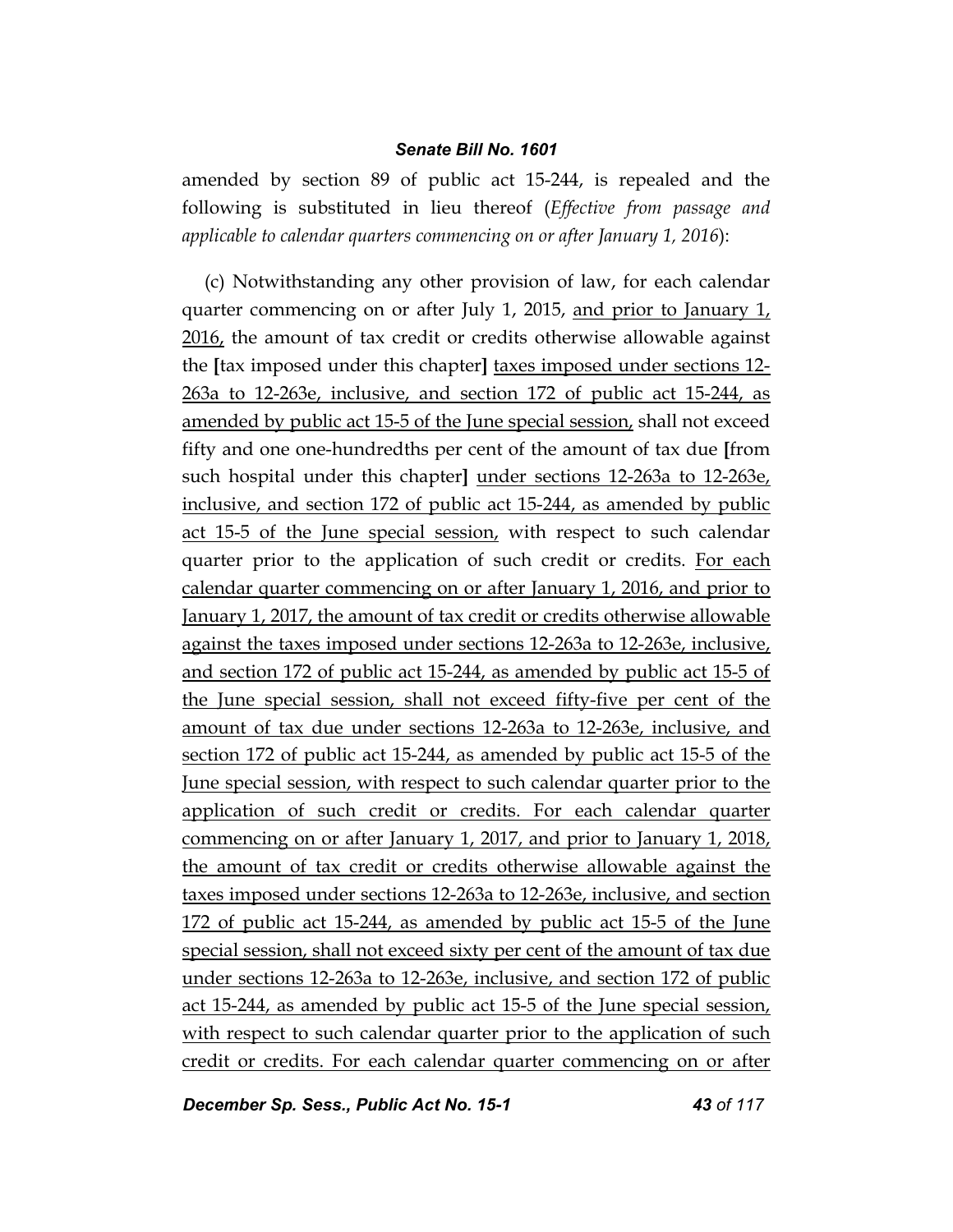January 1, 2018, and prior to January 1, 2019, the amount of tax credit or credits otherwise allowable against the taxes imposed under sections 12-263a to 12-263e, inclusive, and section 172 of public act 15- 244, as amended by public act 15-5 of the June special session, shall not exceed sixty-five per cent of the amount of tax due under sections 12- 263a to 12-263e, inclusive, and section 172 of public act 15-244, as amended by public act 15-5 of the June special session, with respect to such calendar quarter prior to the application of such credit or credits. For each calendar quarter commencing on or after January 1, 2019, the amount of tax credit or credits otherwise allowable against the taxes imposed under sections 12-263a to 12-263e, inclusive, and section 172 of public act 15-244, as amended by public act 15-5 of the June special session, shall not exceed seventy per cent of the amount of tax due under sections 12-263a to 12-263e, inclusive, and section 172 of public act 15-244, as amended by public act 15-5 of the June special session, with respect to such calendar quarter prior to the application of such credit or credits.

Sec. 31. Section 4-66*l* of the general statutes, as amended by section 207 of public act 15-244 and sections 110, 111 and 494 of public act 15-5 of the June special session, is repealed and the following is substituted in lieu thereof (*Effective from passage*):

(a) For the purposes of this section:

(1) "FY 15 mill rate" means the mill rate a municipality uses during the fiscal year ending June 30, 2015;

(2) "Mill rate" means the mill rate a municipality uses to calculate tax bills for motor vehicles;

(3) "Municipality" means any town, city, consolidated town and city or consolidated town and borough;

(4) "Municipal spending" means:

*December Sp. Sess., Public Act No. 15-1 44 of 117*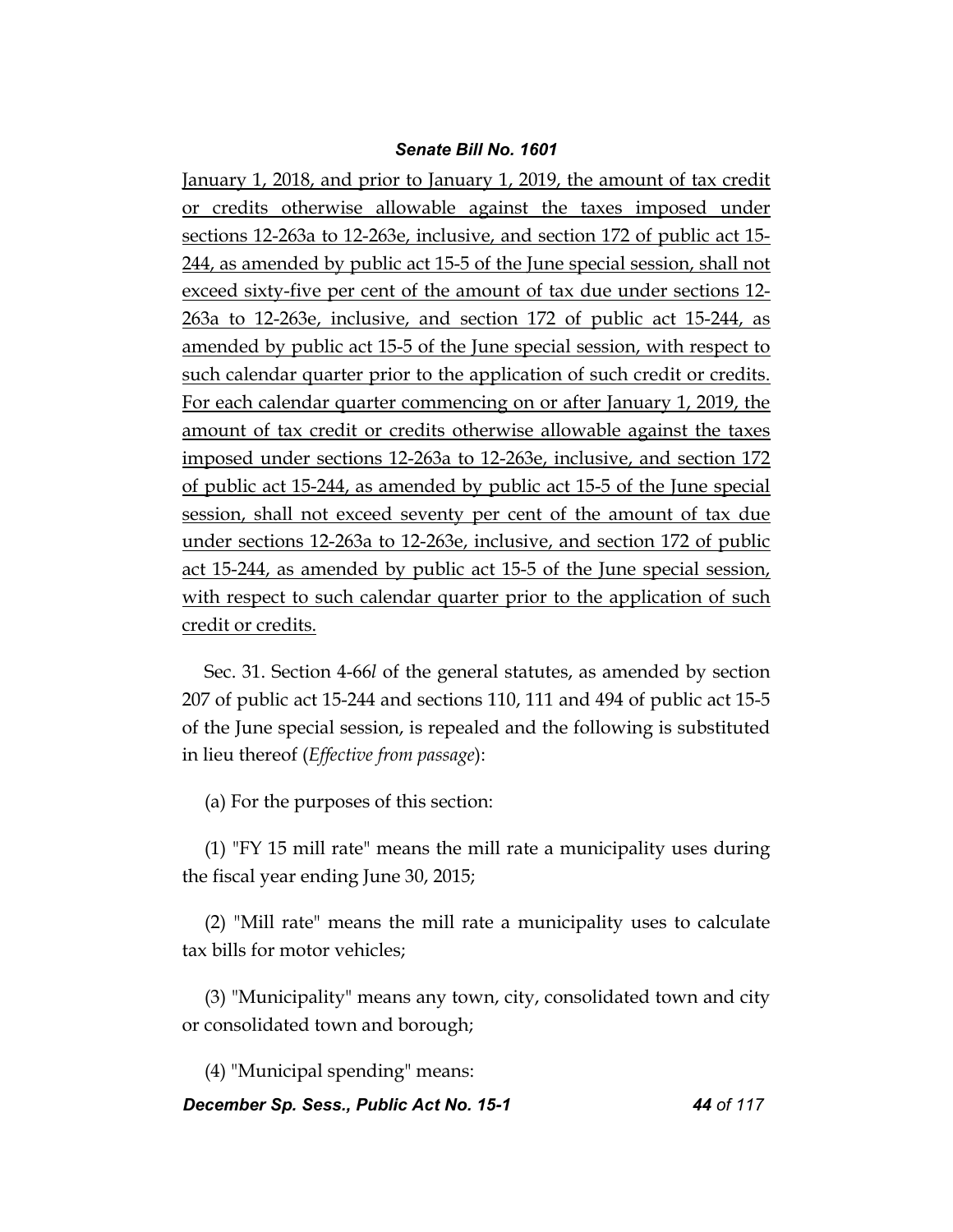| Municipal                         |  | Municipal       |       |                       |  |
|-----------------------------------|--|-----------------|-------|-----------------------|--|
| spending for                      |  | spending for    |       |                       |  |
| the fiscal year                   |  | the fiscal year |       |                       |  |
| prior to the                      |  | two years       |       |                       |  |
| current fiscal                    |  | prior to the    |       |                       |  |
| year                              |  | current year    | X 100 | = Municipal spending; |  |
| Municipal spending for the fiscal |  |                 |       |                       |  |
| year two years prior to the       |  |                 |       |                       |  |
| current year                      |  |                 |       |                       |  |

(5) "Per capita distribution" means:

## Town population

 $T - T$   $\overline{Y}$   $\overline{Y}$   $\overline{Y}$   $\overline{Y}$   $\overline{Y}$   $\overline{Y}$   $\overline{Y}$   $\overline{Y}$   $\overline{Y}$   $\overline{Y}$   $\overline{Y}$   $\overline{Y}$   $\overline{Y}$   $\overline{Y}$   $\overline{Y}$   $\overline{Y}$   $\overline{Y}$   $\overline{Y}$   $\overline{Y}$   $\overline{Y}$   $\overline{Y}$   $\overline{Y}$   $\overline{Y}$   $\overline{Y}$ 

(6) "Pro rata distribution" means:

Municipal weighted mill rate calculation Sum of all municipal weighted mill rate calculations combined  $\overline{\phantom{a}}$  X Sales tax revenue = Pro rata distribution;

(7) "Regional council of governments" means any such council organized under the provisions of sections 4-124i to 4-124p, inclusive;

(8) "Town population" means the number of persons in a municipality according to the most recent estimate of the Department of Public Health;

(9) "Total state population" means the number of persons in this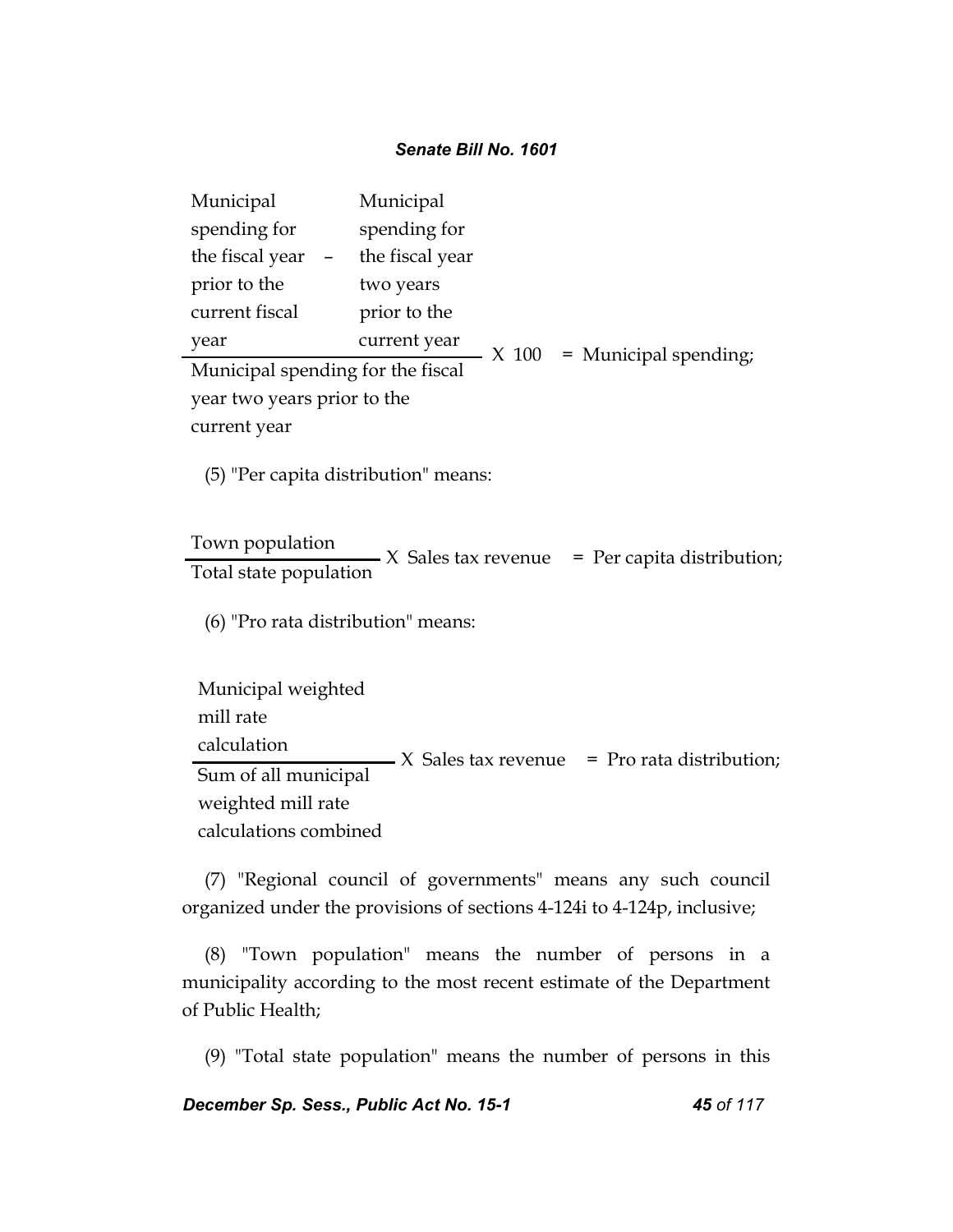state according to the most recent estimate published by the Department of Public Health;

(10) "Weighted mill rate" means a municipality's FY 15 mill rate divided by the average of all municipalities' FY 15 mill rate;

(11) "Weighted mill rate calculation" means per capita distribution multiplied by a municipality's weighted mill rate;

(12) "Sales tax revenue" means the moneys in the account remaining for distribution pursuant to subdivision **[**(6)**]** (7) of subsection (b) of this section; **[**and**]**

(13) "District" means any district, as defined in section 7-324; **[**.**]** and

(14) "Secretary" means the Secretary of the Office of Policy and Management.

(b) There is established an account to be known as the "municipal revenue sharing account" which shall be a separate, nonlapsing account within the General Fund. The account shall contain any moneys required by law to be deposited in the account. **[**Moneys in the account shall be transferred or disbursed in the following order:**]** The secretary shall set aside and ensure availability of moneys in the account in the following order of priority and shall transfer or disburse such moneys as follows:

(1) Ten million dollars for the fiscal year ending June 30, 2016, **[**and ten million dollars for the fiscal year ending June 30, 2017,**]** shall be transferred not later than April fifteenth for the purposes of grants under section 10-262h, as amended by **[**this act**]** public act 15-244 and public act 15-5 of the June special session;

**[**(2) For the fiscal year ending June 30, 2017, and each fiscal year thereafter, moneys sufficient to make the grants payable from the

*December Sp. Sess., Public Act No. 15-1 46 of 117*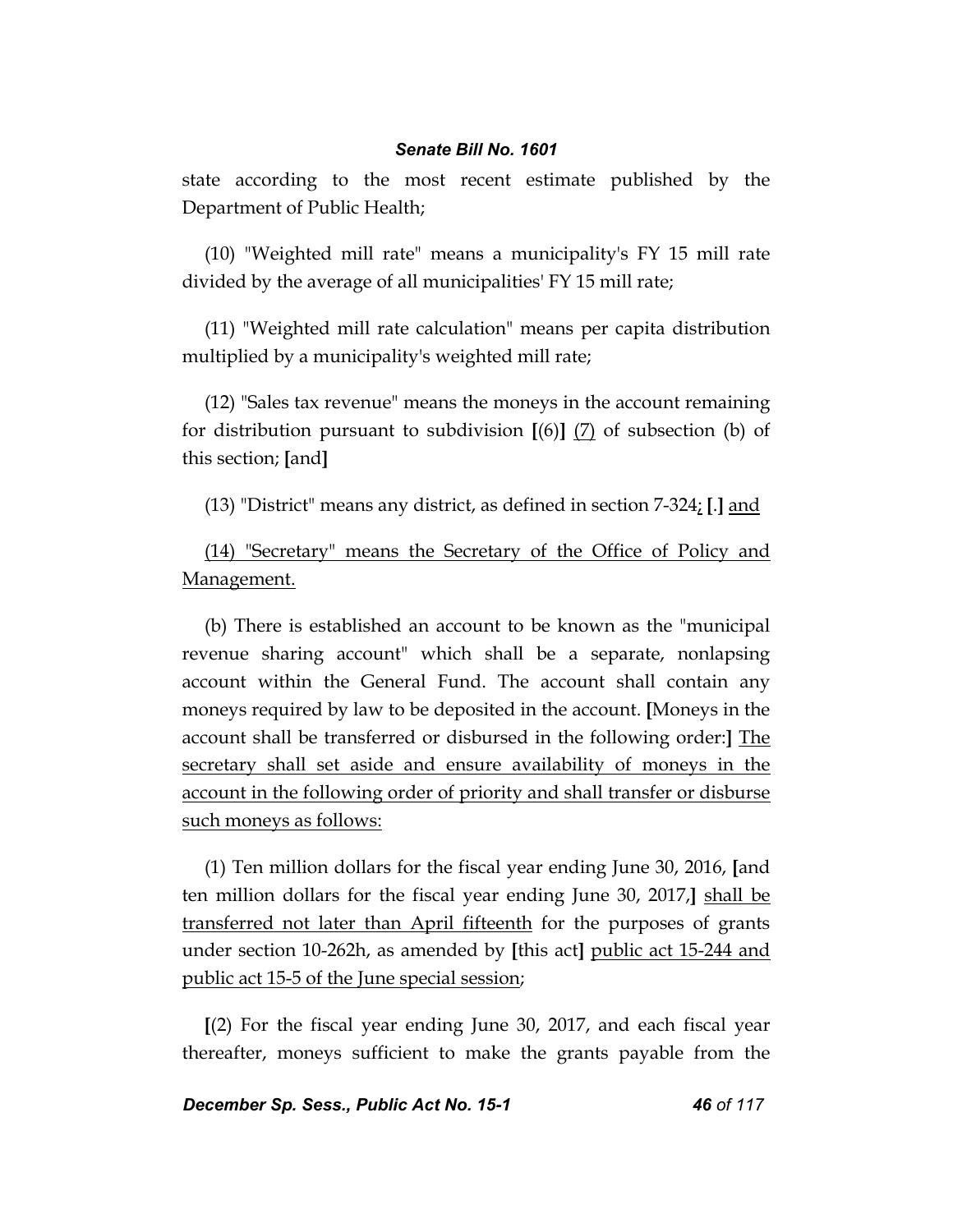select payment in lieu of taxes grant account established pursuant to section 184 of this act shall annually be transferred to the select payment in lieu of taxes account in the Office of Policy and Management;**]**

**[**(3)**]** (2) For the fiscal year ending June 30, 2017, and each fiscal year thereafter, moneys sufficient to make motor vehicle property tax grants payable to municipalities pursuant to subsection (c) of this section shall be expended not later than August first annually by the secretary;

(3) For the fiscal year ending June 30, 2017, and each fiscal year thereafter, moneys sufficient to make the grants payable from the select payment in lieu of taxes grant account established pursuant to section 184 of public act 15-244 shall annually be transferred to the select payment in lieu of taxes account in the Office of Policy and Management;

(4) For the fiscal years ending June 30, 2017, **[**and**]** June 30, 2018, and June 30, 2019, moneys sufficient to make the municipal revenue sharing grants payable to municipalities pursuant to subsection (d) of this section shall be expended not later than October thirty-first annually by the secretary;

(5) Ten million dollars for the fiscal year ending June 30, 2017, shall be transferred not later than April fifteenth for the purposes of grants under section 10-262h, as amended by public act 15-244 and public act 15-5 of the June special session;

**[**(5)**]** (6) (A) For the fiscal year ending June 30, 2017, three million dollars shall be expended by the secretary for the purposes of the regional services grants pursuant to subsection (e) of this section to the regional councils of governments, and (B) for the fiscal year ending June 30, 2018, and each fiscal year thereafter, seven million dollars

*December Sp. Sess., Public Act No. 15-1 47 of 117*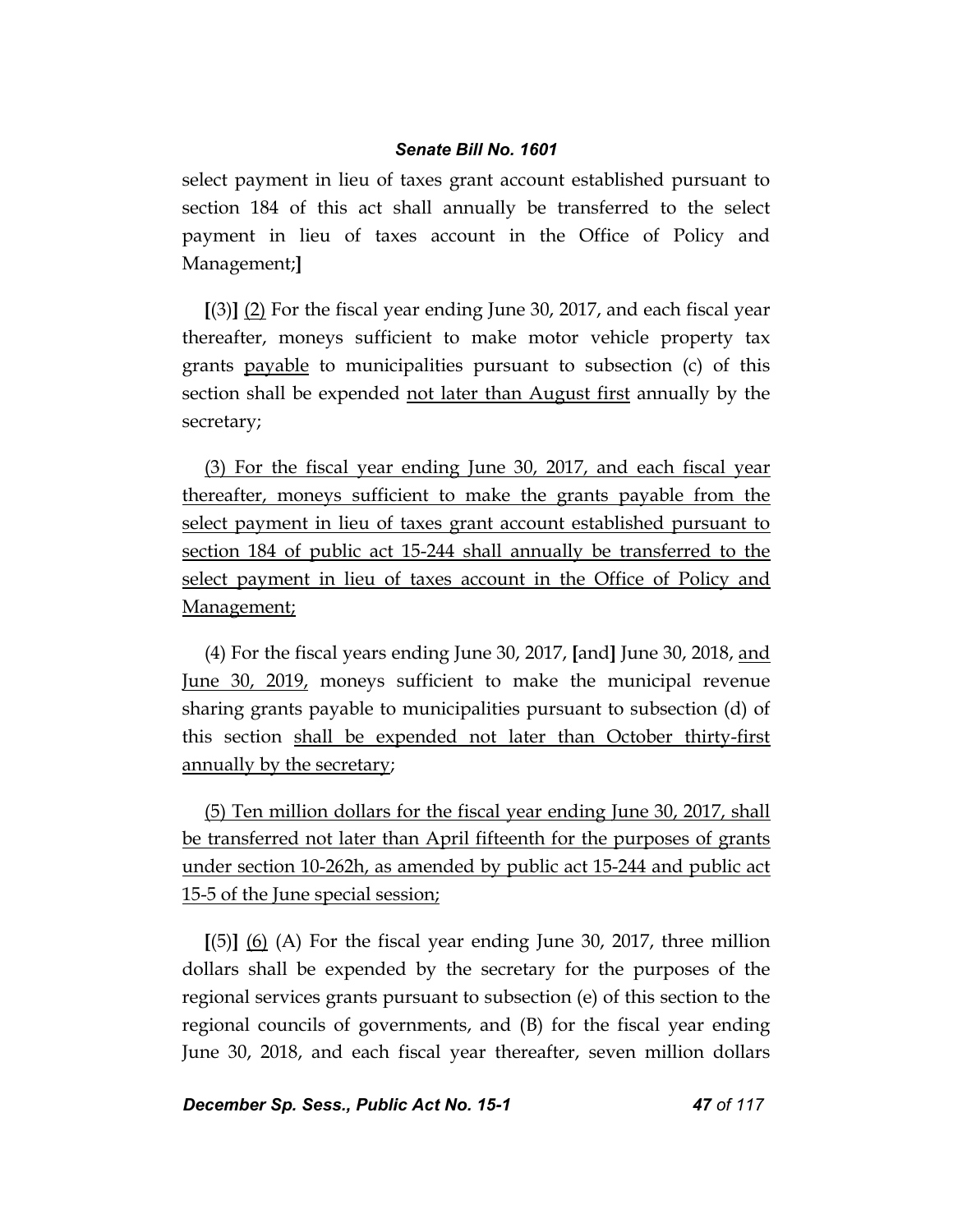shall be expended for the purposes of the regional services grants pursuant to subsection (e) of this section to the regional councils of governments; and

**[**(6)**]** (7) For the fiscal year ending June 30, **[**2019**]** 2020, and each fiscal year thereafter, moneys in the account remaining shall be expended annually by the **[**Secretary of the Office of Policy and Management**]** secretary for the purposes of the municipal revenue sharing grants established pursuant to subsection (f) of this section. Any such moneys deposited in the account for municipal revenue sharing grants between October first and June thirtieth shall be distributed to municipalities on the following October first and any such moneys deposited in the account between July first and September thirtieth shall be distributed to municipalities on the following January thirty-first. Any town may apply to the Office of Policy and Management on or after July first for early disbursement of a portion of such grant. The Office of Policy and Management may approve such an application if it finds that early disbursement is required in order for a town to meet its cash flow needs. No early disbursement approved by said office may be issued later than September thirtieth.

(c) (1) For the fiscal year ending June 30, 2017, motor vehicle property tax grants to municipalities that impose mill rates greater than 32 mills or that, when combined with the mill rate of any district located within the municipality, impose mill rates greater than 32 mills, shall be made in an amount equal to the difference between the amount of property taxes levied by the municipality and any district located within the municipality on motor vehicles for the assessment year commencing October 1, 2013, and the amount such levy would have been if the mill rate on motor vehicles for said assessment year was 32 mills; and (2) for the fiscal year ending June 30, 2018, and each fiscal year thereafter, motor vehicle property tax grants to

*December Sp. Sess., Public Act No. 15-1 48 of 117*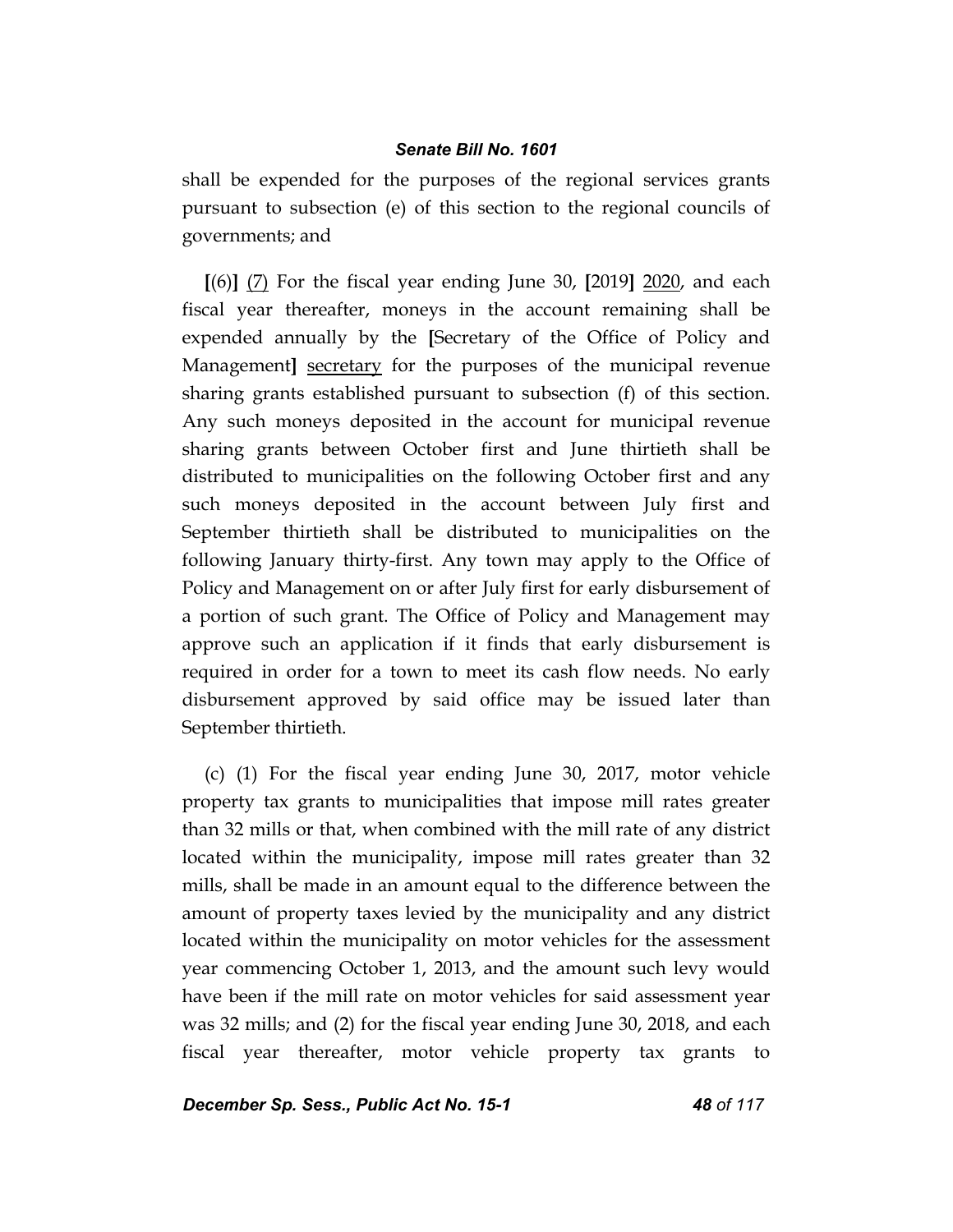municipalities that impose mill rates greater than 29.36 mills or that, when combined with the mill rate of any district located within the municipality, impose mill rates greater than 29.36 mills, shall be made in an amount equal to the difference between the amount of property taxes levied by the municipality and any district located within the municipality on motor vehicles for the assessment year commencing October 1, 2013, and the amount such levy would have been if the mill rate on motor vehicles for said assessment year was 29.36 mills. Not later than fifteen calendar days after receiving a property tax grant pursuant to this section, the municipality shall disburse to any district located within the municipality the amount of any such property tax grant that is attributable to the district.

(d) For the fiscal years ending June 30, 2017, **[**and**]** June 30, 2018, and June 30, 2019, each municipality shall receive a municipal revenue sharing grant. The total amount of the grant payable is as follows:

| Municipality    | <b>Grant Amounts</b> |
|-----------------|----------------------|
| Andover         | 96,020               |
| Ansonia         | 643,519              |
| Ashford         | 125,591              |
| Avon            | 539,387              |
| Barkhamsted     | 109,867              |
| Beacon Falls    | 177,547              |
| Berlin          | 1,213,548            |
| Bethany         | 164,574              |
| <b>Bethel</b>   | 565,146              |
| Bethlehem       | 61,554               |
| Bloomfield      | 631,150              |
| <b>Bolton</b>   | 153,231              |
| Bozrah          | 77,420               |
| <b>Branford</b> | 821,080              |

*December Sp. Sess., Public Act No. 15-1 49 of 117*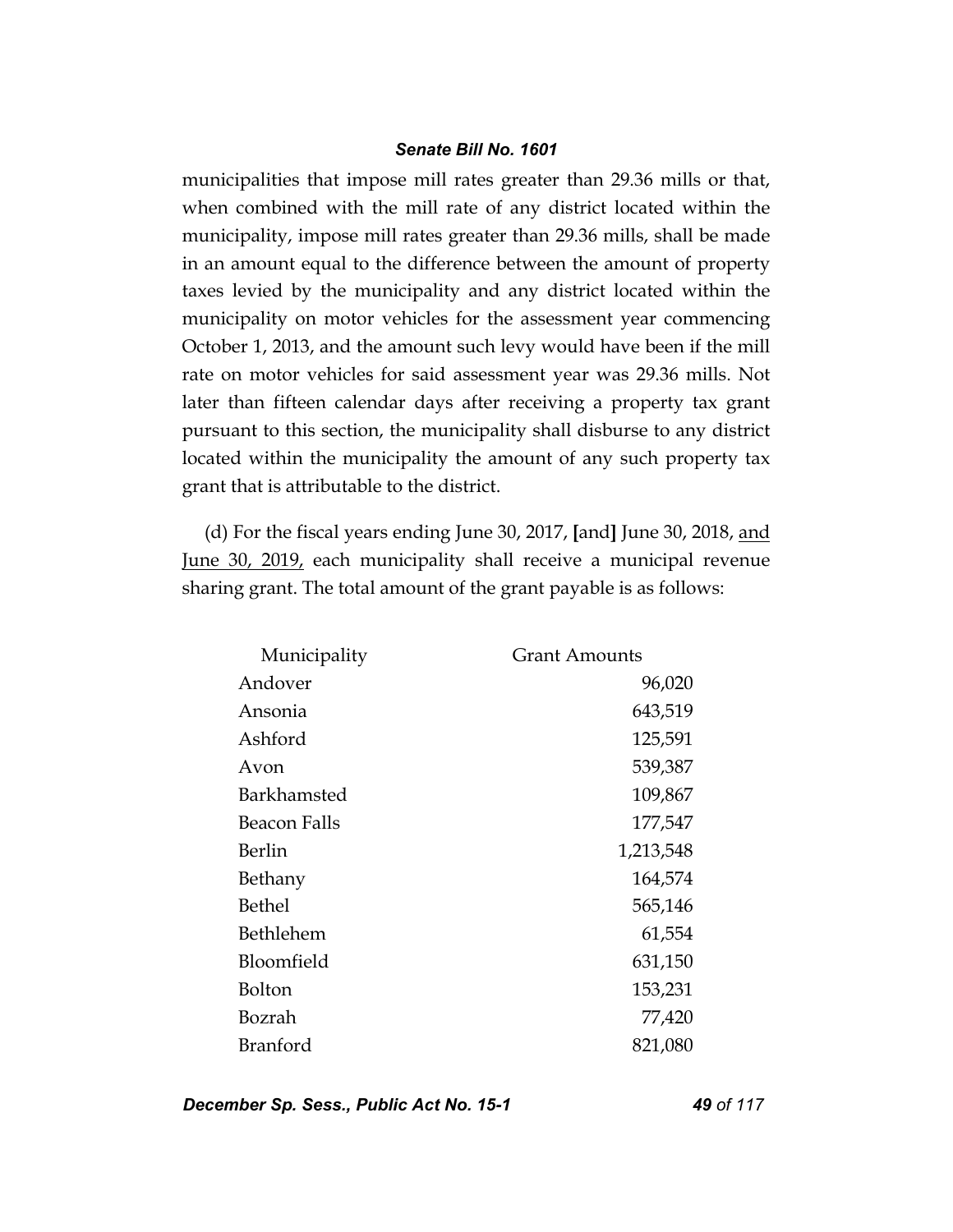| Bridgeport        | 9,758,441 |
|-------------------|-----------|
| Bridgewater       | 22,557    |
| <b>Bristol</b>    | 1,836,944 |
| <b>Brookfield</b> | 494,620   |
| <b>Brooklyn</b>   | 149,576   |
| Burlington        | 278,524   |
| Canaan            | 21,294    |
| Canterbury        | 84,475    |
| Canton            | 303,842   |
| Chaplin           | 69,906    |
| Cheshire          | 855,170   |
| Chester           | 83,109    |
| Clinton           | 386,660   |
| Colchester        | 475,551   |
| Colebrook         | 42,744    |
| Columbia          | 160,179   |
| Cornwall          | 16,221    |
| Coventry          | 364,100   |
| Cromwell          | 415,938   |
| Danbury           | 2,993,644 |
| Darien            | 246,849   |
| Deep River        | 134,627   |
| Derby             | 400,912   |
| Durham            | 215,949   |
| East Granby       | 152,904   |
| East Haddam       | 268,344   |
| East Hampton      | 378,798   |
| East Hartford     | 2,036,894 |
| East Haven        | 854,319   |
| East Lyme         | 350,852   |
| East Windsor      | 334,616   |
| Eastford          | 33,194    |

*December Sp. Sess., Public Act No. 15-1 50 of 117*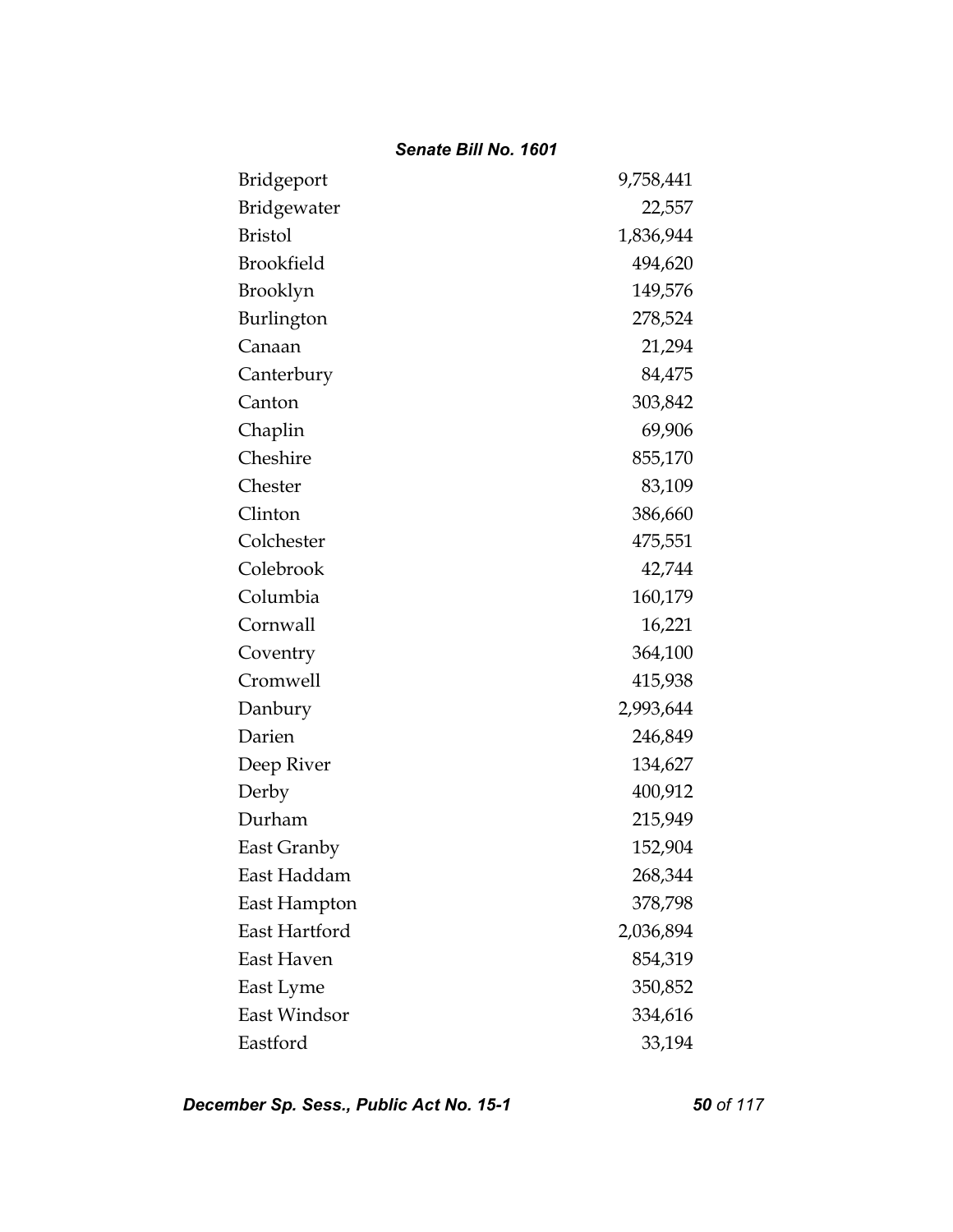| Easton       | 223,430   |
|--------------|-----------|
| Ellington    | 463,112   |
| Enfield      | 1,312,766 |
| Essex        | 107,345   |
| Fairfield    | 1,144,842 |
| Farmington   | 482,637   |
| Franklin     | 37,871    |
| Glastonbury  | 1,086,151 |
| Goshen       | 43,596    |
| Granby       | 352,440   |
| Greenwich    | 527,695   |
| Griswold     | 350,840   |
| Groton       | 623,548   |
| Guilford     | 657,644   |
| Haddam       | 245,344   |
| Hamden       | 2,155,661 |
| Hampton      | 54,801    |
| Hartford     | 1,498,643 |
| Hartland     | 40,254    |
| Harwinton    | 164,081   |
| Hebron       | 300,369   |
| Kent         | 38,590    |
| Killingly    | 505,562   |
| Killingworth | 122,744   |
| Lebanon      | 214,717   |
| Ledyard      | 442,811   |
| Lisbon       | 65,371    |
| Litchfield   | 244,464   |
| Lyme         | 31,470    |
| Madison      | 536,777   |
| Manchester   | 1,971,540 |
| Mansfield    | 756,128   |

*December Sp. Sess., Public Act No. 15-1 51 of 117*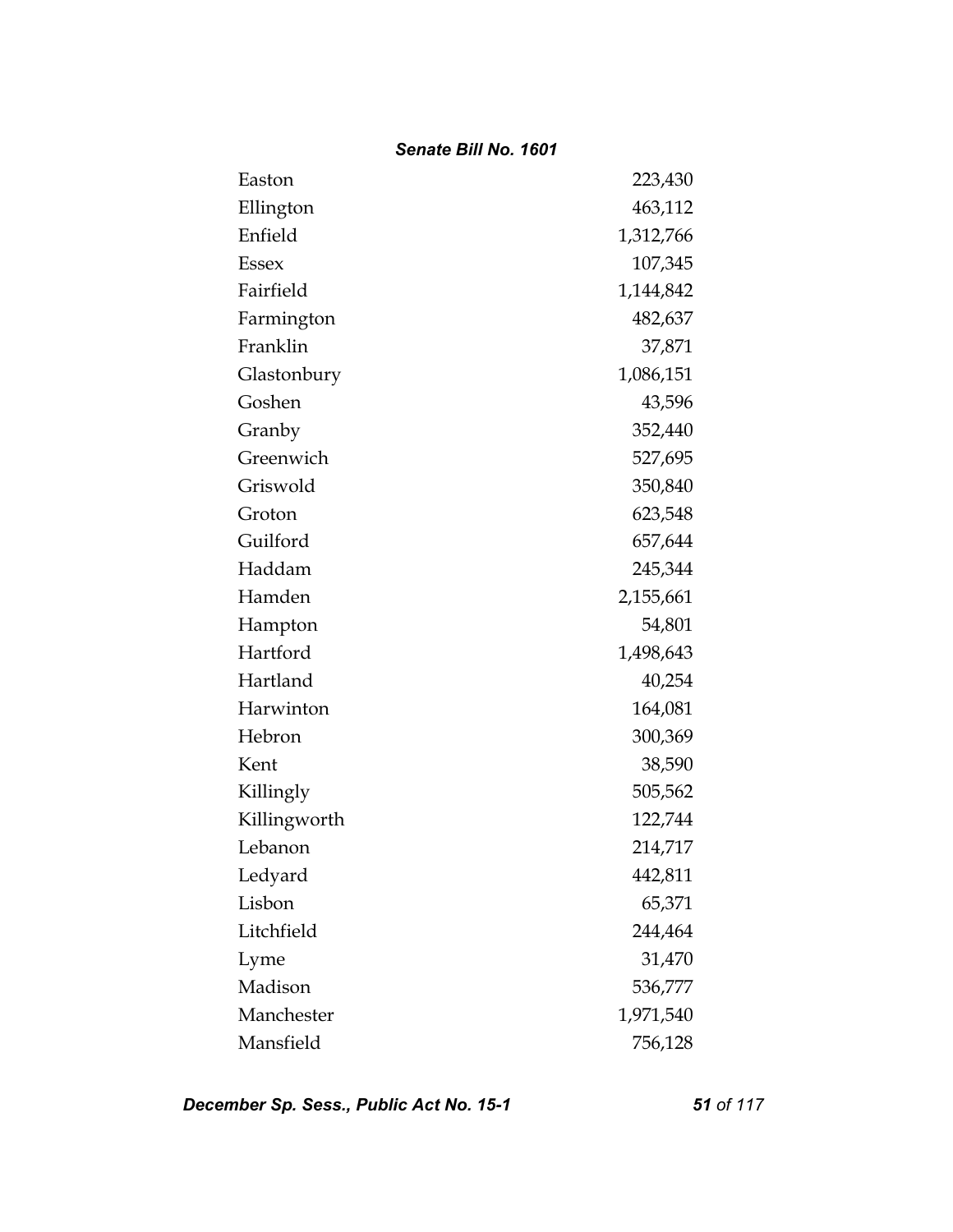| Marlborough      | 188,665   |
|------------------|-----------|
| Meriden          | 1,893,412 |
| Middlebury       | 222,109   |
| Middlefield      | 131,529   |
| Middletown       | 1,388,602 |
| Milford          | 2,707,412 |
| Monroe           | 581,867   |
| Montville        | 578,318   |
| Morris           | 40,463    |
| Naugatuck        | 1,251,980 |
| New Britain      | 3,131,893 |
| New Canaan       | 241,985   |
| New Fairfield    | 414,970   |
| New Hartford     | 202,014   |
| New Haven        | 114,863   |
| New London       | 917,228   |
| New Milford      | 814,597   |
| Newington        | 937,100   |
| Newtown          | 824,747   |
| Norfolk          | 28,993    |
| North Branford   | 421,072   |
| North Canaan     | 95,081    |
| North Haven      | 702,295   |
| North Stonington | 155,222   |
| Norwalk          | 4,896,511 |
| Norwich          | 1,362,971 |
| Old Lyme         | 115,080   |
| Old Saybrook     | 146,146   |
| Orange           | 409,337   |
| Oxford           | 246,859   |
| Plainfield       | 446,742   |
| Plainville       | 522,783   |

*December Sp. Sess., Public Act No. 15-1 52 of 117*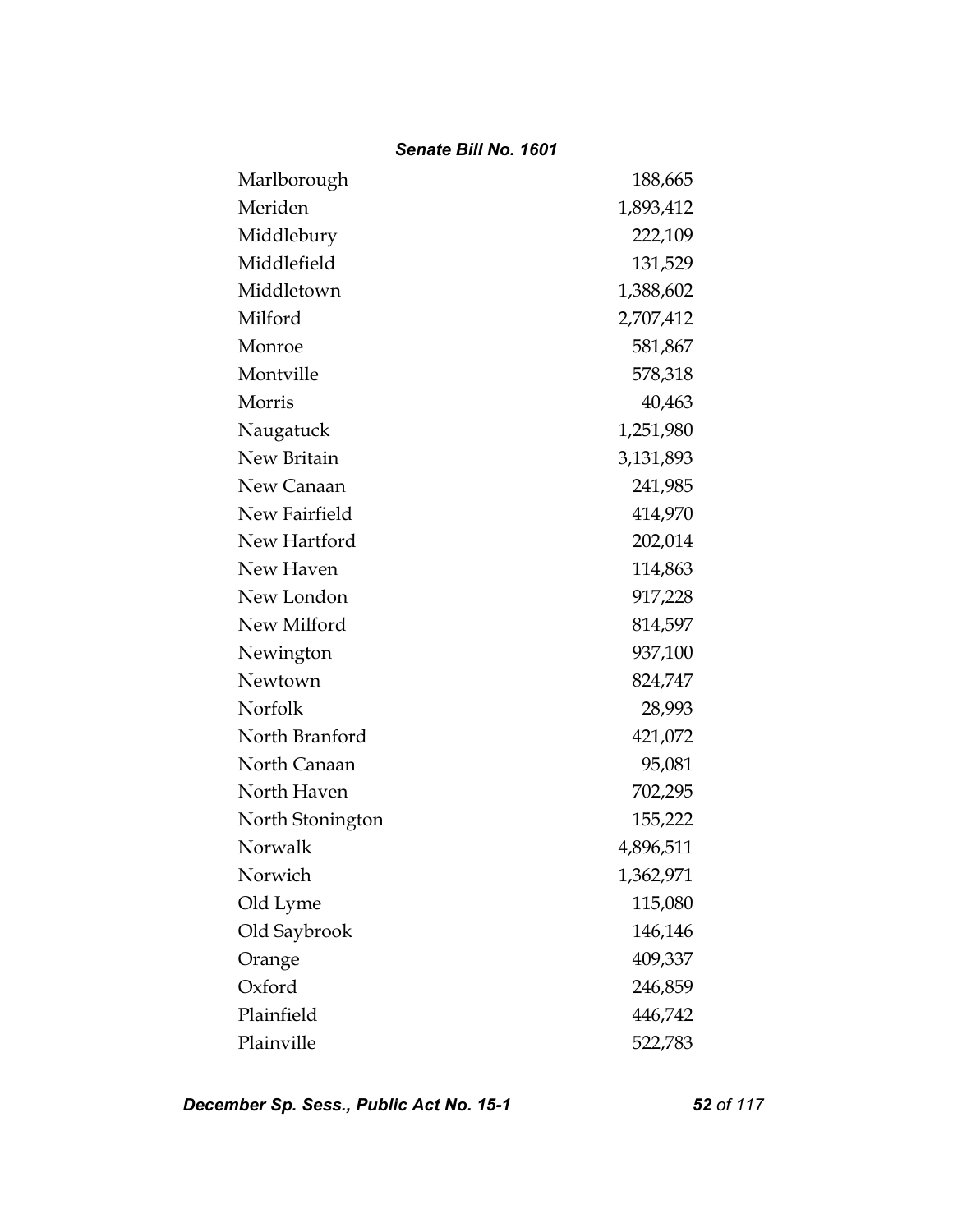| Plymouth      | 367,902   |
|---------------|-----------|
| Pomfret       | 78,101    |
| Portland      | 277,409   |
| Preston       | 84,835    |
| Prospect      | 283,717   |
| Putnam        | 109,975   |
| Redding       | 273,185   |
| Ridgefield    | 738,233   |
| Rocky Hill    | 584,244   |
| Roxbury       | 23,029    |
| Salem         | 123,244   |
| Salisbury     | 29,897    |
| Scotland      | 52,109    |
| Seymour       | 494,298   |
| Sharon        | 28,022    |
| Shelton       | 1,016,326 |
| Sherman       | 56,139    |
| Simsbury      | 775,368   |
| Somers        | 203,969   |
| South Windsor | 804,258   |
| Southbury     | 582,601   |
| Southington   | 1,280,877 |
| Sprague       | 128,769   |
| Stafford      | 349,930   |
| Stamford      | 3,414,955 |
| Sterling      | 110,893   |
| Stonington    | 292,053   |
| Stratford     | 1,627,064 |
| Suffield      | 463,170   |
| Thomaston     | 228,716   |
| Thompson      | 164,939   |
| Tolland       | 437,559   |

*December Sp. Sess., Public Act No. 15-1 53 of 117*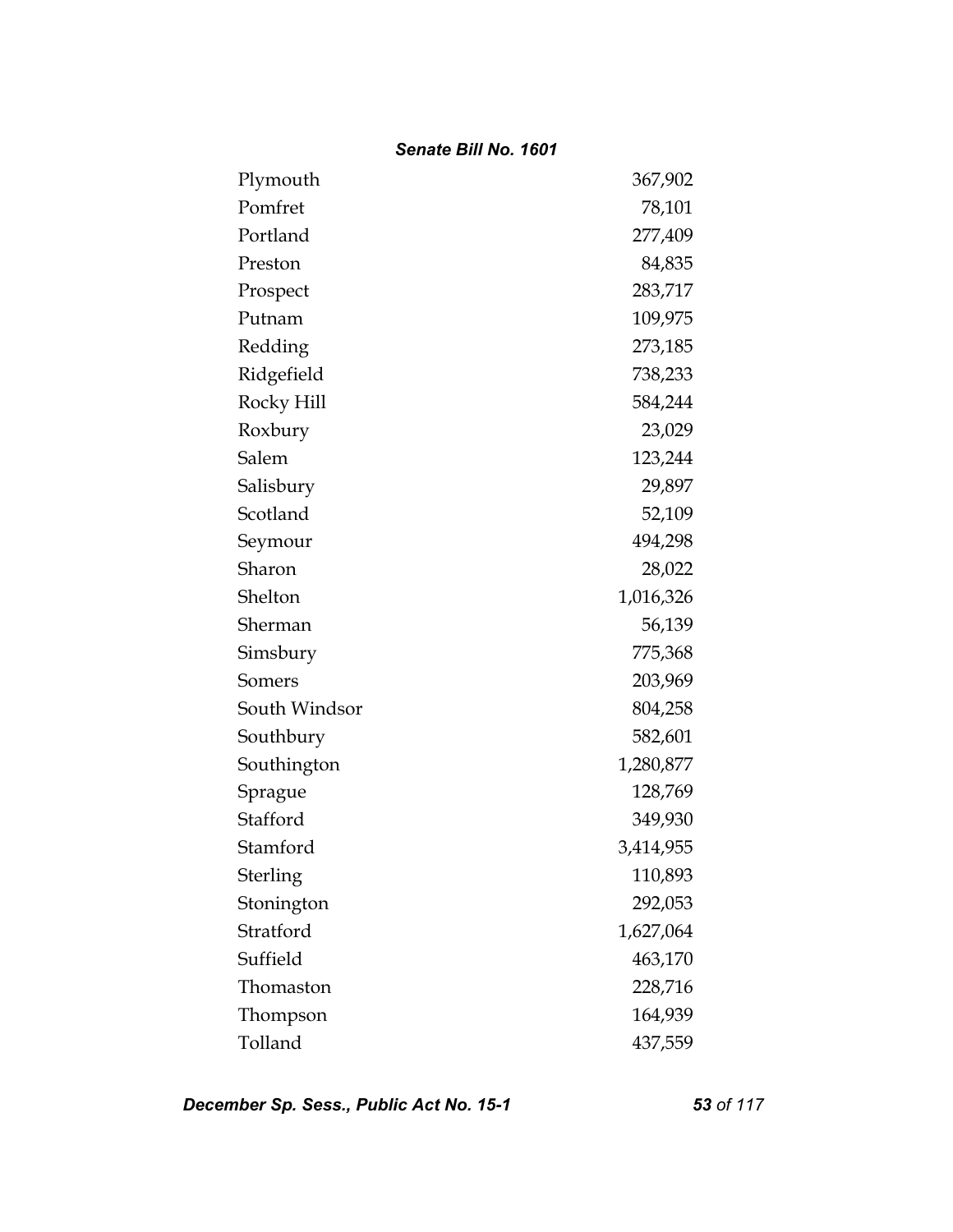| Torrington           | 1,133,394 |
|----------------------|-----------|
| Trumbull             | 1,072,878 |
| Union                | 24,878    |
| Vernon               | 922,743   |
| Voluntown            | 48,818    |
| Wallingford          | 1,324,296 |
| Warren               | 15,842    |
| Washington           | 36,701    |
| Waterbury            | 5,595,448 |
| Waterford            | 372,956   |
| Watertown            | 652,100   |
| West Hartford        | 2,075,223 |
| West Haven           | 1,614,877 |
| Westbrook            | 116,023   |
| Weston               | 304,282   |
| Westport             | 377,722   |
| Wethersfield         | 1,353,493 |
| Willington           | 174,995   |
| Wilton               | 547,338   |
| Winchester           | 323,087   |
| Windham              | 739,671   |
| Windsor              | 854,935   |
| <b>Windsor Locks</b> | 368,853   |
| Wolcott              | 490,659   |
| Woodbridge           | 274,418   |
| Woodbury             | 288,147   |
| Woodstock            | 140,648   |

(e) For the fiscal year ending June 30, 2017, and each fiscal year thereafter, each regional council of governments shall receive a regional services grant, the amount of which will be based on a formula to be determined by the secretary. No such council shall receive a grant for the fiscal year ending June 30, 2018, or any fiscal

*December Sp. Sess., Public Act No. 15-1 54 of 117*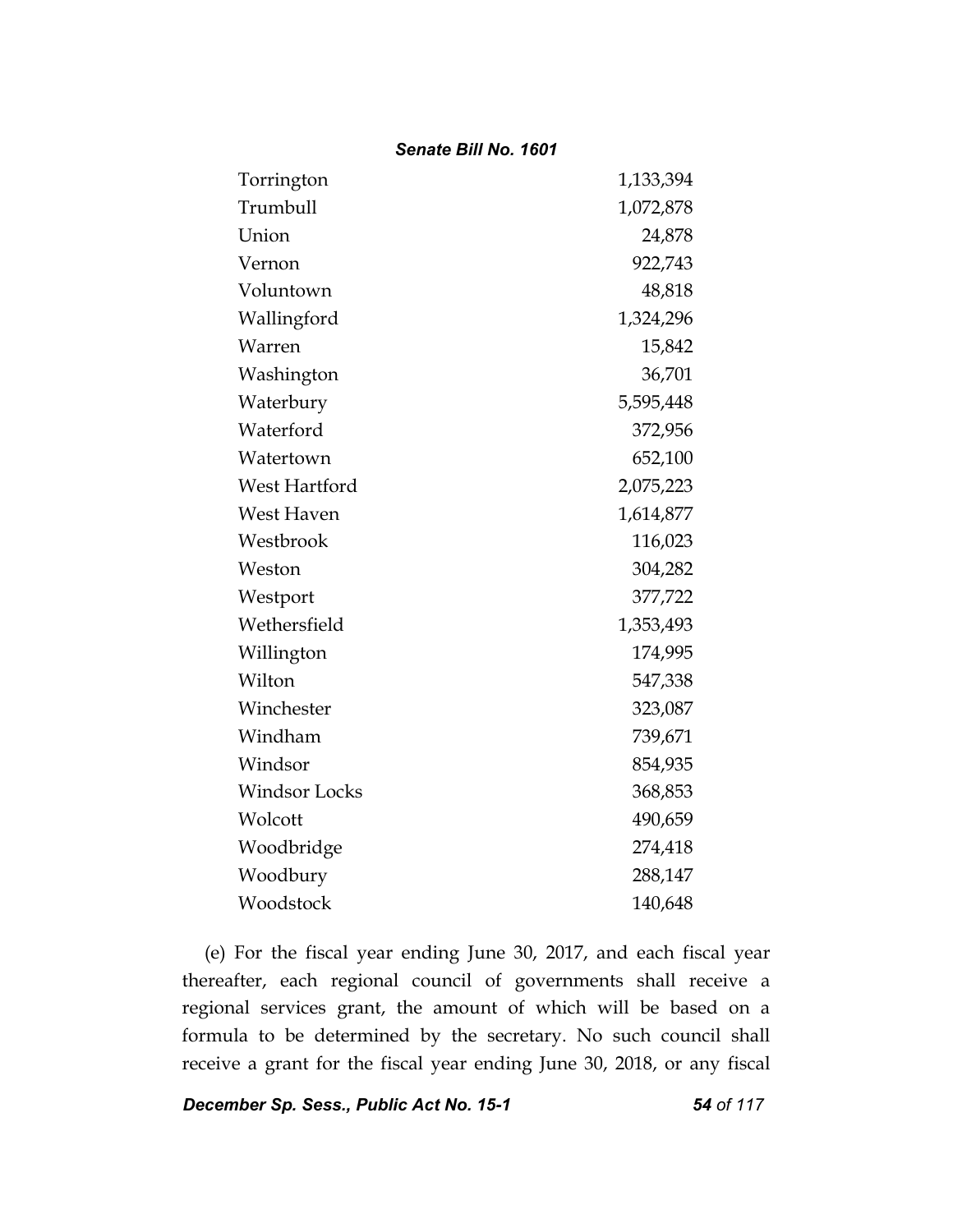year thereafter, unless the secretary approves a spending plan for such grant moneys submitted by such council to the secretary on or before July 1, 2017, and annually thereafter. The regional councils of governments shall use such grants for planning purposes and to achieve efficiencies in the delivery of municipal services by regionalizing such services, including, but not limited to, region-wide consolidation of such services. Such efficiencies shall not diminish the quality of such services. A unanimous vote of the representatives of such council shall be required for approval of any expenditure from such grant. On or before October 1, 2017, and biennially thereafter, each such council shall submit a report, in accordance with section 11- 4a, to the joint standing committees of the General Assembly having cognizance of matters relating to planning and development and finance, revenue and bonding. Such report shall summarize expenditure of such grants and provide recommendations concerning the expansion, reduction or modification of such grants.

(f) For the fiscal year ending June 30, **[**2019**]** 2020, and each fiscal year thereafter, each municipality shall receive a municipal revenue sharing grant as follows:

(1) (A) A municipality having a mill rate at or above twenty-five shall receive the per capita distribution or pro rata distribution, whichever is higher for such municipality.

(B) Such grants shall be increased by a percentage calculated as follows:

> Sum of per capita distribution amount for all municipalities having a mill rate below twenty-five – pro rata distribution amount for all municipalities having a mill rate below twenty-five

*December Sp. Sess., Public Act No. 15-1 55 of 117*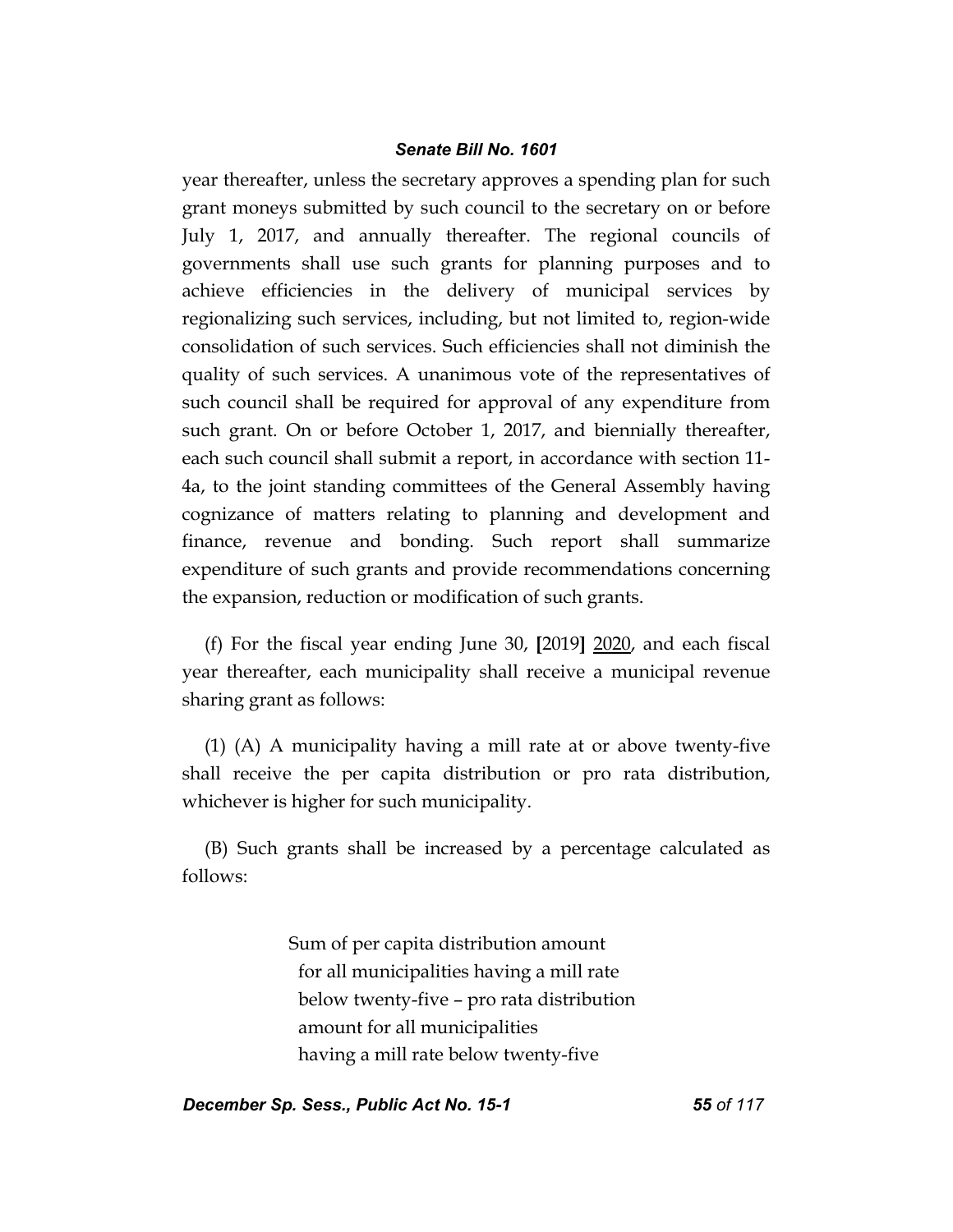Sum of all grants to municipalities calculated pursuant to subparagraph (A) of subdivision (1) of this subsection.

(C) Notwithstanding the provisions of subparagraphs (A) and (B) of this subdivision, Hartford shall receive not more than 5.2 per cent of the municipal revenue sharing grants distributed pursuant to this subsection; Bridgeport shall receive not more than 4.5 per cent of the municipal revenue sharing grants distributed pursuant to this subsection; New Haven shall receive not more than 2.0 per cent of the municipal revenue sharing grants distributed pursuant to this subsection and Stamford shall receive not more than 2.8 per cent of the equalization grants distributed pursuant to this subsection. Any excess funds remaining after such reductions in payments to Hartford, Bridgeport, New Haven and Stamford shall be distributed to all other municipalities having a mill rate at or above twenty-five on a pro rata basis according to the payment they receive pursuant to this subdivision; and

(2) A municipality having a mill rate below twenty-five shall receive the per capita distribution or pro rata distribution, whichever is less for such municipality.

(g) Except as provided in subsection (c) of this section, a municipality may disburse any municipal revenue sharing grant funds to a district within such municipality.

(h) For the fiscal year ending June 30, 2018, and each fiscal year thereafter, the amount of the grant payable to a municipality in any year in accordance with subsection  $(d)$  or  $(f)$  of this section shall be reduced if such municipality increases its general budget expenditures for such fiscal year above a cap equal to the amount of general budget expenditures authorized for the previous fiscal year by 2.5 per cent or more or the rate of inflation, whichever is greater. Such reduction shall

*December Sp. Sess., Public Act No. 15-1 56 of 117*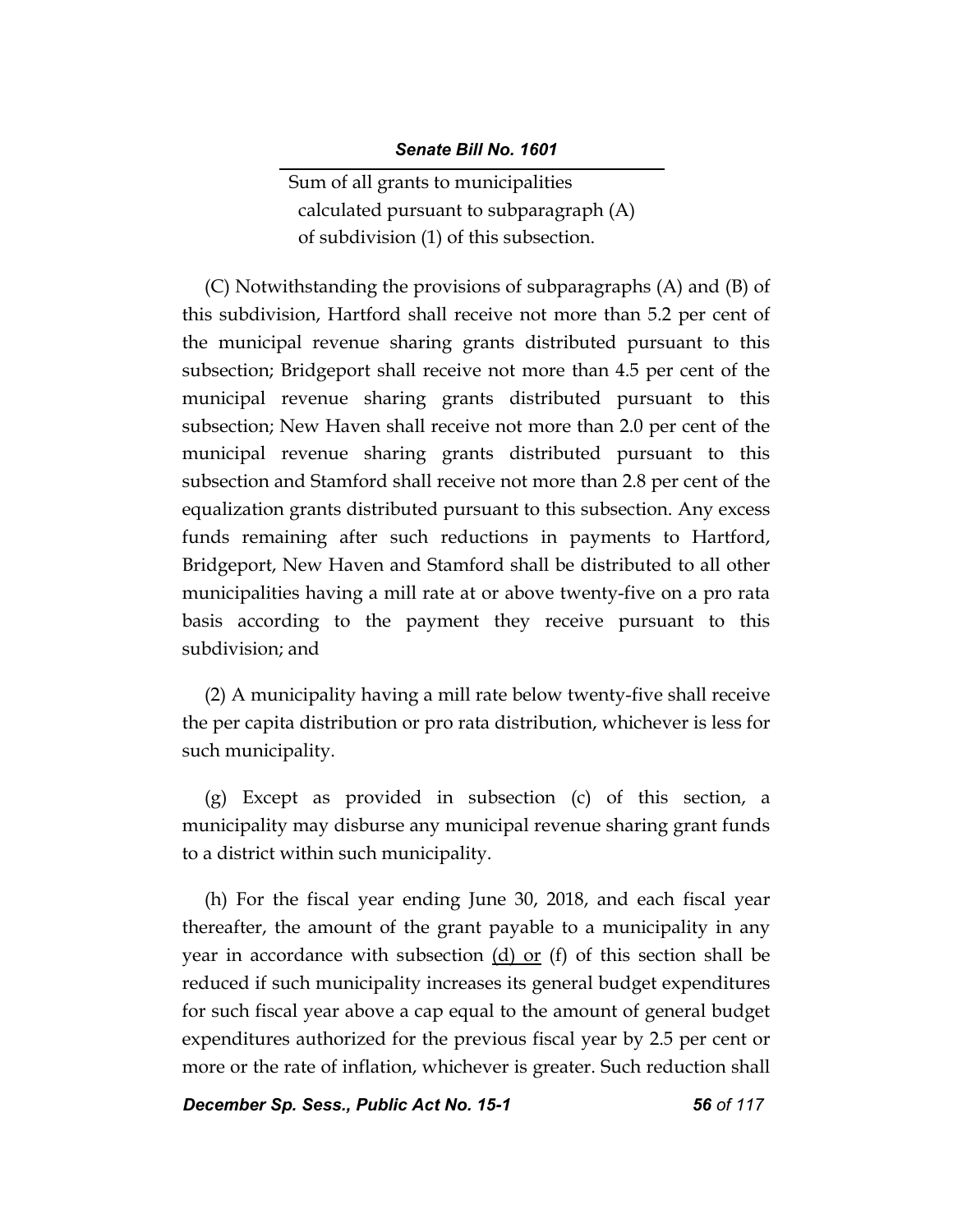be in an amount equal to fifty cents for every dollar expended over the cap set forth in this subsection. For the purposes of this section, "municipal spending" does not include expenditures for debt service, special education, implementation of court orders or arbitration awards, expenditures associated with a major disaster or emergency declaration by the President of the United States or a disaster emergency declaration issued by the Governor pursuant to chapter 517 or any disbursement made to a district pursuant to subsection (c) or (g) of this section. Each municipality shall annually certify to the **[**Secretary of the Office of Policy and Management**]** secretary, on a form prescribed by said secretary, whether such municipality has exceeded the cap set forth in this subsection and if so the amount by which the cap was exceeded.

(i) **[**The**]** For the fiscal year ending June 30, 2020, and each fiscal year thereafter, the amount of the grant payable to a municipality in any year in accordance with subsection **[**(d) or**]** (f) of this section shall be reduced proportionately in the event that the total of such grants in such year exceeds the amount available for such grants in the municipal revenue sharing account established pursuant to subsection (b) of this section.

Sec. 32. Subdivision (1) of section 12-408 of the general statutes, as amended by sections 72 and 74 of public act 15-244 and section 132 of public act 15-5 of the June special session, is repealed and the following is substituted in lieu thereof (*Effective from passage and applicable to sales occurring on or after October 1, 2015*):

(1) (A) For the privilege of making any sales, as defined in subdivision (2) of subsection (a) of section 12-407, at retail, in this state for a consideration, a tax is hereby imposed on all retailers at the rate of six and thirty-five-hundredths per cent of the gross receipts of any retailer from the sale of all tangible personal property sold at retail or from the rendering of any services constituting a sale in accordance

*December Sp. Sess., Public Act No. 15-1 57 of 117*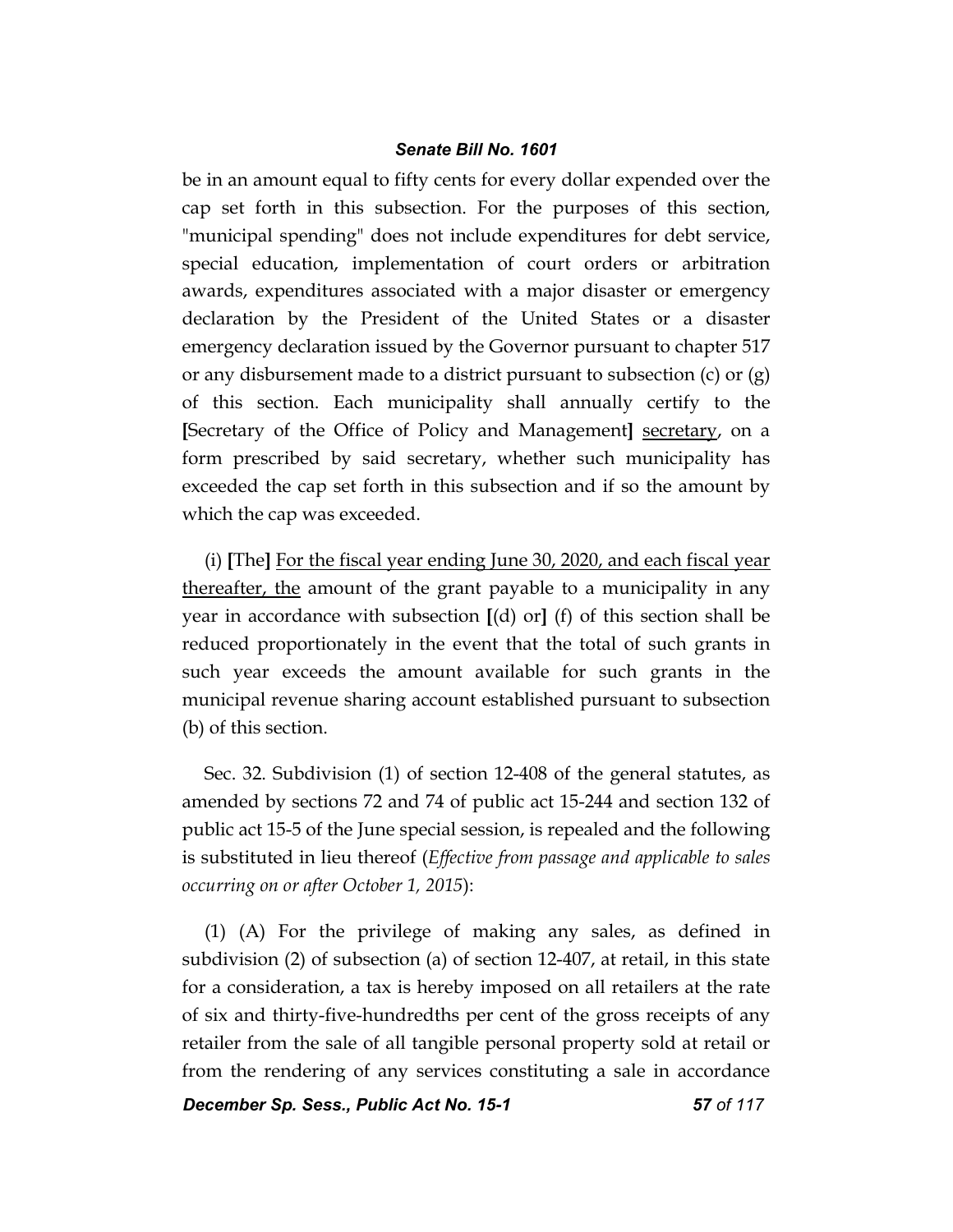with subdivision (2) of subsection (a) of section 12-407, except, in lieu of said rate of six and thirty-five-hundredths per cent, the rates provided in subparagraphs (B) to (H), inclusive, of this subdivision;

(B) At a rate of fifteen per cent with respect to each transfer of occupancy, from the total amount of rent received for such occupancy of any room or rooms in a hotel or lodging house for the first period not exceeding thirty consecutive calendar days;

(C) With respect to the sale of a motor vehicle to any individual who is a member of the armed forces of the United States and is on full-time active duty in Connecticut and who is considered, under 50 App USC 574, a resident of another state, or to any such individual and the spouse thereof, at a rate of four and one-half per cent of the gross receipts of any retailer from such sales, provided such retailer requires and maintains a declaration by such individual, prescribed as to form by the commissioner and bearing notice to the effect that false statements made in such declaration are punishable, or other evidence, satisfactory to the commissioner, concerning the purchaser's state of residence under 50 App USC 574;

(D) (i) With respect to the sales of computer and data processing services occurring on or after July 1, 1997, and prior to July 1, 1998, at the rate of five per cent, on or after July 1, 1998, and prior to July 1, 1999, at the rate of four per cent, on or after July 1, 1999, and prior to July 1, 2000, at the rate of three per cent, on or after July 1, 2000, and prior to July 1, 2001, at the rate of two per cent, on or after July 1, 2001, at the rate of one per cent, and (ii) with respect to sales of Internet access services, on and after July 1, 2001, such services shall be exempt from such tax;

(E) (i) With respect to the sales of labor that is otherwise taxable under subparagraph (C) or (G) of subdivision (2) of subsection (a) of section 12-407 on existing vessels and repair or maintenance services

*December Sp. Sess., Public Act No. 15-1 58 of 117*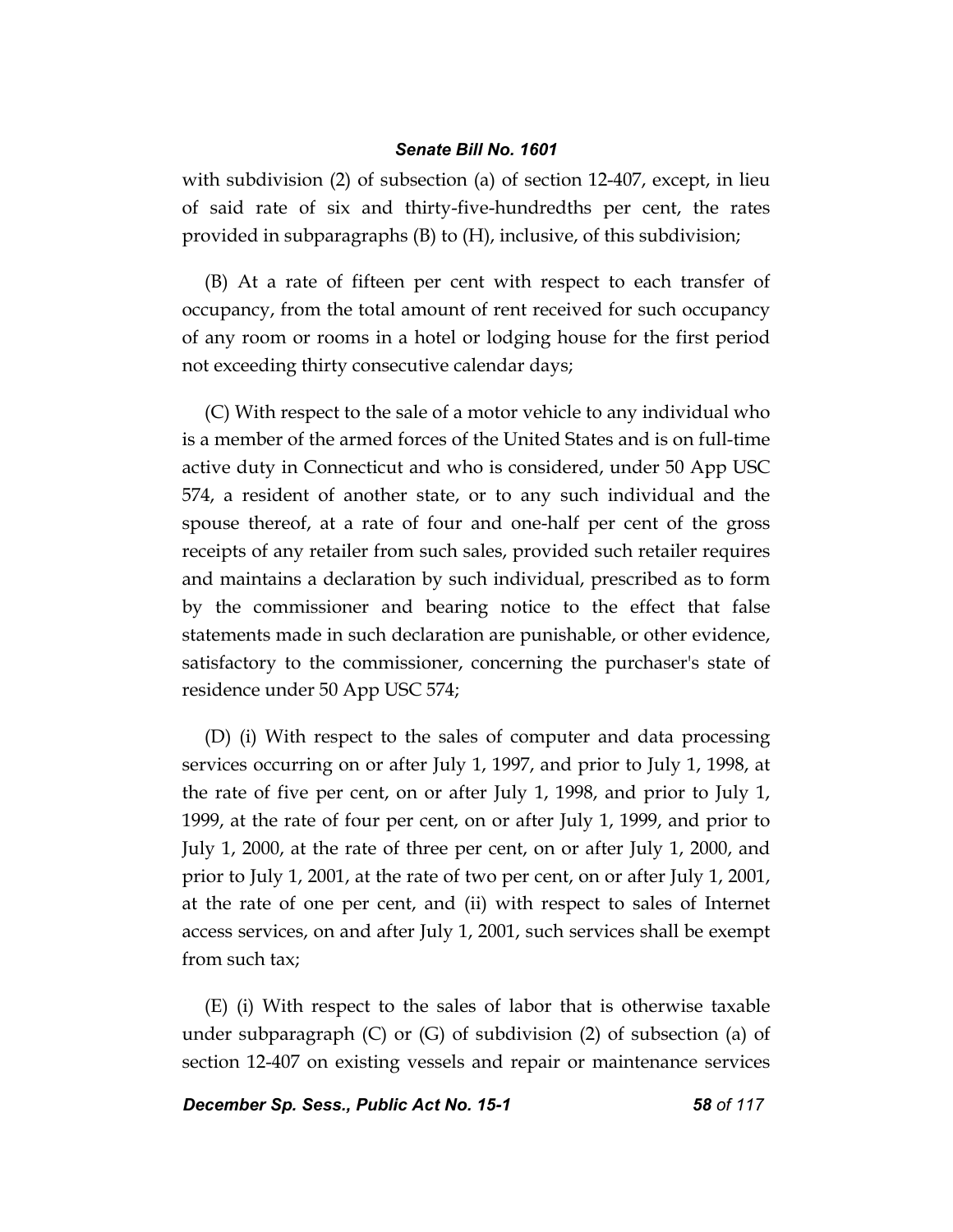on vessels occurring on and after July 1, 1999, such services shall be exempt from such tax;

(ii) With respect to the sale of a vessel, such sale shall be exempt from such tax provided such vessel is docked in this state for sixty or fewer days in a calendar year;

(F) With respect to patient care services for which payment is received by the hospital on or after July 1, 1999, and prior to July 1, 2001, at the rate of five and three-fourths per cent and on and after July 1, 2001, such services shall be exempt from such tax;

(G) With respect to the rental or leasing of a passenger motor vehicle for a period of thirty consecutive calendar days or less, at a rate of nine and thirty-five-hundredths per cent;

(H) With respect to the sale of (i) a motor vehicle for a sales price exceeding fifty thousand dollars, at a rate of seven and three-fourths per cent on the entire sales price, (ii) jewelry, whether real or imitation, for a sales price exceeding five thousand dollars, at a rate of seven and three-fourths per cent on the entire sales price, and (iii) an article of clothing or footwear intended to be worn on or about the human body, a handbag, luggage, umbrella, wallet or watch for a sales price exceeding one thousand dollars, at a rate of seven and three-fourths per cent on the entire sales price. For purposes of this subparagraph, "motor vehicle" has the meaning provided in section 14-1, but does not include a motor vehicle subject to the provisions of subparagraph (C) of this subdivision, a motor vehicle having a gross vehicle weight rating over twelve thousand five hundred pounds, or a motor vehicle having a gross vehicle weight rating of twelve thousand five hundred pounds or less that is not used for private passenger purposes, but is designed or used to transport merchandise, freight or persons in connection with any business enterprise and issued a commercial registration or more specific type of registration by the Department of

*December Sp. Sess., Public Act No. 15-1 59 of 117*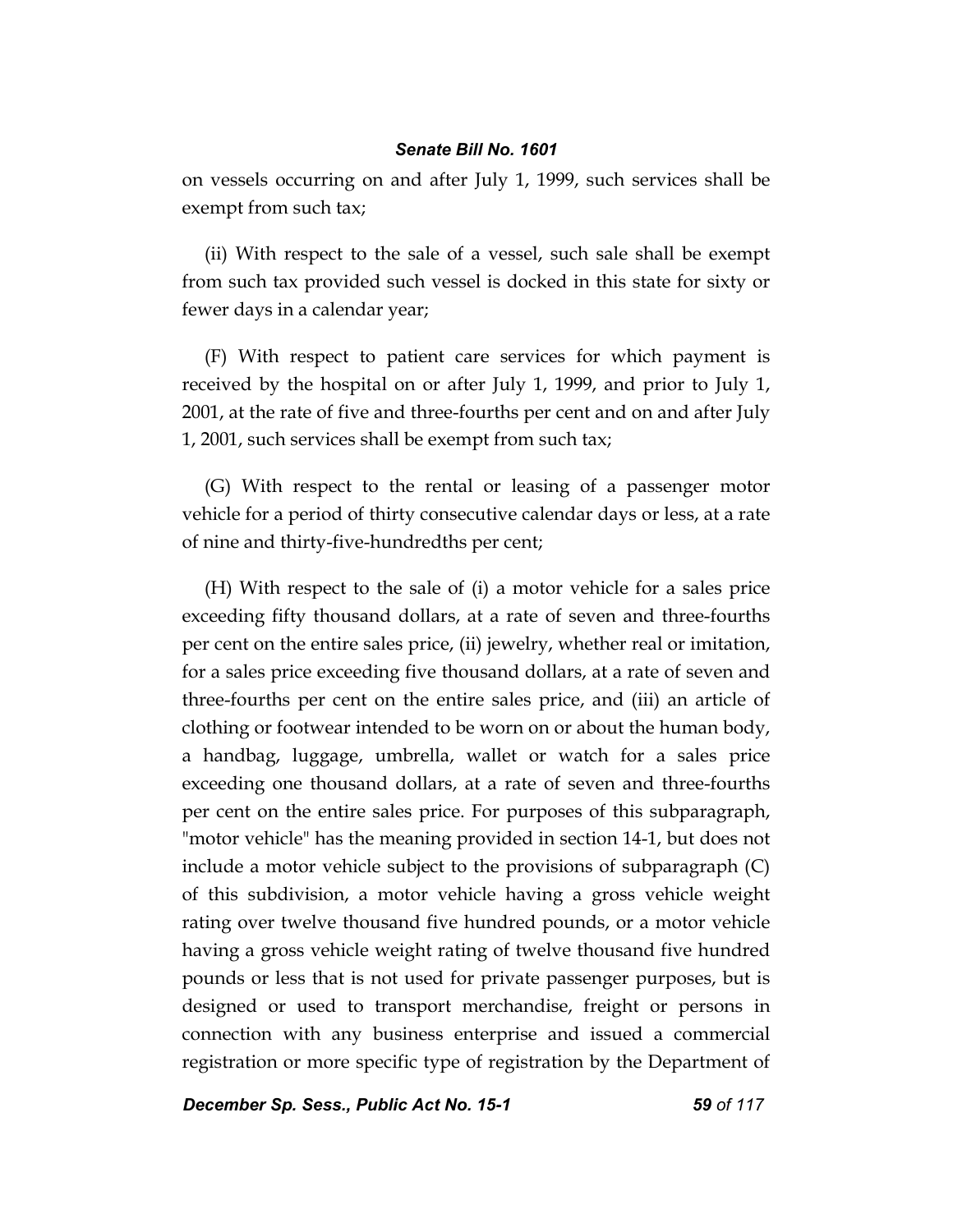Motor Vehicles;

(I) The rate of tax imposed by this chapter shall be applicable to all retail sales upon the effective date of such rate, except that a new rate which represents an increase in the rate applicable to the sale shall not apply to any sales transaction wherein a binding sales contract without an escalator clause has been entered into prior to the effective date of the new rate and delivery is made within ninety days after the effective date of the new rate. For the purposes of payment of the tax imposed under this section, any retailer of services taxable under subparagraph (I) of subdivision (2) of subsection (a) of section 12-407, who computes taxable income, for purposes of taxation under the Internal Revenue Code of 1986, or any subsequent corresponding internal revenue code of the United States, as from time to time amended, on an accounting basis which recognizes only cash or other valuable consideration actually received as income and who is liable for such tax only due to the rendering of such services may make payments related to such tax for the period during which such income is received, without penalty or interest, without regard to when such service is rendered;

(J) For calendar quarters ending on or after September 30, 2011, except for calendar quarters ending on or after July 1, 2016, but prior to July 1, 2017, the commissioner shall deposit into the regional planning incentive account, established pursuant to section 4-66k, six and seventenths per cent of the amounts received by the state from the tax imposed under subparagraph (B) of this subdivision and ten and seven-tenths per cent of the amounts received by the state from the tax imposed under subparagraph (G) of this subdivision;

(K) (i) Notwithstanding the provisions of this section, for calendar months commencing on or after **[**January**]** May 1, 2016, but prior to May 1, 2017, the commissioner shall deposit into the municipal revenue sharing account established pursuant to section 4-66*l*, as amended by **[**this act**]** public act 15-244 and public act 15-5 of the June

*December Sp. Sess., Public Act No. 15-1 60 of 117*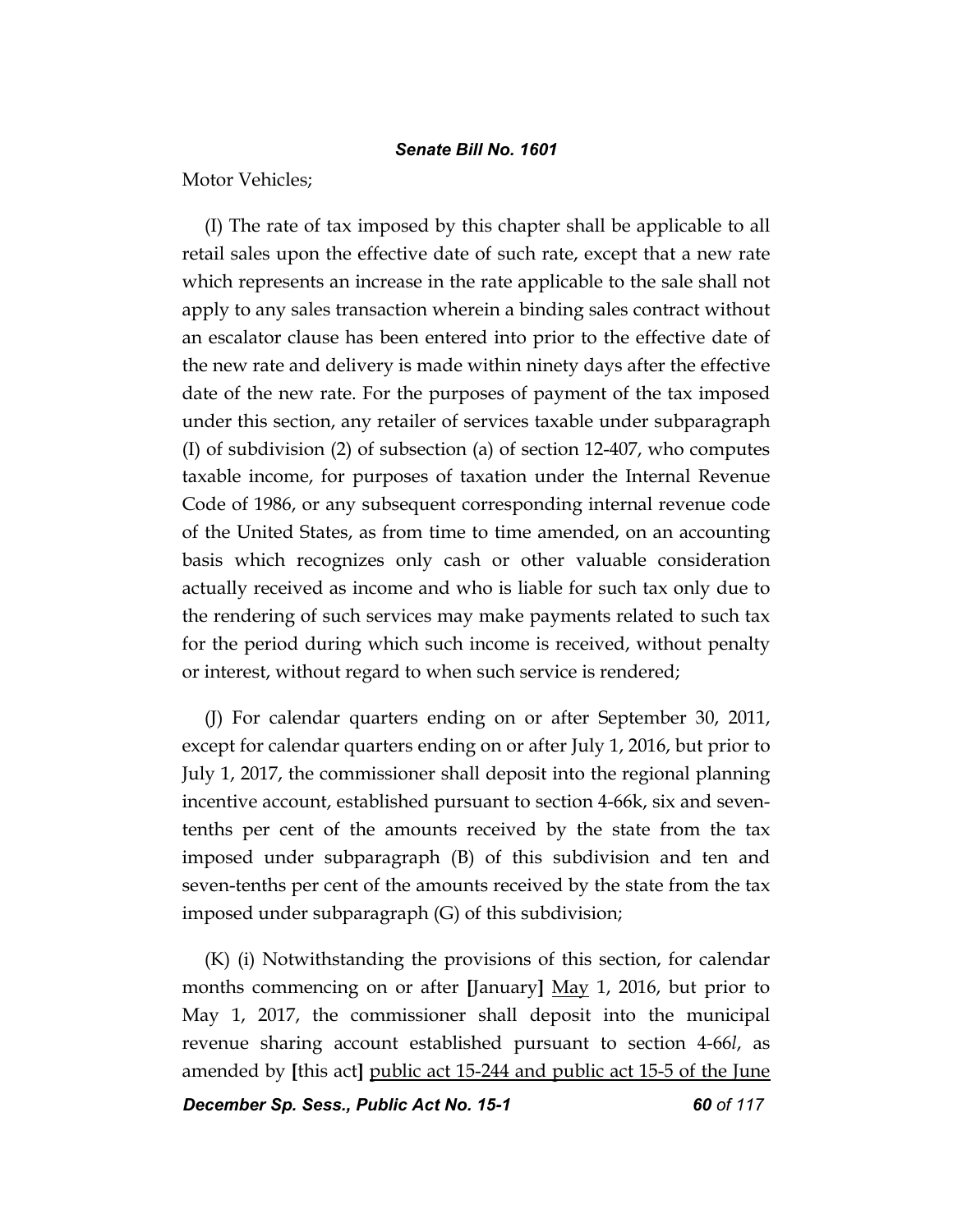special session, four and seven-tenths per cent of the amounts received by the state from the tax imposed under subparagraph (A) of this subdivision;

(ii) For calendar months commencing on or after May 1, 2017, but prior to July 1, 2017, the commissioner shall deposit into the municipal revenue sharing account established pursuant to section 4-66*l*, as amended by **[**this act**]** public act 15-244 and public act 15-5 of the June special session, six and three-tenths per cent of the amounts received by the state from the tax imposed under subparagraph (A) of this subdivision;

(iii) For calendar months commencing on or after July 1, 2017, the commissioner shall deposit into the municipal revenue sharing account established pursuant to section 4-66*l*, as amended by **[**this act**]**  public act 15-244 and public act 15-5 of the June special session, seven and nine-tenths per cent of the amounts received by the state from the tax imposed under subparagraph (A) of this subdivision; and

(L) (i) Notwithstanding the provisions of this section, for calendar months commencing on or after **[**October**]** December 1, 2015, but prior to October 1, 2016, the commissioner shall deposit into the Special Transportation Fund established under section 13b-68 four and seventenths per cent of the amounts received by the state from the tax imposed under subparagraph (A) of this subdivision;

(ii) For calendar months commencing on or after October 1, 2016, but prior to July 1, 2017, the commissioner shall deposit into the Special Transportation Fund established under section 13b-68 six and three-tenths per cent of the amounts received by the state from the tax imposed under subparagraph (A) of this subdivision; and

(iii) For calendar months commencing on or after July 1, 2017, the commissioner shall deposit into the Special Transportation Fund

**December Sp. Sess., Public Act No. 15-1 61 61 of 117**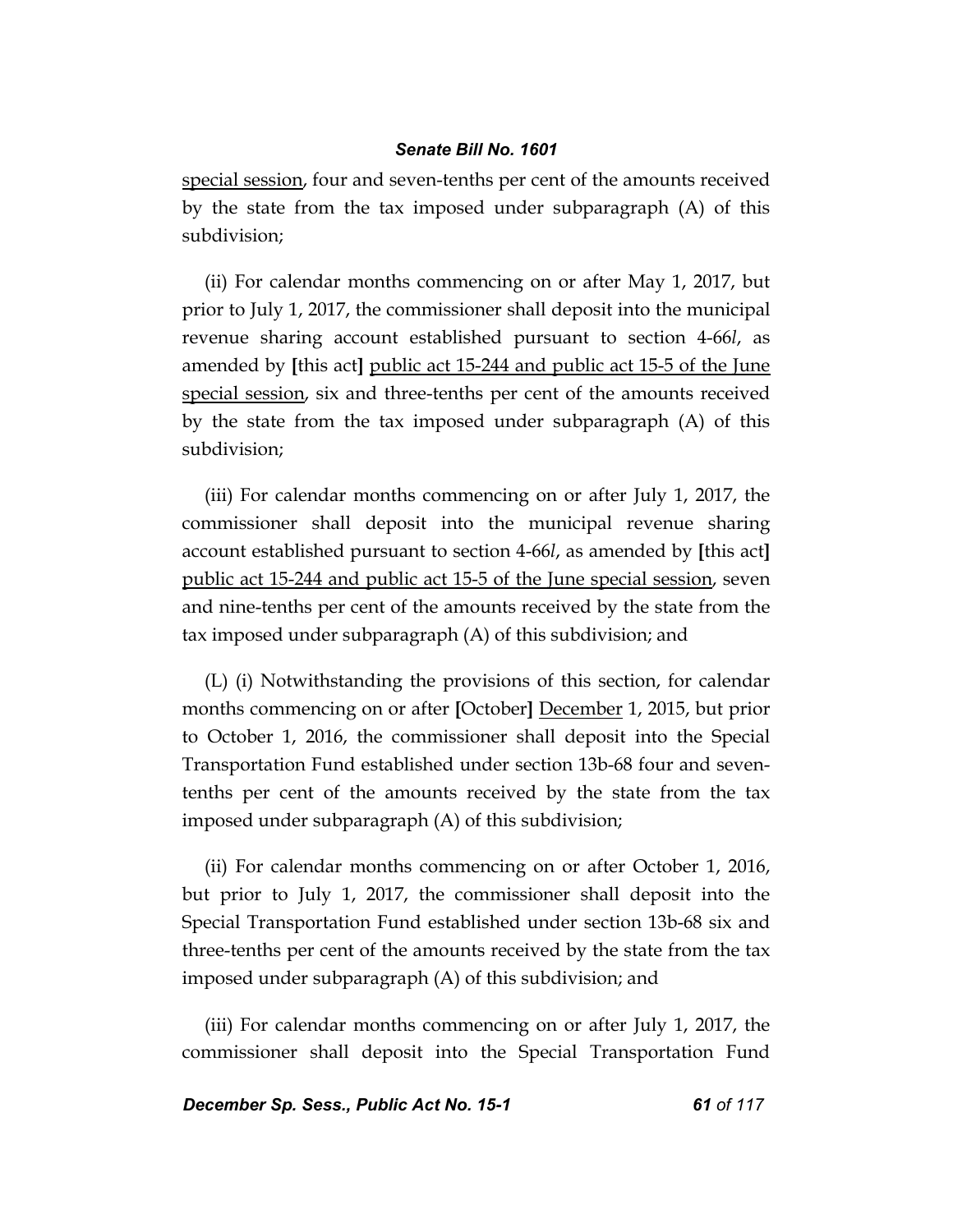established under section 13b-68 seven and nine-tenths per cent of the amounts received by the state from the tax imposed under subparagraph (A) of this subdivision.

Sec. 33. (NEW) (*Effective from passage*) The Secretary of the Office of Policy and Management may establish receivables for the revenue anticipated pursuant to subparagraph (K) of subdivision (1) of section 12-408 of the general statutes, as amended by this act, and section 4-66*l* of the general statutes, as amended by this act.

Sec. 34. (NEW) (*Effective from passage and applicable to assessment years commencing on or after October 1, 2015*) (a) As used in this section:

(1) "Average increase in assessed value" means, for the assessment years commencing October 1, 2012, October 1, 2013, and October 1, 2014, the average of the increase in assessed value of commercial and industrial property, and personal property used exclusively for commercial or industrial purposes;

(2) "Base year" means the assessment year commencing October 1, 2014;

(3) "Increase from the base year" means the assessed value of commercial or industrial property for the current assessment year plus the current assessment year assessed value of any personal property acquired after the base year to be used exclusively for commercial or industrial purposes, less the assessed value of the commercial or industrial property for the base year; and

(4) "Improvement to commercial or industrial property" or "improvement" includes, but is not limited to, any personal property acquired after the base year and used exclusively for commercial or industrial purposes.

(b) (1) Notwithstanding any provision of the general statutes or any

*December Sp. Sess., Public Act No. 15-1 62 of 117*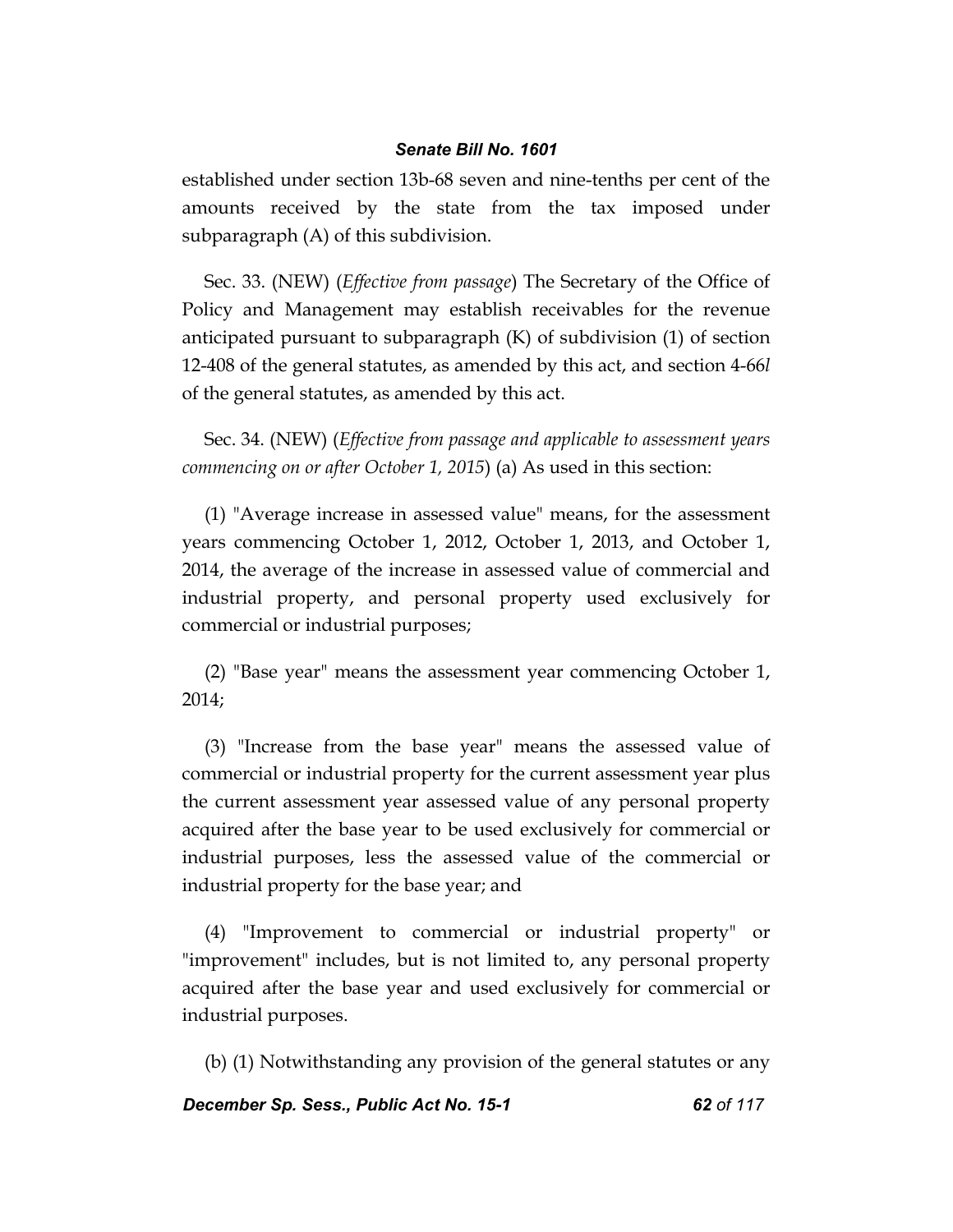special act, charter or home rule ordinance, a municipality that contains an enterprise zone designated pursuant to section 32-70 of the general statutes may, by vote of its legislative body, or in a municipality where the legislative body is a town meeting, by vote of the board of selectmen, provide that, for improvements to commercial or industrial property that result in an increase from the base year, (A) the assessment of such improvement shall be reduced as provided in subparagraph (B) of subdivision (2) of this subsection, and (B) the increase in tax revenue attributable to such improvement shall be allocated to reduce the assessments and total tax imposed on commercial and industrial properties located within the municipality as provided in subparagraph (C) of subdivision (2) of this subsection. The reduced assessments and allocations shall continue until the earlier of (i) the assessment year in which the mill rate for the municipality is not more than ten per cent greater than the average regional mill rate calculated pursuant to subdivision (2) of this subsection, or (ii) a date determined by such vote of the legislative body or the board of selectmen.

(2) (A) The tax collector of any municipality that has voted to reduce assessments pursuant to subdivision (1) of this subsection shall annually calculate the average regional mill rate based on the average mill rate of the planning region of the state, as designated under the provisions of section 16a-4a of the general statutes, in which the municipality is located.

(B) With respect to an improvement to commercial or industrial property that results in an increase from the base year of at least ten thousand dollars, the assessor of such municipality shall annually (i) determine the amount of the current assessment year increase in assessed value of the property that exceeds the average increase in assessed value with respect to the property, and (ii) reduce the assessment of the amount determined under clause (i) of this

*December Sp. Sess., Public Act No. 15-1 63 of 117*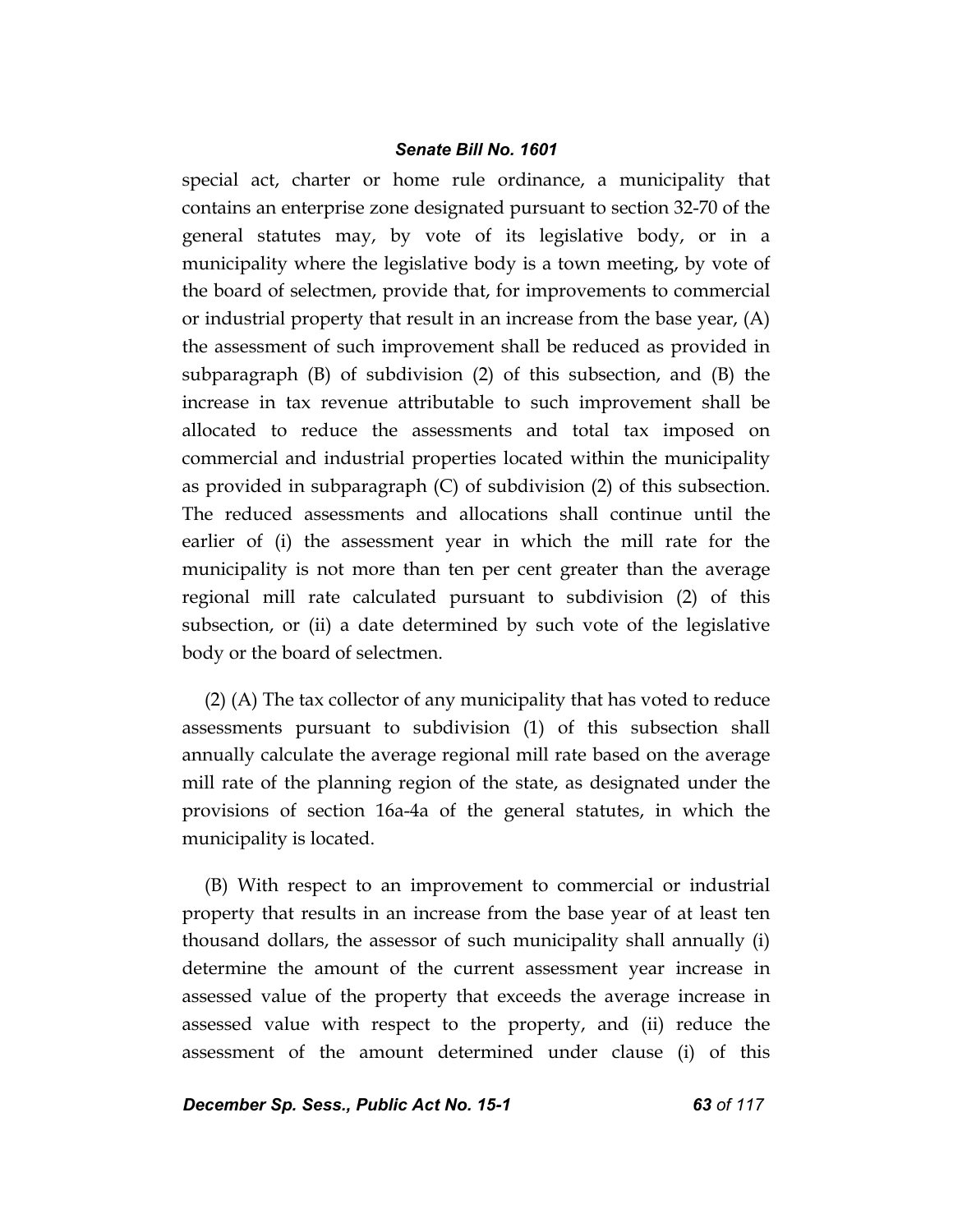subparagraph to an amount that yields a total tax on such amount equal to the tax that would be imposed at the applicable average regional mill rate.

(C) Each such municipality shall allocate tax revenue attributable to such improvements to reduce the assessments and total tax imposed on each commercial and industrial property located within the municipality, or located within the neighborhood revitalization zone in which the improved property is located, that is not subject to any other form of property tax relief and that has a total assessment of less than fifteen million dollars, except that such municipality may retain the amount equal to the average increase in assessed value on such commercial and industrial properties, and may retain an additional twenty per cent of the current assessment year increase in assessed value that is in excess of the average increase in assessed value.

(c) The assessor of any municipality that has voted to reduce assessments pursuant to subdivision (1) of subsection (b) of this section shall calculate assessed values under this section without regard to any revaluation of real property that takes place on or after the date of such vote.

Sec. 35. Section 12-217v of the general statutes is repealed and the following is substituted in lieu thereof (*Effective from passage and applicable to taxable years commencing on or after January 1, 2017*):

(a) As used in this section: **[**, "qualifying corporation" means a corporation which is created**]**

## (1) "Qualifying corporation" means a corporation which is:

(A) Created on or after January 1, 1997, in an enterprise zone and which either  $[(1)]$   $(i)$  has at least three hundred seventy-five employees, at least forty per cent of whom  $[(A)]$   $(I)$  are residents of the enterprise zone or the municipality in which the enterprise zone is located, and

*December Sp. Sess., Public Act No. 15-1 64 of 117*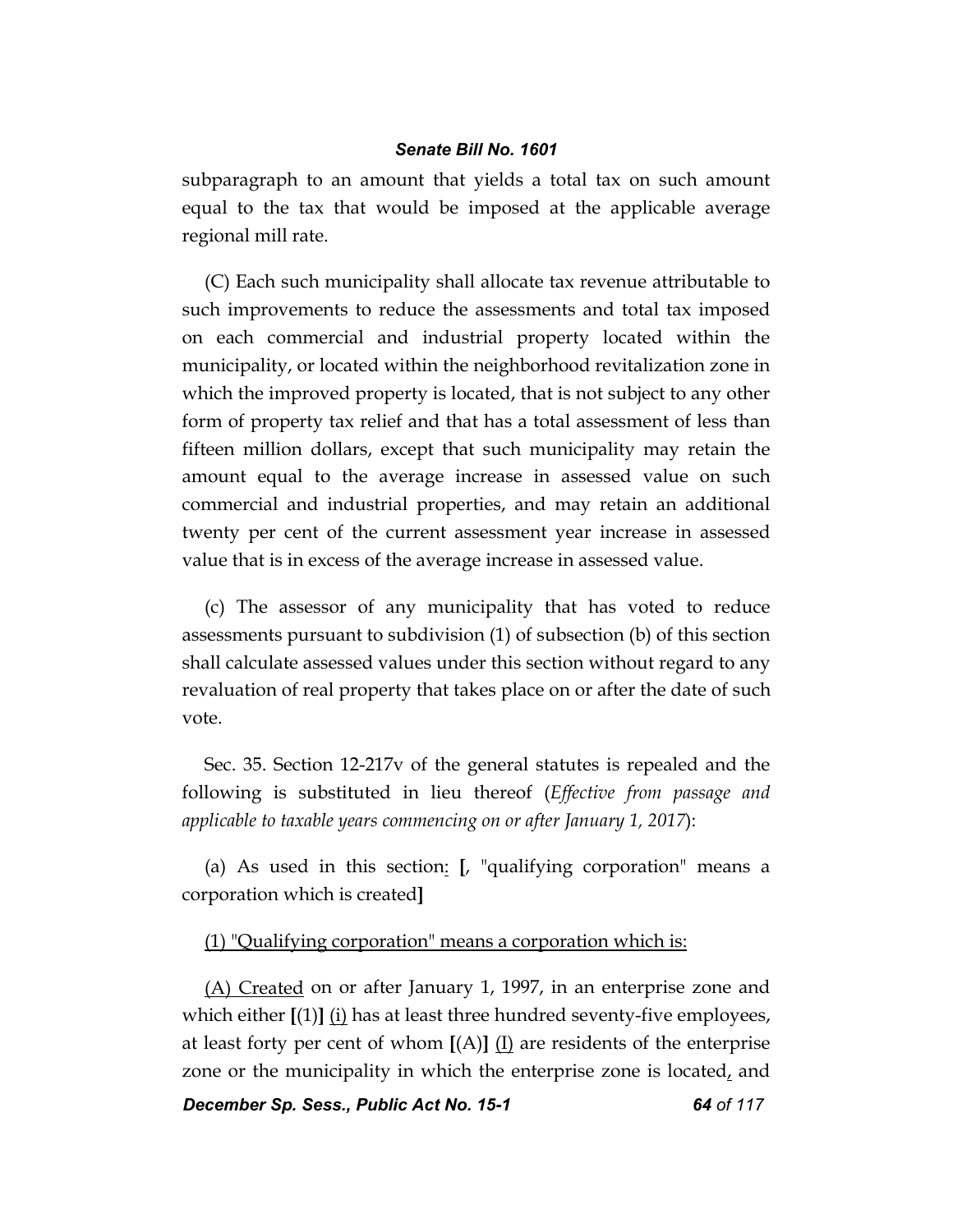**[**(B)**]** (II) qualify under the Job Training Partnership Act, or **[**(2)**]** (ii) has less than three hundred seventy-five employees, at least one hundred fifty employees of whom  $[(A)]$   $(I)$  are residents of the enterprise zone or the municipality in which the enterprise zone is located, and **[**(B)**]** (II) qualify under the Job Training Partnership Act; or

(B) Created on or after July 1, 2015, in an enterprise zone, and which is primarily engaged in bioscience, clean technology or cybersecurity technology, which either (i) has at least one hundred eighty-eight employees, at least forty per cent of whom (I) are residents of the enterprise zone or the municipality in which the enterprise zone is located, and (II) qualify under the Job Training Partnership Act, or (ii) has less than one hundred eighty-eight employees, at least seventy-five employees of whom (I) are residents of the enterprise zone or the municipality in which the enterprise zone is located, and (II) qualify under the Job Training Partnership Act;

(2) "Bioscience" means (A) the manufacture of pharmaceuticals, medicines, medical equipment, medical devices and analytical laboratory instruments, (B) the operation of medical or diagnostic testing laboratories, or (C) the conducting of pure research and development in life sciences;

(3) "Clean technology" means the production, manufacture, design, research or development of clean energy, green buildings, smart grid, high-efficiency transportation vehicles and alternative fuels, environmental products, environmental remediation and pollution prevention; and

(4) "Cybersecurity technology" means information technology products or goods intended to detect or prevent activity intended to result in unauthorized access to, exfiltration of, manipulation of, or impairment to the integrity, confidentiality or availability of an information technology system or information stored on, or transiting,

*December Sp. Sess., Public Act No. 15-1 65 of 117*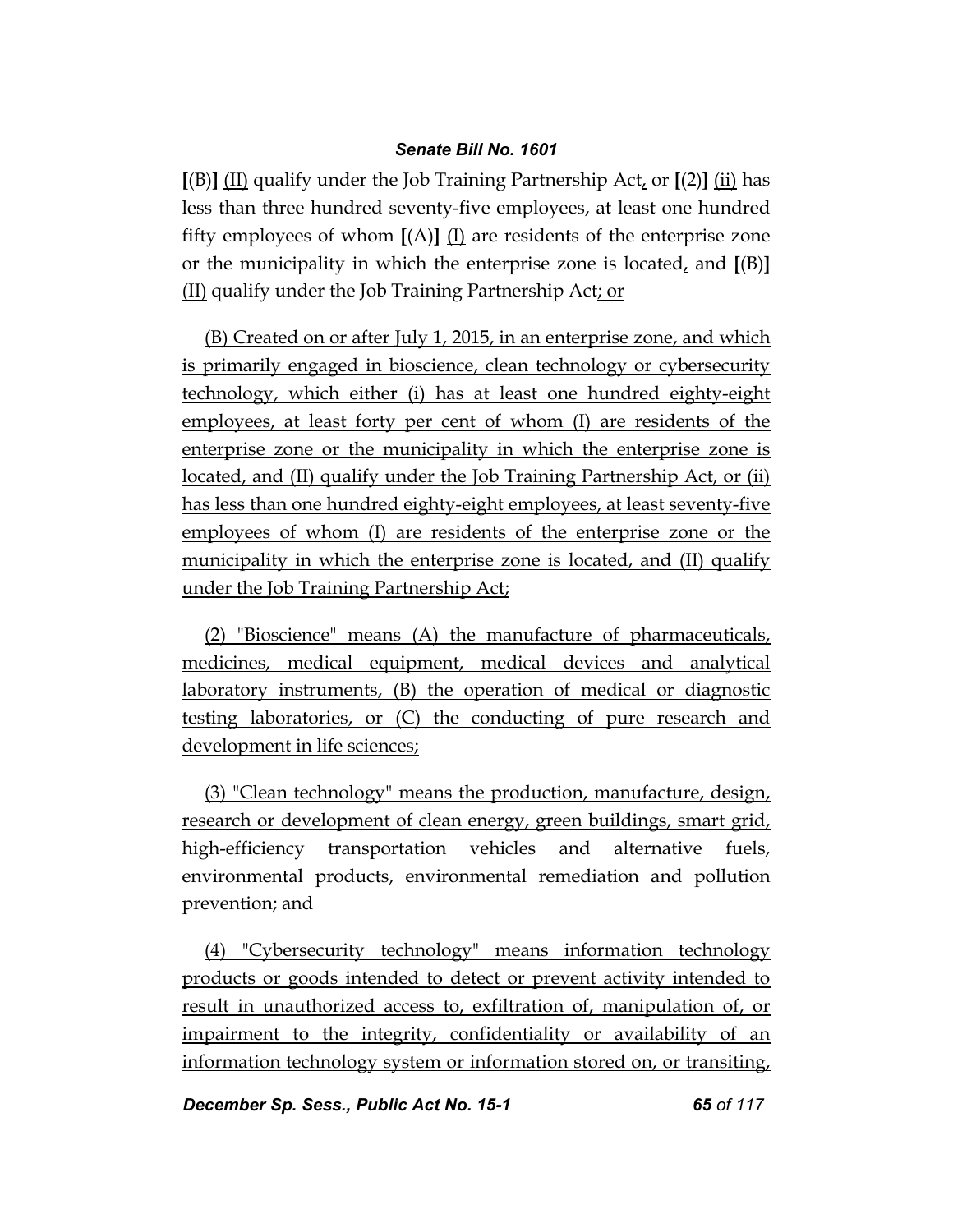an information technology system.

(b) There shall be allowed as a credit against the tax imposed **[**on any corporation] under this chapter on any corporation described in subparagraph (A) of subdivision (1) of subsection (a) of this section which is created on or after January 1, 1997, in an enterprise zone, or any corporation described in subparagraph (B) of subdivision (1) of subsection (a) of this section which is created on or after July 1, 2015, in an enterprise zone in an amount equal to (1) one hundred per cent of the tax liability of the corporation under said chapter with respect to the first three taxable years of the corporation, and (2) fifty per cent of the tax liability of the corporation under this chapter with respect to the next seven taxable years of the corporation.

Sec. 36. Section 139 of public act 15-244, as amended by sections 139, 142 and 143 of public act 15-5 of the June special session, is repealed and the following is substituted in lieu thereof (*Effective January 1, 2016, and applicable to income years commencing on or after said date*):

(a) For purposes of this section, section 140 of **[**this act**]** public act 15- 244 and chapter 208 of the general statutes, the combined group's net income shall be the aggregate net income or loss of each taxable member and nontaxable member of the combined group derived from a unitary business, which shall be determined as follows:

(1) For any member incorporated in the United States, included in a consolidated federal corporate income tax return and filing a federal corporate income tax return, the income to be included in calculating the combined group's net income shall be such member's gross income, less the deductions provided under section 12-217 of the general statutes, as amended by **[**this act**]** public act 15-244, as if the member were not consolidated for federal tax purposes.

(2) For any member not included in a consolidated federal corporate

*December Sp. Sess., Public Act No. 15-1 66 of 117*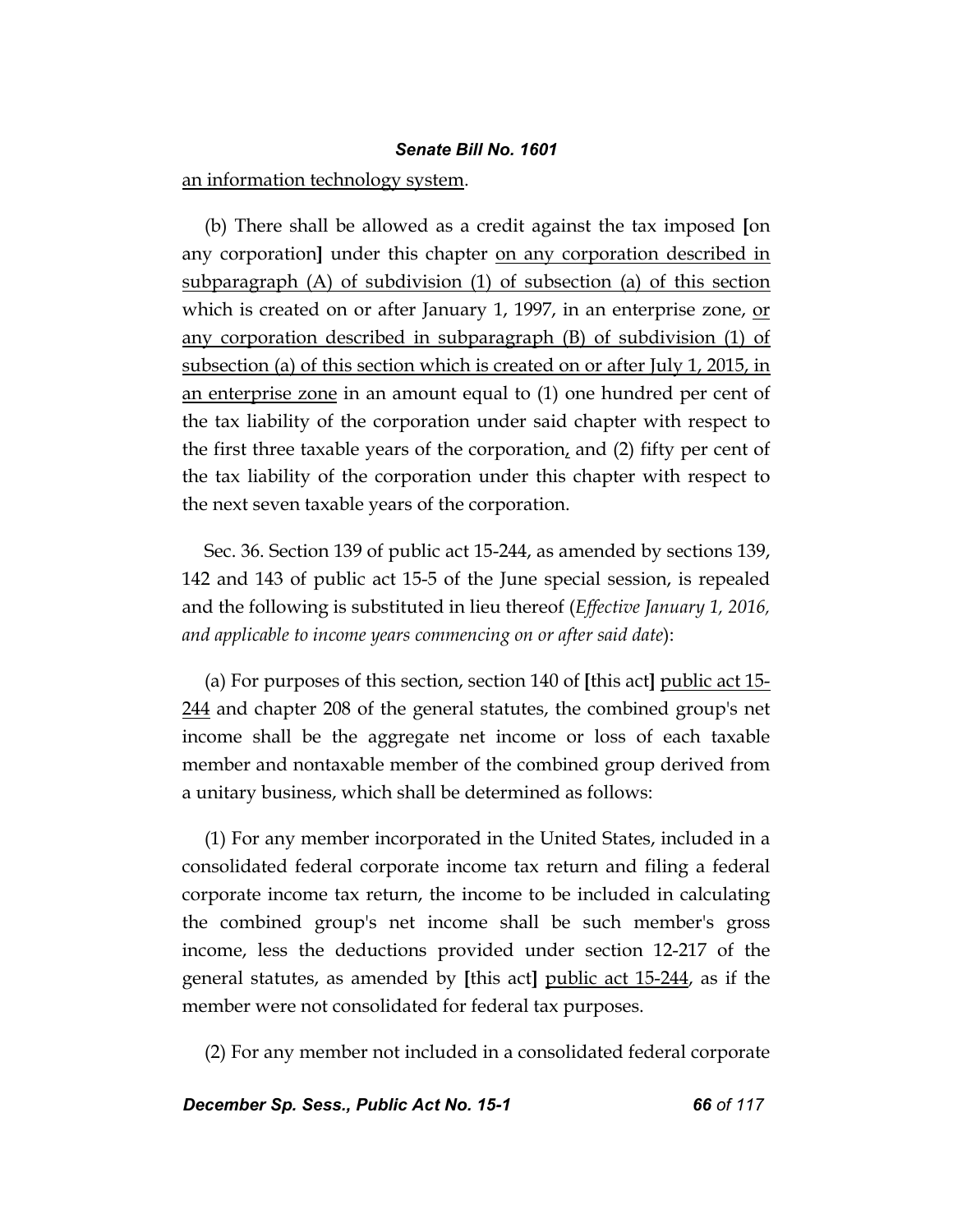income tax return but required to file its own federal corporate income tax return, the income to be included in calculating the combined group's net income shall be such member's gross income, less the deductions provided under section 12-217 of the general statutes, as amended by **[**this act**]** public act 15-244, public act 15-5 of June special session and this act.

(3) For any member not incorporated in the United States, not included in a consolidated federal corporate income tax return and not required to file its own federal corporate income tax return, the income to be included in the combined group's net income shall be determined from a profit and loss statement that shall be prepared for each foreign branch or corporation in the currency in which the books of account of the branch or corporation are regularly maintained, adjusted to conform it to the accounting principles generally accepted in the United States for the presentation of such statements and further adjusted to take into account any book-tax differences required by federal or Connecticut law. The profit and loss statement of each such member of the combined group and the apportionment factors related thereto, whether United States or foreign, shall be translated into or from the currency in which the parent company maintains its books and records on any reasonable basis consistently applied on a year-toyear or entity-by-entity basis. Income shall be expressed in United States dollars. In lieu of these procedures and subject to the determination of the commissioner that the income to be reported reasonably approximates income as determined under chapter 208 of the general statutes and sections 139 to 141, inclusive, of public act 15- 244, as amended by public act 15-5 of the June special session, income may be determined on any reasonable basis consistently applied on a year-to-year or entity-by-entity basis.

(4)  $(A)$  If the unitary business has income from an entity that is treated as a pass-through entity, the combined group's net income

*December Sp. Sess., Public Act No. 15-1 67 of 117*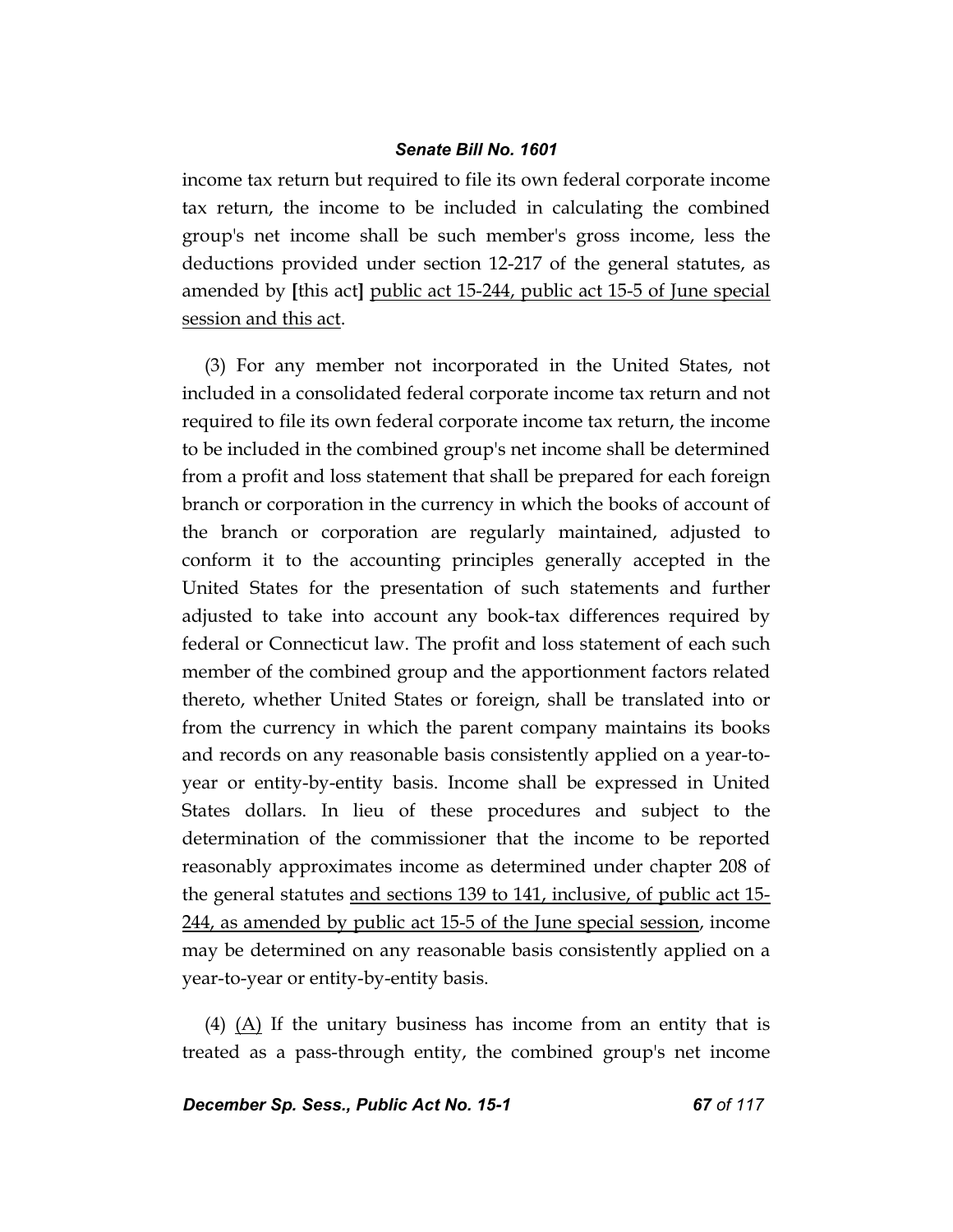shall include its member's direct and indirect distributive share of the pass-through entity's unitary business income.

(B) The distributive share of income received by a limited partner from an investment partnership shall not be considered to be derived from a unitary business unless the general partner of such investment partnership and such limited partner have common ownership. To the extent that the limited partner is otherwise carrying on or doing business in Connecticut, it shall apportion its distributive share of income from an investment partnership in accordance with subdivision (2) of subsection (g) of section 12-218 of the general statutes, as amended by this act. If the limited partner is not otherwise carrying on or doing business in Connecticut, its distributive share of income from an investment partnership is not subject to tax under this chapter.

(5) All dividends paid by one member to another member of the combined group shall be eliminated from the income of the recipient.

(6) **[**Except as otherwise provided by regulation, business income from an intercompany transaction among members of the same combined group shall be deferred in a manner similar to the deferral under 26 CFR 1.1502-13.**]** The principles set forth in the Treasury regulations promulgated under Section 1502 of the Internal Revenue Code, including the principles relating to deferrals, eliminations, and exclusions, shall apply to the extent consistent with the Connecticut combined group membership and combined unitary reporting principles. Upon the occurrence of either of the following events, deferred business income resulting from an intercompany transaction among members of a combined group shall be restored to the income of the seller and shall be included in the combined group's net income as if the seller had earned the income immediately before the event:

(A) The object of a deferred intercompany transaction is: (i) Resold

*December Sp. Sess., Public Act No. 15-1 68 of 117*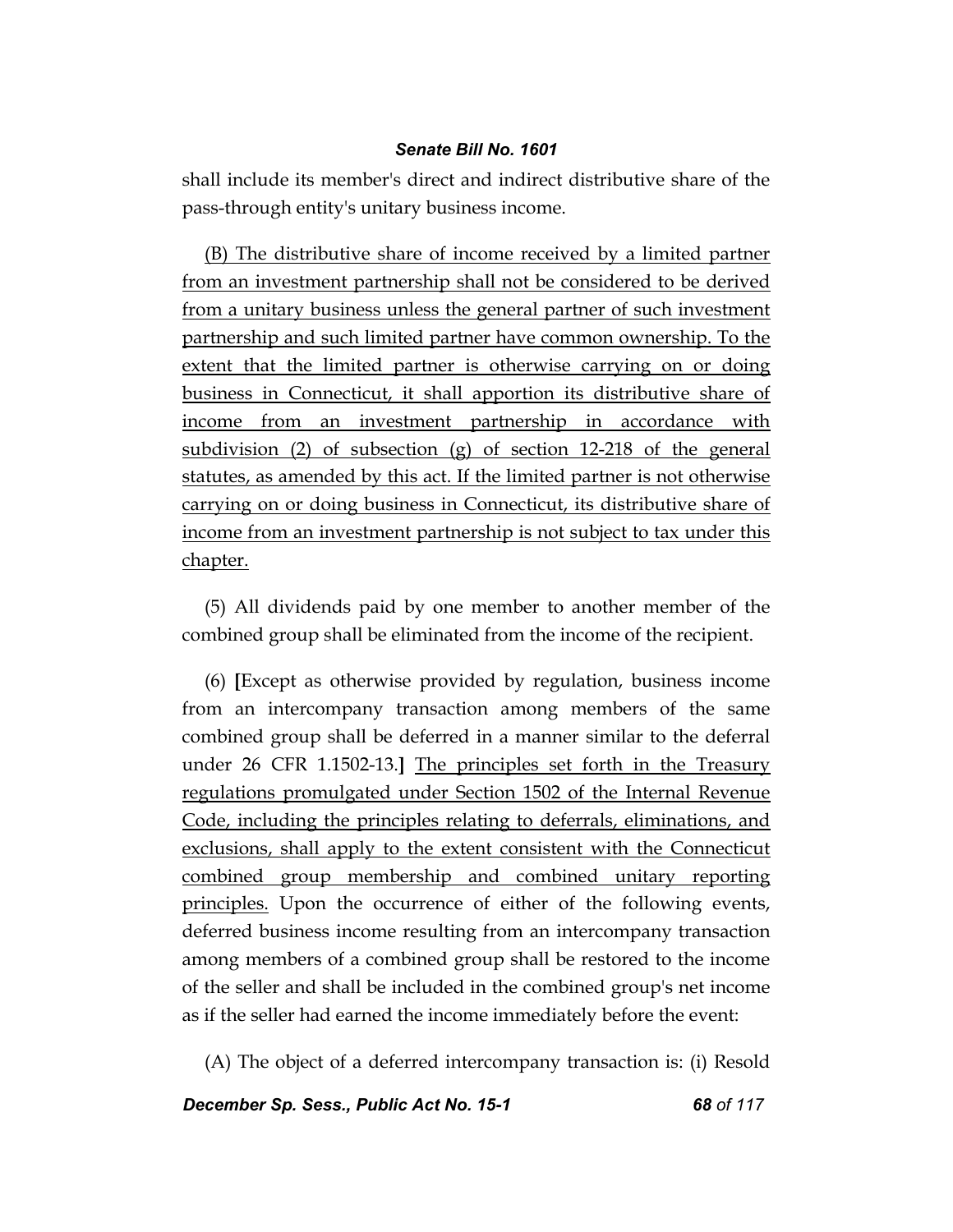by the buyer to an entity that is not a member of the combined group, (ii) resold by the buyer to an entity that is a member of the combined group for use outside the unitary business in which the buyer and seller are engaged, or (iii) converted by the buyer to a use outside the unitary business in which the buyer and seller are engaged; or

(B) The buyer and seller are no longer members of the same combined group, regardless of whether the members remain unitary.

(7) A charitable expense incurred by a member of a combined group shall, to the extent allowable as a deduction pursuant to Section 170 of the Internal Revenue Code, be subtracted first from the combined group's net income, subject to the income limitations of said section applied to the entire business income of the group. Any charitable deduction disallowed under the foregoing rule, but allowed as a carryover deduction in a subsequent year, shall be treated as originally incurred in the subsequent year by the same member and the rules of this section shall apply in the subsequent year in determining the allowable deduction for that year.

(8) Gain or loss from the sale or exchange of capital assets, property described by Section 1231(a)(3) of the Internal Revenue Code and property subject to an involuntary conversion shall be removed from the net income of each member of a combined group and shall be included in the combined group's net income as follows:

(A) For each class of gain or loss, whether short-term capital, longterm capital, Section 1231 of the Internal Revenue Code gain or loss, or gain or loss from involuntary conversions, all members' business gain and loss for the class shall be combined, without netting among such classes, and each class of net business gain or loss shall be apportioned to each member under subsection (b) of this section; and

(B) Any resulting income or loss apportioned to this state, as long as

*December Sp. Sess., Public Act No. 15-1 69 of 117*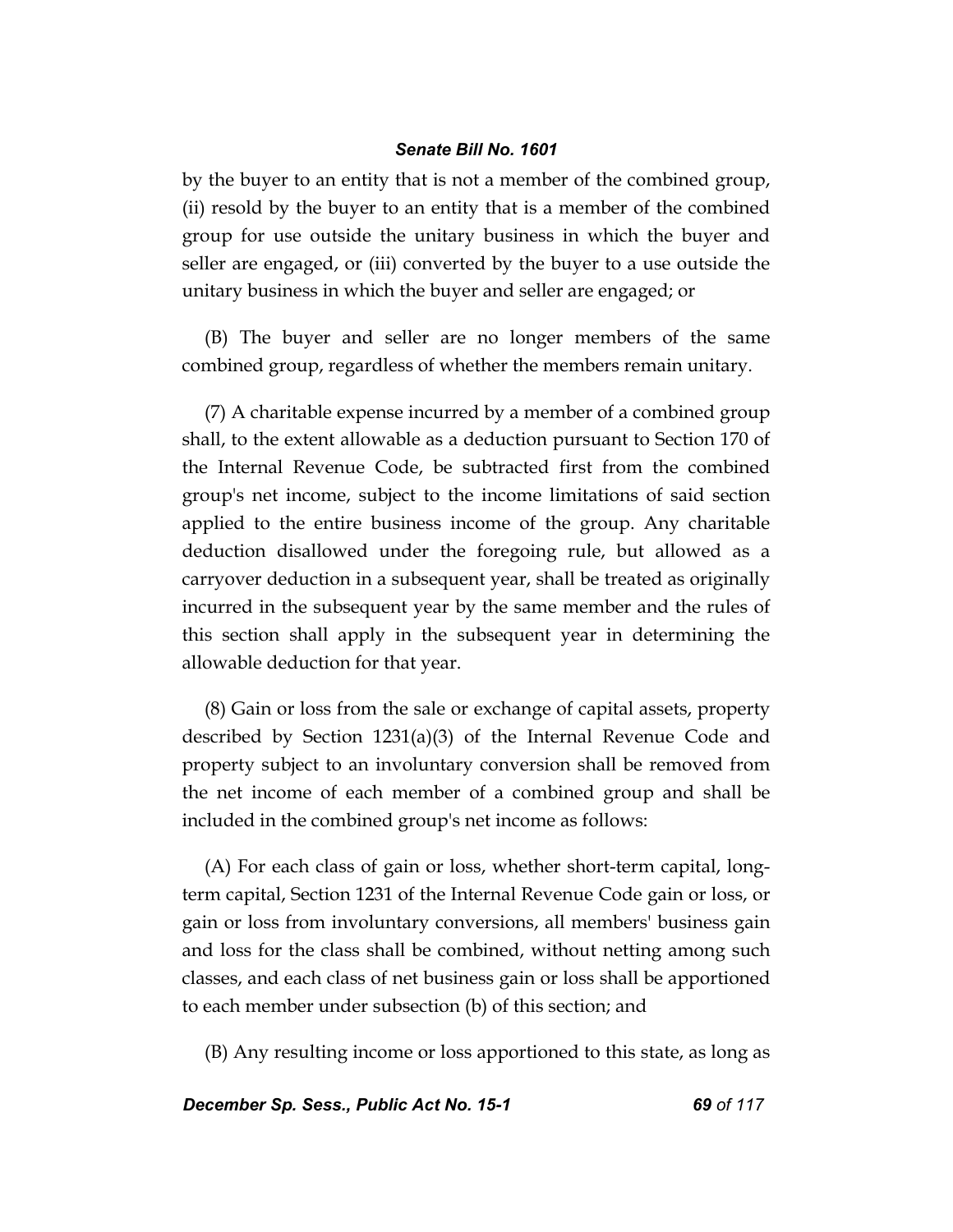the loss is not subject to the limitations of Section 1211 of the Internal Revenue Code, of a taxable member produced by the application of subparagraph (A) of this subdivision shall then be applied to all other income or loss of that member apportioned to this state. Any resulting loss of a member apportioned to this state that is subject to the limitations of said Section 1211 shall be carried forward by that member and shall be treated as short-term capital loss apportioned to this state and incurred by that member for the year for which the carryover applies.

(9) Any expense of any member of the combined group that is directly or indirectly attributable to the income of any member of the combined group, which income this state is prohibited from taxing pursuant to the laws or Constitution of the United States, shall be disallowed as a deduction for purposes of determining the combined group's net income.

(b) A taxable member of a combined group shall determine its apportionment percentage as follows:

(1) Each taxable member shall determine its apportionment percentage based on the otherwise applicable apportionment formula provided in chapter 208 of the general statutes and sections 139 to 141, inclusive, of public act 15-244, as amended by public act 15-5 of the June special session. In computing its denominators for all factors, the taxable member shall use the combined group's denominator for that factor. In computing the numerator of its receipts factor, each taxable member shall add to such numerator its share of receipts of nontaxable members assignable to this state, as provided in subdivision (3) of this subsection.

(2) The combined group shall determine its property and payroll factor denominators using the factors from all members, whether or not a member would otherwise apportion its income using such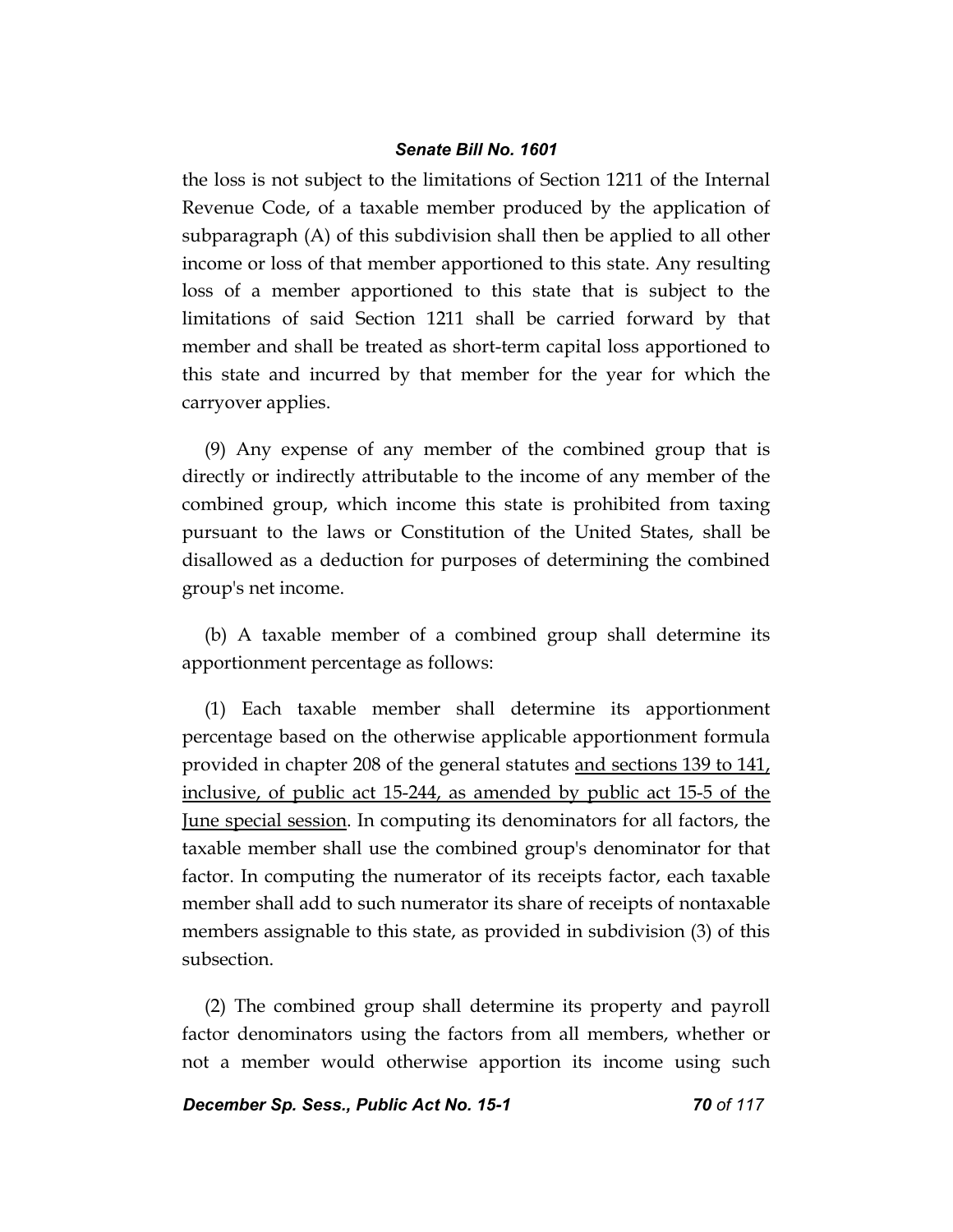property and payroll factors.

(3) Receipts assignable to this state of each nontaxable member shall be determined based upon the apportionment formula that would be applicable to such member if it were a taxable member and shall be aggregated. Each taxable member of the combined group shall include in the numerator of its receipts factor a portion of the aggregate receipts assignable to this state of nontaxable members based on a ratio, the numerator of which is such taxable member's receipts assignable to this state, without regard to this subsection, and the denominator of which is the aggregate receipts assignable to this state of all the taxable members of the combined group, without regard to this subsection.

(4) In determining the numerator and denominator of the apportionment factors of taxable members, transactions between or among members of such combined group shall be eliminated.

(5) If any member of a combined group required to file a combined unitary tax return pursuant to section 12-222 of the general statutes, as amended by **[**this act**]** public act 15-244, is taxable without this state, or is a financial service company, as defined in section 12-218b of the general statutes, as amended by this act, each taxable member shall be entitled to apportion its net income in accordance with this section.

(c) To calculate each taxable member's net income or loss apportioned to this state, each taxable member shall apply its apportionment percentage, as determined pursuant to subsection (b) of this section, to the combined group's net income.

(d) After calculating its net income or loss apportioned to this state, pursuant to subsection (c) of this section, each taxable member of a combined group required to file a combined unitary tax return pursuant to section 12-222 of the general statutes, as amended by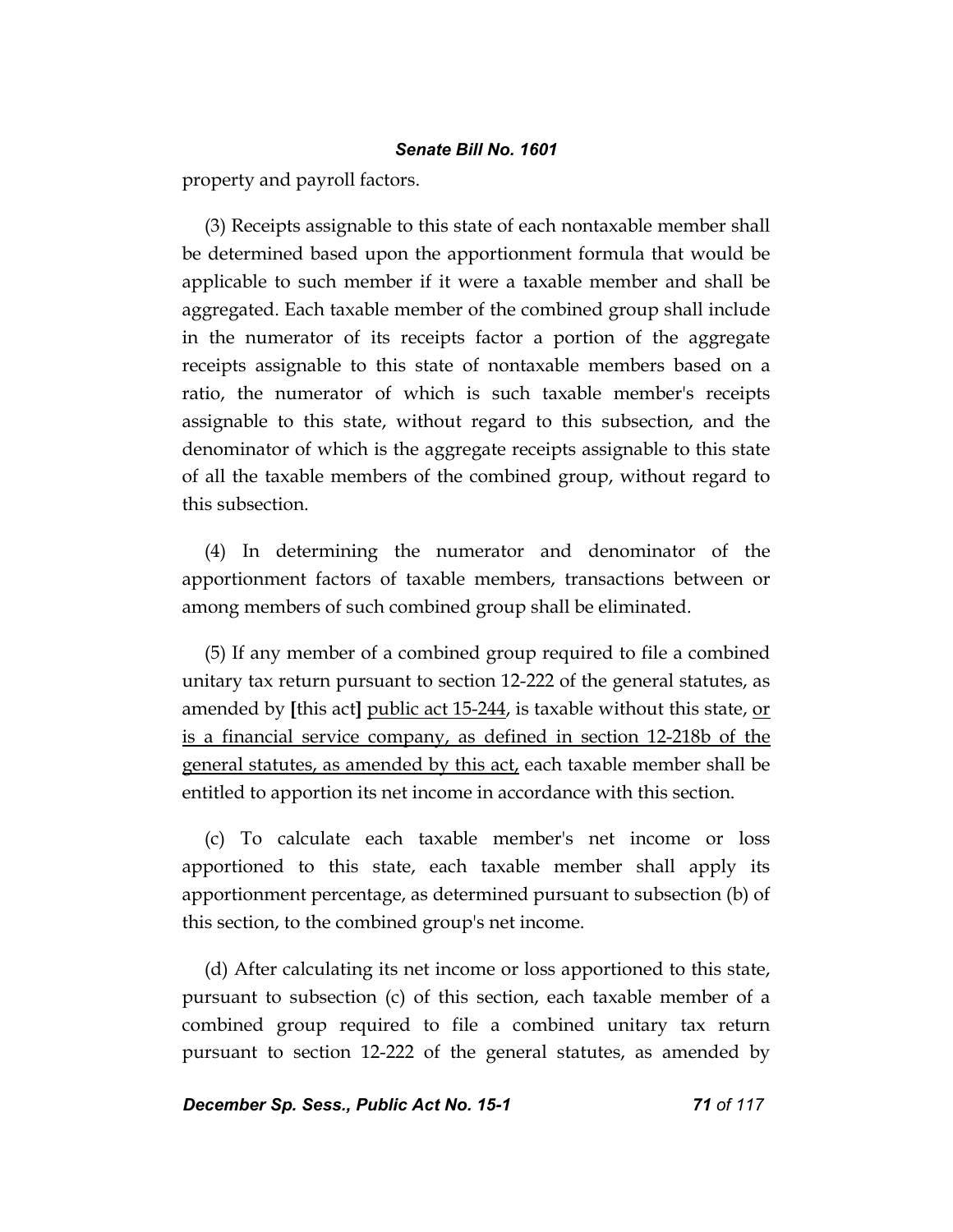public act 15-244 and **[**this act**]** public act 15-5 of the June special session, may deduct a net operating loss from its net income apportioned to this state as follows:

(1) For income years beginning on or after January 1, 2016, if the computation of a combined group's net income results in a net operating loss, a taxable member of such group may carry over its net loss apportioned to this state, as calculated under subsection (c) of this section, derived from the unitary business in a future income year to the extent that the carryover and deduction is otherwise consistent with subparagraph (A) of subdivision (4) of subsection (a) of section 12-217 of the general statutes, as amended by public act 15-244 and this act. Any taxable member that has more than one operating loss carryover shall apply the carryovers in the order that the operating loss was incurred, with the oldest carryover to be deducted first.

(2) Where a taxable member of a combined group has an operating loss carryover derived from a loss incurred by a combined group in an income year beginning on or after January 1, 2016, then the taxable member may share the operating loss carryover with other taxable members of the combined group if such other taxable members were members of the combined group in the income year that the loss was incurred. Any amount of operating loss carryover that is deducted by another taxable member of the combined group shall reduce the amount of operating loss carryover that may be carried over by the taxable member that originally incurred the loss.

(3) Where a taxable member of a combined group has an operating loss carryover derived from a loss incurred in an income year beginning prior to January 1, 2016, or derived from an income year during which the taxable member was not a member of such combined group, the carryover shall remain available to be deducted by that taxable member or other group members that, in the year the loss was incurred, were part of the same combined group as such taxable

*December Sp. Sess., Public Act No. 15-1 72 of 117*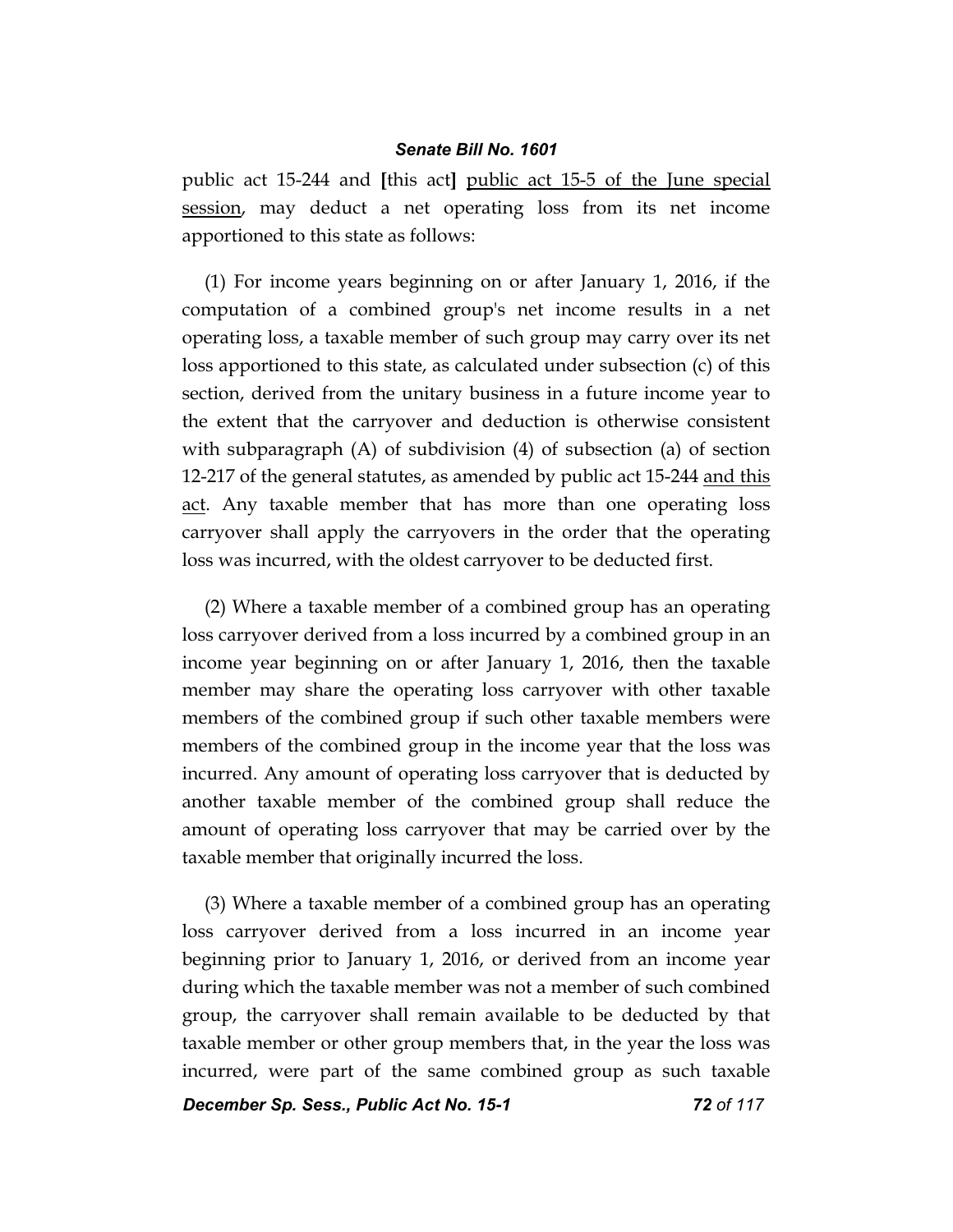member under section 12-223a of the general statutes, as amended by public act 15-244 and **[**this act**]** public act 15-5 of the June special session, or same unitary group as such taxable member under subsection (d) of section 12-218d of the general statutes, revision of 1958, revised to January 1, 2015. Such carryover shall not be deductible by any other members of the combined group.

(e) Each taxable member shall multiply its income or loss apportioned to this state, as calculated under subsection (c) of this section and as further modified by subsection (d) of this section, by the tax rate set forth in section 12-214 of the general statutes, as amended by **[**this act**]** public act 15-244.

(f) The additional tax base of taxable and nontaxable members of a combined group required to file a combined unitary tax return pursuant to section 12-222 of the general statutes, as amended by **[**this act**]** public act 15-244, shall be calculated as follows:

(1) Except as otherwise provided in subdivision (2) of this subsection, members of the combined group shall calculate the combined group's additional tax base by aggregating their separate additional tax bases under subsection (a) of section 12-219 of the general statutes, provided (A) intercorporate stockholdings in the combined group shall be eliminated, **[**and provided**]** (B) no deduction shall be allowed under subparagraph (B)(ii) of subdivision (1) of subsection (a) of section 12-219 of the general statutes, for such intercorporate stockholdings, and (C) assets and liabilities attributable to transactions with another member of the combined group, including, but not limited to, a financial service company, as defined in section 12-218b of the general statutes, as amended by this act, shall be eliminated. In calculating the combined group's additional tax base, the separate additional tax bases of nontaxable members shall be included, as if those nontaxable members were taxable members. The amount calculated under this subdivision shall be apportioned to those

*December Sp. Sess., Public Act No. 15-1 73 of 117*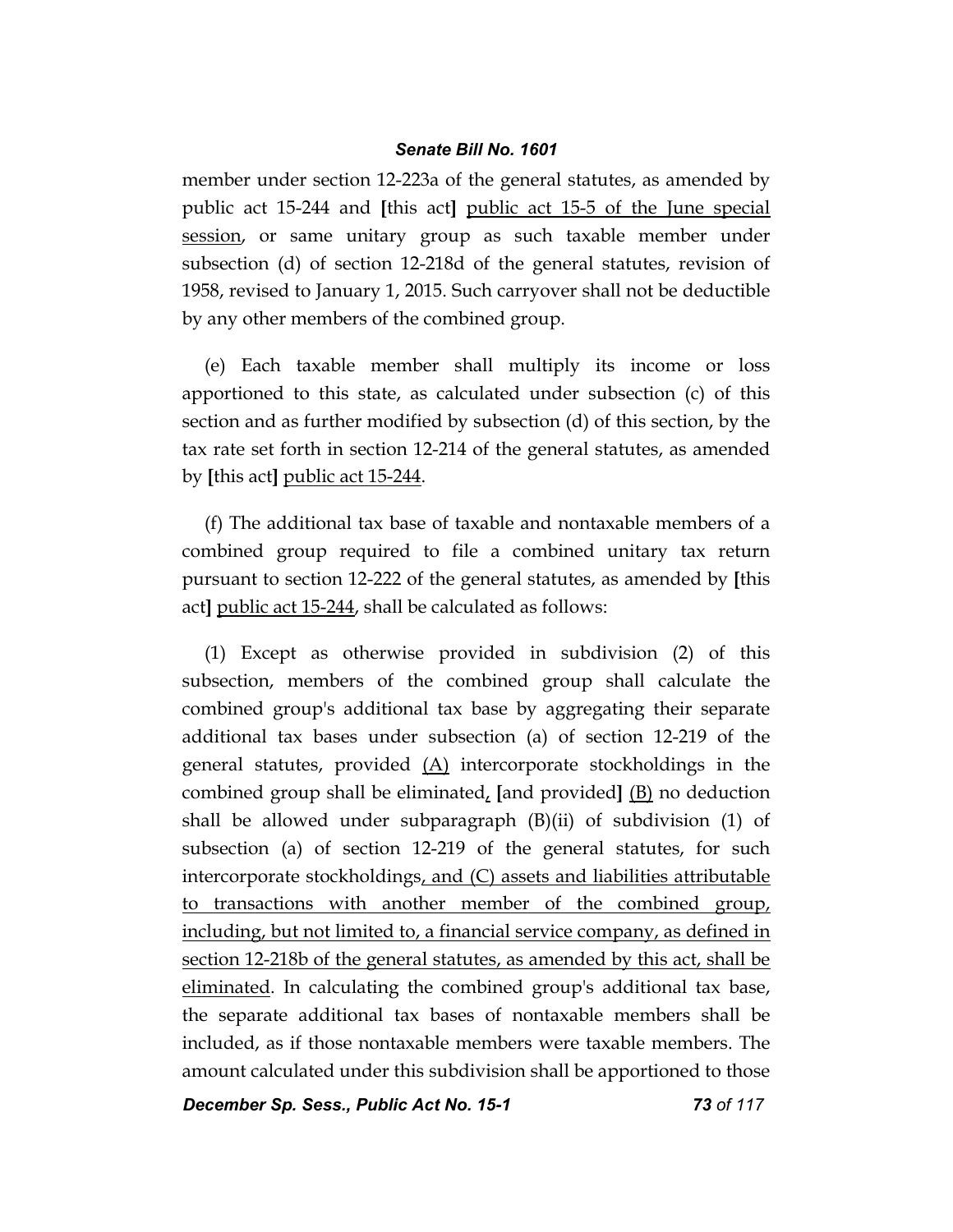members pursuant to subdivision (1) of subsection (g) of this section.

(2) **[**Taxable members**]** Members of the combined group that are financial service companies, as defined in section 12-218b of the general statutes, as amended by **[**this act**]** public act 15-244 and this act, **[**shall calculate their additional tax liability under subsection (d) of section 12-219 of the general statutes and**]** shall not be included in the calculation of the combined group's additional tax base set forth in subdivision (1) of this subsection. Financial service companies that are taxable members shall calculate their additional tax liability under subsection (d) of section 12-219 of the general statutes.

(g) A taxable member of a combined group required to file a combined unitary tax return pursuant to section 12-222 of the general statutes, as amended by **[**this act**]** public act 15-244, shall determine its apportionment percentage under section 12-219a of the general statutes, as amended by **[**this act**]** public act 15-244, as follows:

(1) A taxable member whose separate additional tax base is included in the calculation of the combined group's additional tax base under subdivision (1) of subsection (f) of this section shall apportion the combined group's additional tax base using the otherwise applicable apportionment formula provided in section 12-219a of the general statutes, as amended by **[**this act**]** public act 15-244. However, the denominator of such apportionment fraction shall be the sum of subdivisions (1) and (2) of subsection (a) of said section 12-219a for all members whose separate additional tax bases are included in the calculation of the combined group's additional tax base under subdivision (1) of subsection (f) of this section. The numerator of such apportionment fraction shall be the sum of subparagraph (A) of subdivision (1) of subsection (a) of said section 12-219a and subparagraph (A) of subdivision (2) of subsection (a) of said section 12- 219a for such taxable member.

# *December Sp. Sess., Public Act No. 15-1 74 of 117*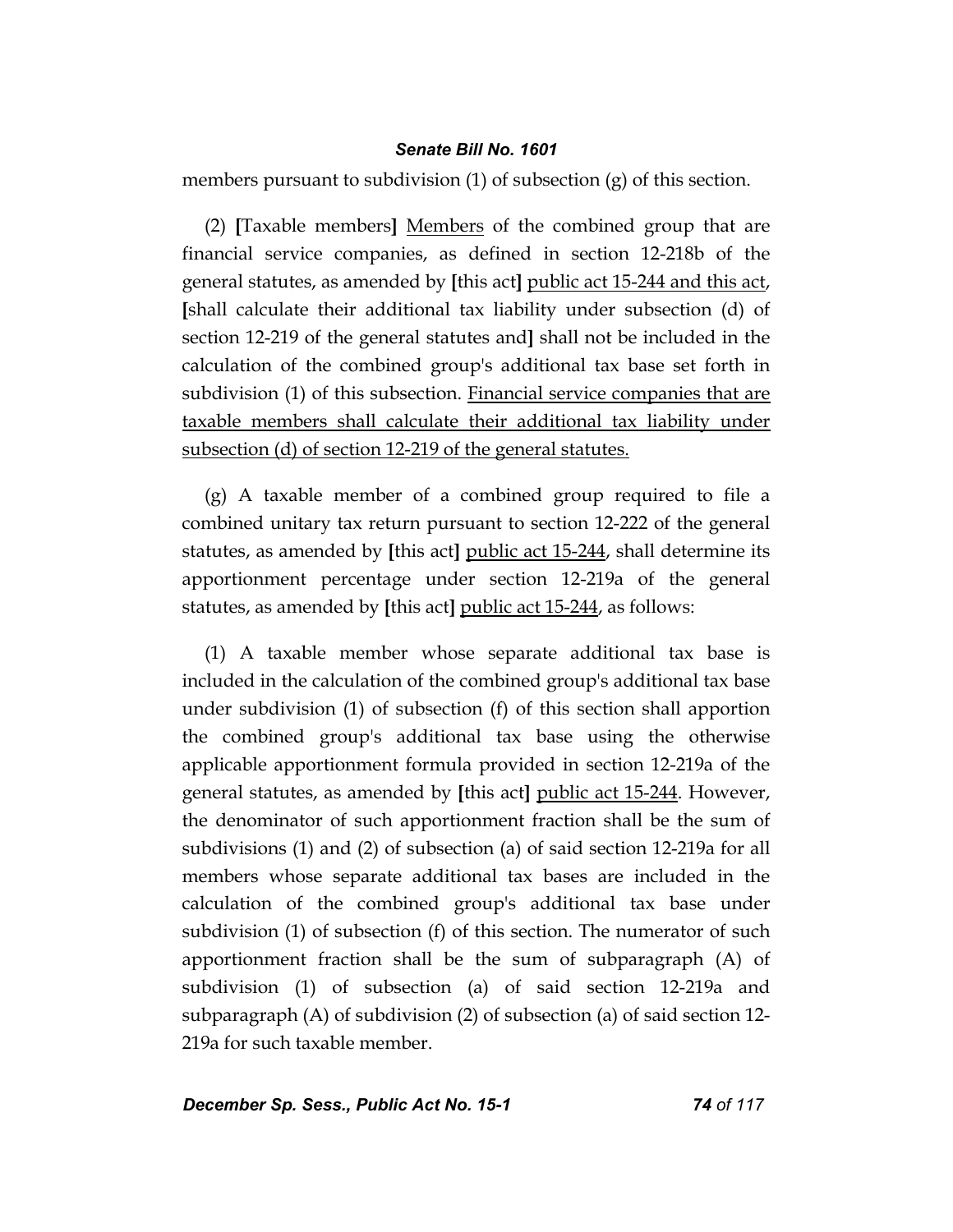(2) Taxable members of the combined group that are financial service companies, as defined in section 12-218b of the general statutes, as amended by **[**this act**]** public act 15-244 and this act, shall each have an additional tax liability as described in subdivision (2) of subsection (h) of this section.

(h) (1) A taxable member whose separate additional tax base is included in the calculation of the combined group's additional tax base under subdivision (1) of subsection (f) of this section shall multiply the combined group's additional tax base, as calculated under subdivision (1) of subsection (f) of this section, by such member's apportionment fraction determined in subdivision (1) of subsection (g) of this section, by the tax rate set forth in subsection (a) of section 12-219 of the general statutes. In no event shall the aggregate tax so calculated for all members of the combined group exceed one million dollars, nor shall a tax credit allowed against the tax imposed by **[**this**]** chapter 208 of the general statutes and sections 139 to 141, inclusive, of public act 15-244 reduce a taxable member's tax calculated under this subsection to an amount less than two hundred fifty dollars.

(2) Taxable members of the combined group that are financial service companies, as defined in section 12-218b of the general statutes, as amended by **[**this act**]** public act 15-244 and this act, shall each have an additional tax liability of two hundred fifty dollars. In no event shall a tax credit allowed against the tax imposed by chapter 208 of the general statutes and sections 139 to 141, inclusive, of public act 15-244 reduce a financial service company's tax calculated under this subsection to an amount less than two hundred fifty dollars.

(3) To the extent that the aggregate amount of tax calculated on each taxable member's additional tax base exceeds one million dollars, each taxable member will prorate its tax, in proportion to the group's tax calculated without regard to the one-million-dollar cap, such that the group's aggregate additional tax equals one million dollars.

*December Sp. Sess., Public Act No. 15-1 75 of 117*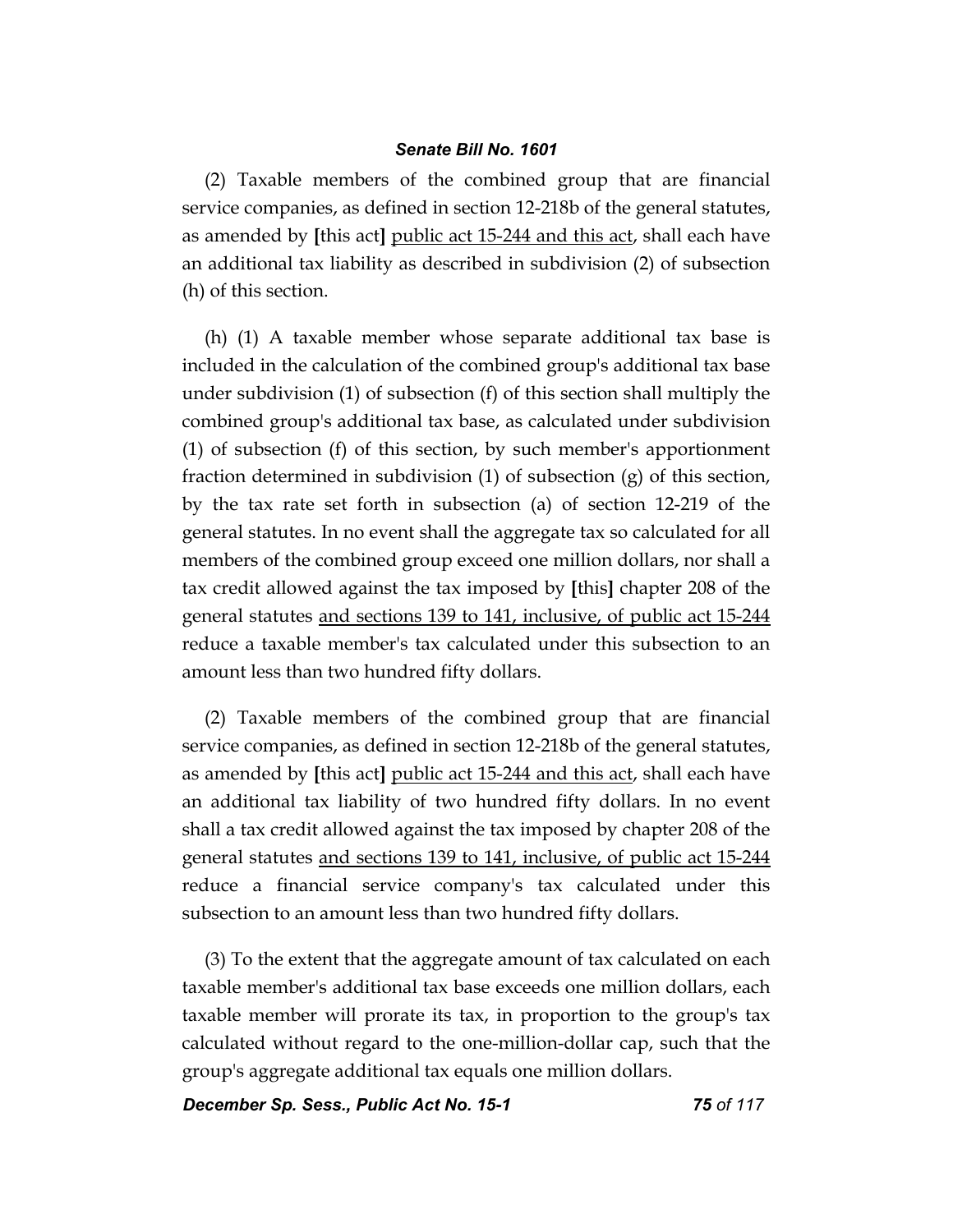(i) If the aggregate amount of tax calculated on each taxable member's apportioned net income under subsection (e) of this section equals or exceeds the aggregate amount of tax calculated on each taxable member's apportioned additional tax base under subsection (h) of this section, each taxable member shall be subject to tax on its net income. If the aggregate amount of tax calculated on each taxable member's apportioned additional tax base under subsection (h) of this section exceeds the aggregate amount of tax calculated on each taxable member's apportioned net income under subsection (e) of this section, each taxable member shall be subject to tax on its additional tax base.

(j) (1) Each taxable member of a combined group required to file a combined unitary tax return pursuant to section 12-222 of the general statutes, as amended by public act 15-244 and **[**this act**]** public act 15-5 of the June special session, shall separately apply the provisions of sections 12-217ee and 12-217zz of the general statutes, as amended by public act 15-244 and this act, in determining the amount of tax credit available to such member.

(2) If a taxable member of a combined group earns a tax credit in an income year beginning on or after January 1, 2016, then the taxable member may share the credit with other taxable members of the combined group. Any amount of credit that is utilized by another taxable member of the combined group shall reduce the amount of credit carryover that may be carried over by the taxable member that originally earned the credit. If a taxable member of a combined group has a tax credit carryover derived from an income year beginning on or after January 1, 2016, then the taxable member may share the carryover credit with other taxable members of the combined group, if such other taxable members were members of the combined group in the income year in which the credit was earned.

(3) If a taxable member of a combined group has a tax credit carryover derived from an income year beginning prior to January 1,

*December Sp. Sess., Public Act No. 15-1 76 of 117*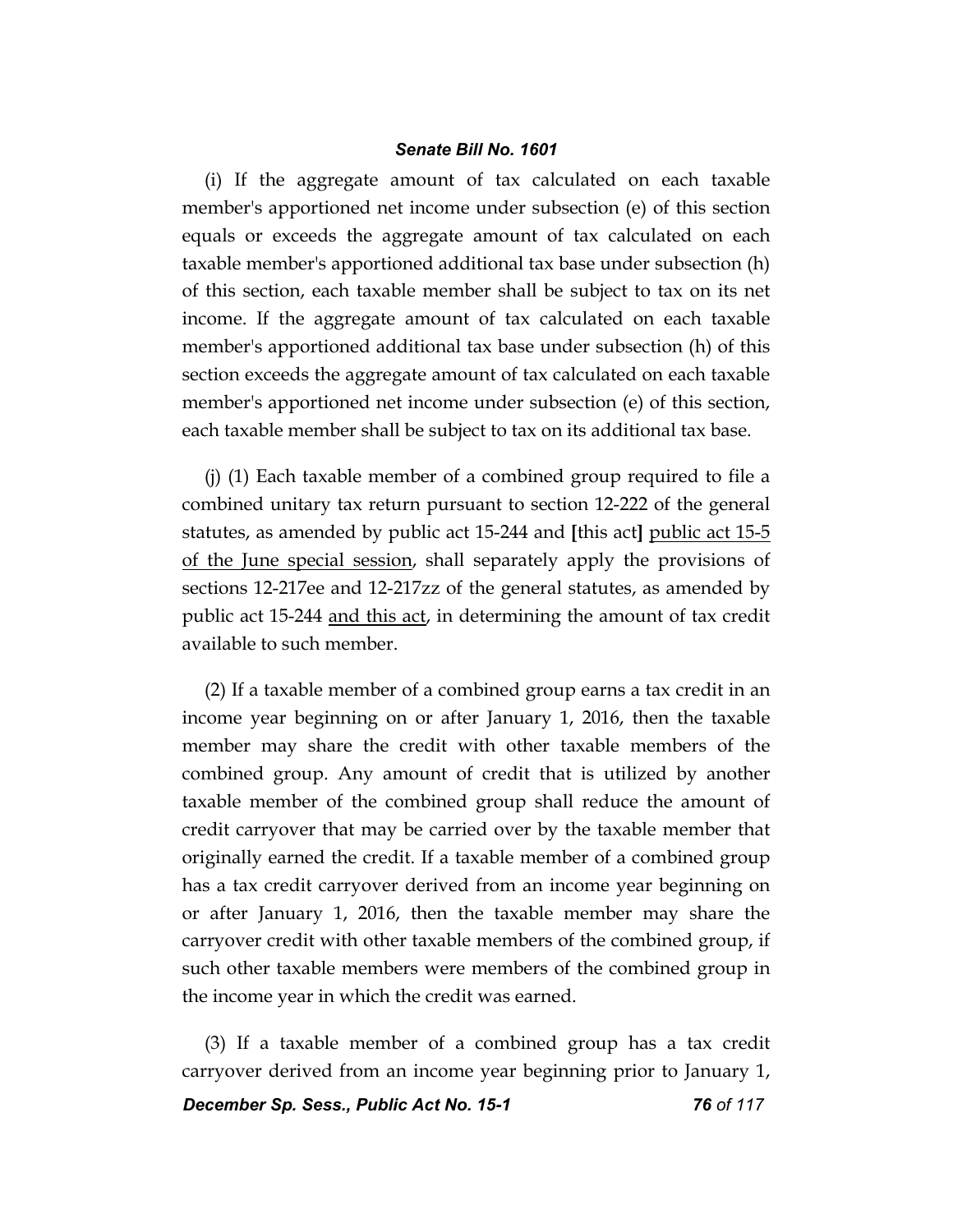2016, or derived from an income year during which the taxable member was not a member of such combined group, the credit carryover shall remain available to be utilized by such taxable member or other group members which, in the year the credit was earned, were part of the same combined group as such taxable member under section 12-223a of the general statutes, as amended by public act 15-244 and **[**this act**]** public act 15-5 of the June special session, or the same unitary group as such taxable member under subsection (d) of section 12-218d of the general statutes, revision of 1958, revised to January 1, 2015.

(4) To the extent a taxable member has more than one corporation business tax credit that it may utilize in an income year, whether such credits were earned by said member or are available to said member in accordance with subdivisions (2) and (3) of this subsection, the credits shall be claimed in the same order as provided in section 12-217aa of the general statutes.

(k) (1) In no event shall the tax calculated for a combined group on a combined unitary basis, prior to surtax and application of credits, exceed the nexus combined base tax described in subdivision (2) of this subsection by more than two million five hundred thousand dollars.

(2) (A) The nexus combined base tax equals the tax measured on the sum of the separate net income or loss of each taxable member or the minimum tax base of each taxable member as if such members were not required to file a combined unitary tax return, but only to the extent that such income, loss or minimum tax base of any taxable member is separately apportioned to Connecticut in accordance with the applicable provisions of section 12-218 of the general statutes, as amended by this act, 12-218b of the general statutes, as amended by this act, 12-219a of the general statutes or 12-244 of the general statutes. In computing such net income or loss, intercorporate dividends shall be eliminated, and in computing the combined additional tax base,

**December Sp. Sess., Public Act No. 15-1 77 0f 117**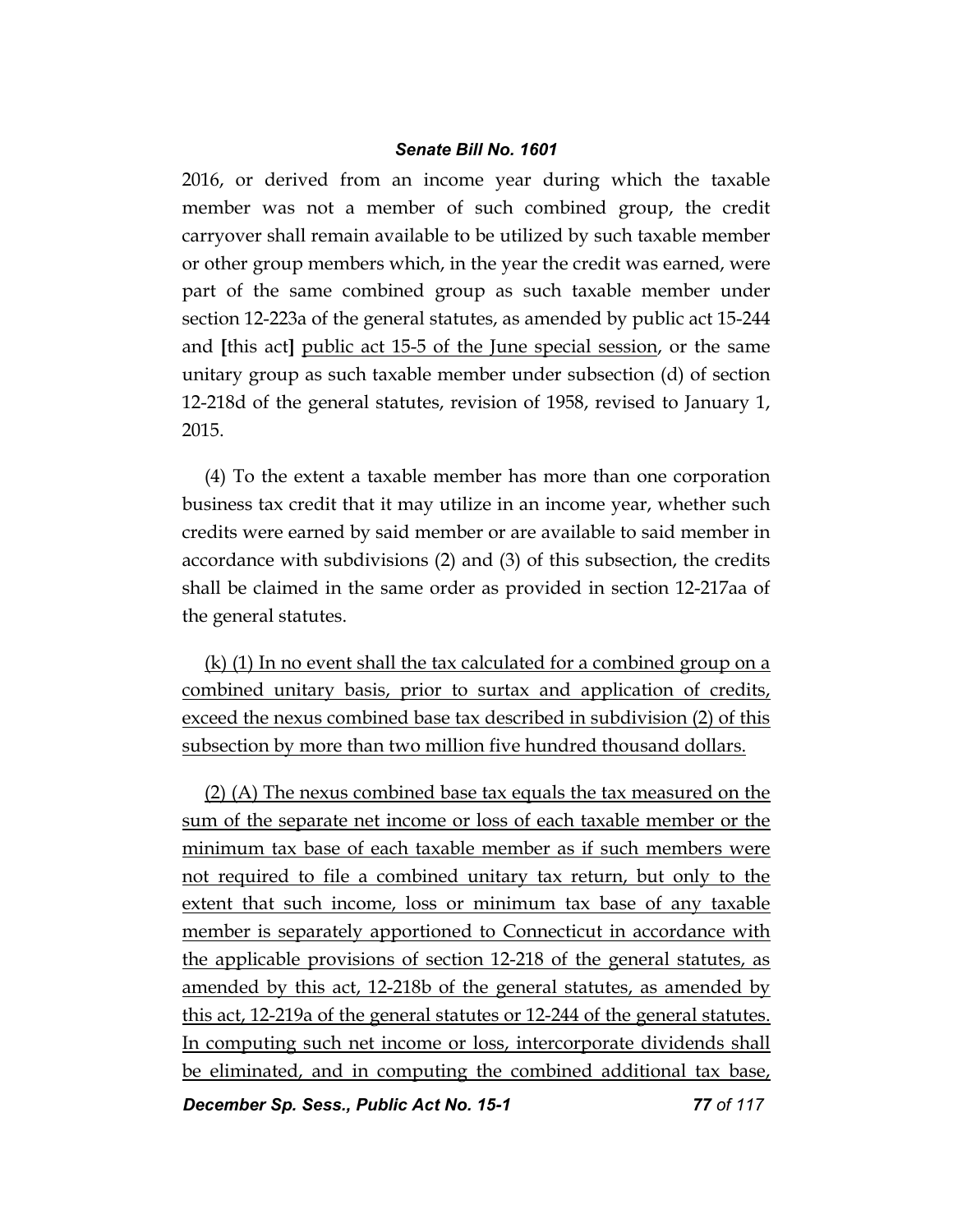intercorporate stockholdings shall be eliminated.

(B) In computing such net income or loss, any intangible expenses and costs, as defined in section 12-218c of the general statutes, any interest expenses and costs, as defined in section 12-218c of the general statutes, and any income attributable to such intangible expenses and costs or to such interest expenses and costs shall be eliminated, provided the corporation that is required to make adjustments under section 12-218c of the general statutes for such intangible expenses and costs or for such interest expenses and costs, and the related member or members, as defined in section 12-218c of the general statutes, are both taxable members of the combined group. If any such income and any such expenses and costs are eliminated as provided in this subparagraph, the intangible property, as defined in section 12-218c of the general statutes, of the corporation eliminating such income shall not be taken into account in apportioning under the provisions of section 12-219a of the general statutes the tax calculated under subsection (a) of section 12-219 of the general statutes of such corporation.

(C) In computing the apportionment fraction under this subdivision:

(i) Intercompany rents shall not be included in the computation of the value of property rented if the lessor and lessee are both taxable members in the combined unitary tax return; and

(ii) Intercompany business receipts, receipts by a taxable member included in a combined unitary tax return from any other taxable member included in such return, shall not be included.

Sec. 37. Subsections (a) and (b) of section 140 of public act 15-244, as amended by sections 139 and 144 of public act 15-5 of the June special session, are repealed and the following is substituted in lieu thereof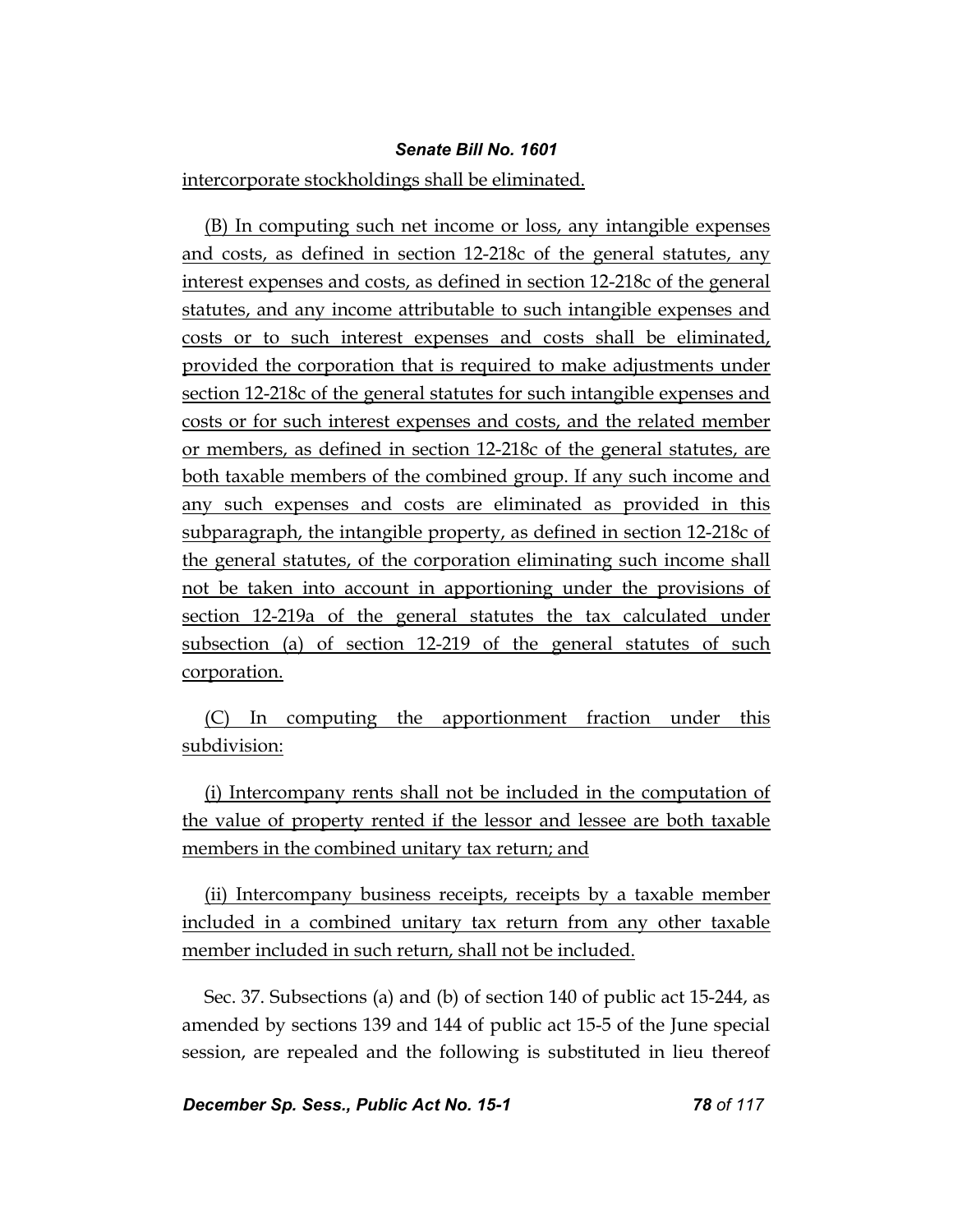(*Effective January 1, 2016, and applicable to income years commencing on or after said date*):

(a) For purposes of this section, "affiliated group" means an affiliated group as defined in Section 1504 of the Internal Revenue Code, except such affiliated group shall include all domestic corporations that are commonly owned, directly or indirectly, by any member of such affiliated group, without regard to whether the affiliated group includes (1) corporations included in more than one federal consolidated return, (2) corporations engaged in one or more unitary businesses, or (3) corporations that are not engaged in a unitary business with any other member of the affiliated group. Such affiliated group shall also include any member of the combined group, determined on a world-wide basis, incorporated in a tax haven as determined by the commissioner in accordance with subdivision **[**(5)**]** (4) of subsection (b) of this section, unless it is proven to the satisfaction of the commissioner that such member is incorporated in a tax haven for a legitimate business purpose.

(b) The designated taxable member of a combined group may elect to have the combined group determined on a world-wide basis or an affiliated group basis. If no such election is made, the combined group shall be determined on a water's-edge basis and will include only taxable members and those nontaxable members described in any one or more of the categories set forth in subdivisions (1) to **[**(4)**]** (3), inclusive, of this subsection:

(1) Any member incorporated in the United States, or formed under the laws of the United States, any state, the District of Columbia, or any territory or possession of the United States, excluding such a member if eighty per cent or more of both its property and payroll during the income year are located outside the United States, the District of Columbia, and any territory or possession of the United States;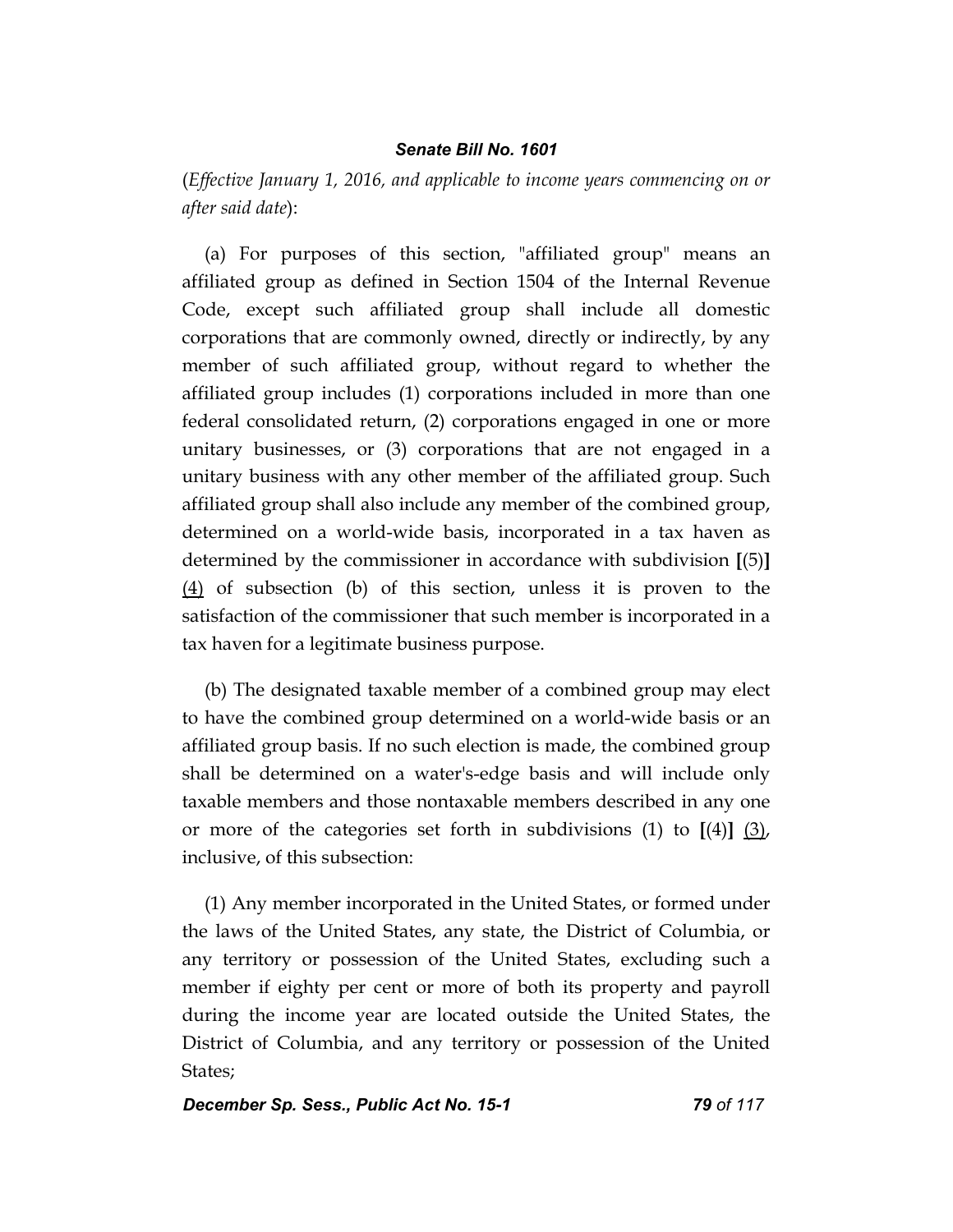(2) Any member, wherever incorporated or formed, if twenty per cent or more of both its property and payroll during the income year are located in the United States, the District of Columbia, or any territory or possession of the United States;

**[**(3) Any member that earns more than twenty per cent of its gross income, directly or indirectly, from intangible property or servicerelated activities, the costs of which generally are deductible for federal income tax purposes, whether currently or over a period of time, against the income of other members of the group, but only to the extent of that income and the apportionment factors related thereto; or**]**

**[**(4)**]** (3) Any member that is incorporated in a jurisdiction that is determined by the commissioner to be a tax haven as that term is defined in subdivision **[**(5)**]** (4) of this subsection, unless it is proven to the satisfaction of the commissioner that such member is incorporated in a tax haven for a legitimate business purpose; **[**.**]** or

**[**(5)**]** (4) For purposes of subsection (a) of this section and subdivision **[**(4)**]** (3) of this subsection, "tax haven" means a jurisdiction that (A) has laws or practices that prevent effective exchange of information for tax purposes with other governments on taxpayers benefiting from the tax regime; (B) has a tax regime which lacks transparency; (C) facilitates the establishment of foreign-owned entities without the need for a local substantive presence or prohibits these entities from having any commercial impact on the local economy; (D) explicitly or implicitly excludes the jurisdiction's resident taxpayers from taking advantage of the tax regime benefits or prohibits enterprises that benefit from the regime from operating in the jurisdiction's domestic market; or (E) has created a tax regime which is favorable for tax avoidance, based upon an overall assessment of relevant factors, including whether the jurisdiction has a significant untaxed offshore financial or services sector relative to its overall economy. **[**Not later than September 30, 2016, the commissioner shall

*December Sp. Sess., Public Act No. 15-1 80 of 117*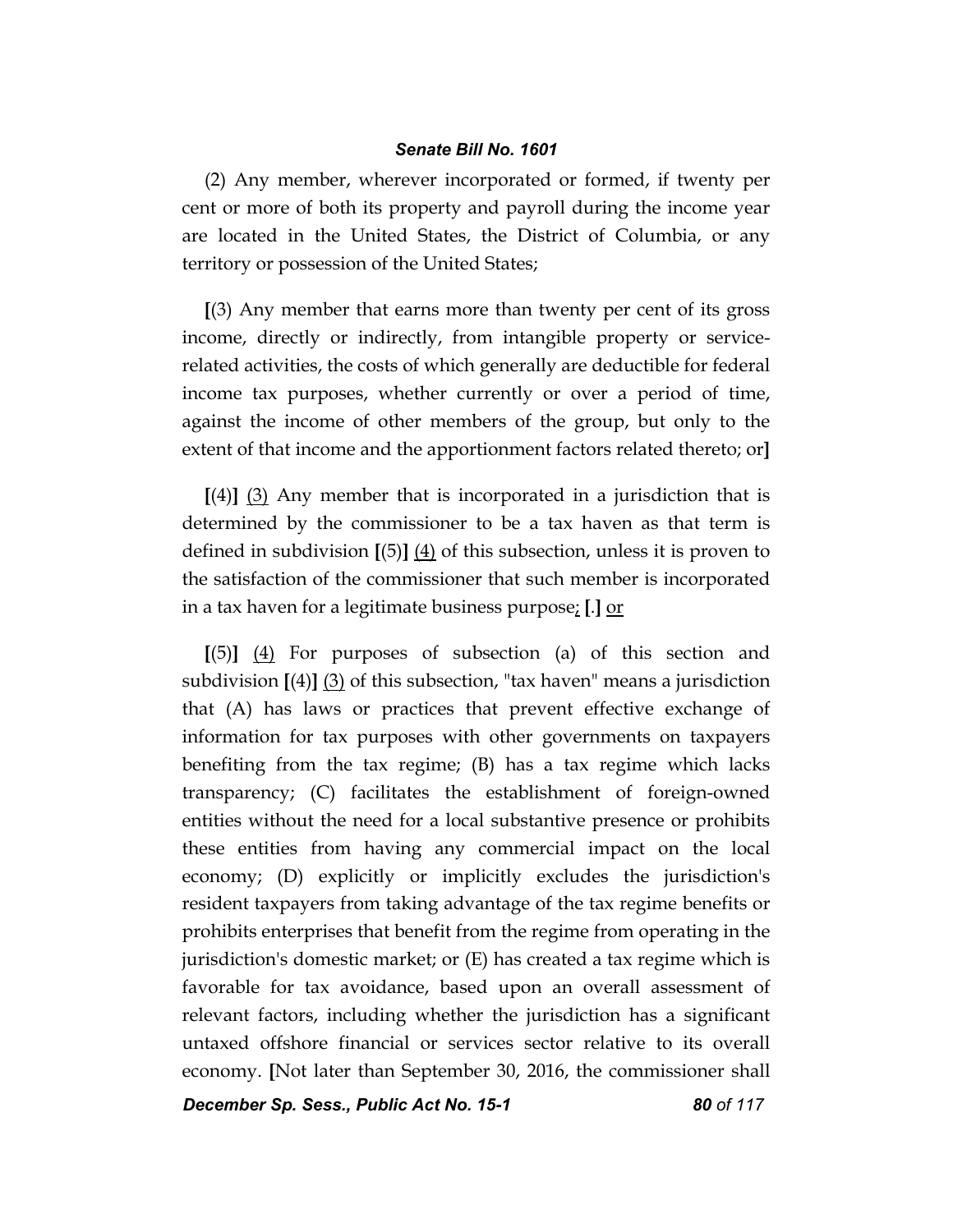publish a list of jurisdictions that the commissioner determines to be tax havens. The list shall be applicable to income years commencing on or after January 1, 2016, and shall remain in effect until superseded by the publication of a revised list by the commissioner.**]** "Tax haven" does not include a jurisdiction that has entered into a comprehensive income tax treaty with the United States, which the Secretary of the Treasury has determined is satisfactory for purposes of Section  $1(h)(11)(C)(i)(II)$  of the Internal Revenue Code.

Sec. 38. Subdivision (4) of subsection (a) of section 12-217 of the general statutes, as amended by section 87 of public act 15-244 and section 482 of public act 15-5 of the June special session, is repealed and the following is substituted in lieu thereof (*Effective from passage*):

(4) Notwithstanding any provision of this section to the contrary, (A) any excess of the deductions provided in this section for any income year commencing on or after January 1, 1973, over the gross income for such year or the amount of such excess apportioned to this state under the provisions of **[**section 12-218, as amended by this act**]**  this chapter and sections 139 to 141, inclusive, of public act 15-244, as amended by public act 15-5 of the June special session, shall be an operating loss of such income year and shall be deductible as an operating loss carry-over for operating losses incurred prior to income years commencing January 1, 2000, in each of the five income years following such loss year, and for operating losses incurred in income years commencing on or after January 1, 2000, in each of the twenty income years following such loss year, except that (i) for income years commencing prior to January 1, 2015, the portion of such operating loss which may be deducted as an operating loss carry-over in any income year following such loss year shall be limited to the lesser of (I) any net income greater than zero of such income year following such loss year, or in the case of a company entitled to apportion its net income under the provisions of **[**section 12-218, as amended by this act**]** 

**December Sp. Sess., Public Act No. 15-1 81 0f 117**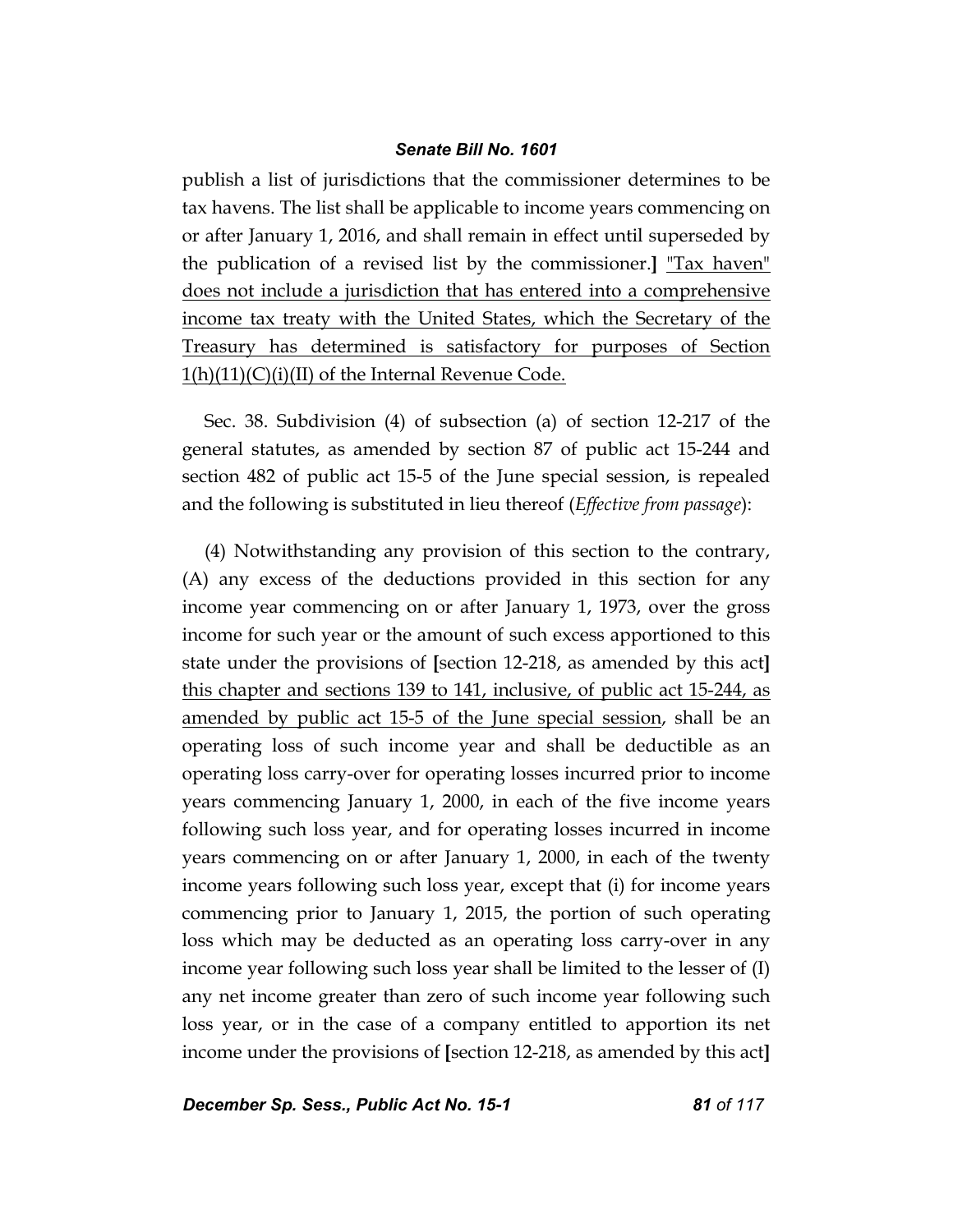this chapter and sections 139 to 141, inclusive, of public act 15-244, as amended by public act 15-5 of the June special session, the amount of such net income which is apportioned to this state pursuant thereto, or (II) the excess, if any, of such operating loss over the total of such net income for each of any prior income years following such loss year, such net income of each of such prior income years following such loss year for such purposes being computed without regard to any operating loss carry-over from such loss year allowed under this subparagraph and being regarded as not less than zero, and provided further the operating loss of any income year shall be deducted in any subsequent year, to the extent available for such deduction, before the operating loss of any subsequent income year is deducted, (ii) for income years commencing on or after January 1, 2015, the portion of such operating loss which may be deducted as an operating loss carryover in any income year following such loss year shall be limited to the lesser of (I) fifty per cent of net income of such income year following such loss year, or in the case of a company entitled to apportion its net income under the provisions of **[**section 12-218, as amended by this act**]**  this chapter and sections 139 to 141, inclusive, of public act 15-244, as amended by public act 15-5 of the June special session, fifty per cent of such net income which is apportioned to this state pursuant thereto, or (II) the excess, if any, of such operating loss over the operating loss deductions allowable with respect to such operating loss under this subparagraph for each of any prior income years following such loss year, such net income of each of such prior income years following such loss year for such purposes being computed without regard to any operating loss carry-over from such loss year allowed under this subparagraph and being regarded as not less than zero, and provided further the operating loss of any income year shall be deducted in any subsequent year, to the extent available for such deduction, before the operating loss of any subsequent income year is deducted, and (iii) if a combined group so elects, **[**the operating loss carry-over of said combined group, shall be limited to**]** the combined group shall

*December Sp. Sess., Public Act No. 15-1 82 of 117*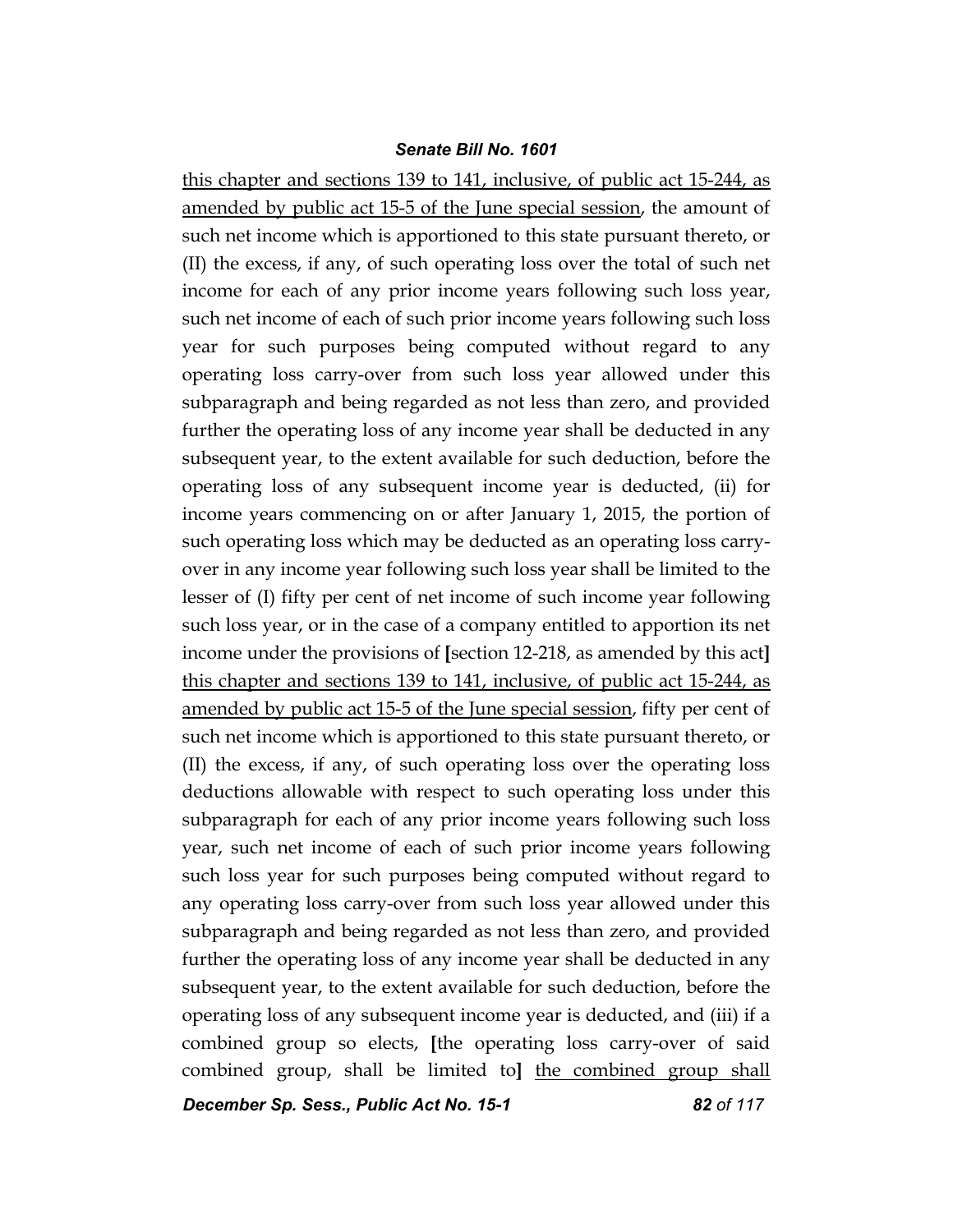relinquish fifty per cent of its unused operating losses incurred prior to the income year commencing on or after January 1, 2015, and before January 1, 2016, and may utilize the remaining operating loss carryover without regard to the limitations prescribed in subparagraph (A)(ii) of this subdivision. The portion of such operating loss carryover that may be deducted shall be limited to **[**net income greater than zero**]** the amount required to reduce a combined group's tax under this chapter and sections 139 to 141, inclusive, of public act 15-244, as amended by public act 15-5 of the June special session, prior to surtax and prior to the application of credits, to two million five hundred thousand dollars in any income year commencing on or after January 1, **[**2017**]** 2015. Only after the combined group's remaining operating loss carry-over for operating losses incurred prior to income years commencing January 1, 2015, has been fully utilized, will the limitations prescribed in subparagraph  $(A)(ii)$  of this subdivision apply. The combined group, or any member thereof, shall make such election on its return for the income year beginning on or after January 1, 2015, and before January 1, 2016, by the due date for such return, including any extensions. Only combined groups with unused operating losses in excess of six billion dollars from income years beginning prior to January 1, 2013, may make the election prescribed in this clause, and (B) any net capital loss, as defined in the Internal Revenue Code effective and in force on the last day of the income year, for any income year commencing on or after January 1, 1973, shall be allowed as a capital loss carry-over to reduce, but not below zero, any net capital gain, as so defined, in each of the five following income years, in order of sequence, to the extent not exhausted by the net capital gain of any of the preceding of such five following income years, and (C) any net capital losses allowed and carried forward from prior years to income years beginning on or after January 1, 1973, for federal income tax purposes by companies entitled to a deduction for dividends paid under the Internal Revenue Code other than companies subject to the gross earnings taxes imposed under chapters

*December Sp. Sess., Public Act No. 15-1 83 of 117*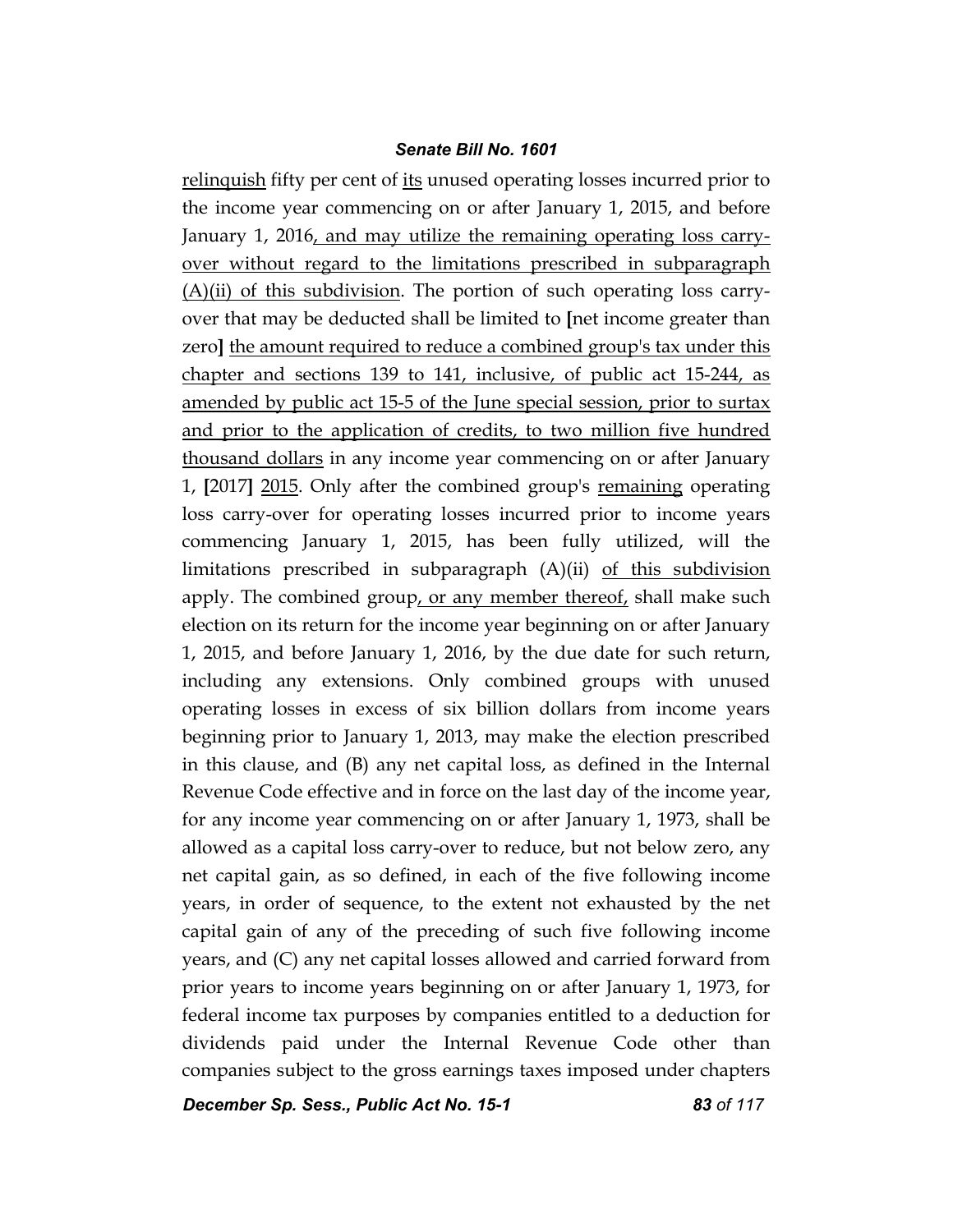211 and 212, shall be allowed as a capital loss carry-over.

Sec. 39. Section 12-216a of the general statutes is repealed and the following is substituted in lieu thereof (*Effective from passage*):

(a) Any company that derives income from sources within this state and that has a substantial economic presence within this state, evidenced by a purposeful direction of business toward this state, examined in light of the frequency, quantity and systematic nature of a company's economic contacts with this state, without regard to physical presence, and to the extent permitted by the Constitution of the United States, shall be liable for the tax imposed under this chapter. Such company shall apportion its net income under the provisions of this chapter.

(b)  $(1)$  The provisions of subsection (a) of this section shall not apply to any company that is treated as a foreign corporation under the Internal Revenue Code and has no income effectively connected with a United States trade or business.

(2) To the extent that a company that is treated as a foreign corporation under the Internal Revenue Code has income effectively connected with a United States trade or business, such company's gross income, notwithstanding any provision of this chapter and sections 139 to 141, inclusive, of public act 15-244, as amended by public act 15-5 of the June special session and this act, shall be its income effectively connected with its United States trade or business. For net income tax apportionment purposes, only property used in, payroll attributable to and receipts effectively connected with such company's United States trade or business shall be considered for purposes of calculating such company's apportionment fraction. "Income effectively connected with a United States trade or business" shall be determined in accordance with the provisions of the Internal Revenue Code. The provisions of this subdivision shall not apply to a

*December Sp. Sess., Public Act No. 15-1 84 of 117*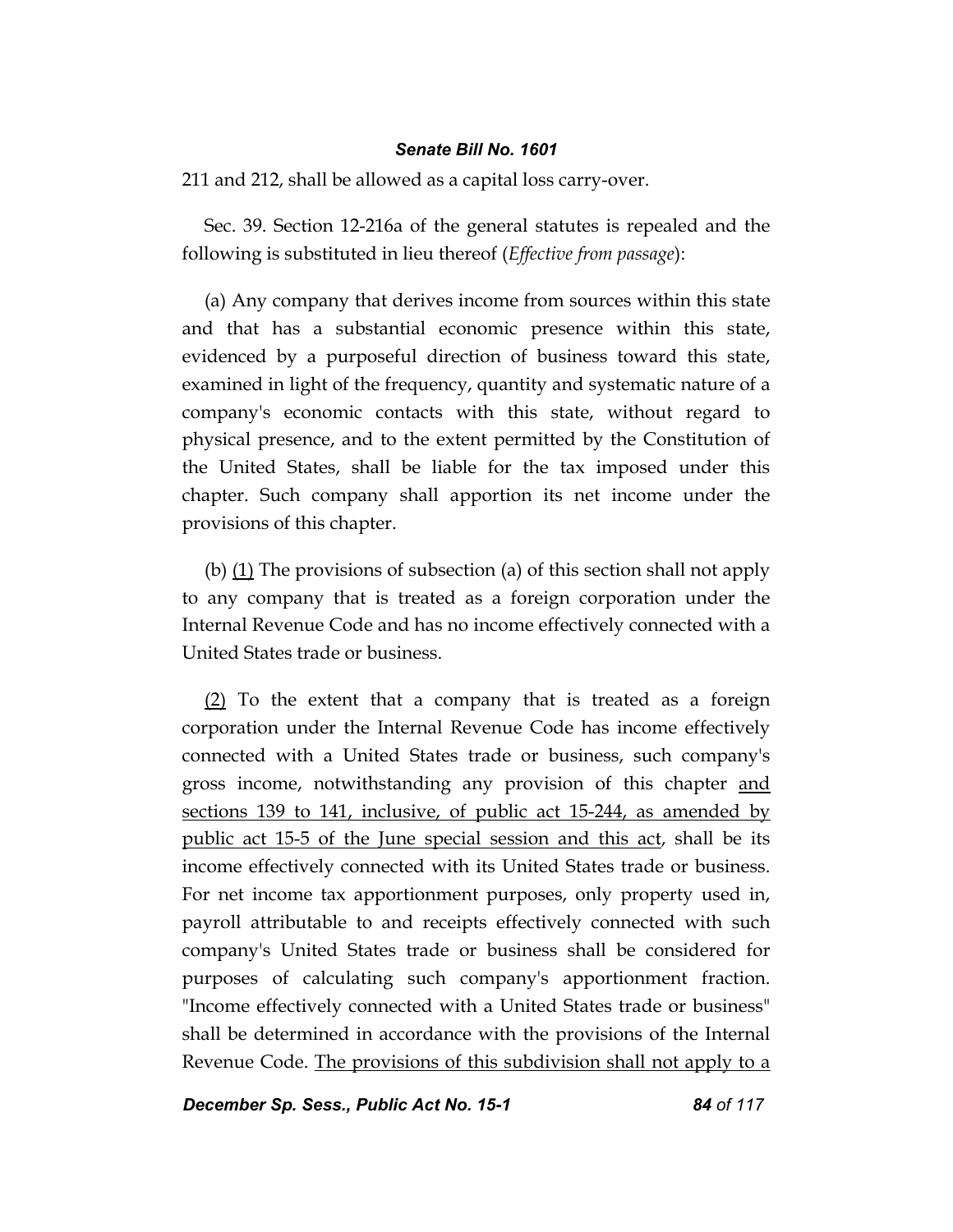foreign corporation that is included in a combined group that files a combined unitary tax return.

Sec. 40. Section 12-218 of the general statutes, as amended by section 149 of public act 15-244 and section 139 of public act 15-5 of the June special session, is repealed and the following is substituted in lieu thereof (*Effective January 1, 2016, and applicable to income years commencing on or after January 1, 2016*):

(a) Any taxpayer which is taxable both within and without this state shall apportion its net income as provided in this section. For purposes of apportionment of income under this section, a taxpayer is taxable in another state if in such state such taxpayer conducts business and is subject to a net income tax, a franchise tax for the privilege of doing business, or a corporate stock tax, or if such state has jurisdiction to subject such taxpayer to such a tax, regardless of whether such state does, in fact, impose such a tax.

**[**(b) The net income of the taxpayer, when derived from business other than the manufacture, sale or use of tangible personal or real property, shall be apportioned within and without the state by means of an apportionment fraction, the numerator of which shall represent the gross receipts from business carried on within Connecticut and the denominator shall represent the gross receipts from business carried on everywhere, except that any gross receipts attributable to an international banking facility, as defined in section 12-217, shall not be included in the numerator or the denominator. Gross receipts as used in this subsection has the same meaning as used in subdivision (3) of subsection (c) of this section.**]**

**[**(c)**]** (b) Except as otherwise provided in **[**subsection (k) or (l) of this section**]** this chapter and sections 139 to 141, inclusive, of public act 15- 244, on and after January 1, 2016, the net income of the taxpayer **[**when derived from the manufacture, sale or use of tangible personal or real

*December Sp. Sess., Public Act No. 15-1 85 of 117*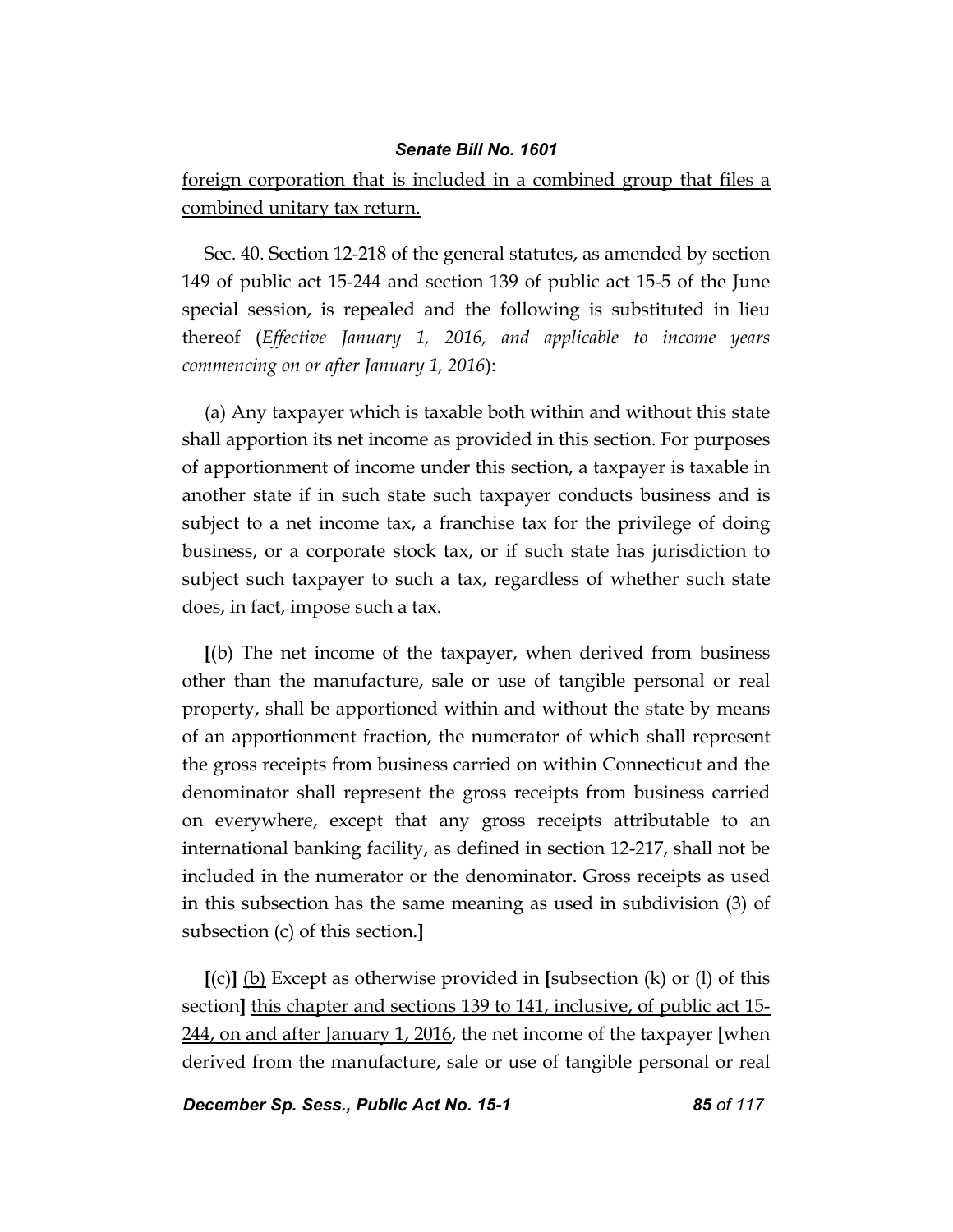property,**]** shall be apportioned within and without the state by means of an apportionment fraction. **[**, to be computed as the sum of the property factor, the payroll factor and twice the receipts factor, divided by four. (1) The first of these fractions, the property factor, shall represent that part of the average monthly net book value of the total tangible property held and owned by the taxpayer during the income year which is held within the state, without deduction on account of any encumbrance thereon, and the value of tangible property rented to the taxpayer computed by multiplying the gross rents payable during the income year or period by eight. For the purpose of this section, gross rents shall be the actual sum of money or other consideration payable, directly or indirectly, by the taxpayer or for its benefit for the use or possession of the property, excluding royalties, but including interest, taxes, insurance, repairs or any other amount required to be paid by the terms of a lease or other arrangement and a proportionate part of the cost of any improvement to the real property made by or on behalf of the taxpayer which reverts to the owner or lessor upon termination of a lease or other arrangement, based on the unexpired term of the lease commencing with the date the improvement is completed, provided, where a building is erected on leased land by or on behalf of the taxpayer, the value of the land is determined by multiplying the gross rent by eight, and the value of the building is determined in the same manner as if owned by the taxpayer. (2) The second fraction, the payroll factor, shall represent the part of the total wages, salaries and other compensation to employees paid by the taxpayer during the income year which was paid in this state, excluding any such wages, salaries or other compensation attributable to the production of gross income of an international banking facility as defined in section 12-217. Compensation is paid in this state if (A) the individual's service is performed entirely within the state; or (B) the individual's service is performed both within and without the state, but the service performed without the state is incidental to the individual's service within the state; or  $(C)$  some of the service is

*December Sp. Sess., Public Act No. 15-1 86 of 117*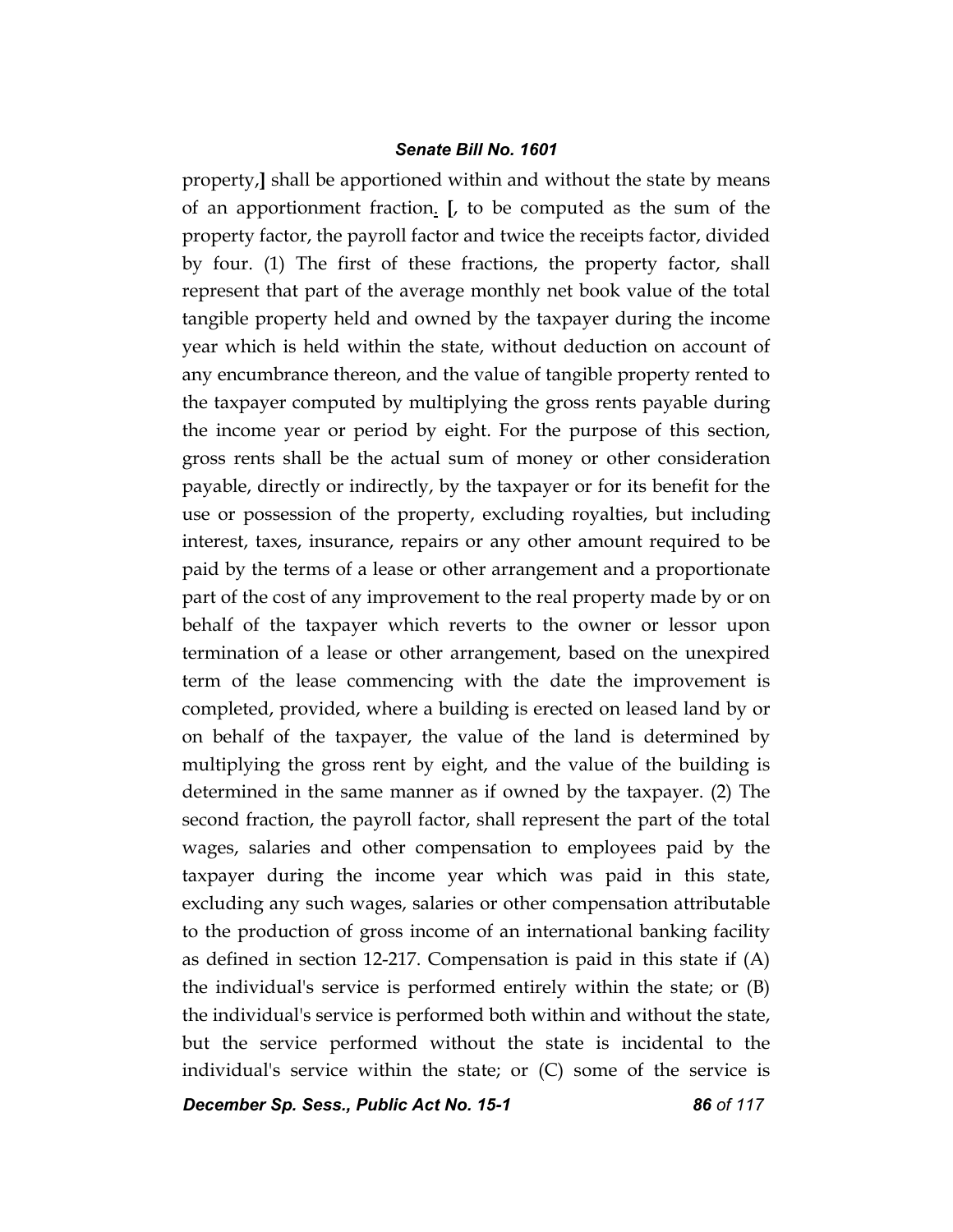performed in the state and (i) the base of operations or, if there is no base of operations, the place from which the service is directed or controlled is in the state, or (ii) the base of operations or the place from which the service is directed or controlled is not in any state in which some part of the service is performed, but the individual's residence is in this state. (3) The third fraction, the receipts factor,**]** The apportionment fraction shall represent the part of the taxpayer's gross receipts from sales or other sources during the income year, computed according to the method of accounting used in the computation of its entire net income, which is assignable to the state, and excluding any gross receipts attributable to an international banking facility as defined in section 12-217, as amended by **[**this act**]** public act 15-244 and this act, but including receipts from sales of tangible property if the property is delivered or shipped to a purchaser within this state, other than a company which qualifies as a Domestic International Sales Corporation (DISC) as defined in Section 992 of the Internal Revenue Code of 1986, or any subsequent corresponding internal revenue code of the United States, as from time to time amended, and as to which a valid election under Subsection (b) of said Section 992 to be treated as a DISC is effective, regardless of the f.o.b. point or other conditions of the sale, receipts from services performed within the state, rentals and royalties from properties situated within the state, royalties from the use of patents or copyrights within the state, interest managed or controlled within the state, net gains from the sale or other disposition of intangible assets managed or controlled within the state, net gains from the sale or other disposition of tangible assets situated within the state and all other receipts earned within the state.

**[**(d)**]** (c) Any motor bus company which is taxable both within and without this state shall apportion its net income derived from carrying of passengers for hire by means of an apportionment fraction, the numerator of which shall represent the total number of miles operated within this state and the denominator of which shall represent the total

*December Sp. Sess., Public Act No. 15-1 87 of 117*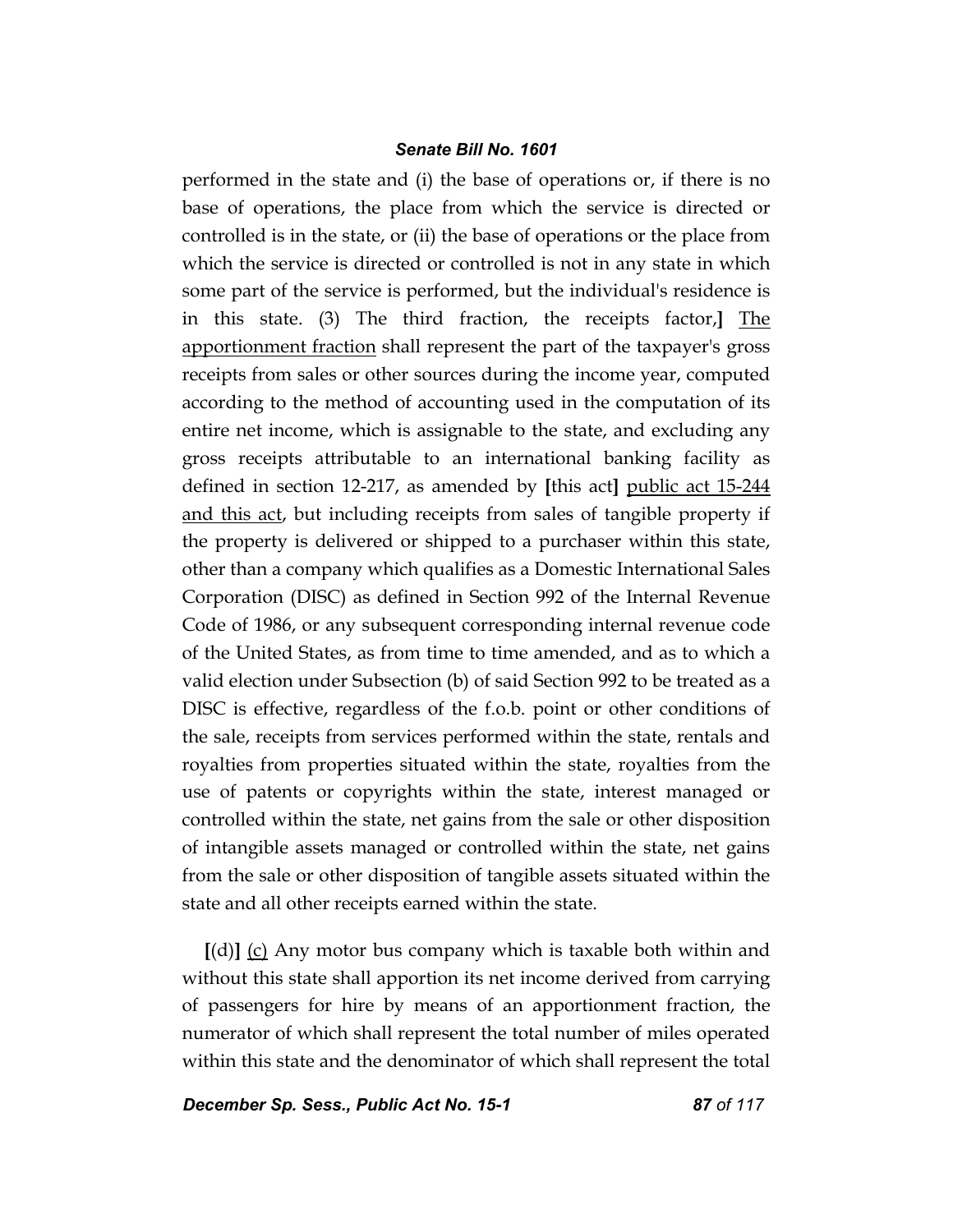number of miles operated everywhere, but income derived by motor bus companies from sources other than the carrying of passengers for hire shall be apportioned as herein otherwise provided.

**[**(e)**]** (d) Any motor carrier which transports property for hire and which is taxable both within and without this state shall apportion its net income derived from carrying of property for hire by means of an apportionment fraction, the numerator of which shall represent the total number of miles operated within this state and the denominator of which shall represent the total number of miles operated everywhere, but income derived by motor carriers from sources other than the carrying of property for hire shall be apportioned as herein otherwise provided.

**[**(f)**]** (e) (1) Each taxpayer that provides management, distribution or administrative services, as defined in this subsection, to or on behalf of a regulated investment company, as defined in Section 851 of the Internal Revenue Code shall apportion its net income derived, directly or indirectly, from providing management, distribution or administrative services to or on behalf of a regulated investment company, including net income received directly or indirectly from trustees, and sponsors or participants of employee benefit plans which have accounts in a regulated investment company, in the manner provided in this subsection. Income derived by such taxpayer from sources other than the providing of management, distribution or administrative services to or on behalf of a regulated investment company shall be apportioned as provided in this chapter.

(2) The numerator of the apportionment fraction shall consist of the sum of the Connecticut receipts, as described in subdivision (3) of this subsection. The denominator of the apportionment fraction shall consist of the total receipts from the sale of management, distribution or administrative services to or on behalf of all the regulated investment companies. For purposes of this subsection, "receipts"

*December Sp. Sess., Public Act No. 15-1 88 of 117*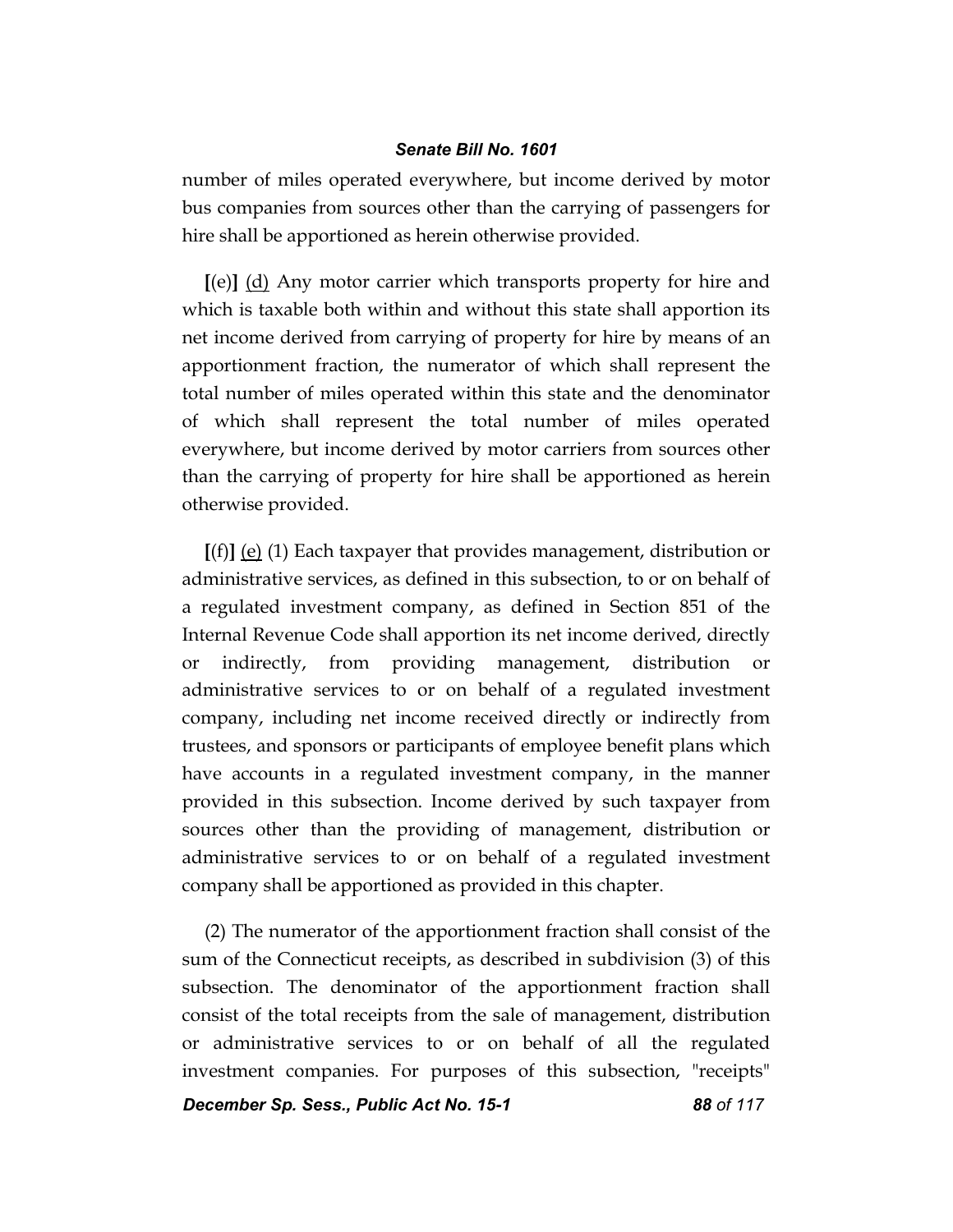means receipts computed according to the method of accounting used by the taxpayer in the computation of net income.

(3) For purposes of this subsection, Connecticut receipts shall be determined by multiplying receipts from the rendering of management, distribution or administrative services to or on behalf of each separate regulated investment company by a fraction (A) the numerator of which shall be the average of (i) the number of shares on the first day of such regulated investment company's taxable year, for federal income tax purposes, which ends within or at the same time as the taxable year of the taxpayer, that are owned by shareholders of such regulated investment company then domiciled in this state and (ii) the number of shares on the last day of such regulated investment company's taxable year, for federal income tax purposes, which ends within or at the same time as the taxable year of the taxpayer, that are owned by shareholders of such regulated investment company then domiciled in this state; and (B) the denominator of which shall be the average of the number of shares that are owned by shareholders of such regulated investment company on such dates.

(4) (A) For purposes of this subsection, "management services" includes, but is not limited to, the rendering of investment advice directly or indirectly to a regulated investment company, making determinations as to when sales and purchases of securities are to be made on behalf of the regulated investment company, or the selling or purchasing of securities constituting assets of a regulated investment company, and related activities, but only where such activity or activities are performed (i) pursuant to a contract with the regulated investment company entered into pursuant to 15 USC 80a-15(a), as from time to time amended, (ii) for a person that has entered into such contract with the regulated investment company, or (iii) for a person that is affiliated with a person that has entered into such contract with a regulated investment company.

*December Sp. Sess., Public Act No. 15-1 89 of 117*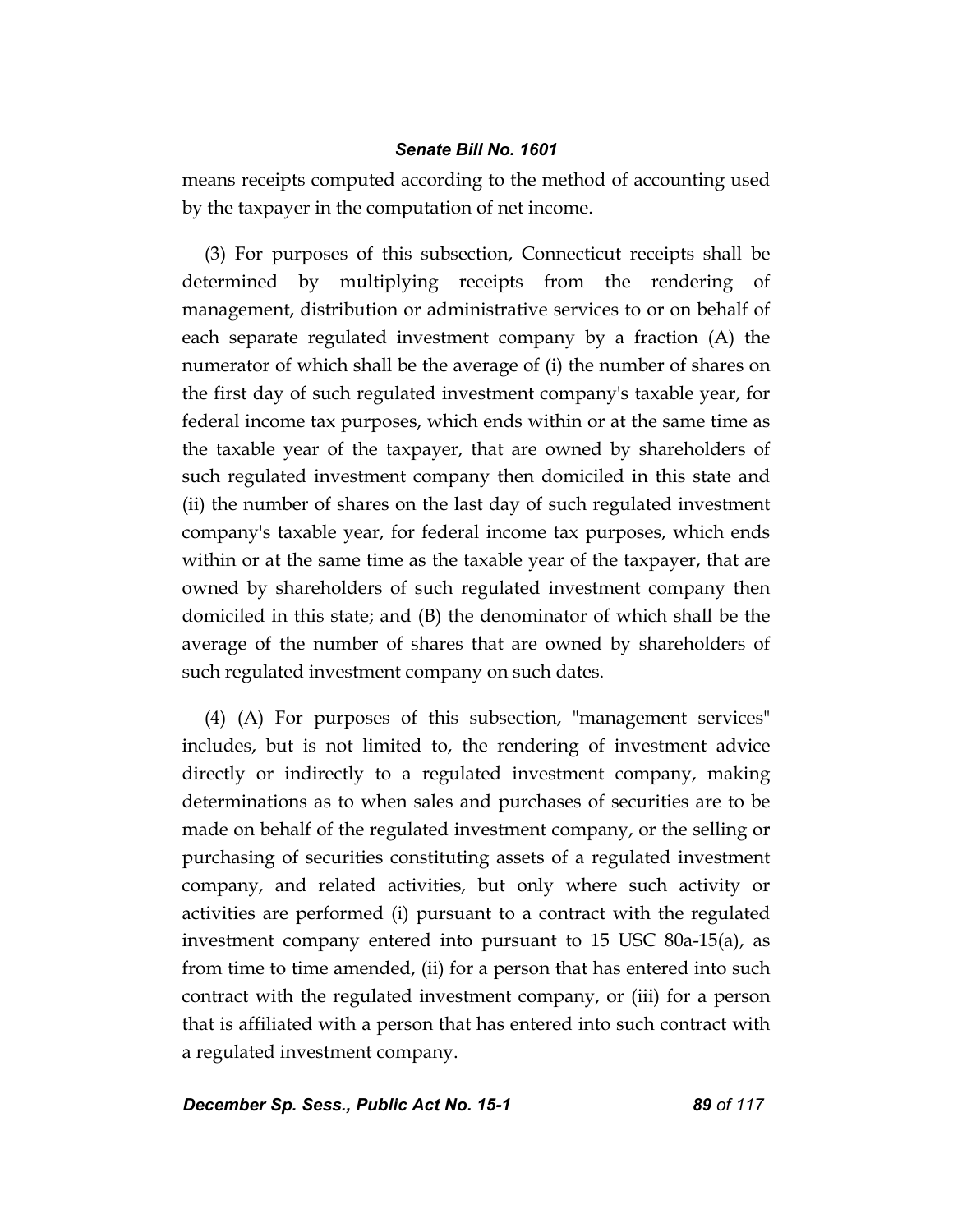(B) For purposes of this subsection, "distribution services" includes, but is not limited to, the services of advertising, servicing, marketing or selling shares of a regulated investment company, but, in the case of advertising, servicing or marketing shares, only where such service is performed by a person that is, or, in the case of a closed end company, was, either engaged in the service of selling such shares or affiliated with a person that is engaged in the service of selling such shares. In the case of an open end company, such service of selling shares shall be performed pursuant to a contract entered into pursuant to 15 USC 80a-15(b), as from time to time amended.

(C) For purposes of this subsection, "administrative services" includes, but is not limited to, clerical, fund or shareholder accounting, participant record keeping, transfer agency, bookkeeping, data processing, custodial, internal auditing, legal and tax services performed for a regulated investment company but only if the provider of such service or services during the income year in which such service or services are provided also provides, or is affiliated with a person that provides, management or distribution services to such regulated investment company.

(D) For purposes of this subsection, a person is "affiliated" with another person if each person is a member of the same affiliated group, as defined under Section 1504 of the Internal Revenue Code without regard to subsection (b) of said section.

(E) For purposes of this subsection, the domicile of a shareholder shall be presumed to be such shareholder's mailing address as shown in the records of the regulated investment company except that for purposes of this subsection, if the shareholder of record is an insurance company which holds the shares of the regulated investment company as depositor for the benefit of a separate account, then the taxpayer may elect to treat as the shareholders the contract owners or policyholders of the contracts or policies supported by such separate

**December Sp. Sess., Public Act No. 15-1 90 of 117**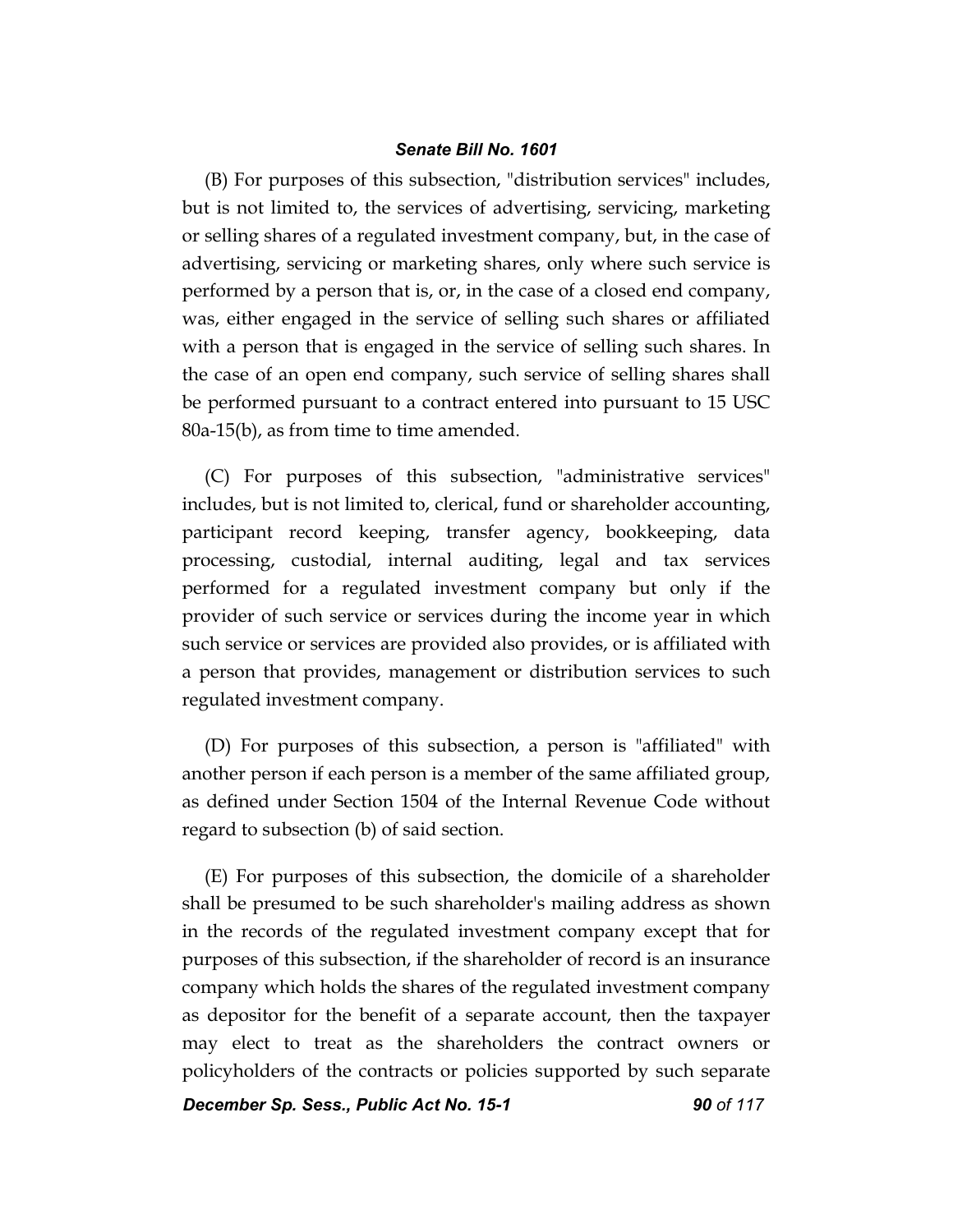account. An election made under this subparagraph shall apply to all shareholders that are insurance companies and shall be irrevocable for, and applicable for, five successive income years. In any year that such an election is applicable, it shall be presumed that the domicile of a shareholder is the mailing address of the contract owner or policyholder as shown in the records of the insurance company.

**[**(g)**]** (f) (1) Each taxpayer that provides securities brokerage services, as defined in this subsection, shall apportion its net income derived, directly or indirectly, from rendering securities brokerage services in the manner provided in this subsection. Income derived by such taxpayer from sources other than the rendering of securities brokerage services shall be apportioned as provided in this chapter.

(2) The numerator of the apportionment fraction shall consist of the brokerage commissions and total margin interest paid on behalf of brokerage accounts owned by the taxpayer's customers who are domiciled in this state during such taxpayer's income year, computed according to the method of accounting used in the computation of net income. The denominator of the apportionment fraction shall consist of brokerage commissions and total margin interest paid on behalf of brokerage accounts owned by all of the taxpayer's customers, wherever domiciled, during such taxpayer's income year, computed according to the method of accounting used in the computation of net income.

(3) For purposes of this subsection:

(A) "Security brokerage services" means services and activities including all aspects of the purchasing and selling of securities rendered by a broker, as defined in 15 USC 78c(a)(4) and registered under the provisions of 15 USC 78a to 78kk, inclusive, as from time to time amended, to effectuate transactions in securities for the account of others, and a dealer, as defined in 15 USC 78c(a)(5) and registered

# **December Sp. Sess., Public Act No. 15-1 91 of 117**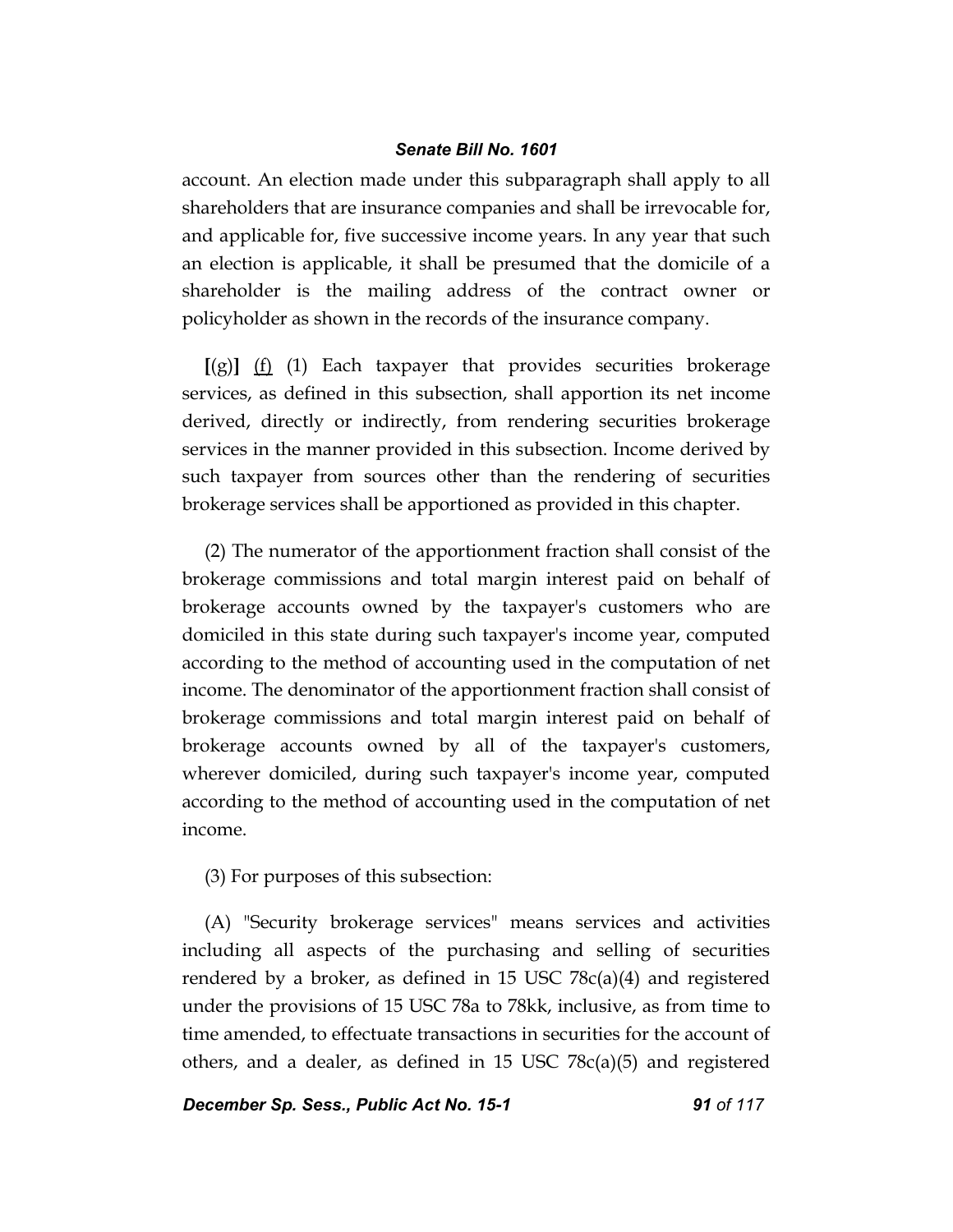under the provisions of 15 USC 78a to 78kk, inclusive, as from time to time amended, to buy and sell securities, through a broker or otherwise. Security brokerage services shall not include services rendered by any person buying or selling securities for such person's own account, either individually or in some fiduciary capacity, but not as part of a regular business carried on by such person.

(B) "Securities" means security, as defined in 15 USC  $78c(a)(10)$ , as from time to time amended.

(C) "Brokerage commission" means all compensation received for effecting purchases and sales for the account or on order of others, whether in a principal or agency transaction, and whether charged explicitly or implicitly as a fee, commission, spread, markup or otherwise.

(4) For purposes of this subsection, the domicile of a customer shall be presumed to be such customer's mailing address as shown in the records of the taxpayer.

**[**(h)**]** (g) (1) Any company that is (A) a limited partner in a partnership, other than an investment partnership, that does business, owns or leases property or maintains an office within this state and (B) not otherwise carrying on or doing business in this state shall pay the tax imposed under section 12-214 as amended by **[**this act**]** public act 15-244, solely on its distributive share as a partner of the income or loss of such partnership to the extent such income or loss is derived from or connected with sources within this state, except that, if the commissioner determines that the company and the partnership are, in substance, parts of a unitary business engaged in a single business enterprise or if the company is a member of a combined group that files a combined unitary tax return, the company shall be taxed in accordance with the provisions of subdivision (3) of this subsection and not in accordance with the provisions of this subdivision,

*December Sp. Sess., Public Act No. 15-1 92 of 117*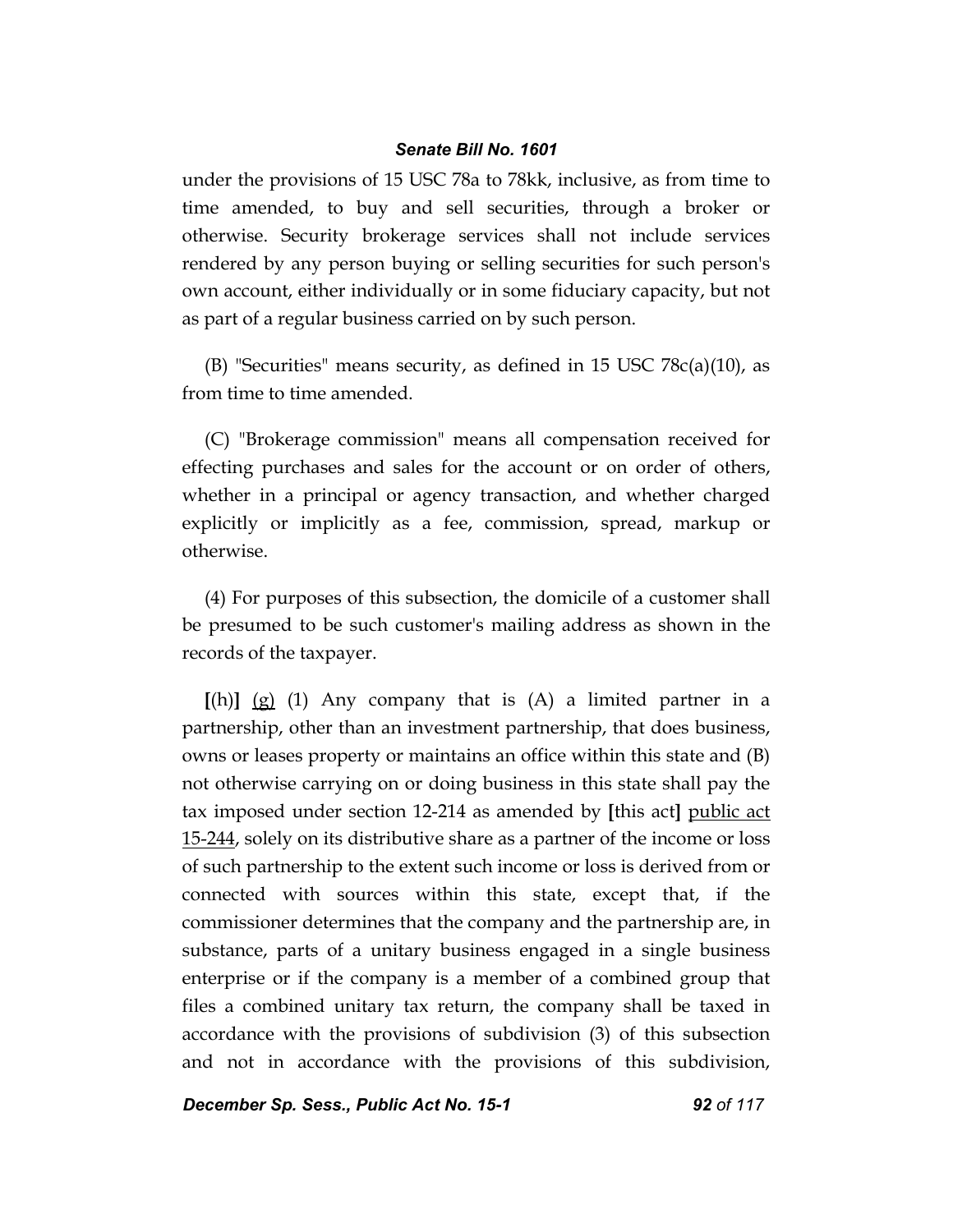provided, in lieu of the payment of tax based solely on its distributive share, such company may elect for any particular income year, on or before the due date or, if applicable the extended due date, of its corporation business tax return for such income year, to apportion its net income within and without the state under the provisions of this chapter.

(2) Any company that is (A) a limited partner (i) in an investment partnership or (ii) in a limited partnership, other than an investment partnership, that does business, owns or leases property or maintains an office within this state and (B) otherwise carrying on or doing business in this state shall apportion its net income, including its distributive share as a partner of such partnership income or loss, within and without the state under the provisions of this chapter, except that the numerator and the denominator of its **[**payroll factor, property factor, and receipts factor**]** apportionment fraction shall include its proportionate part, as a partner, of the numerator and the denominator of such partnership's **[**payroll factor, property factor and receipts factor, respectively**]** apportionment fraction. For purposes of this section, such partnership shall compute its apportionment fraction and the numerator and the denominator of its **[**payroll factor, property factor and receipts factor,**]** apportionment fraction as if it were a company taxable both within and without this state.

(3) Any company that is a general partner in a partnership that does business, owns or leases property or maintains an office within this state shall, whether or not it is otherwise carrying on or doing business in this state, apportion its net income, including its distributive share as a partner of such partnership income or loss, within and without the state under the provisions of this chapter, except that the numerator and the denominator of its **[**payroll factor, property factor and receipts factor**]** apportionment fraction shall include its proportionate part, as a partner, of the numerator and the denominator of such partnership's

*December Sp. Sess., Public Act No. 15-1 93 of 117*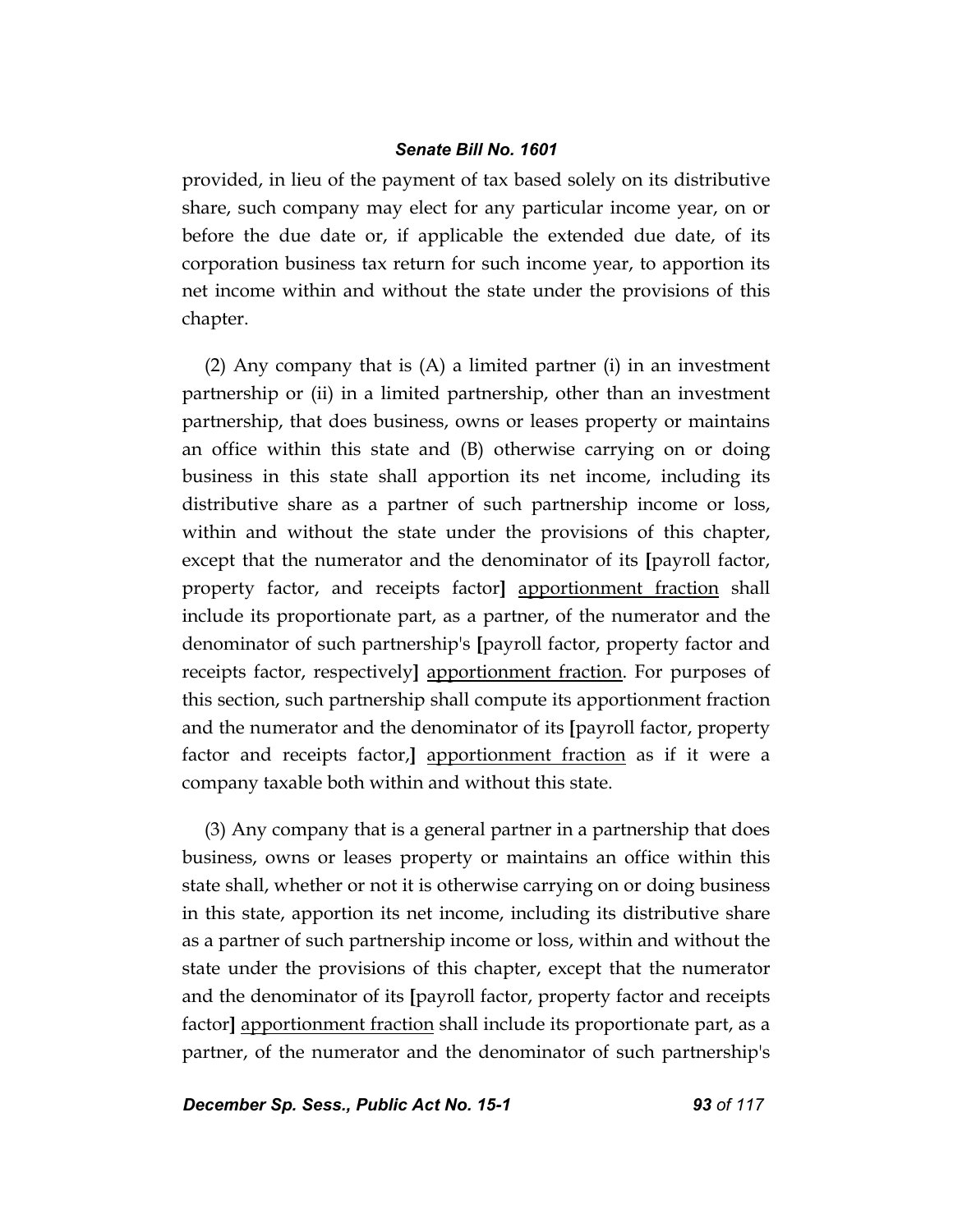**[**payroll factor, property factor and receipts factor, respectively**]** apportionment fraction. For purposes of this section, such partnership shall compute its apportionment fraction and the numerator and the denominator of its **[**payroll factor, property factor and receipts factor,**]** apportionment fraction as if it were a company taxable both within and without this state.

**[**(i)**]** (h) The provisions of this section shall not apply to insurance companies.

**[**(j)**]** (i) (1) Any financial service company as defined in section 12- 218b, as amended by **[**this act**]** public act 15-244, that has net income derived from credit card activities, as defined in this subsection, shall apportion its net income derived from credit card activities in the manner provided in this subsection. Income derived by such taxpayer from sources other than credit card activities shall be apportioned as provided in this chapter.

(2) The numerator of the apportionment fraction shall consist of the Connecticut receipts, as described in subdivision (3) of this subsection. The denominator of the apportionment fraction shall consist of (A) the total amount of interest and fees or penalties in the nature of interest from credit card receivables, (B) receipts from fees charged to card holders, including, but not limited to, annual fees, irrespective of the billing address of the card holder, (C) net gains from the sale of credit card receivables, irrespective of the billing address of the card holder, and (D) all credit card issuer's reimbursement fees, irrespective of the billing address of the card holder.

(3) For purposes of this subsection, "Connecticut receipts" shall be determined by adding (A) interest and fees or penalties in the nature of interest from credit card receivables and receipts from fees charged to card holders, including, but not limited to, annual fees, where the billing address of the card holder is in this state and (B) the product of

*December Sp. Sess., Public Act No. 15-1 94 of 117*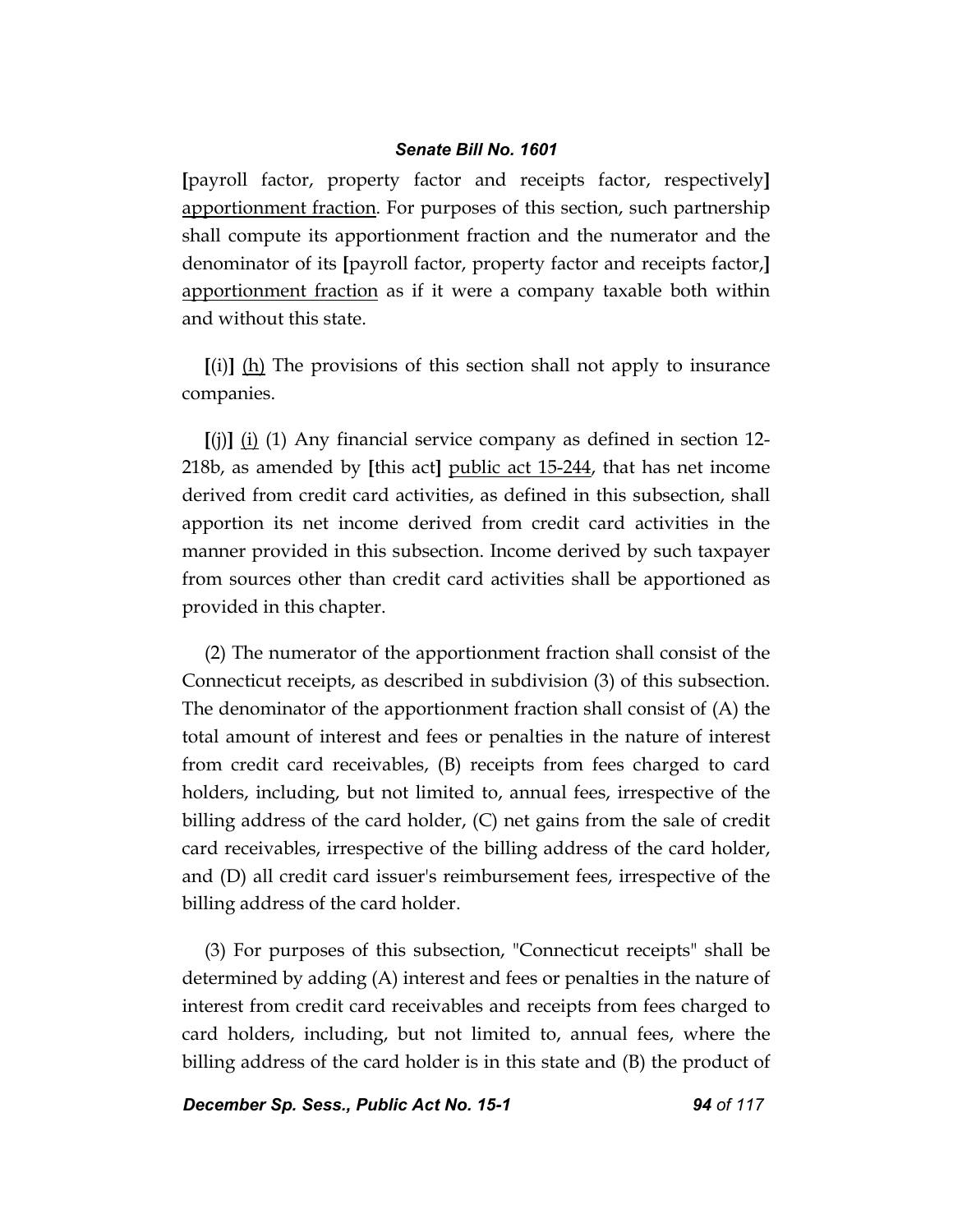(i) the sum of net gains from the sale of credit card receivables and all credit card issuer's reimbursement fees multiplied by (ii) a fraction, the numerator of which shall be interest and fees or penalties in the nature of interest from credit card receivables and receipts from fees charged to card holders, including, but not limited to, annual fees, where the billing address of the card holder is in this state, and the denominator of which shall be the total amount of interest and fees or penalties in the nature of interest from credit card receivables and receipts from fees charged to card holders, including, but not limited to, annual fees, irrespective of the billing address of the card holder.

(4) For purposes of this subsection:

(A) "Credit card" means a credit, travel, or entertainment card;

(B) "Receipts" means receipts computed according to the method of accounting used by the taxpayer in the computation of net income;

(C) "Credit card issuer's reimbursement fee" means the fee that a taxpayer receives from a merchant's bank because one of the persons to whom the taxpayer or a related person, as defined in section 12- 218b, as amended by **[**this act**]** public act 15-244, has issued a credit card has charged merchandise or services to the credit card;

(D) "Net income derived from credit card activities" means (i) interest and fees or penalties in the nature of interest from credit card receivables and receipts from fees charged to card holders, including, but not limited to, annual fees, net gains from the sale of credit card receivables, credit card issuer's reimbursement fees, and credit card receivables servicing fees received in connection with credit cards issued by the taxpayer or a related person, as defined in section 12- 218b, as amended by **[**this act**]** public act 15-244, less (ii) expenses related to such income, to the extent deductible under this chapter;

*December Sp. Sess., Public Act No. 15-1 95 of 117* (E) "Billing address" shall be presumed to be the location indicated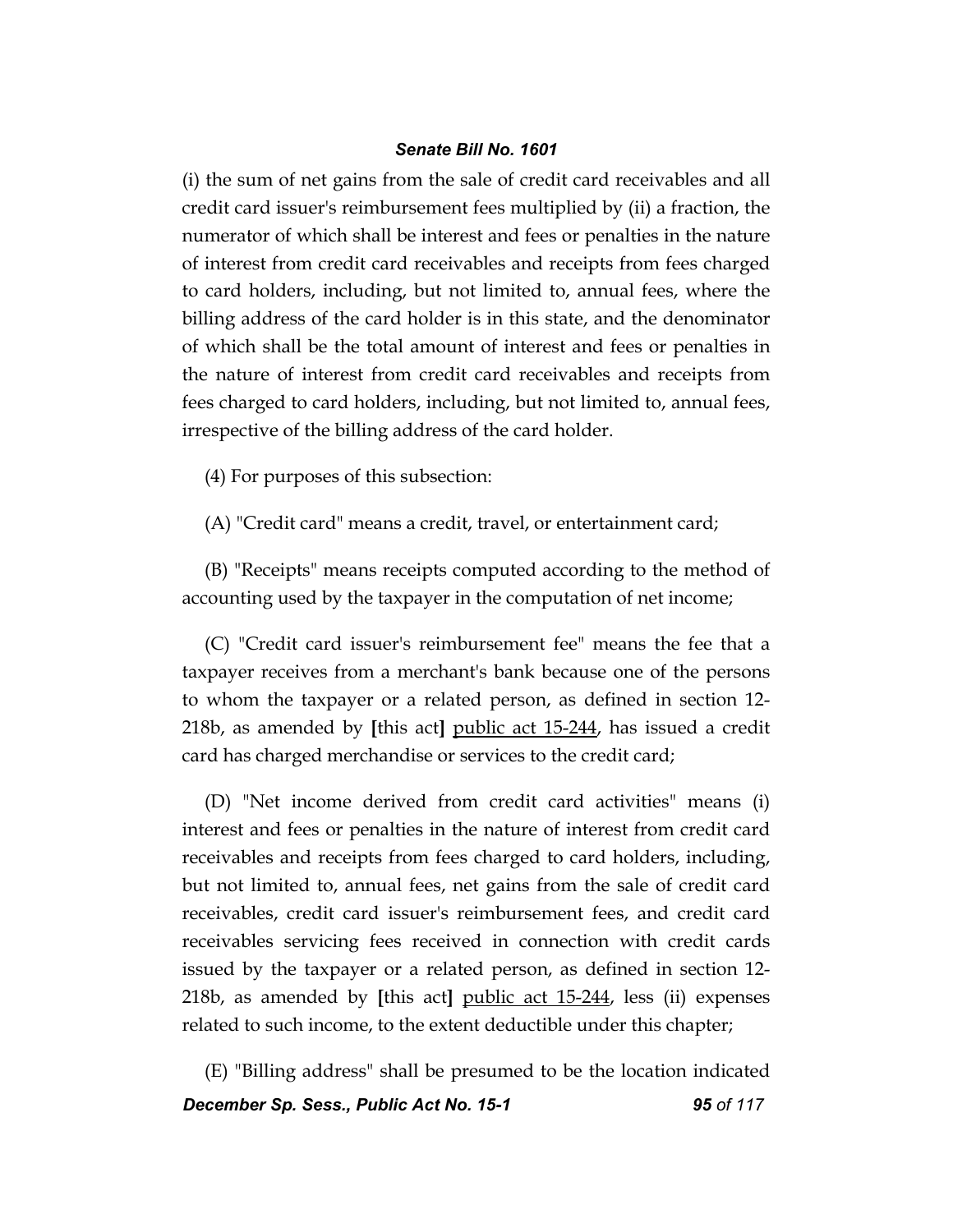in the books and records of the taxpayer as the address where any notice, statement or bill relating to a card holder is to be mailed, as of the date of such mailing; and

(F) "Credit card activities" means those activities involving the underwriting and approval of credit card relationships or other business activities generally associated with the conduct of business by an issuer of credit cards from which it derives income.

(5) The Commissioner of Revenue Services may adopt regulations, in accordance with chapter 54, to permit a financial service company that is an owner of a financial asset securitization investment trust, as defined in Section 860H(a) of the Internal Revenue Code, to elect to apportion its share of the net income from credit card activities carried on by such trust, and to provide rules for apportioning such share of net income that are consistent with this subsection.

**[**(k)**]** (j) (1) For income years commencing on or after January 1, 2001, the net income of a taxpayer which is primarily engaged in activities that, in accordance with the North American Industrial Classification System, United States Manual, United States Office of Management and Budget, 1997 edition, would be included in Sector 31, 32 or 33, shall be apportioned within and without the state by means of the apportionment fraction described in subdivision (2) of this subsection provided, in the income year commencing on January 1, 2001, each such taxpayer shall not take such apportionment fraction into account for purposes of installment payments on estimated tax under section 12-242d, as amended by **[**this act**]** public act 15-244, for calendar quarters ending prior to July 1, 2001, but shall make such payments in accordance with the apportionment fraction applicable to the income year commencing January 1, 2000.

(2) The **[**numerator of the apportionment fraction shall consist of the taxpayer's gross receipts, as described in subdivision (3) of subsection

*December Sp. Sess., Public Act No. 15-1 96 of 117*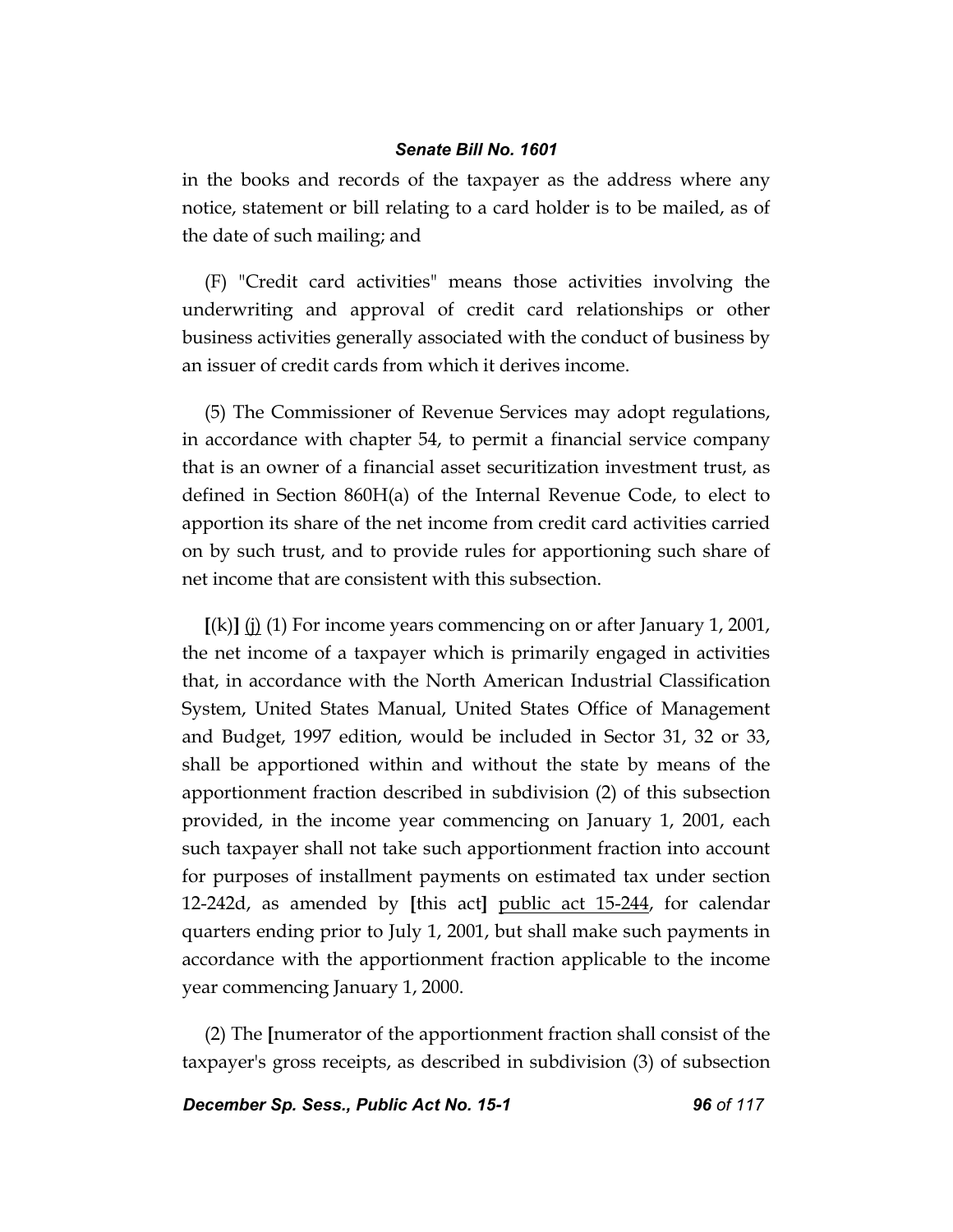(c) of this section, which are assignable to the state, as provided in subdivision (3) of subsection (c) of this section. The denominator of the apportionment fraction shall consist of the taxpayer's total gross receipts, as described in subdivision (3) of subsection (c) of this section, whether or not assignable to the state**]** apportionment fraction of a taxpayer described in subdivision (1) of this subsection shall be the apportionment fraction calculated under subsection (b) of this section.

(3) (A) Any taxpayer which is described in subdivision (1) of this subsection and seventy-five per cent or more of whose total gross receipts, as described in **[**subdivision (3) of subsection (c)**]** subsection (b) of this section, during the income year are from the sale of tangible personal property directly, or in the case of a subcontractor, indirectly, to the United States government may elect, on or before the due date or, if applicable, the extended due date, of its corporation business tax return for the income year, to apportion its net income within and without the state by means of the apportionment fraction described in **[**subsection (c) of this section**]** subparagraph (B) of this subdivision. The election, if made by the taxpayer, shall be irrevocable for, and applicable for, five successive income years.

(B) The net income of the taxpayer making an election under subdivision (3) of subparagraph (A) of this subsection shall be apportioned within and without the state by means of an apportionment fraction, to be computed as the sum of the property factor, the payroll factor and twice the receipts factor, divided by four. (i) The first of these fractions, the property factor, shall represent that part of the average monthly net book value of the total tangible property held and owned by the taxpayer during the income year which is held within the state, without deduction on account of any encumbrance thereon, and the value of tangible property rented to the taxpayer computed by multiplying the gross rents payable during the income year or period by eight. For the purpose of this section, gross

*December Sp. Sess., Public Act No. 15-1 97 of 117*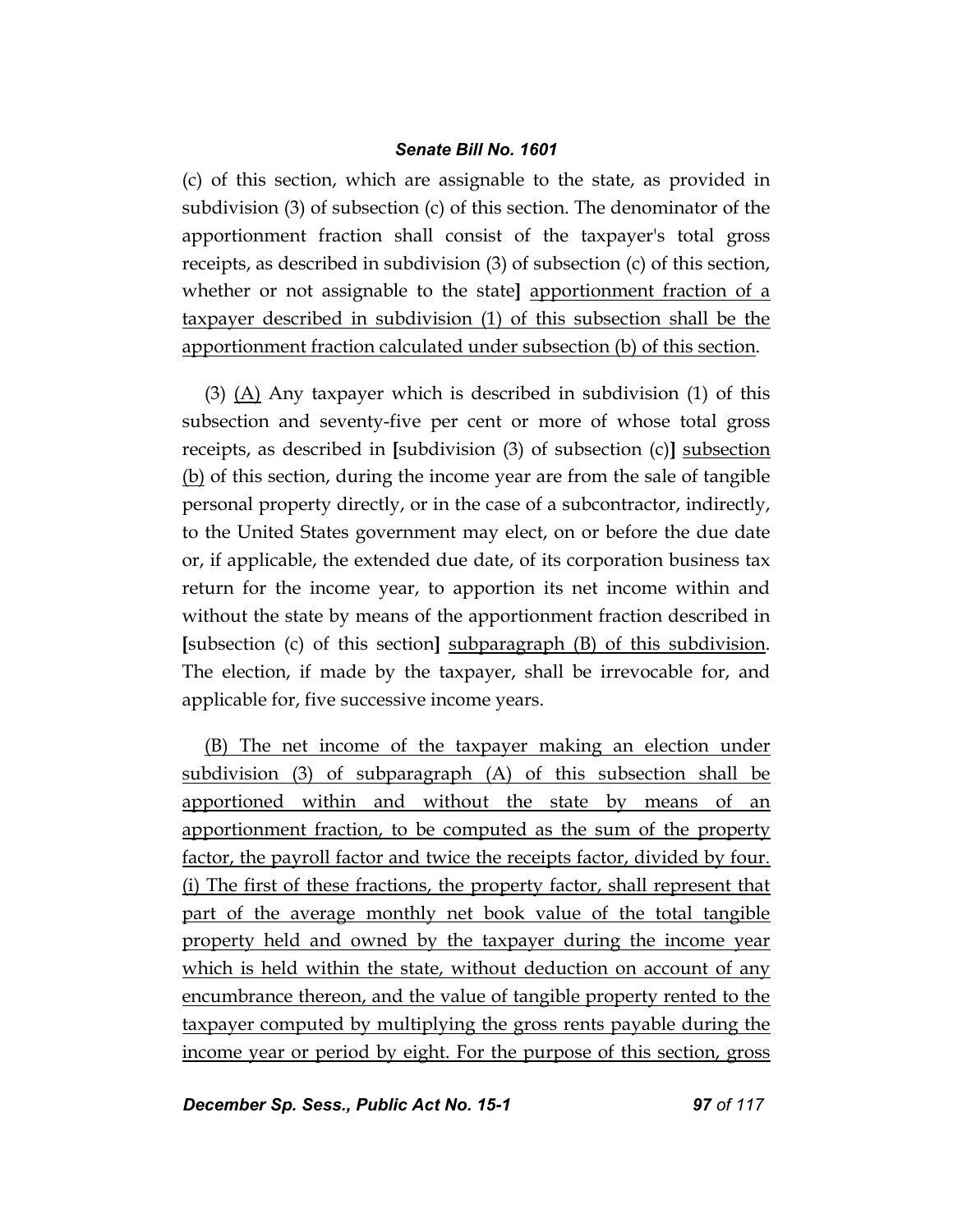rents shall be the actual sum of money or other consideration payable, directly or indirectly, by the taxpayer or for its benefit for the use or possession of the property, excluding royalties, but including interest, taxes, insurance, repairs or any other amount required to be paid by the terms of a lease or other arrangement and a proportionate part of the cost of any improvement to the real property made by or on behalf of the taxpayer which reverts to the owner or lessor upon termination of a lease or other arrangement, based on the unexpired term of the lease commencing with the date the improvement is completed, provided, where a building is erected on leased land by or on behalf of the taxpayer, the value of the land is determined by multiplying the gross rent by eight, and the value of the building is determined in the same manner as if owned by the taxpayer. (ii) The second fraction, the payroll factor, shall represent the part of the total wages, salaries and other compensation to employees paid by the taxpayer during the income year which was paid in this state, excluding any such wages, salaries or other compensation attributable to the production of gross income of an international banking facility as defined in section 12-217, as amended by this act. Compensation is paid in this state if (I) the individual's service is performed entirely within the state; or (II) the individual's service is performed both within and without the state, but the service performed without the state is incidental to the individual's service within the state; or (III) some of the service is performed in the state and the base of operations or, if there is no base of operations, the place from which the service is directed or controlled is in the state, or the base of operations or the place from which the service is directed or controlled is not in any state in which some part of the service is performed, but the individual's residence is in this state. (iii) The third fraction, the receipts factor, shall represent the part of the taxpayer's gross receipts from sales or other sources during the income year, computed according to the method of accounting used in the computation of its entire net income, which is assignable to the state, and excluding any gross receipts attributable to an international

*December Sp. Sess., Public Act No. 15-1 98 of 117*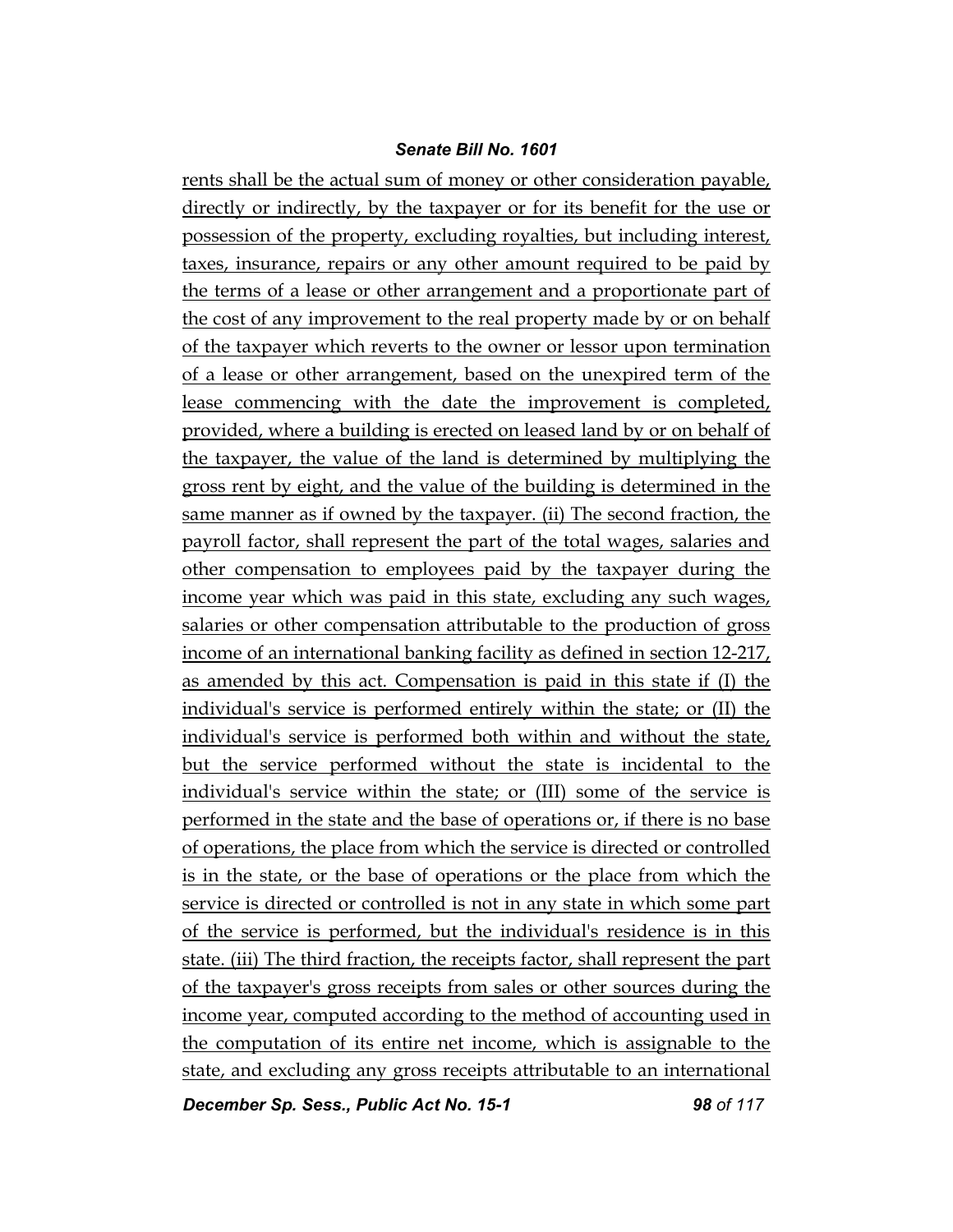banking facility as defined in section 12-217, as amended by this act, but including receipts from sales of tangible property if the property is delivered or shipped to a purchaser within this state, other than a company which qualifies as a Domestic International Sales Corporation (DISC) as defined in Section 992 of the Internal Revenue Code of 1986, or any subsequent corresponding internal revenue code of the United States, as from time to time amended, and as to which a valid election under Subsection (b) of said Section 992 to be treated as a DISC is effective, regardless of the f.o.b. point or other conditions of the sale, receipts from services performed within the state, rentals and royalties from properties situated within the state, royalties from the use of patents or copyrights within the state, interest managed or controlled within the state, net gains from the sale or other disposition of intangible assets managed or controlled within the state, net gains from the sale or other disposition of tangible assets situated within the state and all other receipts earned within the state.

**[**(l)**]** (k) (1) For income years commencing on or after October 1, 2001, any broadcaster which is taxable both within and without this state shall apportion its net income derived from the broadcast of video or audio programming, whether through the public airwaves, by cable, by direct or indirect satellite transmission or by any other means of communication, through an over-the-air television or radio network, through a television or radio station or through a cable network or cable television system and, if such broadcaster is a cable network, all net income derived from activities related to or arising out of the foregoing, including, but not limited to, broadcasting, entertainment, publishing, whether electronically or in print, electronic commerce and licensing of intellectual property created in the pursuit of such activities, by means of the apportionment fraction described in subdivision (3) of this subsection, and any eligible production entity which is taxable both within and without this state shall apportion its net income derived from video or audio programming production

*December Sp. Sess., Public Act No. 15-1 99 of 117*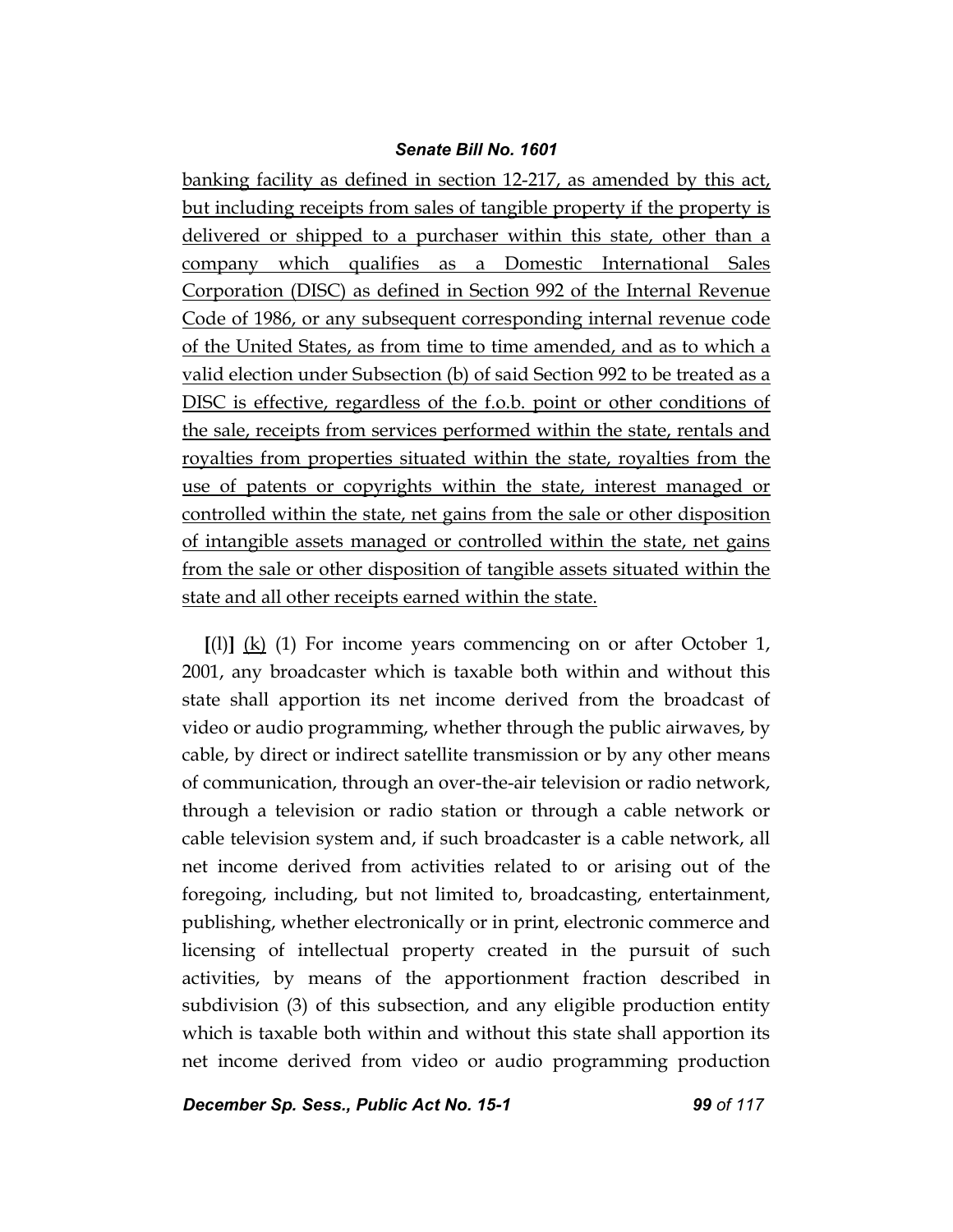services by means of the apportionment fraction described in subdivision (4) of this subsection.

(2) For purposes of this subsection:

(A) "Video or audio programming" means any and all performances, events or productions, including without limitation news, sporting events, plays, stories and other entertainment, literary, commercial, educational or artistic works, telecast or otherwise made available for video or audio exhibition through live transmission or through the use of video tape, disc or any other type of format or medium;

(B) A "subscriber" to a cable television system is an individual residence or other outlet which is the ultimate recipient of the transmission;

(C) "Telecast" or "broadcast" means the transmission of video or audio programming by an electronic or other signal conducted by radiowaves or microwaves, by wires, lines, coaxial cables, wave guides or fiber optics, by satellite transmissions directly or indirectly to viewers or listeners or by any other means of communication;

(D) "Eligible production entity" means a corporation which provides video or audio programming production services and which is affiliated, within the meaning of Sections 1501 to 1504 of the Internal Revenue Code and the regulations promulgated thereunder, with a broadcaster;

(E) "Release" or "in release" means the placing of video or audio programming into service. A video or audio program is placed into service when it is first broadcast to the primary audience for which the program was created. For example, video programming is placed in service when it is first publicly telecast for entertainment, educational, commercial, artistic or other purpose. Each episode of a television or

*December Sp. Sess., Public Act No. 15-1 100 of 117*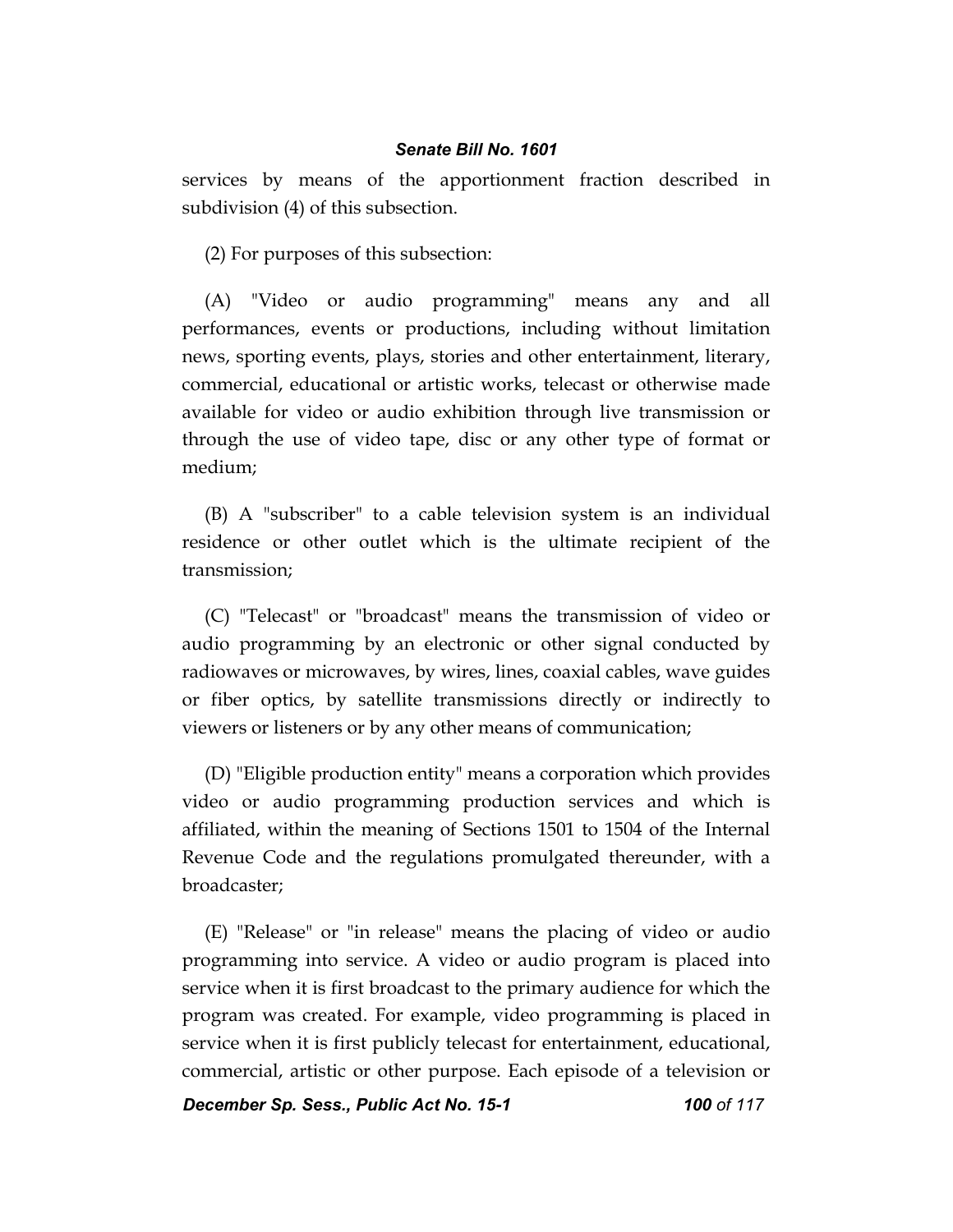radio series is placed in service when it is first broadcast; and

(F) "Broadcaster" means a corporation that is engaged in the business of broadcasting video or audio programming, whether through the public airwaves, by cable, by direct or indirect satellite transmission or by any other means of communication, through an over-the-air television or radio network, through a television or radio station or through a cable network or cable television system, and that is primarily engaged in activities that, in accordance with the North American Industry Classification System, United States Manual, 1997 edition, are included in industry group 5131 or 5132.

(3) (A) Except as provided in subparagraph (B) of this subdivision with respect to the determination of the apportionment fraction for net income derived from the activities referred to in subdivision (1) of subsection  $\lbrack \text{1} \rbrack$  (k) of this section, the numerator of the apportionment fraction for a broadcaster shall consist of the broadcaster's gross receipts, as described in **[**subdivision (3) of subsection (c)**]** subsection (b) of this section, which are assignable to the state, as provided in **[**subdivision (3) of subsection (c)**]** subsection (b) of this section. Except as provided in subparagraph (C) of this subdivision with respect to the determination of the apportionment fraction for the net income derived from the activities referred to in subdivision (1) of subsection **[**(l)**]** (k) of this section, the denominator of the apportionment fraction for a broadcaster shall consist of the broadcaster's total gross receipts, as described in **[**subdivision (3) of subsection (c)**]** subsection (b) of this section, whether or not assignable to the state.

(B) The numerator of the apportionment fraction for a broadcaster shall include the gross receipts of the taxpayer from sources within this state determined as follows:

(i) Gross receipts, including without limitation, advertising revenue, affiliate fees and subscriber fees, received by a broadcaster from video

**December Sp. Sess., Public Act No. 15-1 101 06 117**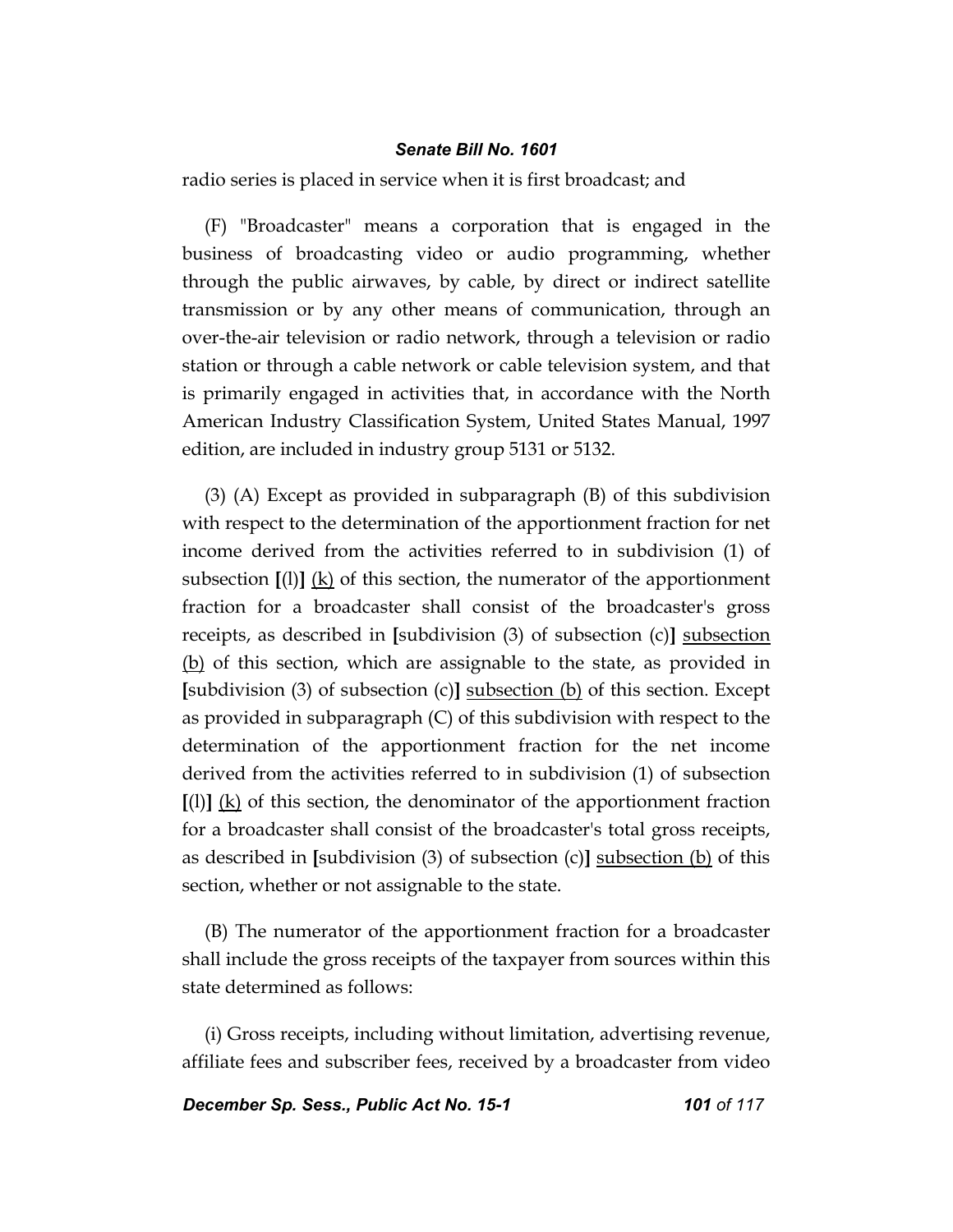or audio programming in release to or by a broadcaster for telecast which is attributed to this state.

(ii) Gross receipts, including without limitation, advertising revenue, received by an over-the-air television or radio network or a television or radio station from video or audio programming in release to or by such network or station for telecast shall be attributed to this state in the same ratio that the audience for such over-the-air network or station located in this state bears to the total audience for such overthe-air network or station inside and outside of the United States. For purposes of this subparagraph, the audience shall be determined either by reference to the books and records of the taxpayer or by reference to the applicable year's published rating statistics, provided the method used by the taxpayer is consistently used from year to year for such purpose and fairly represents the taxpayer's activity in the state.

(iii) Gross receipts including, without limitation, advertising revenue, affiliate fees and subscriber fees, received by a cable network or a cable television system from video or audio programming in release to or by such cable network or cable television system for telecast and other receipts that are derived from the activities referred to in subdivision (1) of this subsection shall be attributed to this state in the same ratio that the number of subscribers for such cable network or cable television system located in this state bears to the total of such subscribers of such cable network or cable television system inside and outside of the United States. For purpose of this subparagraph, the number of subscribers of a cable network shall be measured by reference to the number of subscribers of cable television systems that are affiliated with such network and that receive video or audio programming of such network. For purposes of this subparagraph, the number of subscribers of a cable television system shall be determined either by reference to the books and records of the taxpayer or by reference to the applicable year's published rating statistics located in

**December Sp. Sess., Public Act No. 15-1 102 of 117**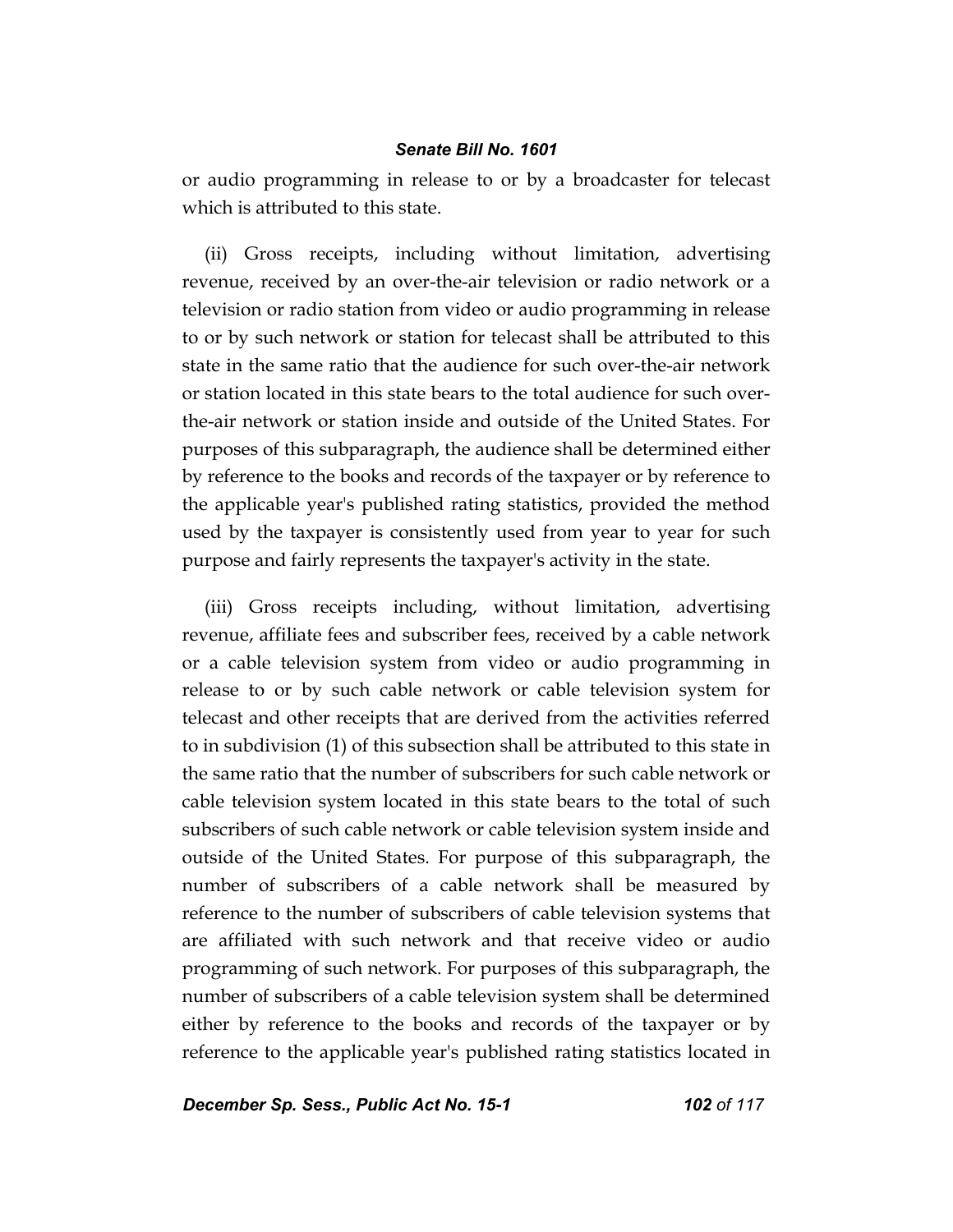published surveys, provided the method used by the taxpayer is consistently used from year to year for such purpose and fairly represents the taxpayer's activities in the state.

(C) The denominator of the apportionment fraction of a broadcaster shall include gross receipts of the broadcaster that are derived from the activities referred to in subdivision (1) of subsection **[**(l)**]** (k) of this section, whether or not assignable to the state.

(4) (A) Except as provided in subparagraph (B) of this subdivision, with respect to the determination of the apportionment fraction for net income derived from video or audio programming production services, the numerator of the apportionment fraction for an eligible production entity shall consist of the eligible production entity's gross receipts, as described in **[**subdivision (3) of subsection (c)**]** subsection (b) of this section, which are assignable to the state, as provided in **[**subdivision (3) of subsection (c)**]** subsection (b) of this section. Except as provided in subparagraph (C) of this subdivision, with respect to the determination of the apportionment fraction for net income derived from video or audio programming production services, the denominator of the apportionment fraction for an eligible production entity shall consist of the eligible production entity's total gross receipts, as described in **[**subdivision (3) of subsection (c)**]** subsection (b) of this section, whether or not assignable to the state.

(B) The numerator of the apportionment fraction for an eligible production entity shall include gross receipts of the entity that are derived from video or audio programming production services relating to events which occur within this state.

(C) The denominator of the apportionment fraction for an eligible production entity shall include gross receipts of the entity that are derived from video or audio programming production services relating to events which occur within or without this state.

*December Sp. Sess., Public Act No. 15-1 103 of 117*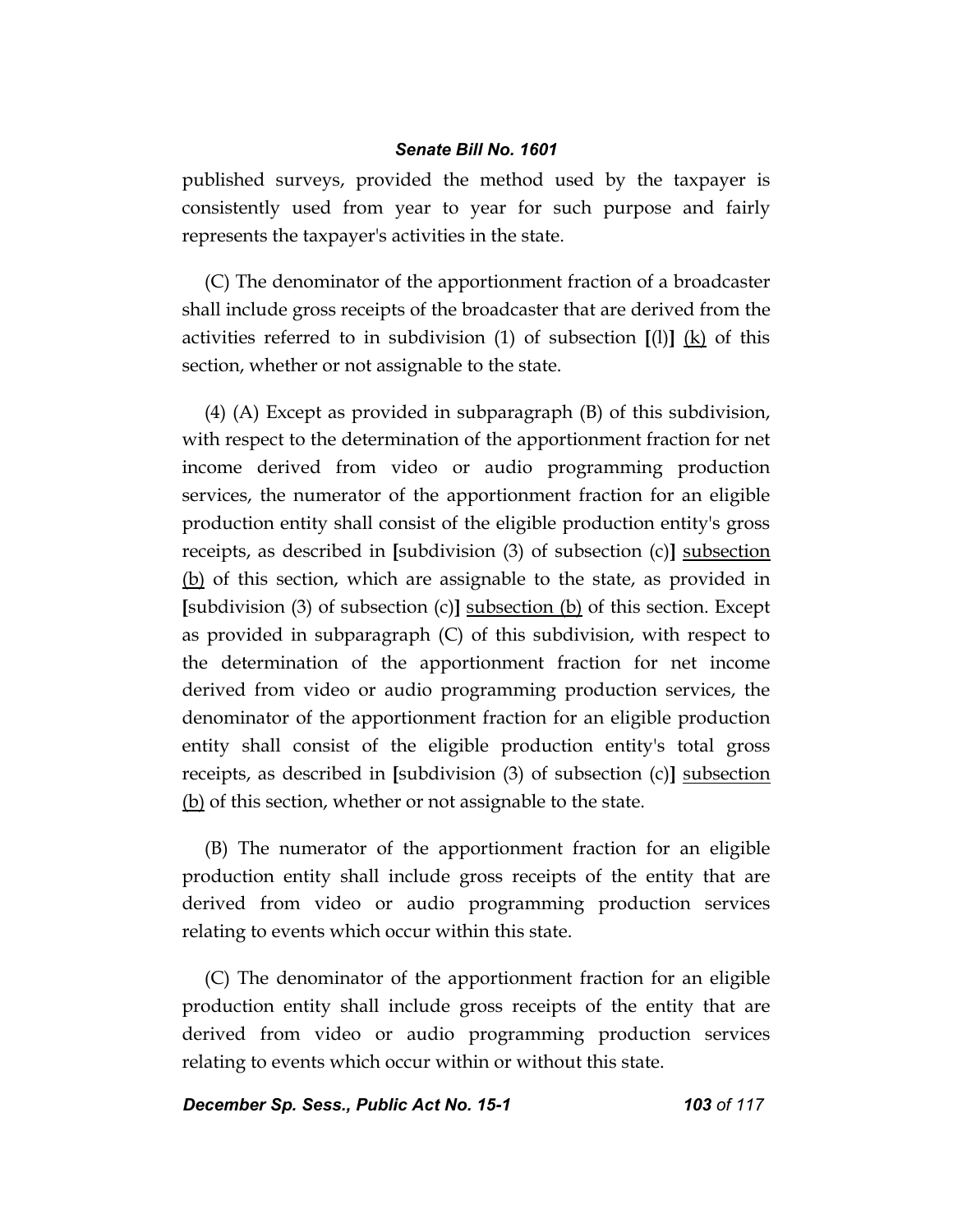**[**(m)**]** (l) Each taxable member of a combined group required to file a combined unitary tax return pursuant to section 12-222, as amended by **[**this act**]** public act 15-244, shall, if one or more members of such group are taxable without this state, apportion its net income as provided in subsections (b) and (c) of section 139 of **[**this act**]** public act 15-244.

Sec. 41. Section 12-217o of the general statutes is repealed and the following is substituted in lieu thereof (*Effective January 1, 2016*):

There shall be allowed as a credit against the tax imposed on any corporation under this chapter with respect to any taxable year of such corporation commencing on or after January 1, 1997, (1) that has more than two hundred fifty full-time, permanent employees but not more than eight hundred full-time, permanent employees whose wages, salaries or other compensation is paid in this state, as the phrase is used in subsection **[**(c)**]** (b) of section 12-218, as amended by this act, an amount equal to five per cent of the amount spent by the corporation on machinery and equipment acquired for and installed in a facility in this state, which amount exceeds the amount spent by such corporation during the preceding income year of the corporation for such expenditures or (2) that has not more than two hundred fifty full-time, permanent employees whose wages, salaries or other compensation is paid in this state, as the phrase is used in subsection  $\lbrack (c) \rbrack$  (b) of section 12-218, as amended by this act, an amount equal to ten per cent of the amount spent by the corporation on machinery and equipment acquired for and installed in a facility in this state, which amount exceeds the amount spent by such corporation during the preceding income year of the corporation for such expenditures. In addition, any amount spent (1) by a corporation whose income year, for federal income tax purposes, commences on the first day of January, February, March, April or May, (2) on machinery and equipment acquired for and installed in a facility in this state, (3)

**December Sp. Sess., Public Act No. 15-1 104 0f 117**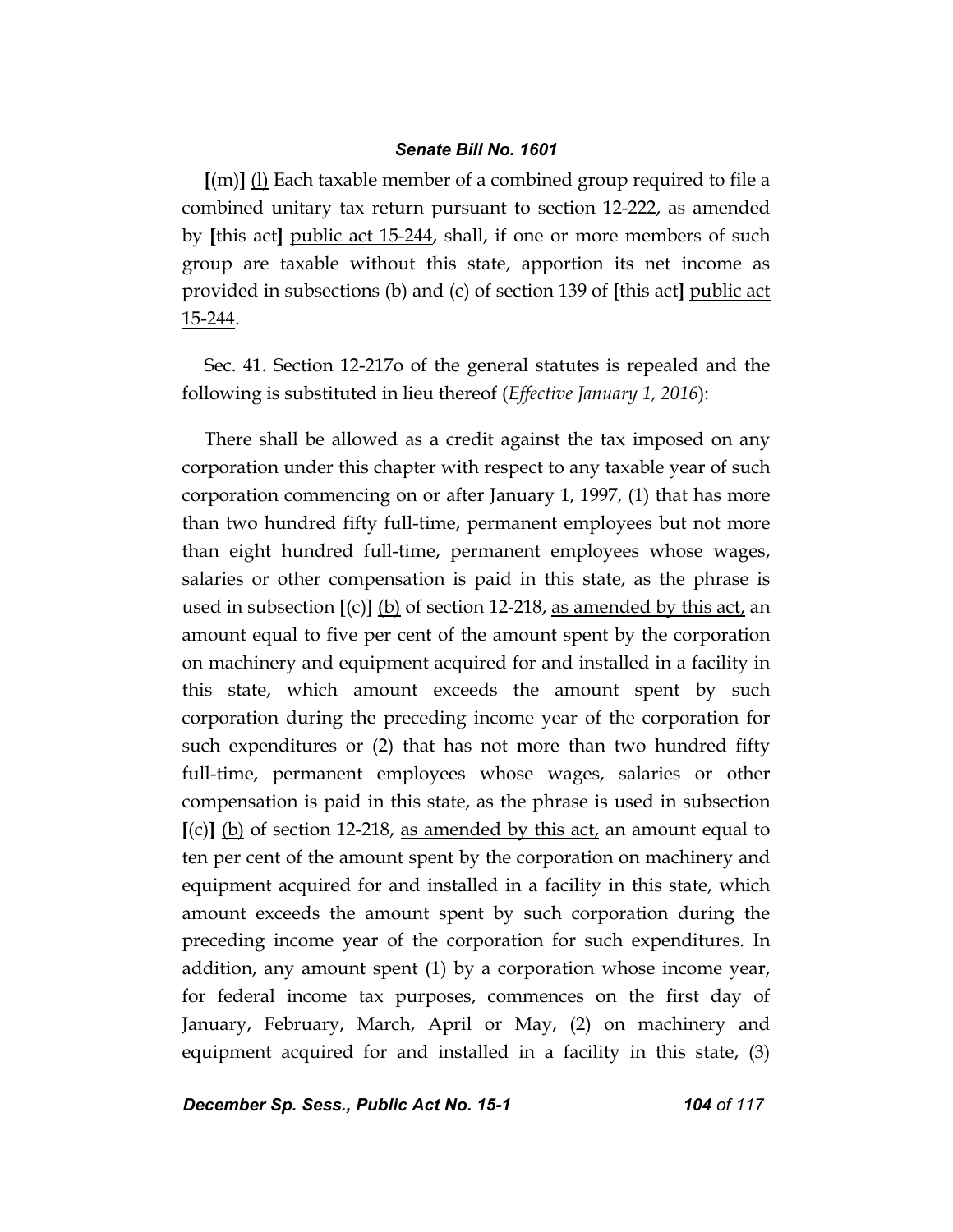during that portion of its income year in 1995 that expired on May 31, 1995, shall be deemed to have been spent during its income year commencing in 1997 and shall be added to any amount actually spent on machinery and equipment acquired for and installed in a facility in this state during its income year commencing in 1997, provided the credit percentage to which such corporation shall be entitled for its income year commencing in 1997 shall be based on the number of full-time, permanent employees during its income year commencing in 1997.

Sec. 42. Subparagraph (J) of subdivision (6) of subsection (a) of section 12-218b of the general statutes is repealed and the following is substituted in lieu thereof (*Effective January 1, 2016*):

(J) (i) Any company, other than an insurance company or a real estate broker, which derives fifty per cent or more of its gross income from one or more of the following sources or activities: Loans; letters of credit and acceptance of drafts; underwriting, purchase, placement, sale or brokerage of securities, commodities contracts or other financial instruments or contracts on its own account or for the account of others; exchanges, exchange clearinghouses and other services allied with the exchange of securities or commodities contracts; investment advisory or management services; investment banking services, corporate trust and escrow services; securities information processing; securities and financial rating agency services; transfer agent, clearing agent, securities custodial and depository services; securities exchange or quotation services; any of the services described in subsection **[**(f)**]** (e) of section 12-218, as amended by this act; any of the services described in subsection **[**(g)**]** (f) of section 12-218, as amended by this act; management, distribution or administrative services to or on behalf of an investment entity; management, distribution or administrative services to or on behalf of pension funds or retirement accounts; leasing or acting as an agent, broker or adviser in connection

*December Sp. Sess., Public Act No. 15-1 105 of 117*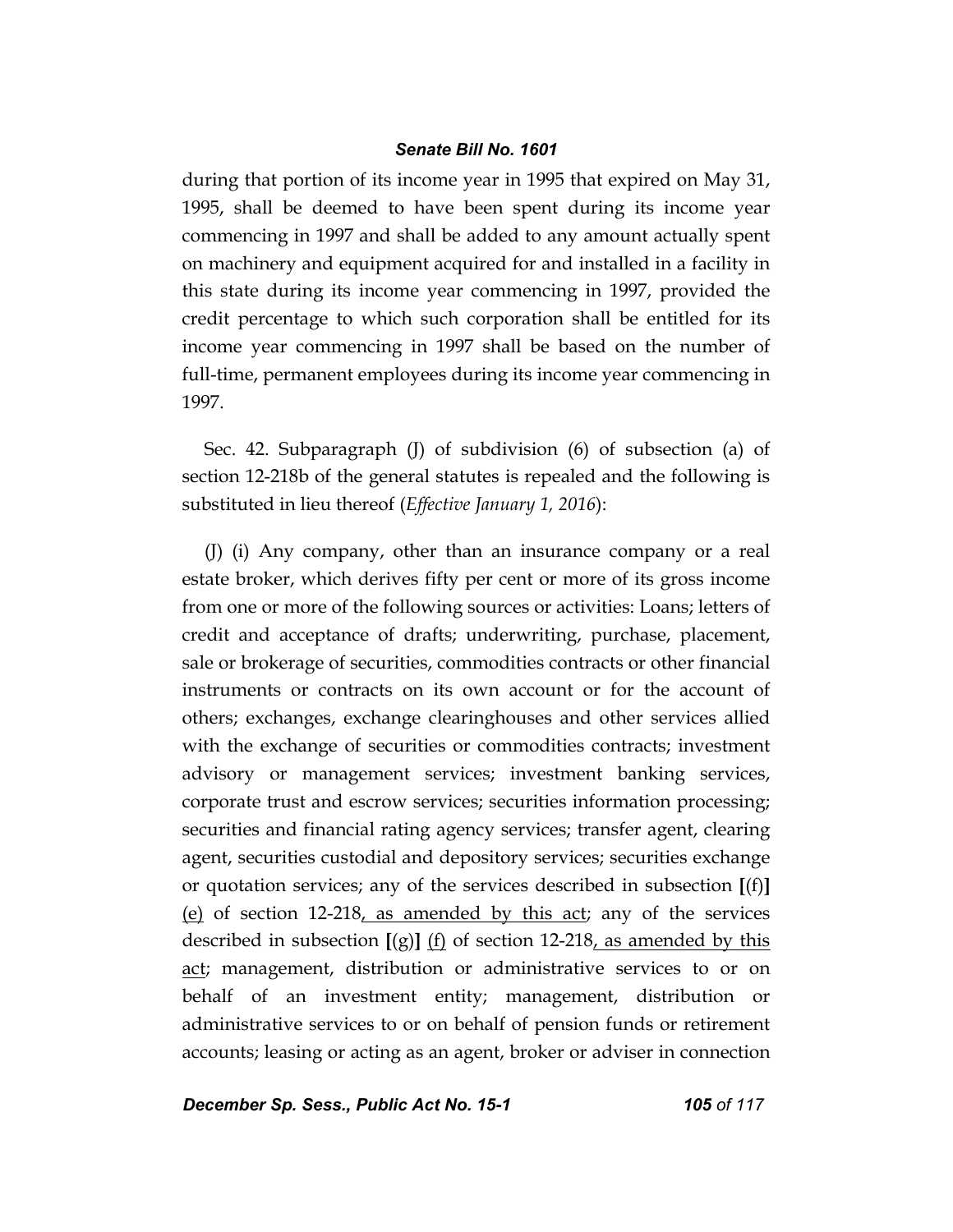with leasing real and personal property that is the functional equivalent of an extension of credit and that transfers substantially all of the benefits and risks incident to the ownership of property, including any direct financing lease or leverage lease that meets the criteria of Financial Accounting Standards Board Statement No. 13, "Accounting for Leases" or any other lease that is accounted for as a financing by a lessor under generally accepted accounting principles; activities of a Morris plan company; credit card activities; third party insurance administration services, claim administration services, claim adjusting services, premium billing and collection services, or employee benefit plan administration services; insurance underwriting or policy issuance services; actuarial services; trust company services; financial planning services; insurance brokerage services; or risk management services;

Sec. 43. Subsection (k) of section 12-218b of the general statutes is repealed and the following is substituted in lieu thereof (*Effective January 1, 2016*):

(k) This section shall not apply to net income from services or activities described in subsection **[**(f), (g) or (j)**]** (e), (f) or (i) of section 12-218, as amended by this act, which income shall be apportioned in accordance with said subsection  $[(f), (g)$  or  $(j)]$   $(e)$ ,  $(f)$  or  $(i)$ , whether or not the taxpayer is taxable outside this state, or, for income years commencing prior to January 1, 2002, in the case of net income from activities described in said subsection  $[(j)]$   $(i)$  that is earned by a taxpayer that is either not eligible to make the election described in said subsection **[**(j)**]** (i) or does not make the election described in said subsection **[**(j)**]** (i) which income shall be apportioned in accordance with subsection (b) of said section  $12-218$ , as amended by this act.

Sec. 44. Subsection (a) of section 12-219b of the general statutes is repealed and the following is substituted in lieu thereof (*Effective January 1, 2016*):

*December Sp. Sess., Public Act No. 15-1 106 of 117*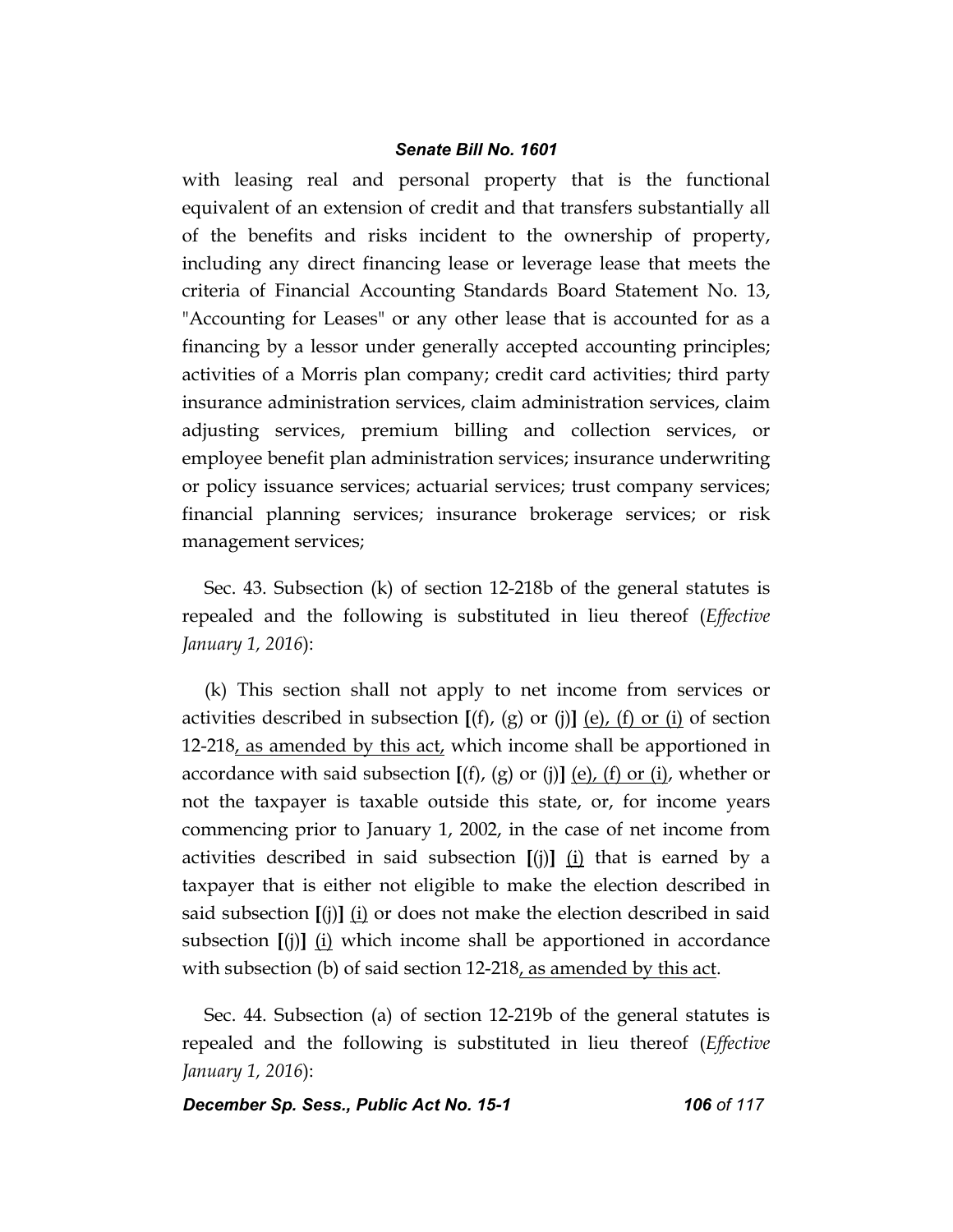(a) With respect to the taxation under this chapter in income years commencing on or after January 1, 1996, of a company's distributive share as a partner of partnership income or loss in all partnerships in which it is or may become a partner, a company may, on or before the due date, or, if applicable, the extended due date, of its corporation business tax return for its income year beginning during 1996, make an election, on its corporation business tax return for such income year, not to have the provisions of subsection **[**(e)**]** (g) of section 12-218, as amended by this act, and subsection (b) of section 12-219a apply. Except as otherwise provided by subsection (b) of this section, the election shall be irrevocable.

Sec. 45. Subdivision (27) of subsection (a) of section 12-407 of the general statutes is repealed and the following is substituted in lieu thereof (*Effective January 1, 2016*):

(27) "Community antenna television service" means (A) the one-way transmission to subscribers of video programming or information by cable, fiber optics, satellite, microwave or any other means, and subscriber interaction, if any, which is required for the selection of such video programming or information, and (B) noncable communications service, as defined in section 16-1, unless such noncable communications service is purchased by a cable network as that term is used in subsection **[**(l)**]** (k) of section 12-218, as amended by this act.

Sec. 46. Section 52-557q of the general statutes is repealed and the following is substituted in lieu thereof (*Effective January 1, 2016*):

No claim for damages shall be made against a broadcaster, as defined in subsection  $[(1)]$  (k) of section 12-218, as amended by this act, or an outdoor advertising establishment, as described in the United States Department of Labor Standard Industrial Classification System Code 7312, that, pursuant to a voluntary program between

**December Sp. Sess., Public Act No. 15-1 107 0f 117**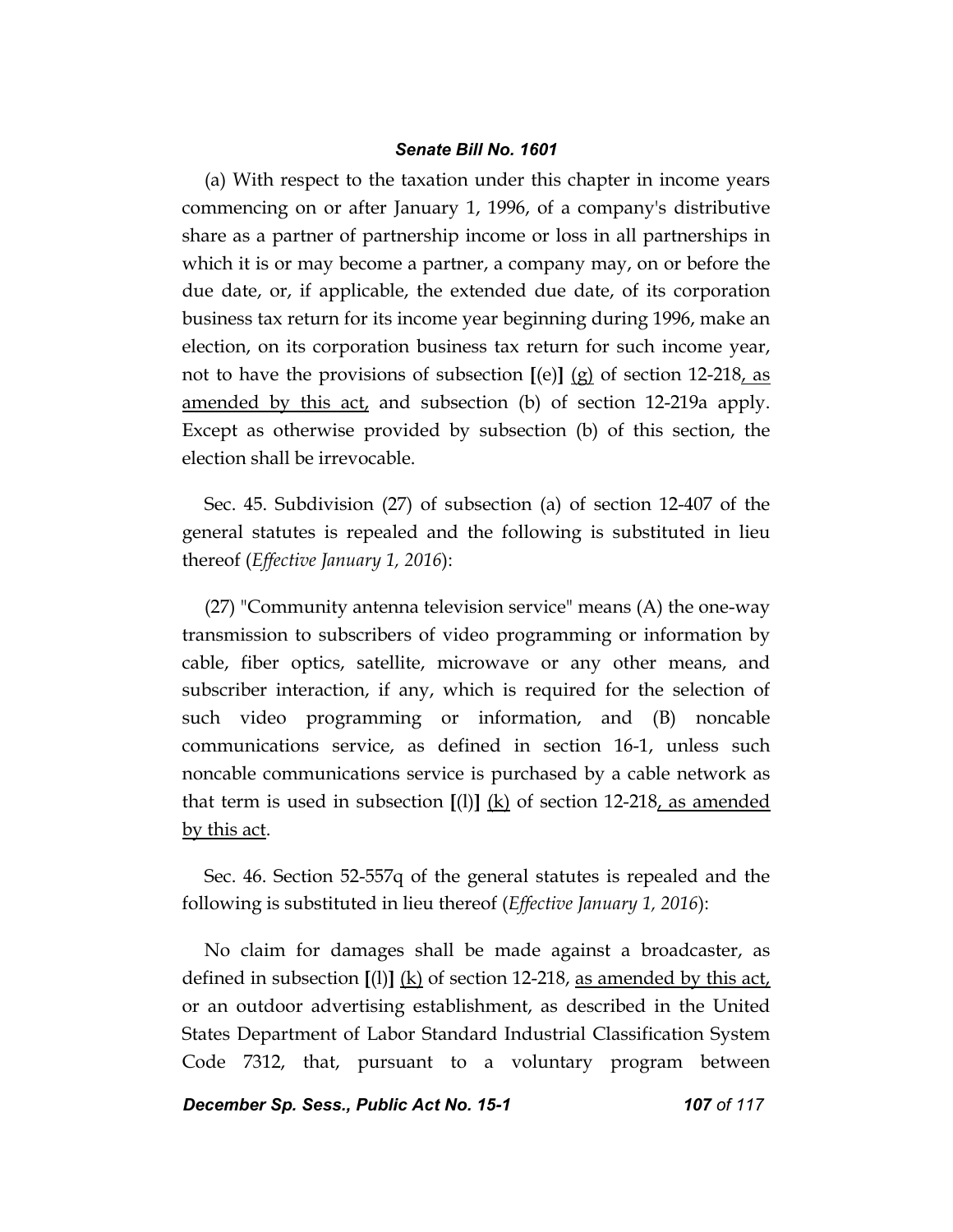broadcasters and law enforcement agencies, or between law enforcement agencies and outdoor advertising establishments, broadcasts or disseminates an emergency alert and information provided by a law enforcement agency concerning the abduction of a child, including, but not limited to, a description of the abducted child, a description of the suspected abductor and the circumstances of the abduction. Nothing in this section shall be construed to (1) limit or restrict in any way any legal protection a broadcaster or outdoor advertising establishment may have under any other law for broadcasting, outdoor advertising or otherwise disseminating any information, or (2) relieve a law enforcement agency from acting reasonably in providing information to the broadcaster or outdoor advertising establishment.

Sec. 47. Subsection (a) of section 16a-21 of the general statutes is repealed and the following is substituted in lieu thereof (*Effective from passage*):

(a) (1) No heating fuel dealer shall sell heating fuel or rent or lease a heating fuel tank without a written contract that contains all the terms and conditions for delivery of such heating fuel and the amount of fees, charges, surcharges or penalties allowed under this section and assessed to the consumer under such contract. No such contract shall contain any fees, charges, surcharges or penalties, except for those allowed pursuant to subsections (e), (f) and  $(g)$  of this section and for tank rental fees or liquidated damages for violation of the contract terms. No contract for the delivery of heating fuel under this subsection shall include a provision for liquidated damages for a consumer breach of such contract where the liquidated damages exceed the actual damages to the heating fuel dealer caused by such breach. No written contract period for heating fuel shall be for a term greater than thirty-six months. Each heating fuel dealer shall offer consumers the option to enter into a bona fide commercially

*December Sp. Sess., Public Act No. 15-1 108 of 117*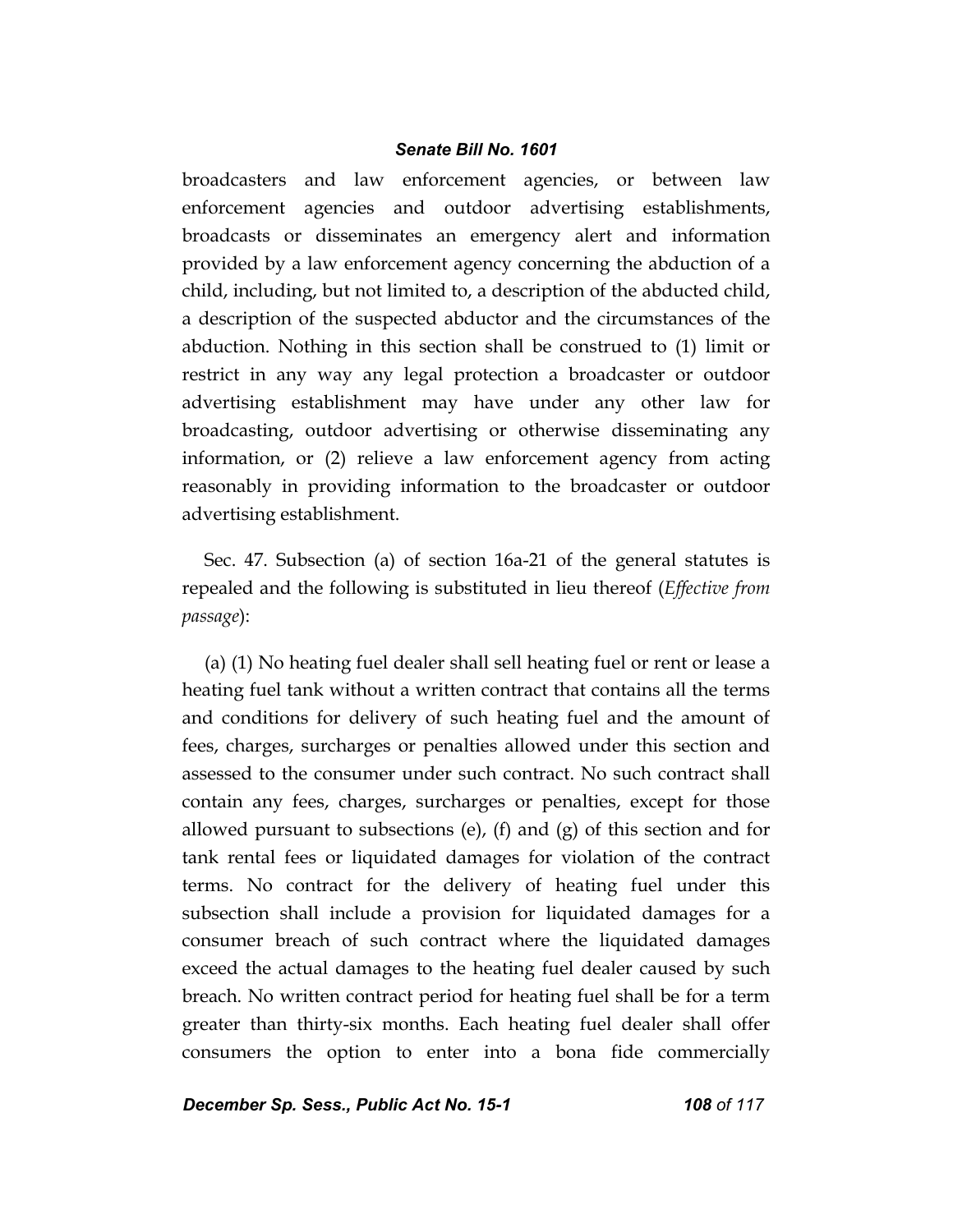reasonable contract for a term of eighteen months. A consumer and a heating fuel dealer may agree to enter into a bona fide commercially reasonable contract for a term of less than eighteen months. Longer fuel contract term lengths may be permitted for underground tank consumers, provided the fuel term agreements are concurrent with tank lease agreements as specified in subdivision (2) of this subsection. Any contract for the rent or lease of a propane fuel tank shall contain a provision informing the consumer of any restrictions concerning such customer's ability to utilize another propane fuel provider and shall require the consumer to initial such provision to indicate awareness of such restrictions.

(2) If a tank is being leased or lent to a consumer, a contract for the tank rental or loan shall indicate in writing a description of the tank, initial installation charges, if any, the amount and timing of rental or loan payments, the manner in which the lessor will credit the lessee for any unused heating fuel and terms by which a lessee may terminate the contract. A lessor may enter into a separate contract with the lessee for additional services including, but not limited to, maintenance, repair and warranty of equipment, provided such contract complies with the provisions of this section. No contract for tanks installed above ground shall be for a term greater than thirty-six months. Each consumer shall be given the option to enter into a bona fide commercially reasonable contract for a term of eighteen months. A lessee and a lessor may agree to enter into a bona fide commercially reasonable contract for a term of less than eighteen months. No contract for a tank installed underground shall exceed five years.

 $(3)$  (A) If a tank installed underground is provided to a consumer, a contract for such tank shall contain a clause providing the consumer with the option to purchase the tank and associated equipment at any time during the length of the contract, but not later than five years after the date of commencement of the contract. The purchase price for

*December Sp. Sess., Public Act No. 15-1 109 of 117*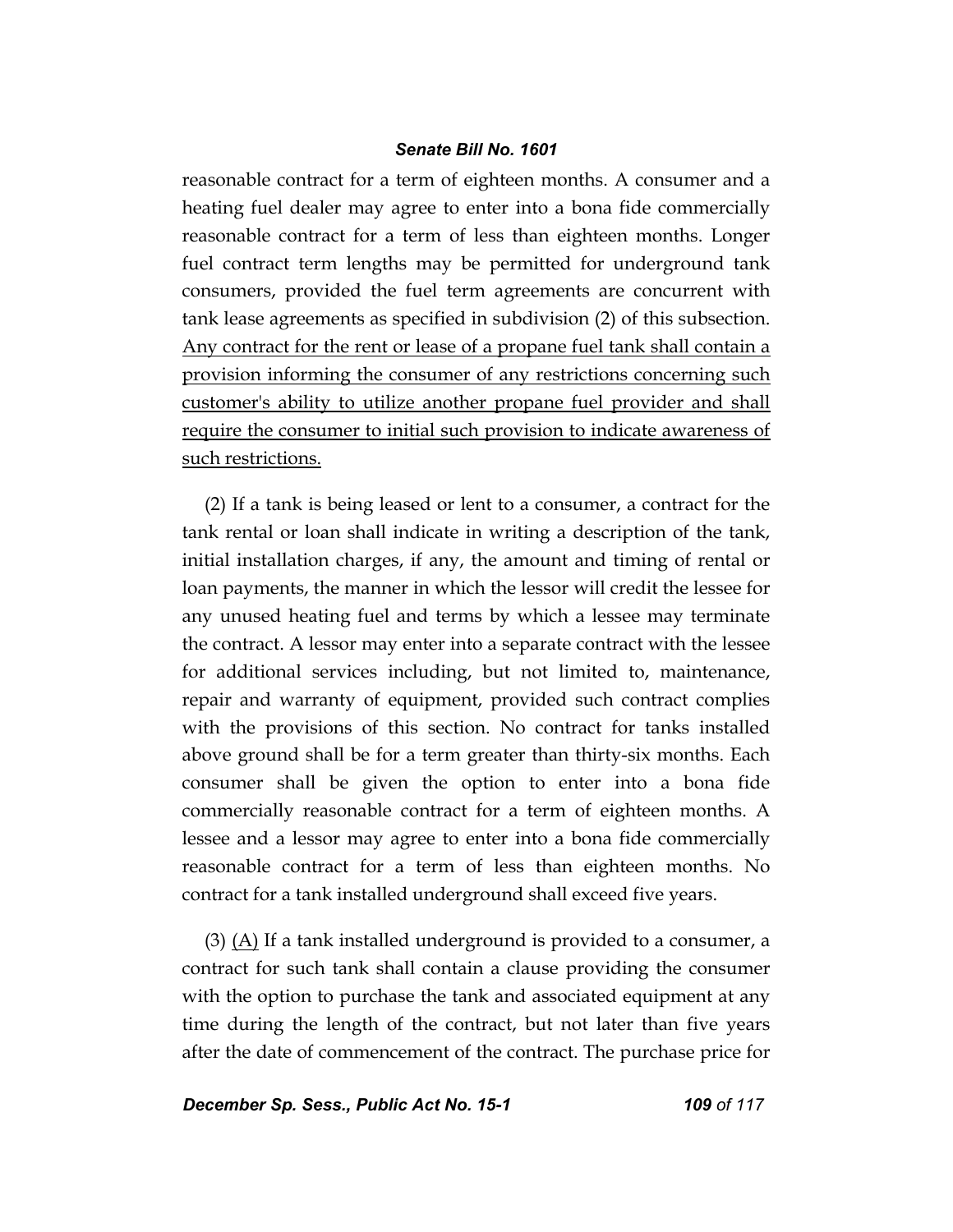the tank shall be disclosed in the contract and shall not increase before the contract expires. Any waiver of liability or transfer of warranty shall be stated in the contract. For existing contracts, whether oral or written, where the purchase option or purchase price is silent or unspecified, a contract addendum including the purchase option and a commercially reasonable purchase price shall be mailed or delivered to the consumer not later than September 1, 2013. Such contract addendum shall contain a clause providing the lessee with the option of purchasing the tank and associated equipment at any time prior to September 1, 2018. Upon purchase of the tank and any associated equipment, any contract obligations pursuant to subdivisions (1) and (2) of this subsection shall terminate immediately.

(B) If a tank installed above ground is provided to a consumer, a contract for such tank shall contain a clause providing the consumer with the option to purchase the tank and associated equipment at any time during the length of the contract, but not later than five years after the date of commencement of the contract. The purchase price for the tank shall not exceed the fair market value for such tank and shall be disclosed in the contract and not increase before the contract expires. Any waiver of liability or transfer of warranty shall be stated in the contract. For existing contracts, whether oral or written, where the purchase option or purchase price is silent or unspecified, a contract addendum including the purchase option and a purchase price of not more than the fair market value shall be mailed or delivered to the consumer not later than September 1, 2016. Such contract addendum shall contain a clause providing the lessee with the option of purchasing the tank and associated equipment at any time prior to September 1, 2021. Upon purchase of the tank and any associated equipment, any contract obligations pursuant to subdivisions (1) and (2) of this subsection shall terminate immediately.

(4) A contract required by this section shall be in writing and shall

**December Sp. Sess., Public Act No. 15-1 110 0f 117**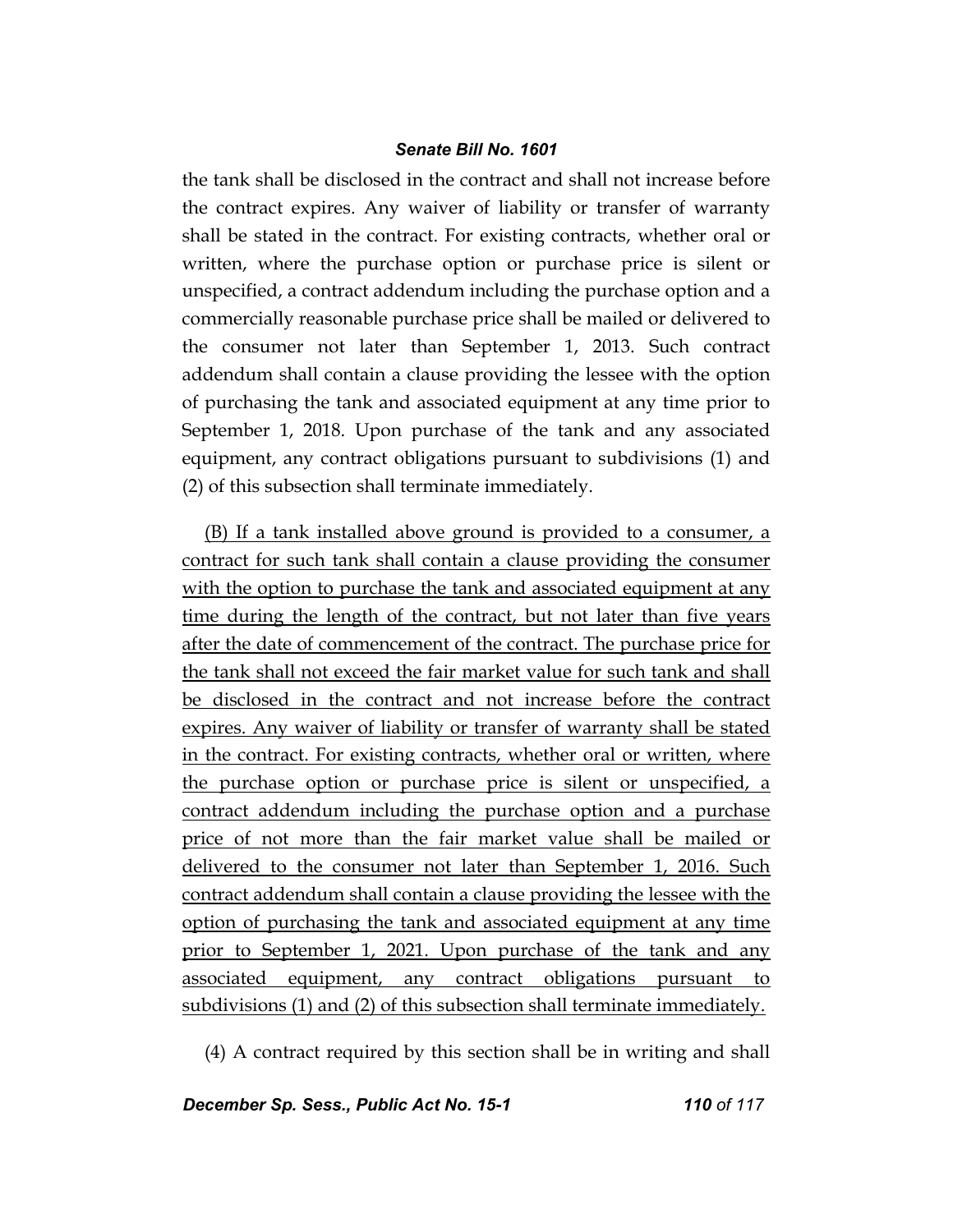comply with the plain language requirements of section 42-152, provided any fee, charge, surcharge or penalty disclosed in such contract shall be in twelve-point, boldface type of uniform font. Any fee, charge, surcharge or penalty shall not increase prior to the expiration of the contract.

(5) A written contract for the sale of heating fuel or lease of equipment that calls for an automatic renewal of the contract is not valid unless such contract complies with the provisions of this section, section 42-126b and chapter 296a.

(6) The requirement that contracts be in writing pursuant to this section shall not apply to any heating fuel delivery initiated by a consumer, payable on delivery or billed to the consumer with no future delivery commitment, where no fee, charge, surcharge or penalty is assessed, except for any fee, charge or surcharge authorized under subsection (g) of this section.

(7) The requirement that contracts be in writing pursuant to this section shall not apply to agreements that are solely automatic delivery where: (A) The consumer may terminate automatic delivery at any time and where no fee, charge, surcharge or penalty is assessed for termination, and (B) the dealer providing automatic delivery provides written notice to the consumer the dealer serves under automatic delivery of the method for the termination of automatic delivery, as specified in this subdivision. Such written notice shall be included with each invoice for products subject to automatic delivery. Notice from a consumer to a dealer requesting termination of automatic delivery may be delivered to the dealer by (i) a written request by the consumer delivered by certified mail to the dealer, (ii) electronic mail sent from the consumer to a valid electronic mail address of the dealer, or (iii) electronic facsimile by the consumer to be sent to a valid facsimile number at the dealer's place of business. The consumer shall give notice at least one day prior to the day upon which the consumer

**December Sp. Sess., Public Act No. 15-1 111 111 111 117**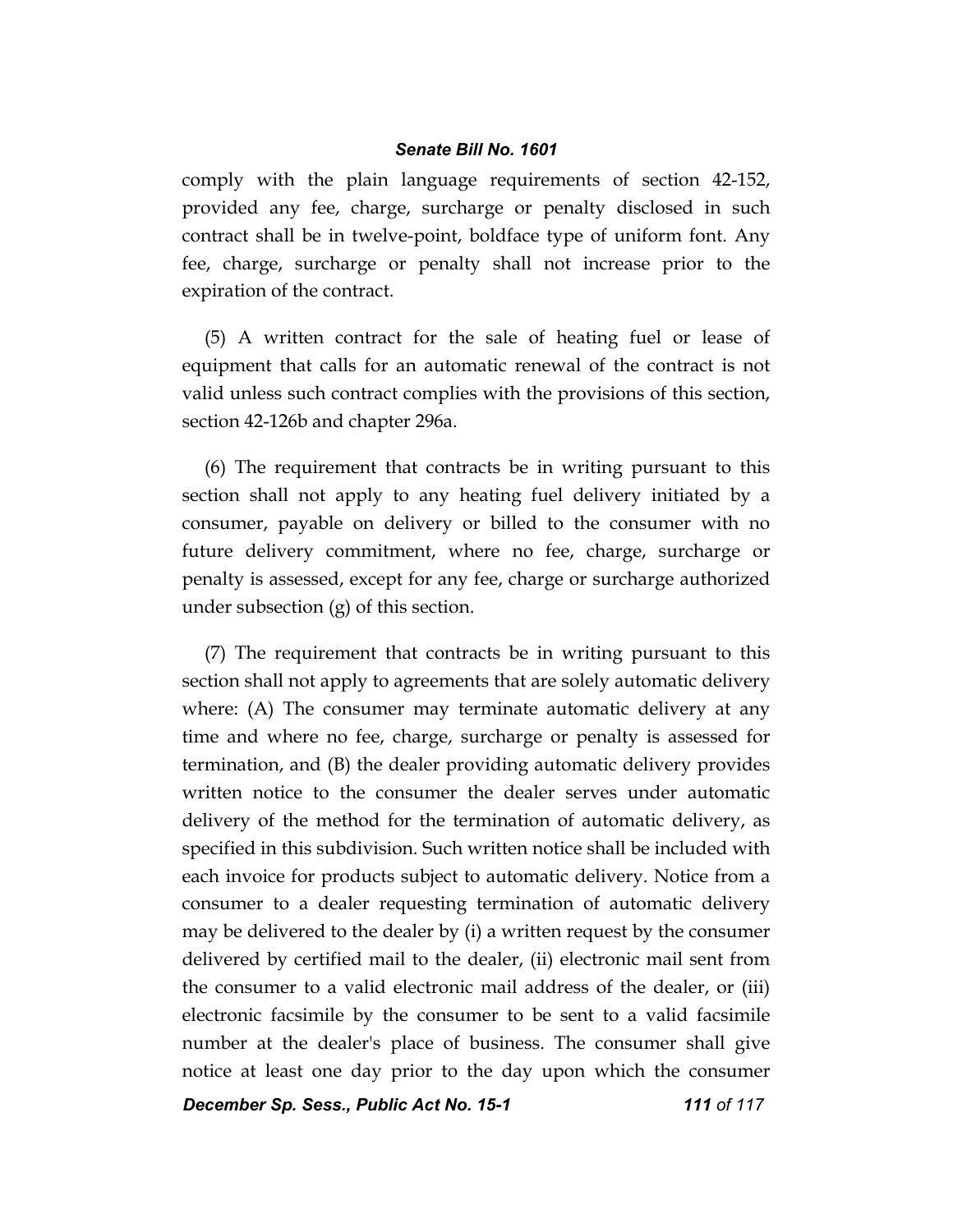desires to terminate automatic delivery. The consumer shall not be responsible for payment of deliveries made by the dealer after such notice has been given, except for deliveries made within one business day after such notice has been given and which were scheduled for delivery by the dealer prior to such notice being given, provided consideration shall be given for weekend and holiday closings or extenuating circumstances not under the control of the dealer.

Sec. 48. Subsection (k) of section 16-243v of the general statutes is repealed and the following is substituted in lieu thereof (*Effective from passage*):

(k) (1) As used in this section:

(A) "Residential retail end use customer" means any electric, gas or heating fuel customer, regardless of heating source, who wishes to replace heating furnace or boiler equipment, or purchase either an underground or above ground propane fuel tank, including, but not limited to, a propane fuel tank that the residential retail end use customer leases, provided a residential retail end use customer (i) shall be a customer of an electric distribution company, and (ii) shall not include a customer who occupies leased premises or who does not own the premises on which the replacement heating furnace or boiler equipment is located <u>or on which the underground or above ground</u> propane tank to be purchased is located or will be located;

(B) "Heating furnace or boiler equipment" means the primary heating equipment for space and hot water needs, along with the ancillary piping, pumps, duct work and associated other equipment that may be required as part of the replacement of a heating furnace or boiler;

(C) "Furnace or boiler replacement and propane fuel tank purchase funds" means any funds approved by the third-party administrator

**December Sp. Sess., Public Act No. 15-1 112 0f 117**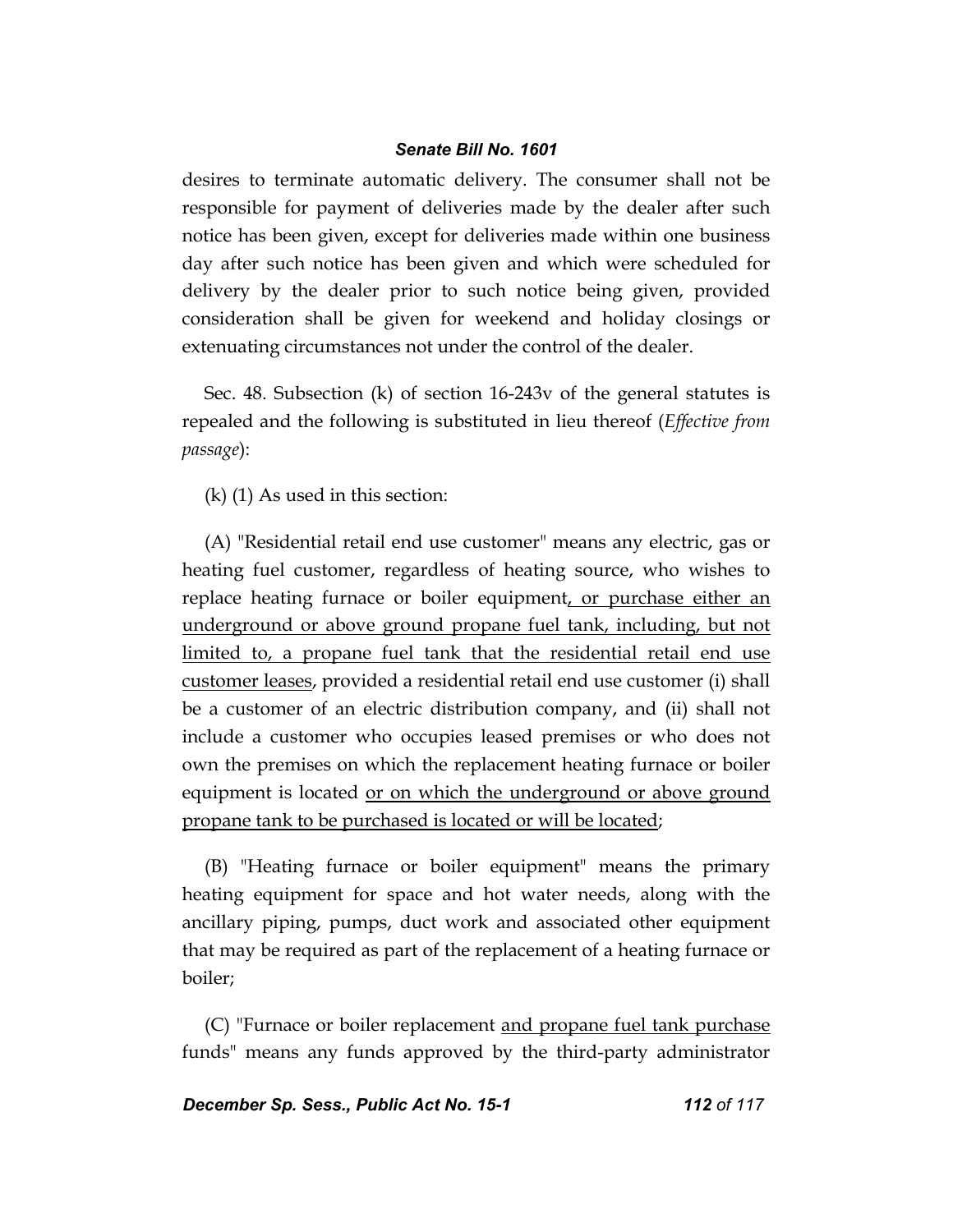pursuant to this subsection, provided (i) such funds may be used for the loan principal in an amount not to exceed fifteen thousand dollars, excluding interest expense associated with such loan and the expense for any loan default, and (ii) participating residential retail end use customers may be charged interest on the loan principal in an amount not to exceed three per cent, based on income eligibility as determined by the third-party administrator;

(D) "Electric distribution company" and "gas company" have the same meanings as provided in section 16-1.

(E) "Propane fuel tank" means a tank used to store propane fuel that is used in connection with residential heating of space, hot water needs, operation of an emergency generator for such space or the performance of indoor installed-appliance-based cooking in such space.

(2) Not later than September 1, 2013, the electric distribution and gas companies shall develop a residential furnace **[**and**]** or boiler replacement and propane fuel tank purchase program funded by the systems benefits charge pursuant to section 16-245*l* in a manner that minimizes the impact on ratepayers. Said program shall be reviewed and approved or modified by the Department of Energy and Environmental Protection, in consultation with the Energy Conservation Management Board, within sixty days of receipt of the plan for said program. Said program shall include a contract for retention of a third-party administrator to become effective upon approval of the program by the department. Said program shall continue until the end of the **[**third**]** sixth year of the program. On or before January 1, 2014, the electric distribution and gas companies shall retain the services of a third-party administrator with expertise in developing, implementing and administering residential lending programs, including credit evaluation, to provide financing for improvement projects by property owners, loan servicing and

**December Sp. Sess., Public Act No. 15-1 113 0f 117**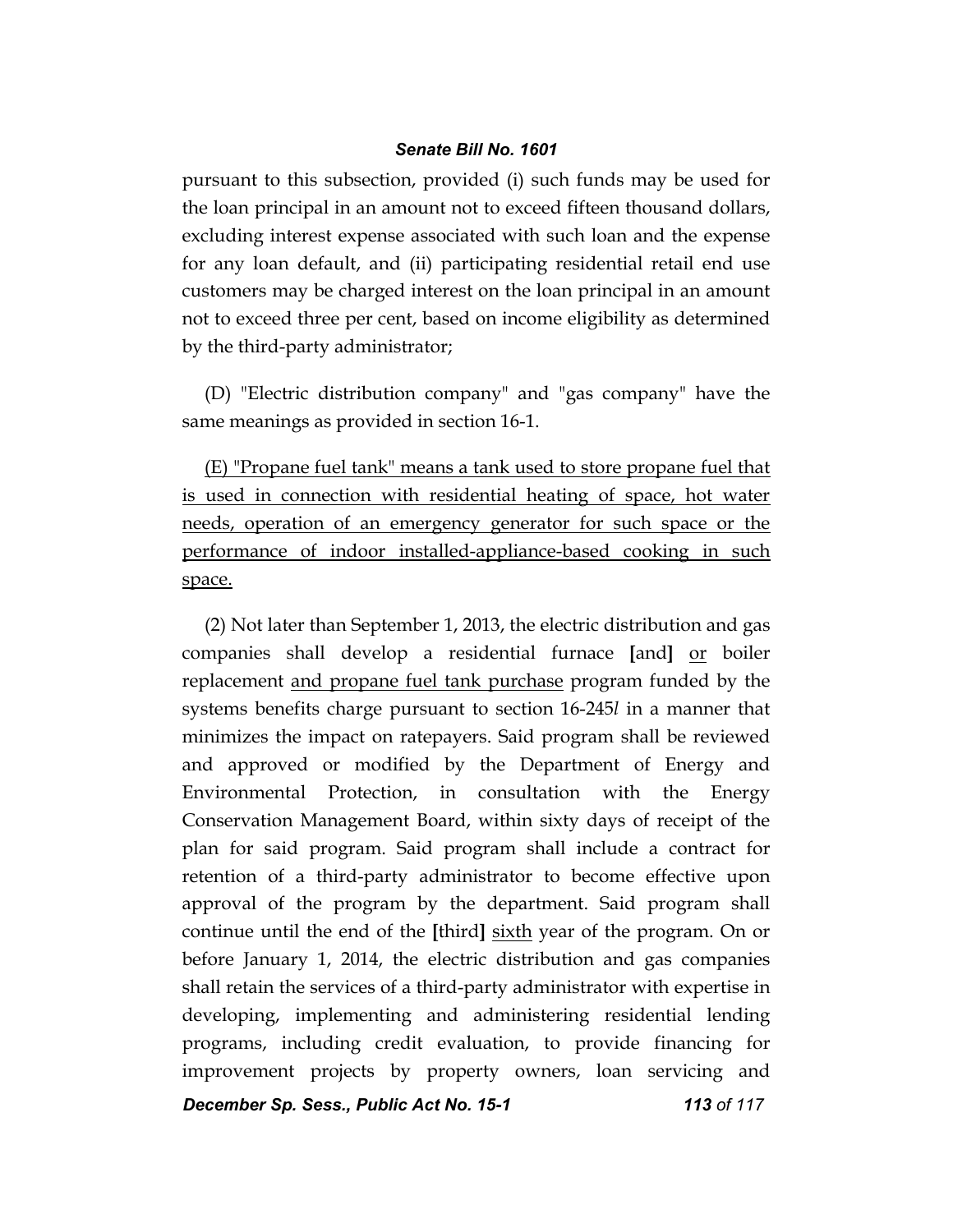program administration. The third-party administrator shall, in conjunction with the electric distribution companies and gas companies, develop the program. On and after the effective date of this section, said program shall be amended to provide such residential lending to residential retail end use customers who seek to purchase either an underground or above ground propane fuel tank, including, but not limited to, a propane fuel tank that the residential retail end use customer leases.

(3) The third-party administrator shall be responsible for extending loans and administering the residential furnace **[**and**]** or boiler replacement and propane fuel tank purchase program to assist residential retail end use customers in funding heating furnace or boiler equipment replacements and propane fuel tank purchases that meet all of the program requirements. **[**, which shall include, but not be limited to,**]**

(A) For heating furnace or boiler equipment replacements, the program requirements shall include, but not be limited to, (i) the total projected direct cost savings to the eligible residential retail end use customer resulting from the heating furnace or boiler replacement, calculated on an annual basis commencing from the month that the replacement furnace or boiler is projected to be in service, shall be greater than the total cost of the replacement funds over the term of the program in order to qualify for the program, **[**(B)**]** (ii) the eligible customer shall pay a contribution of not less than ten per cent of the total cost of the replacement or conversion of the heating furnace or boiler and any additional amounts that are required in order to meet the program requirements, **[**(C)**]** (iii) eligible customers shall have six consecutive months of timely utility payments and shall not have any past due balance owed to any electric distribution company or gas company, **[**(D)**]** (iv) the term of the repayment of the replacement funds shall be the lesser of **[**(i)**]** (I) the simple payback period of the

*December Sp. Sess., Public Act No. 15-1 114 of 117*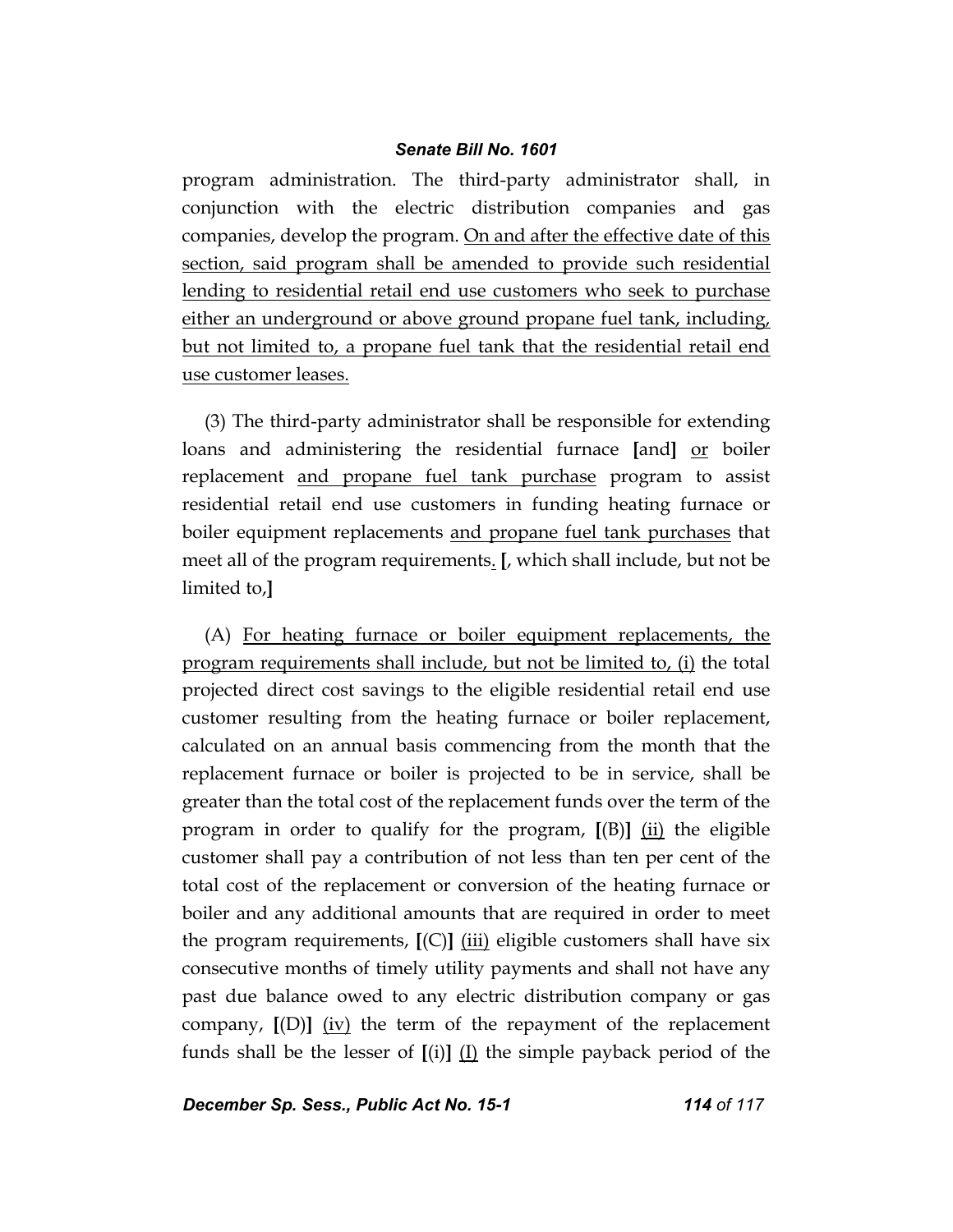replacement funds plus two years, or  $[(ii)]$   $(II)$  ten years, and  $[(E)]$   $(v)$ the replacement furnace or boiler shall meet or exceed federal Energy Star standards.

(B) For propane fuel tank purchases, the program requirements shall include, but not be limited to, (i) eligible customers shall have six consecutive months of timely utility payments and shall not have any past due balance owed to any electric distribution company, propane seller or gas company, (ii) the term of the repayment of the replacement funds shall be not longer than ten years, and (iii) the loan recipient shall have such propane tank inspected on an annual basis and forward a certificate of inspection to the third-party administrator. In the event that such propane tank is found to need repair as a result of such inspection, any person performing such inspection shall inform the homeowner and the applicable local fire marshal. If the requisite repair is not made in a timely fashion or as otherwise recommended or ordered by the local fire marshal, said fire marshal shall render such propane tank inoperable.

Eligible residential retail end use customers may apply to the thirdparty administrator for participation in the program. The third-party administrator shall screen each applicant to ensure that the applicant meets the eligibility requirements and such program requirements prior to accepting the customer into the program. The third-party administrator shall create awareness of the propane fuel tank purchase provisions of the program by the general public and, in particular, by residential propane purchasers.

(4) Program participants shall repay the furnace or boiler replacement and propane fuel tank purchase funds through a monthly charge on the customer's residential electric or gas utility bill, provided heating fuel customers shall be able to repay such replacement and propane fuel tank purchase funds through a monthly charge on such customer's electric or gas utility bill. Furnace or boiler replacement and

*December Sp. Sess., Public Act No. 15-1 115 of 117*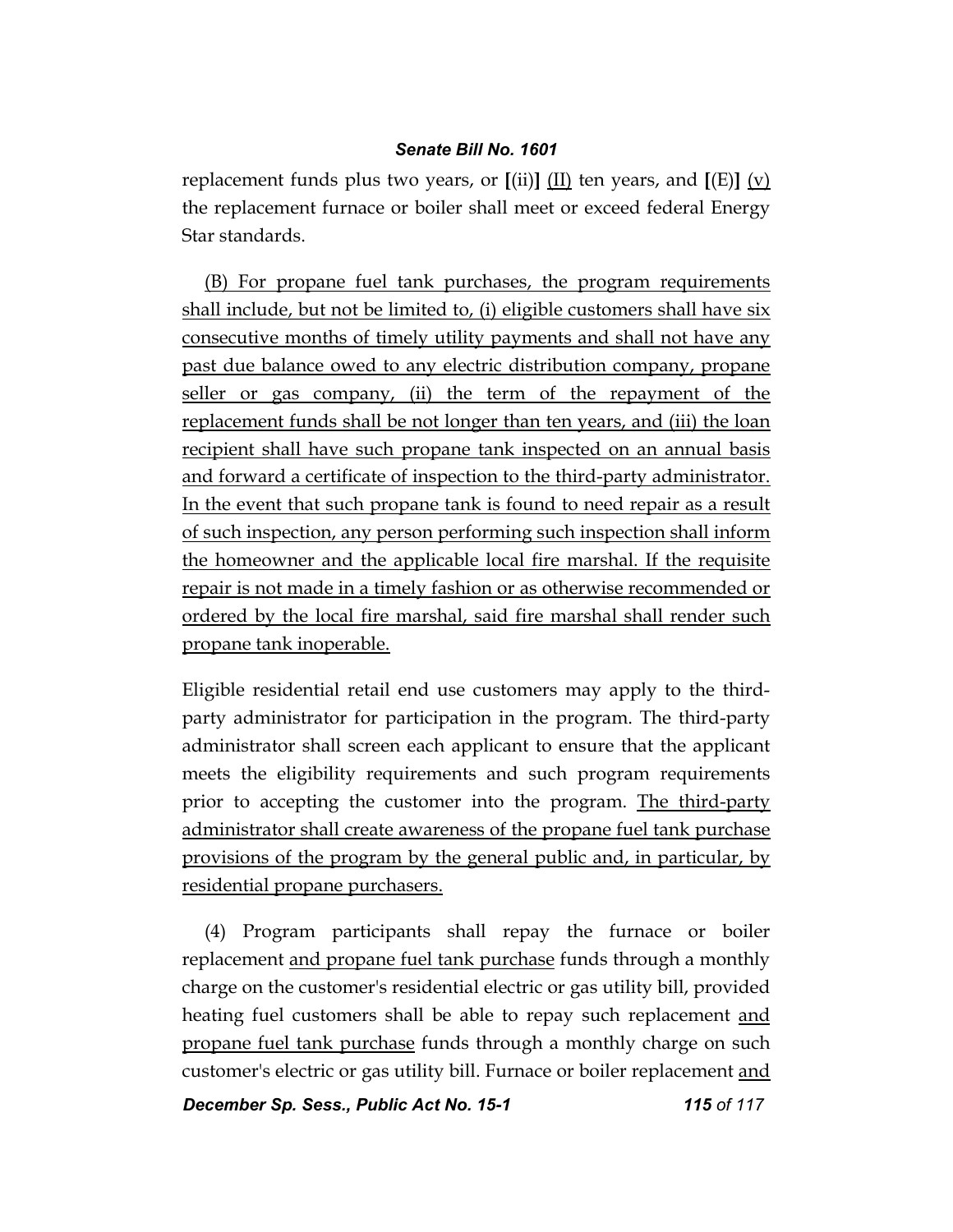propane fuel tank purchase funds provided shall be reflected on the residential retail end use customer's electric service or gas account, as applicable, for the premises on which the replacement heating furnace or boiler equipment <u>or propane fuel tank</u> is located. If the premises are sold, the amount of replacement or propane fuel tank purchase funds remaining to be repaid shall be transferred to subsequent service account holders at such premises, who may become program participants for purposes of the repayment obligation, unless the seller and buyer agree that the loan will not be transferred.

(5) Furnace or boiler replacement and propane fuel tank purchase funds shall be recovered through the systems benefits charge of the respective electric distribution company where the heating furnace or boiler equipment <u>or propane tank</u> is located. Any program costs incurred by the third-party administrator or the propane or gas company and funds not repaid by customers who default on their repayment obligations and other costs associated with the program or customers' failure to repay replacement <u>or propane fuel tank purchase</u> funds to the third-party administrator shall be recovered through the systems benefits charge. All administrative and capital carrying costs of the electric distribution companies associated with the program shall be recovered by the companies through a reconciling component, such as the systems benefits charge as approved by the Public Utilities Regulatory Authority.

(6) On or before January 1, 2016, and on or before January 1,  $2018$ , the Department of Energy and Environmental Protection and the Energy Conservation Management Board shall engage an independent third party to evaluate and submit a report, in accordance with section 11-4a, to the joint standing committees of the General Assembly having cognizance of matters relating to energy and finance, revenue and bonding on the status of the program. Such report shall also include an evaluation of the program developed pursuant to section 16a-40m. The

*December Sp. Sess., Public Act No. 15-1 116 of 117*